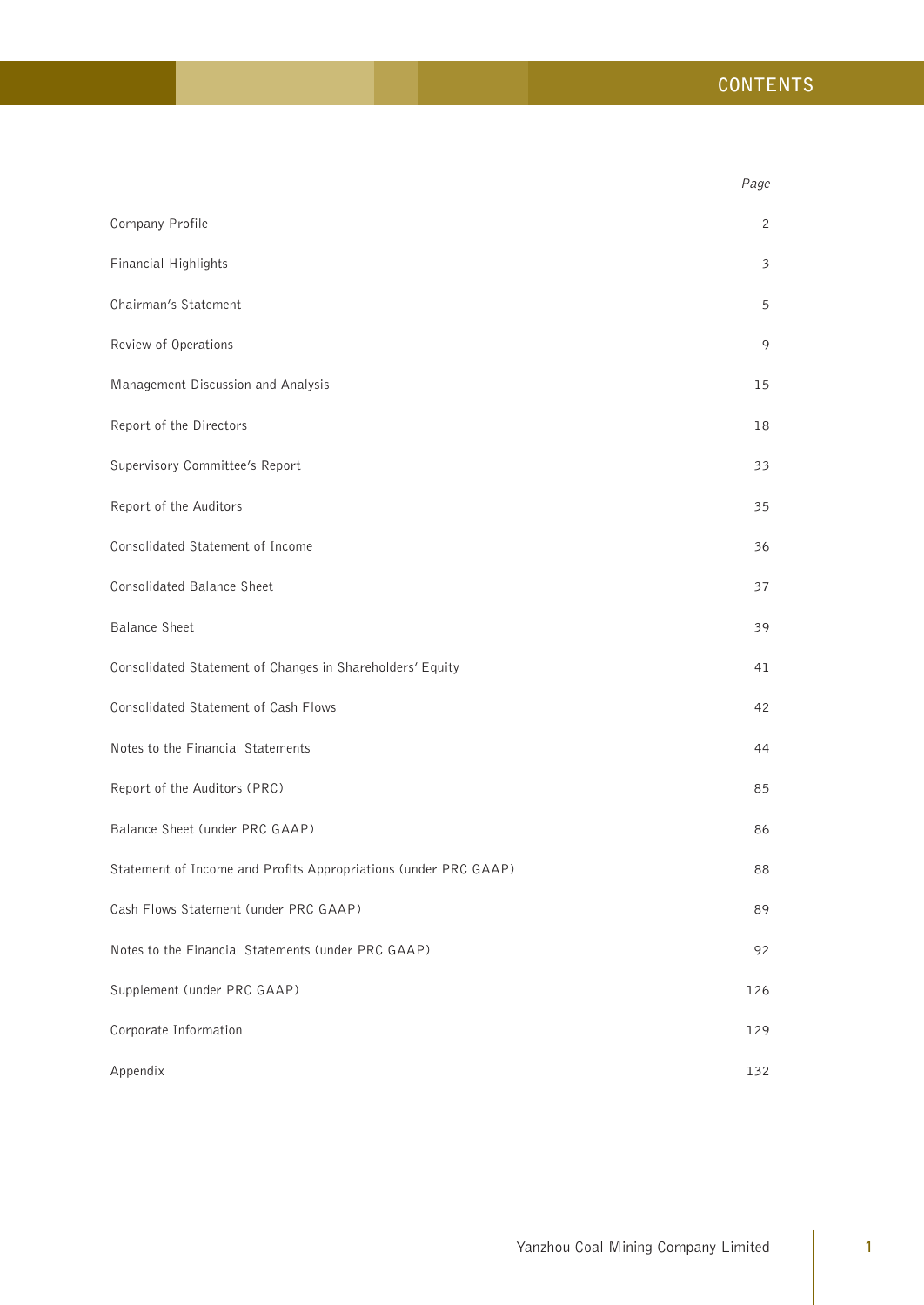Yanzhou Coal Mining Company Limited (the "Company" ) is located in Shandong province, China.



The Company is engaged in underground mining, coal preparation, and sale and railway transportation service of coal.

- The coal products of the Company are prime quality, low-sulphur coal, which is suitable for thermal coal for power generation, coking coal for metallurgical production and PCI coal.
- The customers of the Company are mainly from Japan, South Korea, Eastern China and Taiwan.

• The customers of the Company are mainly located in Japan, South Korea, Eastern China and Taiwan districts.

• In 2002, the Company:

produced 38.43 million tonnes of raw coal, making it the largest coal producer in Eastern China;

sold 35.05 million tonnes of coal with an export volume of 14.47million tonnes, making it one of the largest coal exporters in China;

generating a net profit of RMB1,222 million, making it the most profitable coal producer in China.

- successfully listed in New York, Hong Kong and Shanghai stock market in 1998.
- successfully issued 100 million new A shares and 170 million new H shares in 2001.
- acquired Jining II coal mine, Jining III coal mine and special purpose coal transportation railway assets (the "Railway Assets") in 1998, 2001 and 2002, respectively.
- No. 6 of the top 50 listed companies as rated by Listed Companies.
- No.50 of the top 100 listed companies in China in 2002 as selected by Fortune (Chinese Edition)
- Yanzhou Coal was rated as "Best-selling Brand in China in 2002" by Market Investigation and Assessment Center of China.
- the Railway Assets acquired by the Company in 2002 contributed a net profit of RMB131.8 million to the Company and reduced the connected transactions with Yankuang Group Corporation Limited (the "Parent Company").
- the long-wall top coal caving technology used by the Company won the First Class National Science Technology Advance Award in China, and was granted patent rights in China, Australia and other countries.





Coal Transportation Trains **Long-wall Top Caving Technology** Long-wall Top Caving Technology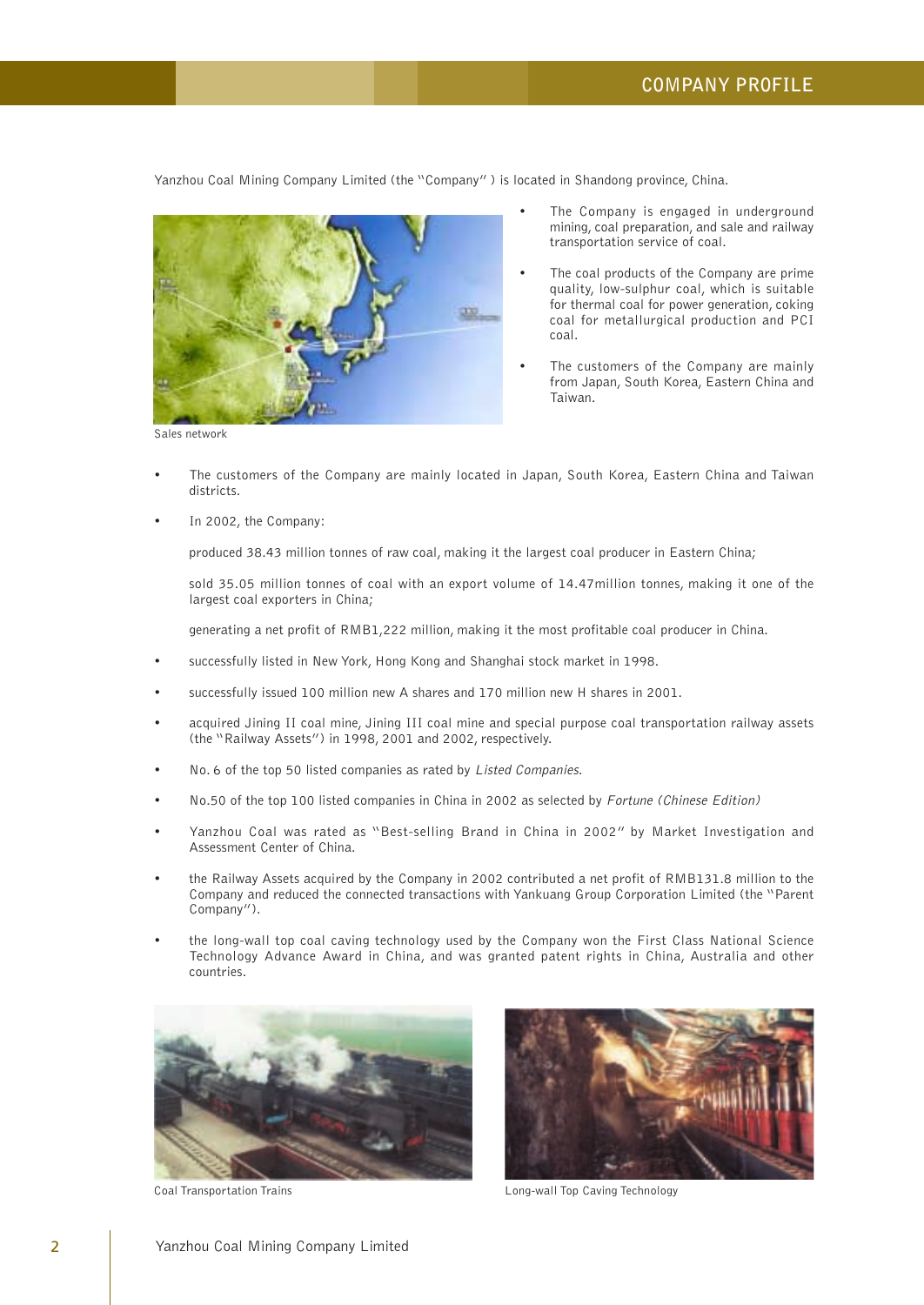(prepared in accordance with International Financial Reporting Standards ("IFRS"))

The financial highlights is prepared based on the financial information set out in the audited consolidated statement of income, consolidated balance sheet, and consolidated statement of cash flows in 2002 and 2001, respectively and audited statement of income, balance sheet, and statement of cash flows in 2000, 1999 and 1998, respectively.

# **OPERATING RESULTS**

|                                   |            | Year ended 31st December |           |           |           |  |  |
|-----------------------------------|------------|--------------------------|-----------|-----------|-----------|--|--|
|                                   | 2002       | 2001                     | 2000      | 1999      | 1998      |  |  |
|                                   | (RMB'000)  | (RMB'000)                | (RMB'000) | (RMB'000) | (RMB'000) |  |  |
| Net Revenue                       |            |                          |           |           |           |  |  |
| Net sales of coal                 | 6,213,901  | 4,876,010                | 3,599,737 | 3,362,401 | 3,687,009 |  |  |
| Domestic Sales                    | 3,413,955  | 2,599,812                | 2,090,758 | 2,302,562 | 2,244,824 |  |  |
| Export                            | 2,799,946  | 2,276,198                | 1,508,979 | 1,059,839 | 1,442,185 |  |  |
| Net Income of Railway             |            |                          |           |           |           |  |  |
| <b>Transportation Service</b>     | 142,471    |                          |           |           |           |  |  |
| Total Net Sales <sup>(1)</sup>    | 6,356,372  | 4,876,010                | 3,599,737 | 3,362,401 | 3,687,009 |  |  |
| Gross Profit                      | 2,993,471  | 2,063,427                | 1,616,217 | 1,748,569 | 1,725,060 |  |  |
| Operating Income                  | 1,866,141  | 1,421,692                | 1,040,664 | 1,170,863 | 1,261,245 |  |  |
| Interest Expenses                 | (117, 929) | (61, 519)                | (5,012)   | (10, 450) | (87,603)  |  |  |
| Income Before Income Taxes        | 1,748,212  | 1,360,173                | 1,035,652 | 1,160,413 | 1,173,642 |  |  |
| Net Income                        | 1,221,999  | 970,945                  | 748,360   | 825,120   | 817,360   |  |  |
| Earnings per Share                | RMB0.43    | RMB0.35                  | RMB0.29   | RMB0.32   | RMB0.35   |  |  |
| Dividend per Share <sup>(2)</sup> | RMB0.104   | RMB0.100                 | RMB0.082  | RMB0.089  | RMB0.086  |  |  |

Notes (1): Total Net Revenue in 2002 includes net sales of coal and net income of railway transportation service.

(2): Dividend per share of year 2002 represents dividend proposed.

# **ASSETS AND LIABILITIES**

|                                  | As at 31st December |                              |           |           |                |  |  |
|----------------------------------|---------------------|------------------------------|-----------|-----------|----------------|--|--|
|                                  | 2002                | 1999<br>1998<br>2001<br>2000 |           |           |                |  |  |
|                                  | (RMB'000)           | (RMB'000)                    | (RMB'000) | (RMB'000) | (RMB'000)      |  |  |
| Net Current Assets               | 2,157,429           | 1,166,187                    | 1,270,728 | 745,806   | 117,079        |  |  |
| Land Use Rights and Net Value of |                     |                              |           |           |                |  |  |
| Property, Plant and Equipment    | 8,895,147           | 7,851,775                    | 5,500,522 | 5,516,022 | 5,560,774      |  |  |
| <b>Total Assets</b>              | 12,924,045          | 11,182,591                   | 8,103,684 | 7,599,362 | 7,127,948      |  |  |
| Total Bank Borrowings            | 1,200,000           |                              |           |           | 115,000        |  |  |
| Shareholders' Equity             | 9,995,033           | 9,060,034                    | 6,869,625 | 6,352,665 | 5,675,745      |  |  |
| Net Asset Value per Share        | RMB3.48             | RMB3.16                      | RMB2.64   | RMB2.44   | <b>RMB2.18</b> |  |  |
| Return on Net Assets (%)         | 12.23               | 10.72                        | 10.89     | 12.99     | 14.40          |  |  |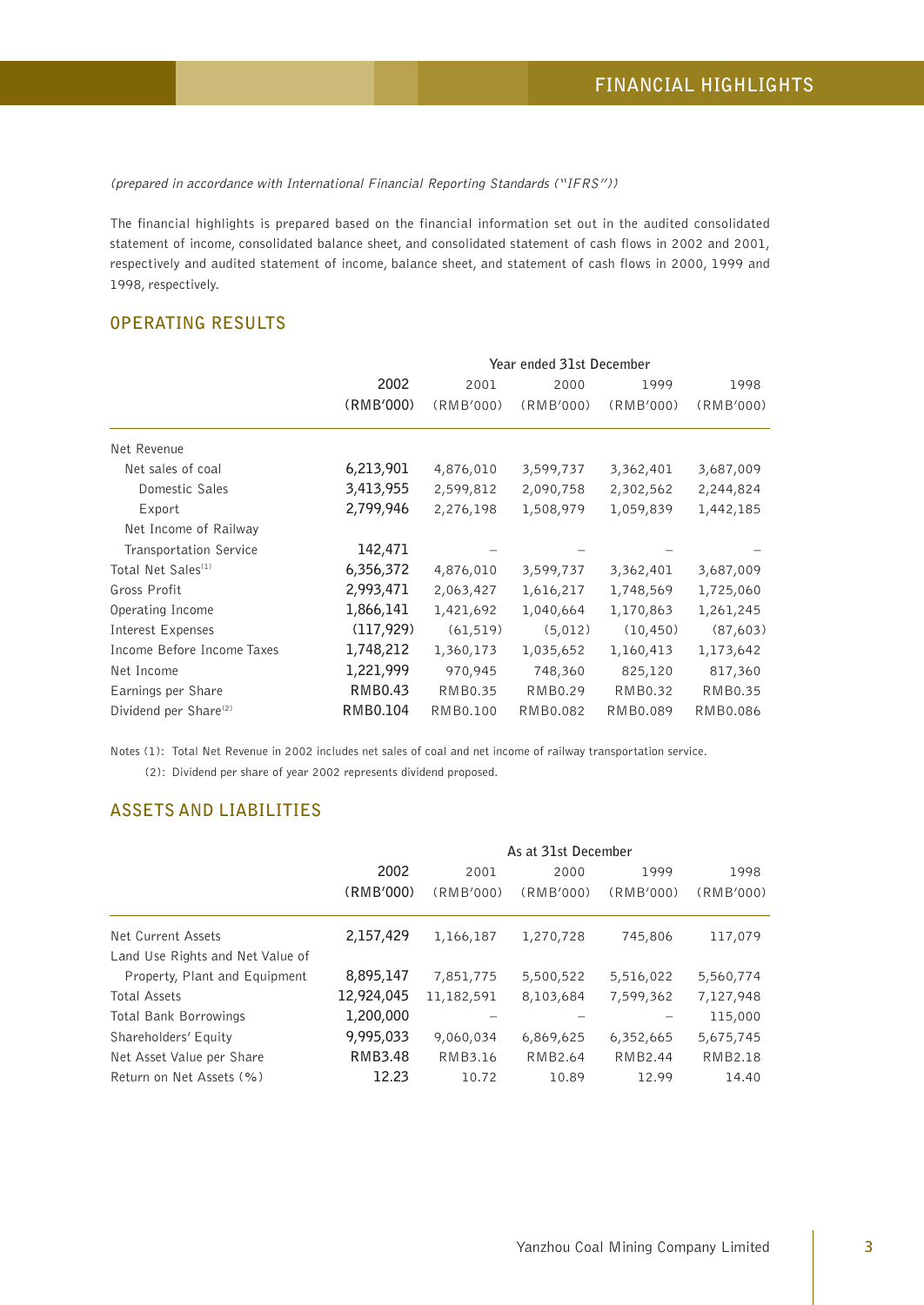# **SUMMARY STATEMENT OF CASH FLOWS**

|                                    | Year ended 31st December, |                |           |                |           |
|------------------------------------|---------------------------|----------------|-----------|----------------|-----------|
|                                    | 2002                      | 2001           | 2000      | 1999           | 1998      |
|                                    | (RMB'000)                 | (RMB'000)      | (RMB'000) | (RMB'000)      | (RMB'000) |
| Net Cash from Operating Activities | 2,239,712                 | 1,610,239      | 1,023,152 | 957,940        | 1,505,396 |
| Net Increase in Cash and           |                           |                |           |                |           |
| Cash Equivalent                    | 419,367                   | 280,052        | 327,067   | 227,021        | 78,869    |
| Net Cash Flow per Share from       |                           |                |           |                |           |
| Operating Activities               | <b>RMB0.78</b>            | <b>RMB0.56</b> | RMB0.39   | <b>RMB0.37</b> | RMB0.58   |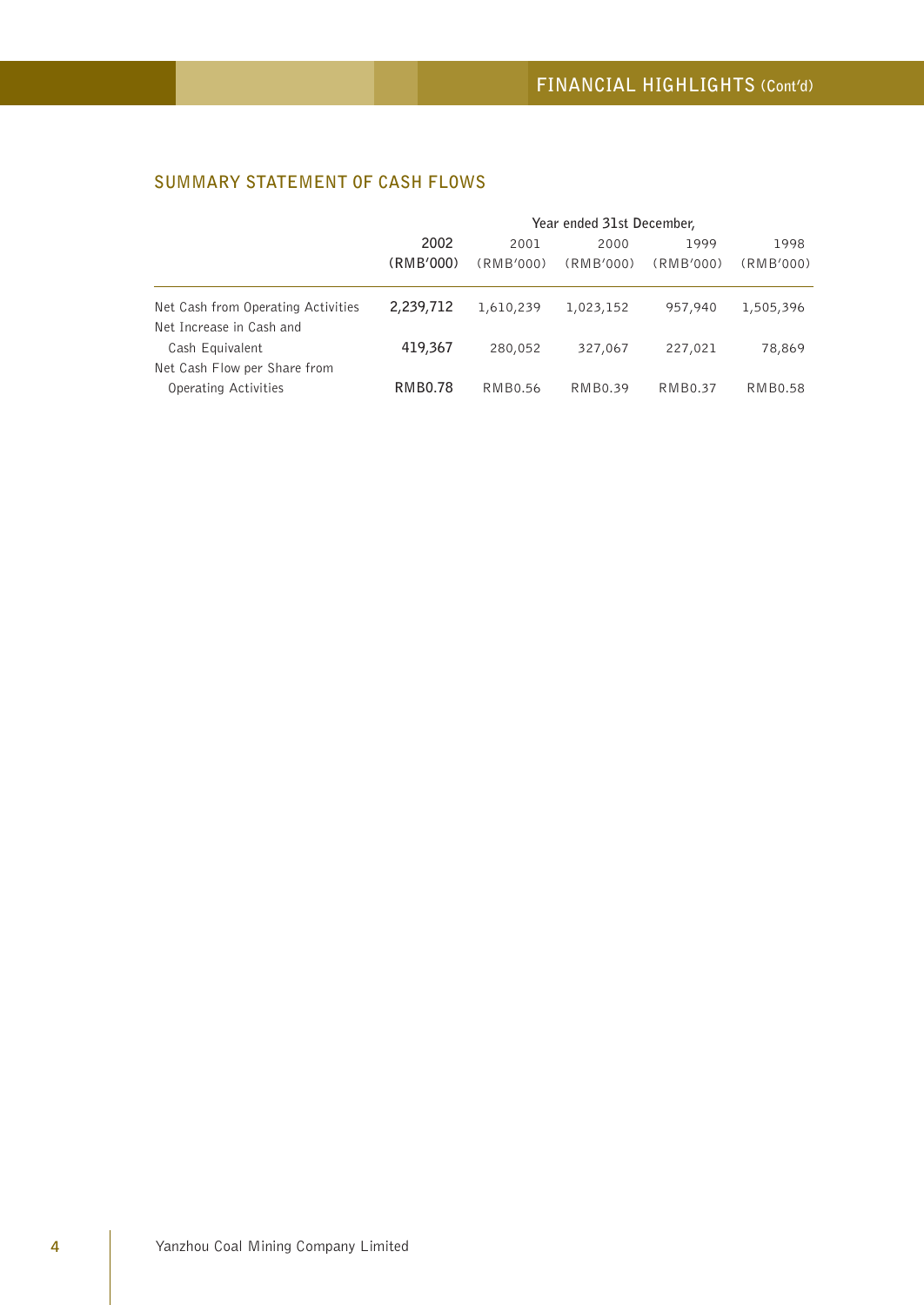# **CHAIRMAN'S STATEMENT**

**The Company's operating results significantly improved as coal production and sales volume increased in 2002.**



**Mo Liqi Chairman**

Dear Shareholders:

It is my pleasure to report that the Company has significantly improved its performance in 2002. Net income for the year ended 31st December, 2002 was RMB1,222 million, representing a 25.9% increase over that of 2001.

In accordance with the Company's consistent dividend policy, the Board of Directors of the Company proposes to declare a final dividend of RMB298.5 million (before tax), or RMB0.104 per share (before tax).

## **MAJOR ACHIEVEMENTS IN 2002**

In 2002, the Company achieved growth in operating results and secured market share in domestic and overseas coal markets, and successfully implemented operating strategies of increasing production and sales of coal, enlarging export volumes and upgrading product quality. The Company has also further improved its marketing system.

In 2002, the Company produced 38.43 million tonnes of raw coal, representing a 13.0% increase over 2001; sold 35.05 million tonnes of coal, representing a 12.9% increase over 2001, among which sales of export coal were 14.47 million tonnes, an increase of 14.2% over 2001. The Company's net sales was RMB6,356.4 million, among which net coal sales was RMB6213.9 million, and net income was RMB1,222 million in 2001, representing a 27.4% and 25.9% increase over 2001, respectively.

In 2002, the Company's over-all profitability level had increased by the implementation of the following measures regarding the production and sale of coal, such as, further increasing the ratio of clean coal products and optimizing the coal products variety structures; further raising quality management standard in coal production, preparation and transportation which raised the reputation of its products. Its coal product was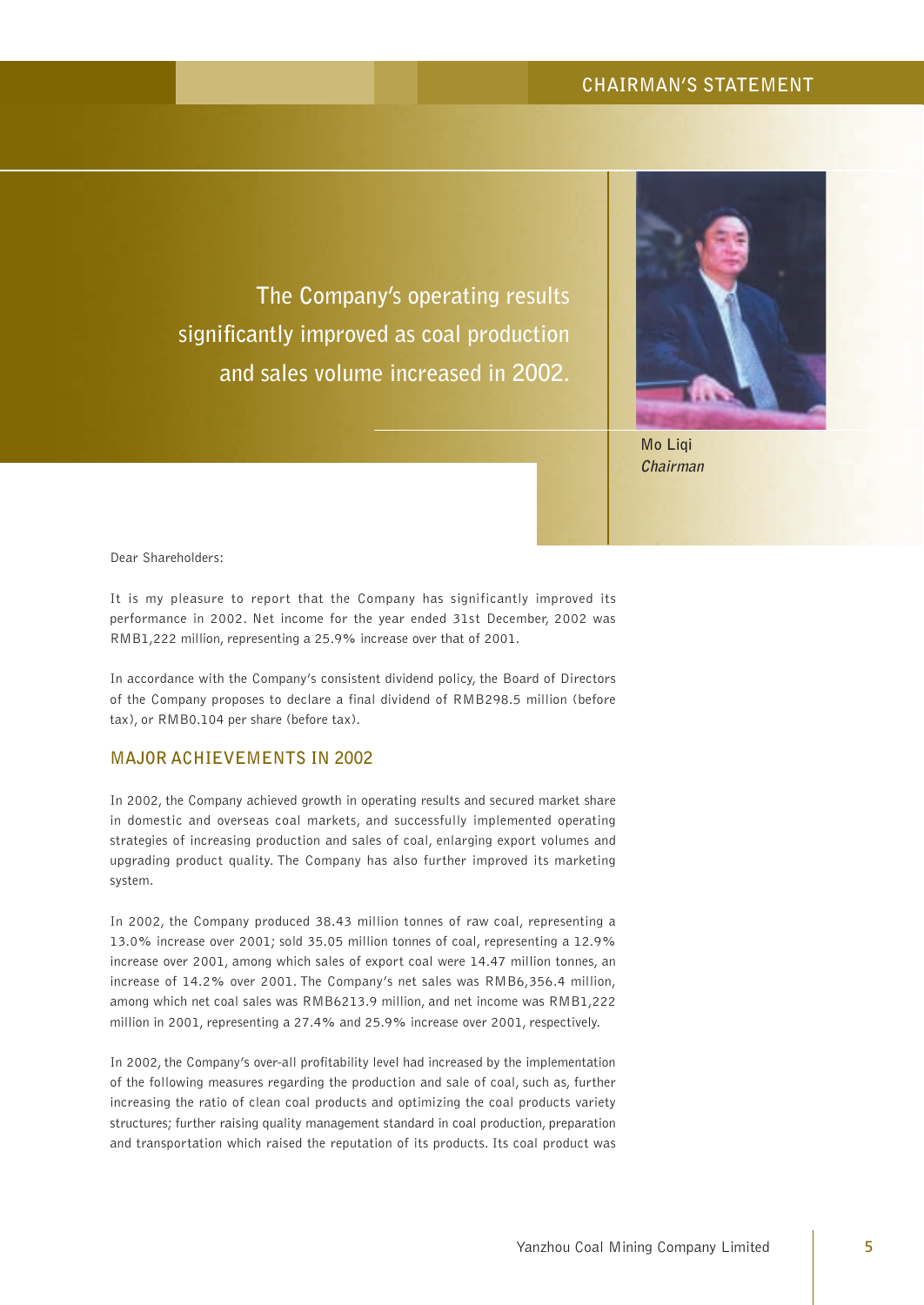rated as "Best-selling Brand in China in 2002" by China Market Investigation and Assessment Center. The Company continued to improve the Long-wall Top Coal Caving mining techniques for medium and thick coal seams. The Company strengthened the research and development for the medium and thick coal extraction, enhance the production system and auxiliary facilities. The Company increased capital input to transform production safety facilities and to improve production safety.

At the beginning of 2002, the Company acquired the Railway Assets from the Parent Company. As a result, connected transactions between the Company and the Parent Company had been reduced, and the Company's earnings ability increased as the Company had integrated its coal production, transportation and selling system. In 2002, the Railway Assets transported 27.04 million tonnes of coal. The Railway Assets contributed net income of RMB131.8 million to the Company if the Railway Assets was presented as an operating segment.

The Company's Board of Directors is satisfied with the successful implementation of operating strategies, expansion of the Company's business scale and an increased in profit in 2002. We are optimistic on our future performance.

### **OUTLOOK FOR 2003**

The coal demand in domestic and overseas markets will maintain stable and coal price is expected to reach last year's average level. The Company aims to have a stable increase in operating results by enlarging sales volume, adjusting products structure and controlling production costs.

**The coal supply and demand in domestic market will maintain stable.** The Chinese government estimated a 7% or more increase in GDP for 2003. The stable and continuous growth in China's economy, coupled with an increase in coal consumption in electricity power generation, construction and metallurgical industries will increase the domestic demand for coal over that of 2002. On the basis of shutting down small coal mines in the past few years, the Chinese Government will strictly regulate the production permits and production safety of small coal mines. Small coal mines will be closed for safety concerns. Coal production and operation will be further regulated and increase of coal supply will be controlled. Total domestic supply of coal in 2003 will remain as 2002. The demand and supply of coal in the domestic coal market will be in equilibrium and with a stable price.

**Coal has an unique position in energy source in the world. Coking coal is slightly over-demanded while steam coal demand will increase steadily.** Coal has an unique position in the world's energy source, with a 44% share of global electricity generation due to its low production cost and stable supply. As the major coal importers being Japan, South Korea and Taiwan district, which make up 75% of total coal import volume in Asia, will continue to increase their demand for power, the demand for thermal coal will continue to increase. We will experience a decrease in thermal coal price in 2003 as compared with 2002 due to competition from coal suppliers. There will be a slight fall in coking coal price although there will be a huge increase in demand as compared to 2002. Due to increases in both demand for and price of coking coal, the semi-soft coking coal will enjoy an increase in demand and its price is expected to maintain stable.

The Railway Assets acquired at the beginning of 2002 contributed net income of RMB131.8 million to the Company.

The Company aims to have a stable increase in operating results by enlarging sales volume, adjusting products structure and controlling production costs.

The coal demand in domestic and overseas markets will maintain stable and coal price is expected to reach last year's average level.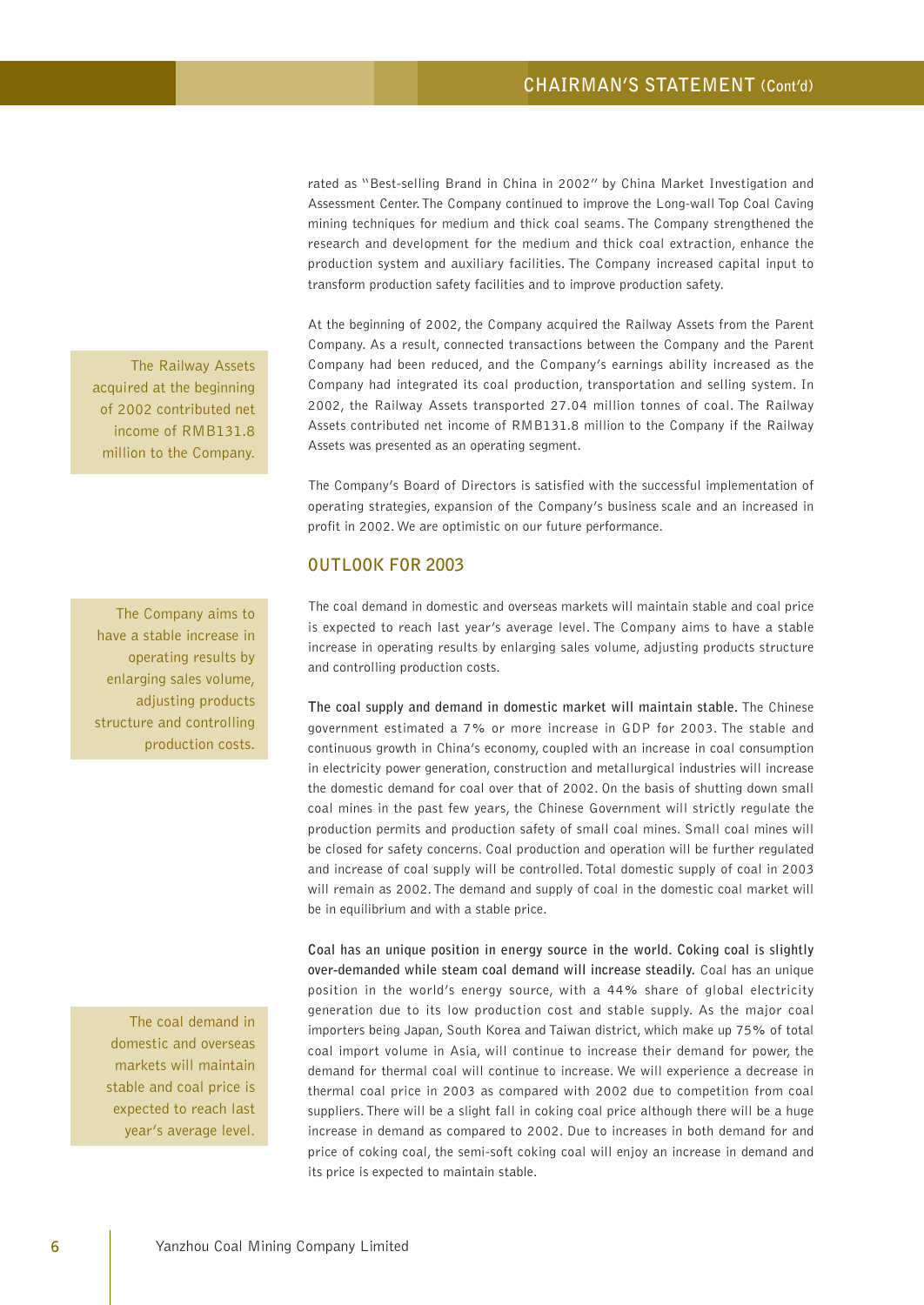The Iraqi War and the OPEC oil policy will have little impact on the demand and supply of coal and coal prices in the near future. From 1st October, 2003, the Japanese Government will impose import duties on thermal coal. Import duty on thermal coal will be YEN 230/tonne. Such import duty will have little impact on the coal export of the Company.

The Chinese government will continue to encourage coal exporters to enlarge their coal export volume. It is estimated that China's coal export volume in 2003 will exceed 90 million tonnes.

**Order volume of coal continues to increase.** The Company has so far signed sales contracts and letters of intent for 39.26 million tonnes of coal, which is 4.21 million tonnes or 12.0% higher than the total actual sales volume in 2002, of which approximately 14 million tonnes are planned for export which is approximately the same as the last year.

It is predicted that the coal sales price of the Company in 2003 will be slightly lower than that of 2002. The domestic average coal sale price will remain the same as last year while the export average coal price will be slightly lower than that of 2002.

### **OPERATING STRATEGIES**

**Promoting output and sales volumes, and stabilizing export volume.** Coal products of the Company enjoy good reputation in domestic and overseas coal markets with great market potentials. In 2003, the Company will further expand its production and sales volumes to meet the demand of electricity and metallurgical customers in coastal areas in China. The coal export volume for 2003 will maintain the same as 2002.

**Improving product quality and adjusting products structure.** On the basis of an equilibrium in demand and supply, high quality coal products have greater market potentials and are more profitable due to the government's energy policy and increase in consumption in high quality coal products. The Company will continue to utilize more powerful coal washing capacity to increase product quality, and increase the ratio of coal products with higher selling prices in the Company's product structure, such as clean coal.

**Upgrading the long-wall top coal caving ("LTCC") technology and improving the mining technology for medium and thick coal seams.** The Company's aim is to reach a coal output volume of 40 million tonnes in 2005. By improving the LTCC technology, it is estimated that coal output will reach 40 million tonnes in 2003. One of the key operating strategies of the Company is to maintain its lead in LTCC technology and mining technology for medium and thick coal seams. Based on the present LTCC technique, upgrading the technological equipment to increase the annual output of single working-panel from 3 to 4 million tonnes to 4 to 7 million tonnes and to maintain the lead in LTCC technology. Based on an improved roof support system with 2 rows of pillars used in mining technology for medium and thick coal seams, to transform the hoisting systems, underground transportation systems, and surface coal handling systems; to further improve the mining technology system for medium and thick coal seams. Thus, the Company can enjoy technical advantages for outward development and maintain growth in coal output.

Order volume of coal continues to increase in 2003.

Increasing profit by improving product quality and adjusting products structure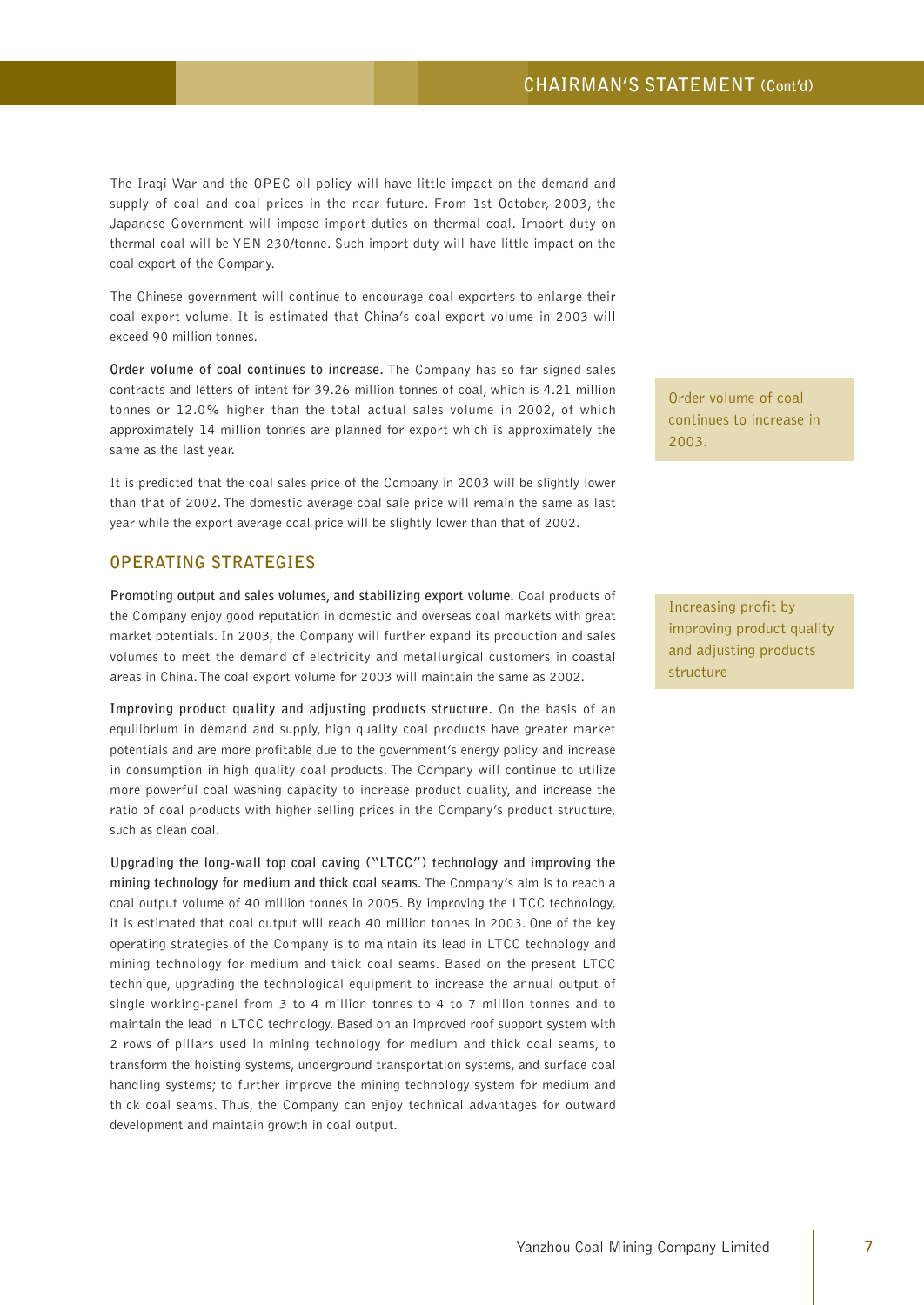**In 2003, the Company will take the following measures to reduce costs:** i) increasing production capacity, coal output and production efficiency, and reducing unit cost of production through technological innovation; ii) innovating roof support system, auxiliary transportation system and enlarging bolting net utility, reducing the consumption of materials and reducing labor costs; iii) improving ERP management system, raising management standard and strictly control costs and expenses.

**Seeking opportunities for acquisition and exploration of new coal mines.** The Company has successfully expanded its operating scale through acquisitions. The Company will make good use of its advantages in technology, market share, management, etc. to seek opportunities in domestic and overseas markets and other businesses to acquire quality coal mines and explore new coal mines. In this way the Company will enhance its profitability level and expand the business scale for sustainable development.

In 2003, the Company will achieve the following object: raw coal output will reach 40 tonnes with sales volume of 38 million tonnes while the unit costs will be not higher than 2002.

Finally, I would like to express my sincere gratitude to the management and staff of the Company for their hard work as well as to all our shareholders for their sincere support. I am confident that the Company will achieve good operating results and a stronger competitive advantage and a stable development in 2003.

On behalf of the Board **Mo Liqi** Chairman

Zoucheng, PRC, 11th April, 2003

In 2003, the Company aims to have raw coal output of 40 tonnes with sales volume of 38 million tonnes while the unit costs will be not higher than that of 2002.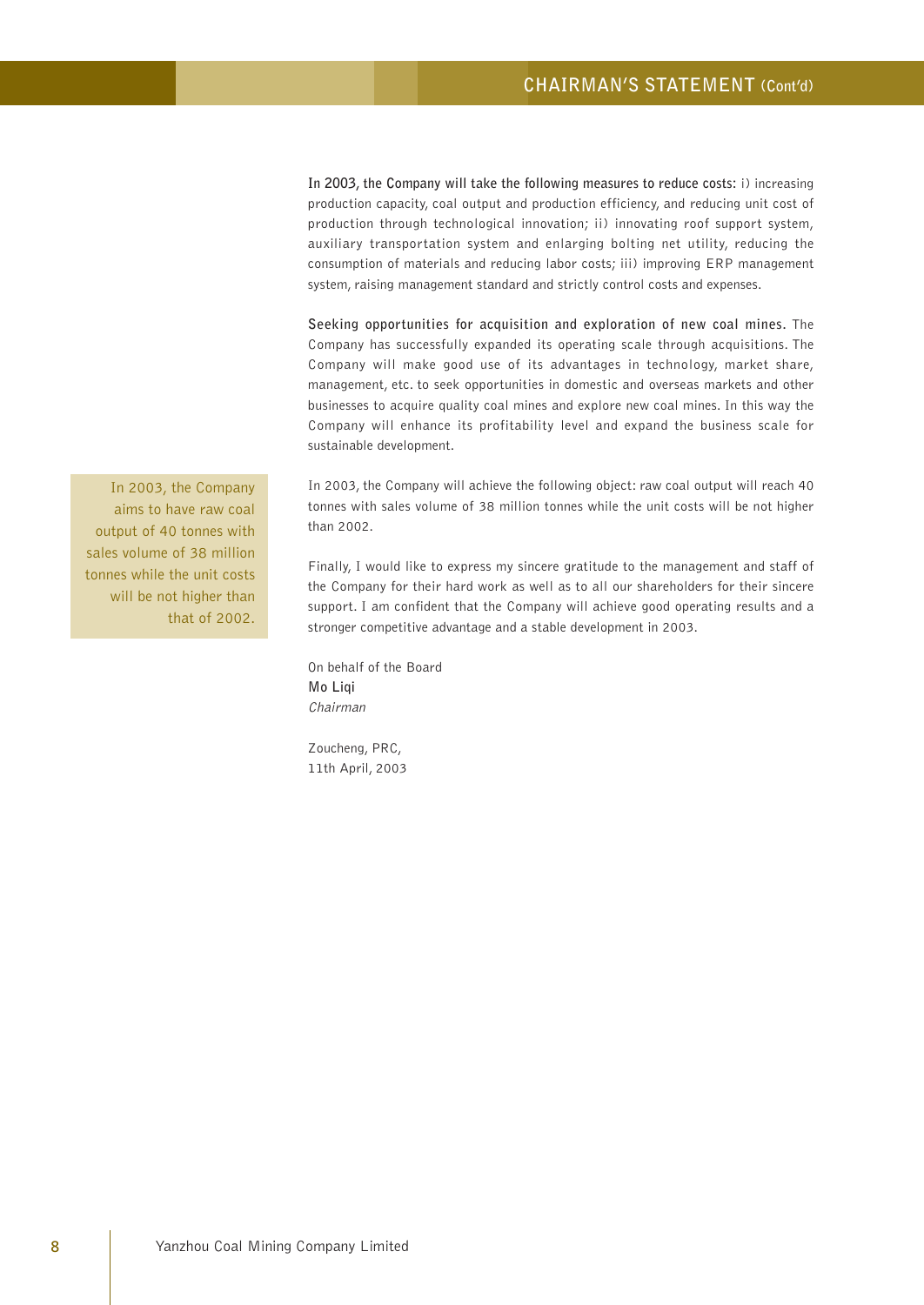The following discussion is based on the Company's audited results of 2002 and the Company's audited results of 2001, which were prepared in accordance with International Financial Report Standard ("IFRS").

# **OVERVIEW**

In 2002, the Company produced 38.43 million tonnes of raw coal, sold 35.05 million tonnes of coal and the railway transportation of coal achieved 27.04 million tonnes. Realized net sales of RMB6,354.4 million, among which net sales of coal was RMB6,213.9 million and net income of railway service was RMB142.5 million, and net income of RMB1,220 million.

In 2002, the Company acquired from the Parent Company the assets of the special purpose coal railway transportation business ("Railway Assets") which provide railway transportation services to the Company and others. Prior to the acquisition, the Company would pay the Parent Company for the railway transportation services provided. The Railway Assets operate as a segment of the Company after the acquisition and impose inter-segment charges for the railway transportation services provided on the sales of coal of the Company. The operating results of the Railway Assets as a segment of the Company are set out in page 13 of the annual report.



Vice Chairman, General Manager







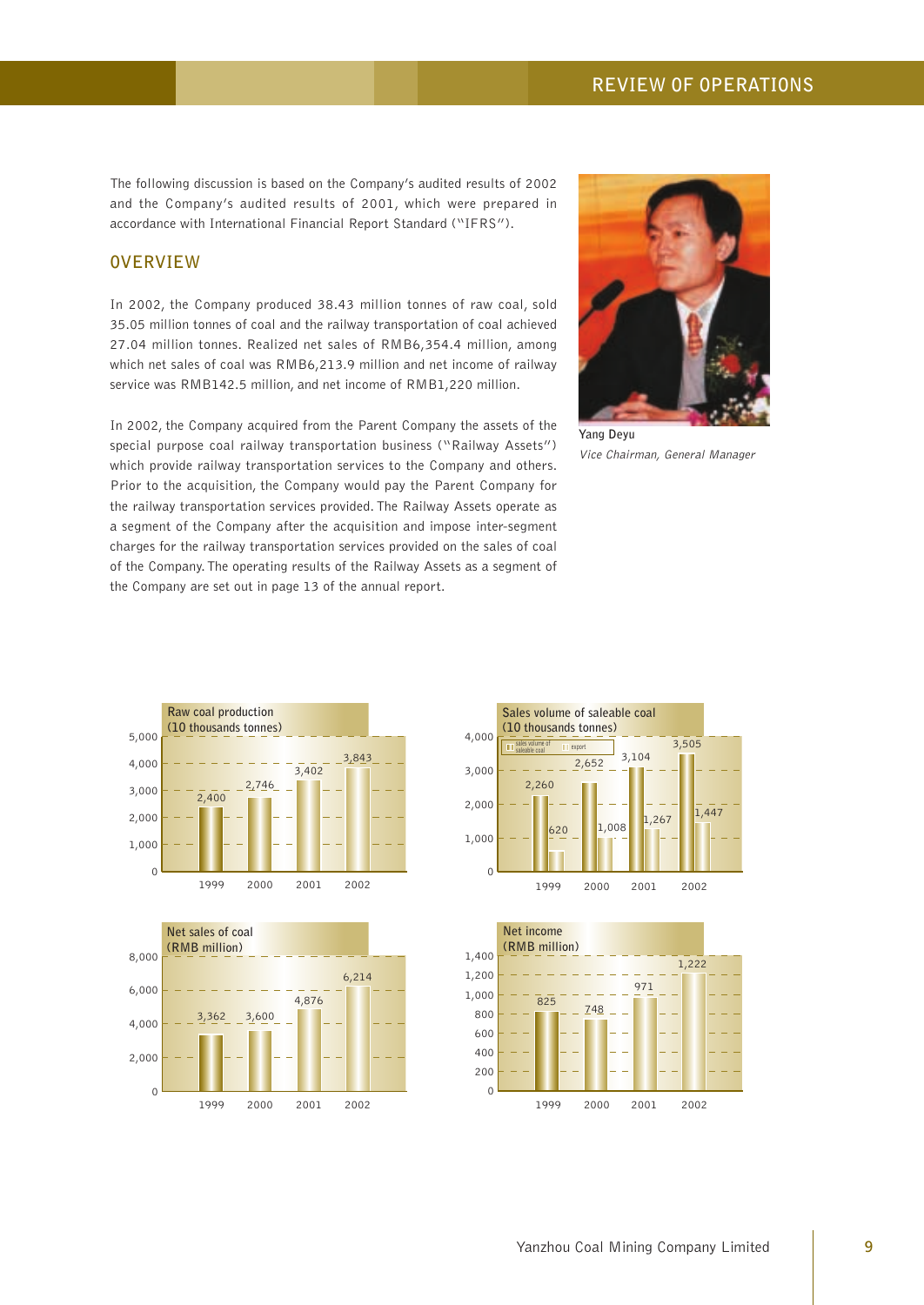# **COAL PRODUCTION**

The Company continuously carried out measures to increase production capacity in 2002, resulting in steady increase in coal output. The Company's coal production increased by 4.41 million tonnes, or 13.0%, to 38.43 million tonnes in 2002 as compared with that of the same period in 2001. The increase in coal output was mainly due to: 1. The raw coal output of Jining III coal mine was increased by 2.92 million or 57.1%; 2. The output of the other five coal mines was increased by 1.49 million tonnes or 5.2%. The output of salable coal was 35.82 million tonnes, increased by 3.69 million tonnes or 11.5%, as compared with the same period of last year.

# **PRODUCT PRICES AND SALES**

The following table sets out the Company's net sales by product category for the years ended 31st December , 2002 and 2001:

|              |                                             |               |            |               | Year ended 31st December |               |               |               |  |  |
|--------------|---------------------------------------------|---------------|------------|---------------|--------------------------|---------------|---------------|---------------|--|--|
|              |                                             |               |            | 2002          |                          |               | 2001          |               |  |  |
|              | Excluding the effects<br>of the acquiration |               |            |               |                          |               |               |               |  |  |
|              |                                             |               |            |               | of the Railway Assets    |               |               |               |  |  |
|              | <b>Sales</b>                                | Net sales     | % of total | Net sales     | $%$ of                   |               | Net sales     | $%$ of        |  |  |
|              | volume                                      | of coal       | net sales  | of coal       | total net                | Sales volume  | of coal       | total net     |  |  |
|              | ('000 tonnes)                               | (RMB million) | of coal    | (RMB million) | sales of coal            | ('000 tonnes) | (RMB million) | sales of coal |  |  |
| Clean coal   |                                             |               |            |               |                          |               |               |               |  |  |
| No. 1        | 422.5                                       | 100,131       | 1.6        | 95,142        | 1.6                      | 257.9         | 56,209        | 1.2           |  |  |
| No. 2        | 6,086.4                                     | 1,245,883     | 20.0       | 1,166,298     | 19.5                     | 3,782.4       | 715,525       | 14.7          |  |  |
| Domestic     | 222.8                                       | 51,697        | 0.8        | 51,227        | 0.8                      | 262.7         | 58,491        | 1.2           |  |  |
| Exports      | 5,863.6                                     | 1,194,186     | 19.2       | 1,115,071     | 18.7                     | 3,519.7       | 657,034       | 13.5          |  |  |
| No. 3        | 12,369.0                                    | 2,300,063     | 37.1       | 2,167,851     | 36.4                     | 11,838.4      | 2,053,686     | 42.1          |  |  |
| Domestic     | 3,766.3                                     | 694,303       | 11.2       | 672,291       | 11.3                     | 2,692.5       | 434,522       | 8.9           |  |  |
| Exports      | 8,602.7                                     | 1,605,760     | 25.9       | 1,495,560     | 25.1                     | 9,145.9       | 1,619,164     | 33.2          |  |  |
| Subtotal for |                                             |               |            |               |                          |               |               |               |  |  |
| clean coal   | 18,877.9                                    | 3,646,077     | 58.7       | 3,429,291     | 57.5                     | 15,878.7      | 2,825,420     | 58.0          |  |  |
| Domestic     | 4,411.6                                     | 846,131       | 13.6       | 818,660       | 13.7                     | 3,213.1       | 549,222       | 11.3          |  |  |
| Exports      | 14,466.3                                    | 2,799,946     | 45.1       | 2,610,631     | 43.8                     | 12,665.6      | 2,276,198     | 46.7          |  |  |
| Screened     |                                             |               |            |               |                          |               |               |               |  |  |
| raw coal     | 12,628.6                                    | 2,213,372     | 35.6       | 2,189,767     | 36.7                     | 12,169.1      | 1,785,999     | 36.6          |  |  |
| Mixed coal   |                                             |               |            |               |                          |               |               |               |  |  |
| and others   | 3,541.5                                     | 354,452       | 5.7        | 347,146       | 5.8                      | 2,987.6       | 264,591       | 5.4           |  |  |
| Total        | 35,048.0                                    | 6,213,901     | 100.0      | 5,966,204     | 100.0                    | 31,035.4      | 4,876,010     | 100.0         |  |  |
| Including:   |                                             |               |            |               |                          |               |               |               |  |  |
| Domestic     | 20,581.7                                    | 3,413,955     | 54.9       | 3,355,573     | 56.2                     | 18,369.8      | 2,599,812     | 53.3          |  |  |

The Company has achieved substantial sales increase of coal in 2002 by keeping on carrying out the measure to enlarge sales volume and export volume. The Company sold 35.05 million tonnes of coal in 2002, representing an increase of 4.01 million tonnes, or 12.9%, from 31.04 million tonnes in 2001, among which, sales of export coal was 14.47 million tonnes, representing an increase of 1.80 million tonnes, or 14.2% over that of 2001. The increase in export sales was mainly due to the increase in export of No. 2 clean coal by 2.34 million tonnes and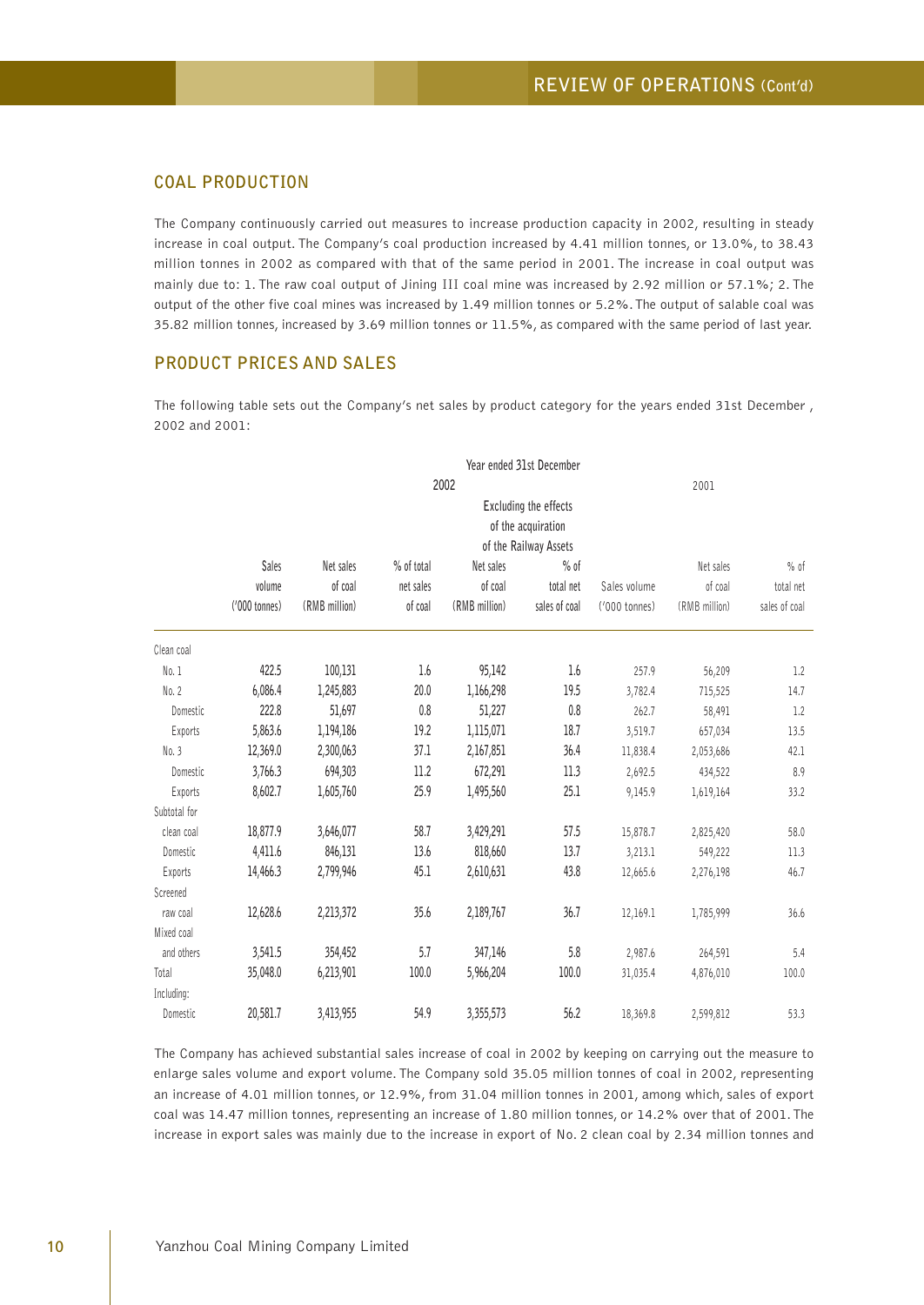the decrease in export of No.3 clean coal by 0.54 million tonnes. Sales to the domestic market was 20.58 million tonnes, an increase of 2.21 million tonnes, or 12.0%, over that of 2001. The increase in domestic markets was mainly due to the sales increase of No.1 clean coal, No.3 clean coal, raw coal, mixed coal and others by 0.16 million tonnes, 1.07 million tonnes, 0.46 million tonnes and 0.55 million tonnes over that of last year, respectively.

The following table sets out the Company's product prices for the years ended 31st December, 2001 and 2002:

|                         | 2002<br>2001                     |                                                                                                               |                                  |  |
|-------------------------|----------------------------------|---------------------------------------------------------------------------------------------------------------|----------------------------------|--|
|                         | Average price<br>(RMB per tonne) | Average price<br>(Excluding the<br>effects of the<br>acquisition of the<br>Railway Assets)<br>(RMB per tonne) | Average price<br>(RMB per tonne) |  |
| Clean coal              |                                  |                                                                                                               |                                  |  |
| No.1                    | 237.0                            | 225.2                                                                                                         | 217.9                            |  |
| No. 2                   | 204.7                            | 191.6                                                                                                         | 189.2                            |  |
| Domestic                | 232.0                            | 229.9                                                                                                         | 222.7                            |  |
| Exports                 | 203.7                            | 190.2                                                                                                         | 186.7                            |  |
| No. 3 clean coal        | 186.0                            | 175.3                                                                                                         | 173.5                            |  |
| Domestic                | 184.4                            | 178.5                                                                                                         | 161.4                            |  |
| Exports                 | 186.7                            | 173.9                                                                                                         | 177.0                            |  |
| Subtotal for clean coal | 193.1                            | 181.7                                                                                                         | 177.9                            |  |
| Domestic                | 191.8                            | 185.6                                                                                                         | 170.9                            |  |
| Exports                 | 193.6                            | 180.5                                                                                                         | 179.7                            |  |
| Screened raw coal       | 175.3                            | 173.4                                                                                                         | 146.8                            |  |
| Mixed coal and others   | 100.1                            | 98.0                                                                                                          | 88.6                             |  |
| Average price           | 177.3                            | 170.2                                                                                                         | 157.1                            |  |
| Average domestic price  | 165.9                            | 163.0                                                                                                         | 141.5                            |  |

Note: The average prices represent the invoice prices minus sale taxes, transportation cost from the Company to ports, port charges and miscellaneous fees.

The average coal price of the Company was RMB177.30/tonne in 2002. After eliminating effects of the acquisition of the Railway Assets, the Company's average price was RMB170.23/tonne, representing an increase of RMB13.12/tonne, or 8.4% as compared with that of 2001, among which the average domestic coal price was RMB163.04/tonne, representing an increase of RMB21.51, or 15.2% as compared with that of 2001.The average export coal price was RMB180.46, representing an increase of RMB0.75, or 0.4% as compared with that of 2001.

The increase in average coal price in 2002 was principally due to: 1. In 2002, the domestic coal price picked up and the prices of all kinds of coal products of the Company were higher than the average annual coal price of the Company in 2001; 2. The sales volume of higher-priced clean coal increased as the Company adjusted its products structures to meet the market demand.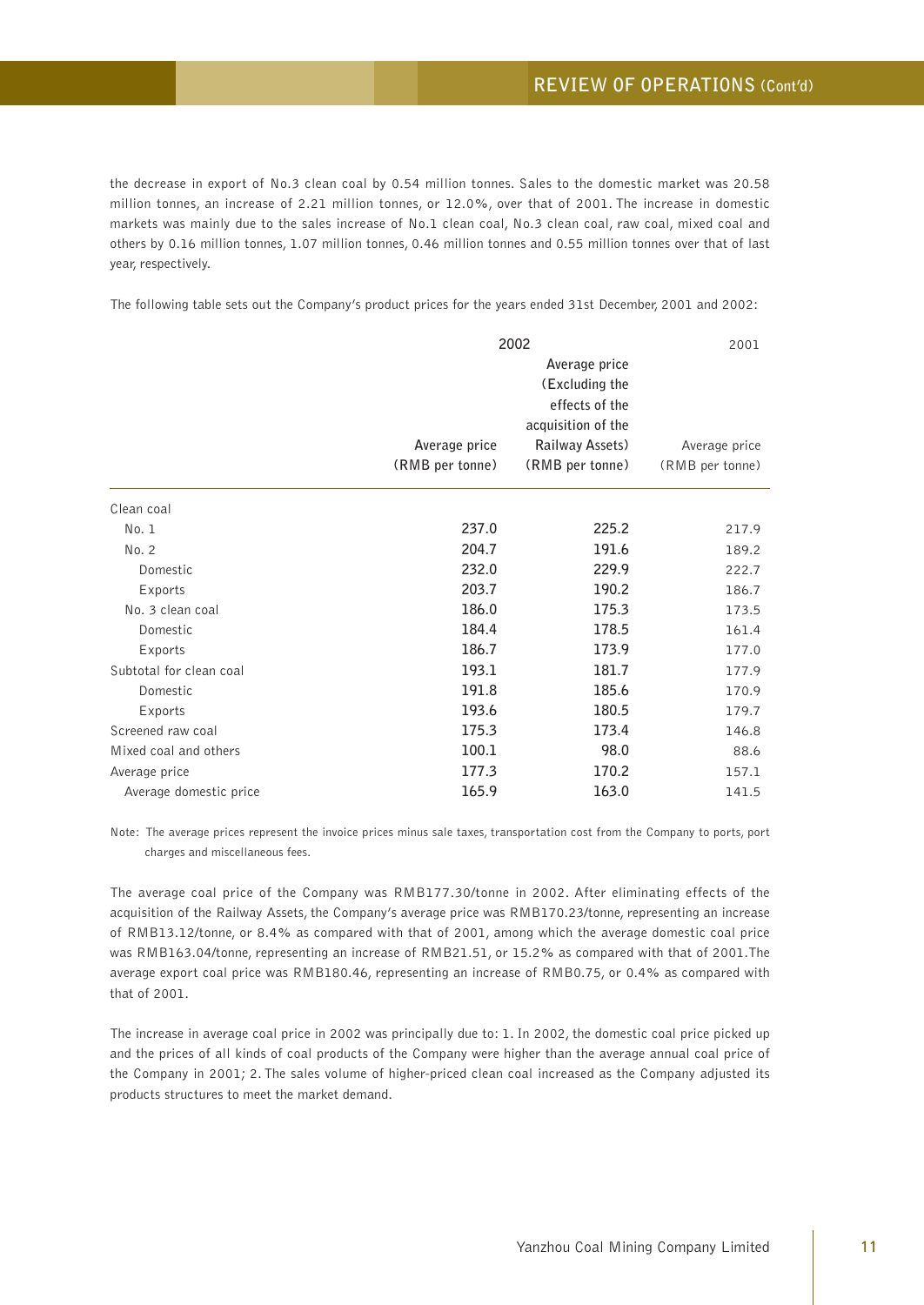The Company's major export customers are located in East Asian countries and regions, such as Japan and South Korea. The Company's realized net sales of export coal accounted for 45.1% of total net sales in 2002. After eliminating effects of the acquisition of the Railway Assets, the Company's realized net sales of export coal accounted for 43.8% of total net sales in 2002, presenting an decrease of 2.9% over the same period of 2001.

Most of the Company's domestic sales were made to electric power plants, fuel companies, metallurgical producers and chemical companies.

The following table sets out the Company's net sales by industry for years ended 31st December, 2002 and 2001 (eliminating the effects of the acquisition of the Railway Assets, and all of the following items are calculated in the same way as last year):

|                                  | Year ended 31st December |                |               |                |  |
|----------------------------------|--------------------------|----------------|---------------|----------------|--|
|                                  | 2002                     |                | 2001          |                |  |
|                                  | Net sales                | % of total net | Net sales     | % of total net |  |
|                                  | of coal                  | sales of coal  | of coal       | sales of coal  |  |
|                                  | (RMB million)            | (% )           | (RMB million) | ( %)           |  |
| Domestic                         |                          |                |               |                |  |
| Electric power plants            | 1,496,857                | 25.1           | 1,288,146     | 26.4           |  |
| Metallurgical producers          | 317,445                  | 5.3            | 174,663       | 3.6            |  |
| Construction material companies/ |                          |                |               |                |  |
| Coke chemical companies          | 340,903                  | 5.7            | 217,858       | 4.5            |  |
| Fuel trading companies/Others    | 1,200,368                | 20.1           | 919,145       | 18.8           |  |
| Export                           | 2,610,631                | 43.8           | 2,276,198     | 46.7           |  |
| Total                            | 5,966,204                | 100.0          | 4,876,010     | 100.0          |  |

Domestic sales of the Company's products are concentrated in the Eastern China region, particularly in Shandong province. The following table sets out the Company's net sales by geographical break-up for the years ended 31st December, 2002 and 2001 (eliminating the effects of the acquisition of the Railway Assets, and all of the following items are calculated in the same way as last year):

|                                                 |               |                | Year ended 31st December |                |
|-------------------------------------------------|---------------|----------------|--------------------------|----------------|
|                                                 | 2002          |                | 2001                     |                |
|                                                 | Net sales     | % of total net | Net sales                | % of total net |
|                                                 | of coal       | sales of coal  | of coal                  | sales of coal  |
|                                                 | (RMB million) | (% )           | (RMB million)            | ( %)           |
| Eastern China                                   |               |                |                          |                |
| Shandong province                               | 1,720,036     | 28.8           | 1,553,379                | 31.9           |
| Jiangsu province                                | 347,731       | 5.8            | 255,908                  | 5.2            |
| Zhejiang province                               | 390,125       | 6.5            | 174,222                  | 3.6            |
| Shanghai                                        | 397,289       | 6.7            | 226,287                  | 4.6            |
| Other provinces in Eastern China <sup>(1)</sup> | 78,705        | 1.4            | 87,600                   | 1.8            |
| Subtotal                                        | 2,933,886     | 49.2           | 2,297,396                | 47.1           |
| Southern China <sup>(2)</sup>                   | 421,687       | 7.1            | 302,416                  | 6.2            |
| Export                                          | 2,610,631     | 43.7           | 2,276,198                | 46.7           |
| Total sales of coal                             | 5,966,204     | 100.0          | 4,876,010                | 100.0          |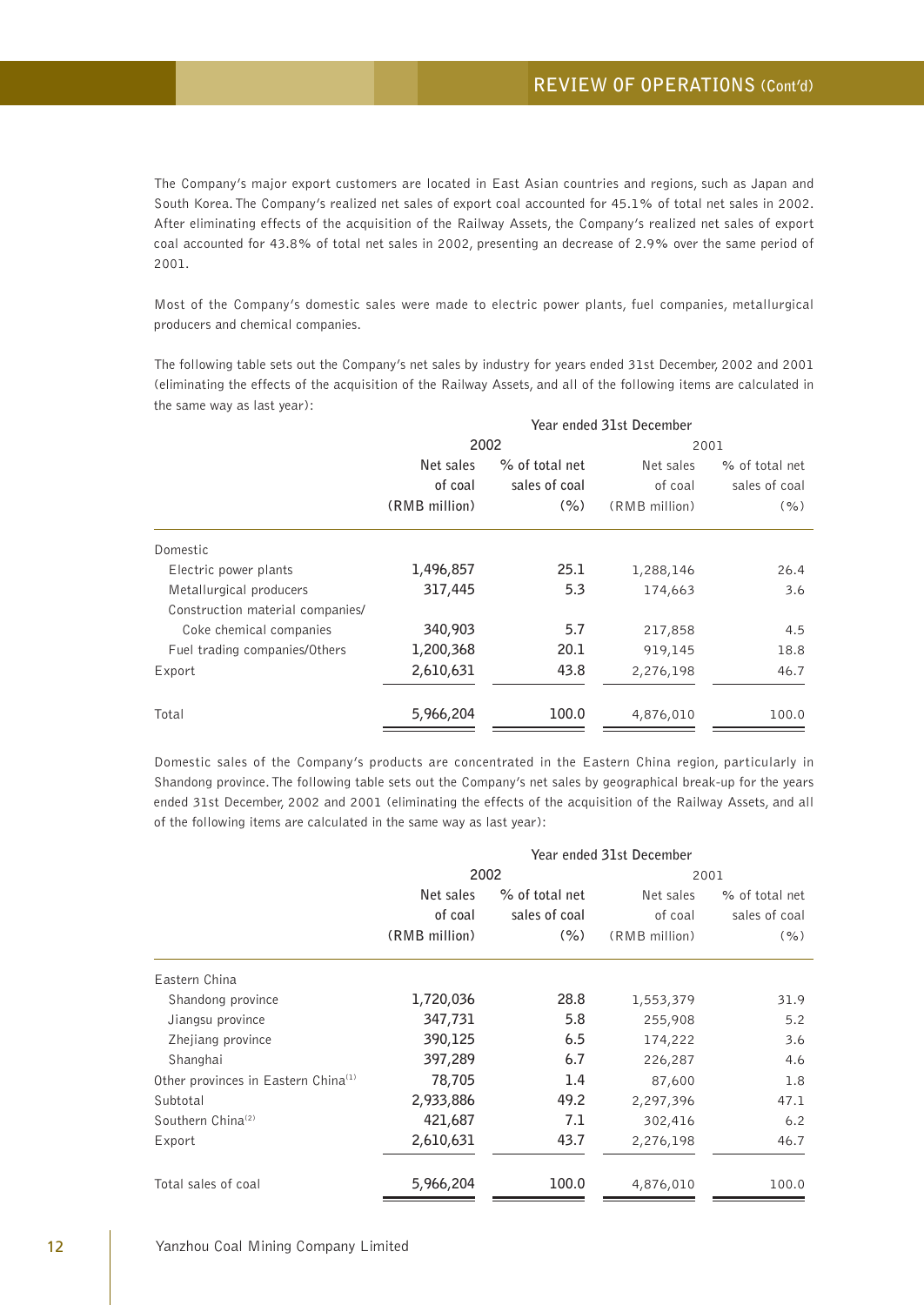- (1) includes Anhui province, Fujian province and Jiangxi province.
- (2) includes Guangdong province, Hainan province and Hunan province.

# **RAILWAY ASSETS**

The Company acquired the Railway Assets from the Parent Company at the beginning of 2002. To reflect the contributions of the acquired Railway Assets, the operating results of the Railway Assets in 2002 were presented as an operating segment.

Before the acquisition of the Railway Assets, for coal products sold to customers through the ports and transported by the Railway Assets, the Company settled the accounts with the customers at FOB prices. The Company bore the transportation expenses incurred on the Railway Assets and made payments to the Parent Company. Such expenses are regarded as sale/transportation cost of the Company. For coal products transported directly to the customers by trains, the Company settled the accounts with the customers at ex-mine prices. The customers bore the transportation expenses incurred on the Railway Assets and made payment to the Parent Company through the Company.

After the acquisition of the Railway Assets, the Company bears expenses relating to the Railway Assets for coal products sold on FOB terms. When accounting the Railway Assets as an operating segment, transportation through the Railway Assets is defined as internal transportation. The transportation charges are calculated as the Railway Assets' income from internal transportation, which are off-set against the sale/transportation cost of the Company when consolidating the statements. The cost of such transportation are included in the internal transportation cost of the Railway Assets before the consolidation of the statements, and included into the sales/ transportation cost of the Company when consolidating the statements. For the settlement of the coal products sold on ex-mine terms, the customers bear the transportation expenses incurred on the Railway Assets. When accounting the Railway Assets as an operating segment, transportation through the Railway Assets is defined as an external transportation and the transportation income less sales tax are included in the transportation service income of the Railway Assets. The cost of such transportation is included as the cost of goods sold of the Company.

| Items |                       |            |                                                                | 2002       |
|-------|-----------------------|------------|----------------------------------------------------------------|------------|
| Ι.    |                       |            | Net income from Railway Transportation (RMB'000)               | 529,294    |
|       | 1.                    |            | Income from Railway Transportation (RMB'000)                   | 534,156    |
|       |                       |            | Transportation Volume (tonne)                                  | 27,044,733 |
|       |                       |            | Freight (RMB/tonne)                                            | 19.75      |
|       |                       | Including: |                                                                |            |
|       |                       | (1)        | Income from External Transportation (RMB'000)                  | 147,333    |
|       |                       |            | Transportation Volume (tonne)                                  | 8,557,925  |
|       |                       |            | Freight (RMB/tonne)                                            | 17.22      |
|       |                       | (2)        | Income from Internal Transportation (RMB'000)                  | 386,823    |
|       |                       |            | Transportation Volume (tonne)                                  | 18,486,808 |
|       |                       |            | Freight (RMB/tonne)                                            | 20.92      |
|       | $\mathcal{P}_{\cdot}$ |            | Sales Tax (RMB'000)                                            | 4,862      |
| Н.    |                       |            | Cost of Railway Transportation (RMB'000)                       | 192,116    |
|       | ı.                    |            | Cost of External Transportation (RMB'000)                      | 52,990     |
|       | 2.                    |            | Cost of Internal Transportation (RMB'000)                      | 139,126    |
| III.  |                       |            | Contribution to the net income of the Company (RMB'000) (Note) | 131,795    |

Main operation figures of the Railway Assets as an operating segment are as follows:

Note: After the interests on bank borrowings raised in connection to the acquisition of Railway Assets and the enterprise income tax attributable to the income of Railway Assets.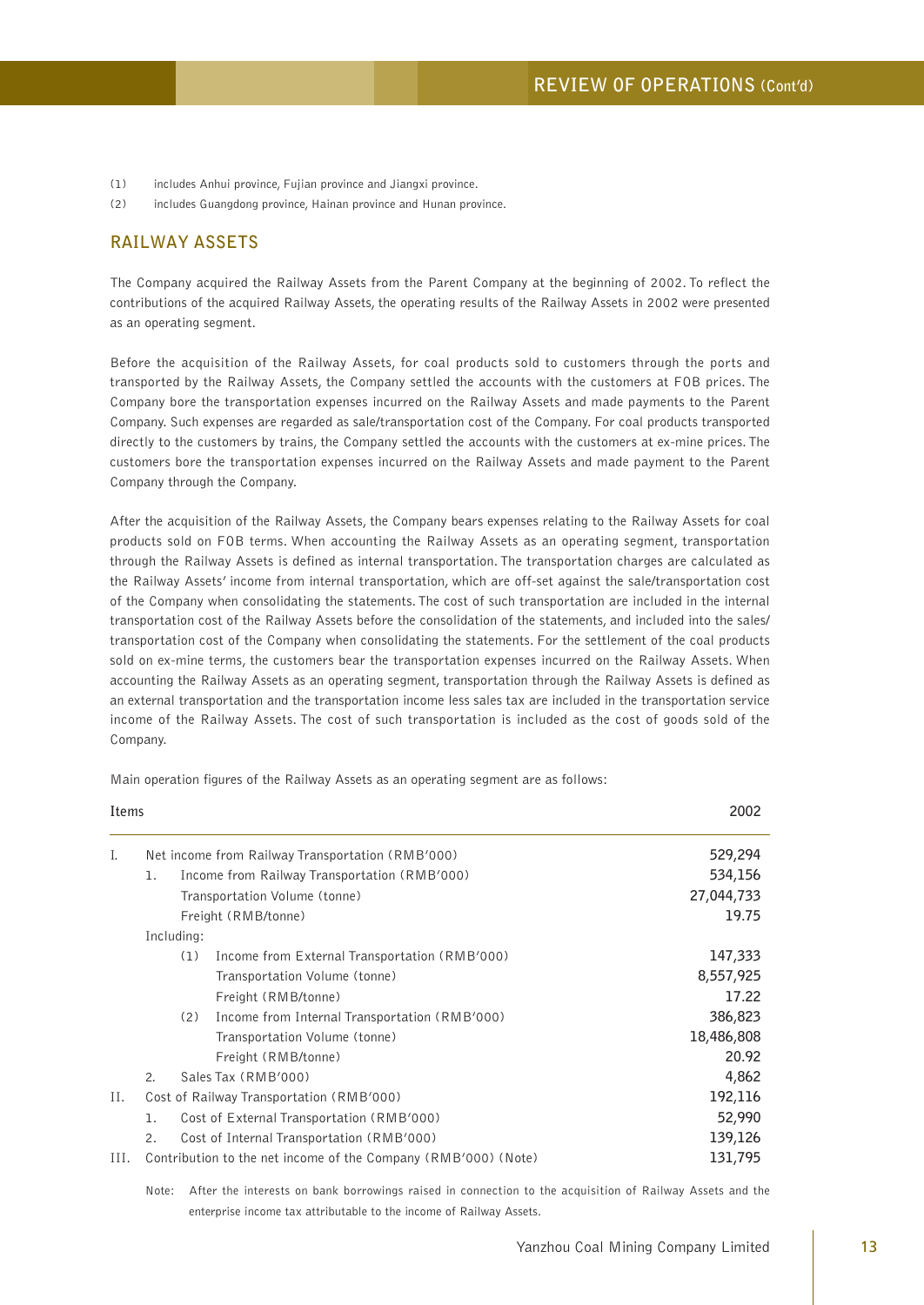# **OPERATING EXPENSES AND COST CONTROL**

The following table sets out the Company's principal operating expenses, which are also expressed as percentages of total net sales for the years ended 31st December, 2002 and 2001:

|                                                  |           |               | Year ended 31st December |                        |
|--------------------------------------------------|-----------|---------------|--------------------------|------------------------|
|                                                  | 2002      | 2001          | 2002                     | 2001                   |
|                                                  |           | (RMB million) |                          | (% of total net sales) |
| Net sales                                        |           |               |                          |                        |
| Net sales of coal                                | 6,213,901 | 4,876,010     | 97.8                     | 100.0                  |
| Net income of railway transportation             | 142,471   |               | 2.2                      |                        |
| Total net sales                                  | 6,356,372 | 4,876,010     | 100.0                    | 100.0                  |
| Cost of goods sold                               |           |               |                          |                        |
| Materials                                        | 752,513   | 643,664       | 11.8                     | 13.2                   |
| Wages and employee benefits                      | 686,967   | 572,202       | 10.8                     | 11.7                   |
| Housing allowance                                | 70,565    |               | 1.1                      |                        |
| Electricity                                      | 278,407   | 218,579       | 4.4                      | 4.5                    |
| Depreciation                                     | 813,761   | 784,477       | 12.8                     | 16.1                   |
| Repairs and maintenance                          | 346,290   | 276,791       | 5.4                      | 5.7                    |
| Land subsidence                                  | 232,030   | 210,939       | 3.7                      | 4.3                    |
| Mining right expenses                            | 19,604    | 19,604        | 0.3                      | 0.4                    |
| Other transportation fee                         | 43,239    | 22,632        | 0.7                      | 0.5                    |
| Other manufacturing costs                        | 119,525   | 63,695        | 1.9                      | 1.3                    |
| Total cost of goods sold<br>Selling, general and | 3,362,901 | 2,812,583     | 52.9                     | 57.7                   |
| administration expenses                          | 1,231,059 | 759,631       | 19.4                     | 15.6                   |
| Total operating expenses                         | 4,593,960 | 3,572,214     | 72.3                     | 73.3                   |

In 2002, total operating expenses were RMB4,594 million, representing an increase by RMB1,021.7 million, or 28.6% from that of 2001. Cost of goods sold and selling, general and administration expenses were increased by 19.6% and 62.1%, respectively, when compared with that in the same period of 2001. Total operating expenses to total net sales reduced to 72.3% in 2002 from 73.3% in 2001.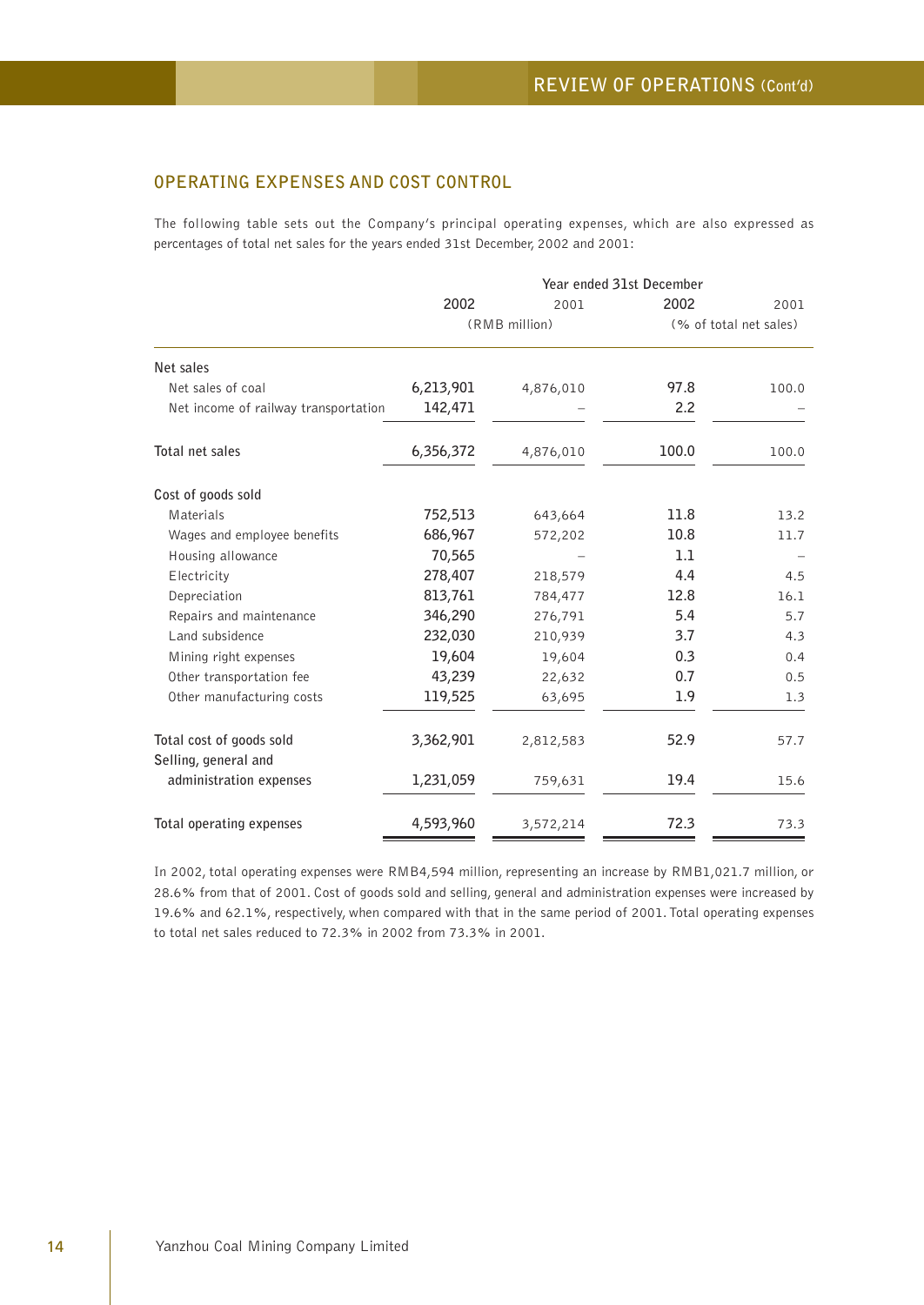The following discussion and analysis should be read in conjunction with the audited financial statements of the Company for 2001 and 2002 and the notes thereto included elsewhere in this report. Such financial statements have been prepared in accordance with IFRS and include the effects of the Railway Assets, which were acquired at the beginning of 2002. For a discussion of certain differences between IFRS and US Generally Accepted Accounting Principles ("US GAAP"), please refer to note 44 to the financial statements contained herein or the Company's annual report on Form 20-F filed with the Securities and Exchange Commission of United States of America, which will be provided to any shareholder upon written request.

# **YEAR ENDED 31ST DECEMBER, 2002 COMPARED WITH YEAR ENDED 31ST DECEMBER, 2001**

Net sales increased by RMB1,480.4 million, or 30.4%, to RMB6,356.4 million in 2002 from RMB4,876 million in 2001. The net sales of coal was increased by RMB1,337.9 million, or 27.4% to RMB6,213.9 million in 2002 from RMB4,876 million in 2001. Net income of the railway rransportation service was RMB142.5 million.

After excluding the impact of the acquisition of the Railway Assets, the Company realized net sales of coal of RMB5,966.2 million, representing an increase of RMB1,090.2 million, or 22.4%, from RMB4,876 million in 2001. Such increase was principally due to: sales volume of coal was increased by 12.9%, resulting in an increase in net sales of coal by RMB630.4 million; average coal price was increased by 8.4%, resulting in an increase in net sales of coal by RMB459.8 million.

Cost of goods sold and service increased by RMB550.3 million, or 19.6%, to RMB3,362.9 million in 2002 from RMB2,812.6 million of 2001, of which the cost of coal sales was 3,309.9 million, the cost of services provided by the Railway Assets was RMB52.99 million.

After eliminating the effects of the acquisition of the Railway Assets, cost of coal sold increased by RMB497.3 million, or 17.7% to RMB3,309.9 million in 2002 from RMB2,812.6 million in 2001. This was mainly due to the increase in raw coal output, the increased proportion of washed clean coal and the increase in wages .The unit cost of coal sold was RMB94.5, representing an increase of RMB3.9, or 4.3%, compared with RMB90.6 of last year. The main reasons for the variation in the unit cost of coal sold are as follows: i) the adjustment in product structure by increasing the proportion of washed clean coal in sales volume which led to an increase of unit cost of coal sold by around RMB3.3; ii) wages and employee benefits increased following the increase of productivity which resulted in an increase of unit cost by RMB2.9; iii) as the government increased the management and supervision of coal mine production safety, the Company invested approximately RMB40 million to improve production safety, which resulted in an increase in unit cost by around RMB1.1/tonne; iv) raw coal output volume of Jining III coal mine increased by 2.92 million tonnes, which resulted in a decrease of unit cost of coal sold by around RMB0.96/tonne; v) the Company has successfully controlled the cost of production by applying advanced technology and equipment and transforming roof support system and auxiliary transport system to improve productivity. The coal out had increased at same time. As a result, the unit cost reduced by RMB2.4/tonne, partially offsetting effect to the Company by the increase in production cost as mentioned above.

Sales, general and administration expenses was RMB1, 231.1 million in 2002, increased by RMB471.5 million, or 62.1%, from RMB759.6 million compared with the same period of last year, among which sales, general and administration expenses of the Railway Assets were RMB65.686 million.

After deducting the acquisition of the Railway Assets, sales, general and administrative expenses of the Company were RMB1,165.4 million, representing an increase of RMB405.8 million or 53.4% as compared with the same period in the previous year. The main reasons were as follows: 1. an increase in pension fund by RMB68.295 million; 2. an increase in wages of the management and employee benefits by RMB88.832 million; 3. an increase in wages surcharge by RMB40.672 million due to the introduction of supplementary medical insurance fund and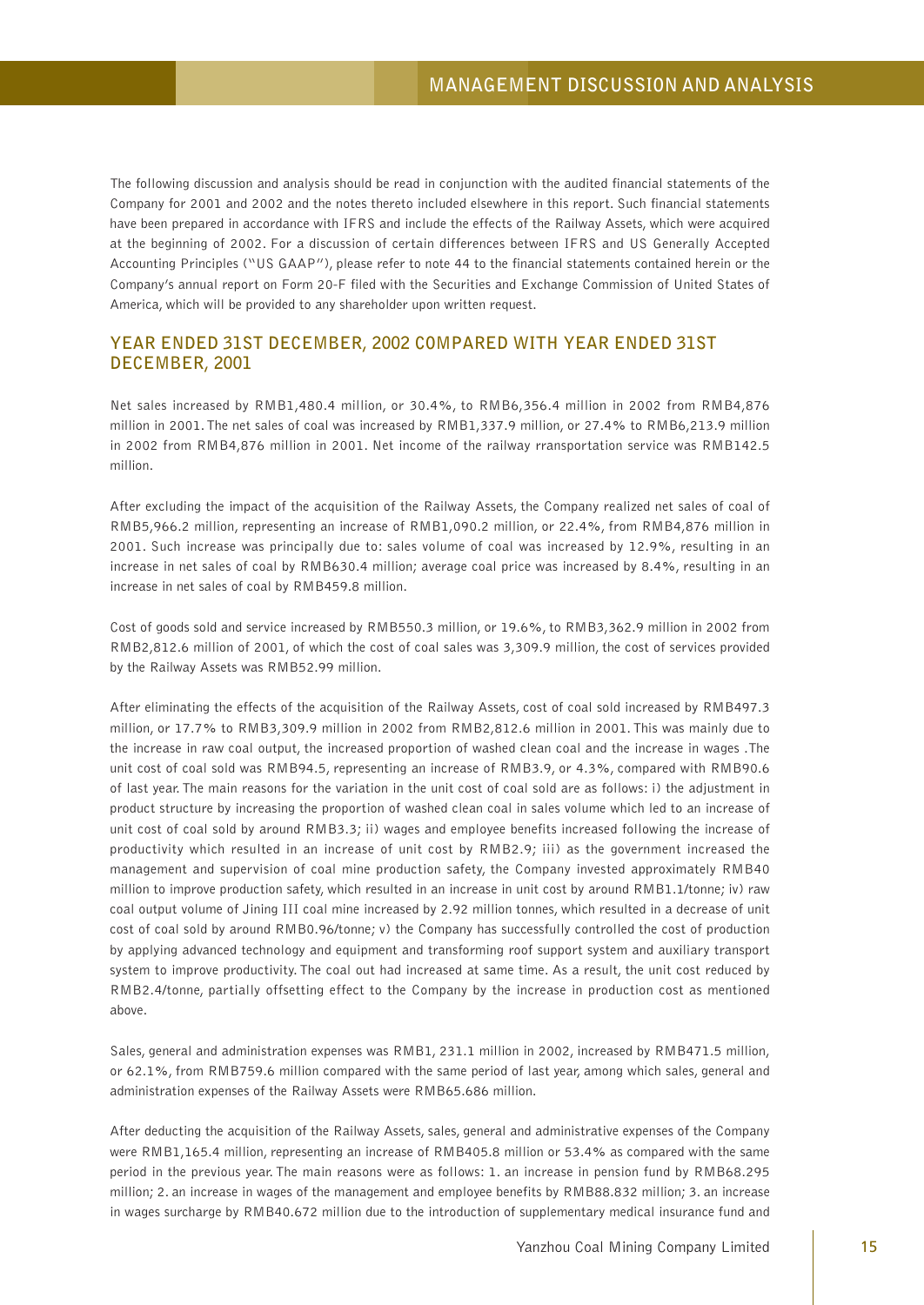# **MANAGEMENT DISCUSSION AND ANALYSIS (Cont'd)**

an increase in wages; 4. increase in provision for bad debt by RMB63.696 million; 5. increase in mineral resources compensation by RMB42.522 million; In addition, the increase in output and sales volume of the Company also led to an increase in sales, general and administrative expenses.

Other operating income reduced by RMB14.167 million, or 12.0%, to RMB103.7 million in 2002 from RMB117.9 million in 2001.

Operating income increased by RMB444.4 million, or 31.3%, to RMB1,866.1 million in 2002 from RMB1,421.7 million in 2001. This was principally due to the increase of net sales.

Interest expenses increased by RMB56.410 million, or 91.7%, to RMB117.9 million in 2002 from RMB61.519 million in 2001. This was principally due to the increase in interest expenses of long-term loan for the acquisition of the Railway Assets.

Before deduction of income taxes, income increased by RMB388 million, or 28.5%, to RMB1,748.2 million in 2002 from RMB1,360.2 million in 2001.

Net income increased by RMB251.1 million, or 25.9%, to RMB1,222 million in 2002 from RMB970.9 million in 2001.

Total assets increased by RMB1,741.4 million, or 15.6%, to RMB12,924 million as at 31st December, 2002 from RMB11,182.6 million as at 31st December, 2001. This was principally due to the acquisition of the Railway Assets and the increase in assets from the Company's production and operation activities.

Total liabilities increased by RMB804 million, or 37.9%, from RMB2,120.1 million as at 31st December, 2001 to RMB2,924.1 million as at 31st December, 2002. This was principally due to the increase in long-term loan for the payment for the acquisition of the Railway Assets.

Shareholders' equity increased by RMB935.0 million, or 10.3%, from RMB9,060.0 million as at 31st December, 2001 to RMB9,995.0 million as at 31st December, 2002. This was principally attributed to the increase in profits arising from the Company's production and operation activities.

# **LIQUIDITY AND CAPITAL RESOURCES**

In 2002, the Company's principal sources of capital were cash flow from operations and loan from the bank. The Company's principal uses of the capital include payment for operating expenses, the acquisition of Jining III coal mine and the Railway Assets and the purchase of property, plants, equipment and payment of shareholders' dividend.

As at 31st December, 2001, the balance of the Company's accounts receivable and notes receivable was RMB802.9 million, an increase of RMB108.6 million, or 15.6% from RMB694.3 million as at 31st December, 2001. That is principally due to the substantial increase of coal sales volume.

Inventories increased by RMB136.7 million, or 31.1%, to RMB576.6 million as at 31st December, 2002 from RMB439.9 million as at 31st December, 2001. This was principally due to: (i) increases in total production and varieties of coal products, resulting in higher volume of total coal stocks; (ii) the Company increased sales volume transported through the canals, resulting in higher volume of coal in transit.

Prepayment and other current assets reduced by RMB97.2 million or 11.4% to RMB756 million as at 31st December, 2002, from RMB853.2 million as at 31st December, 2001. This was principally due to the decrease in VAT export rebate receivable and provision for land subsidence costs.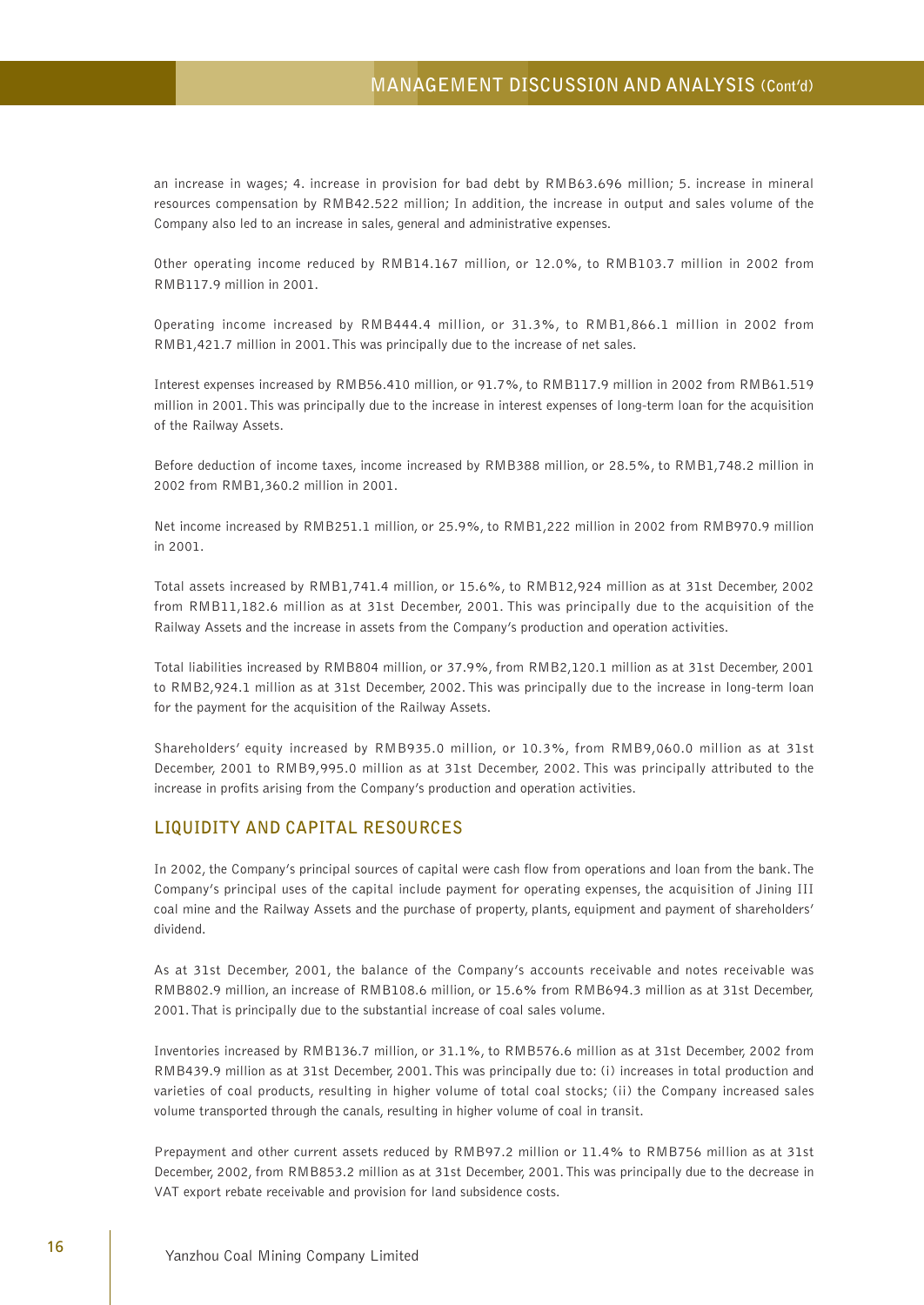Accounts payable and notes payable decreased by RMB33.7 million, or 5.3%, to RMB602.7 million as at 31st December, 2002 from RMB636.4 million as at 31st December, 2001.

Other accounts payable and provisions increased by RMB101.9 million, or 19.1%, to RMB634.8 million as at 31st December, 2002 from RMB532.9 million as at 31st December, 2001, principally due to the increase in provisions, other taxes payable, and employee benefits payable.

Long-term liabilities increased to RMB1,261.3 million as at 31st December 2002 from RMB72.456 million as at 31st December, 2001. This was principally due to the increase in long-term bank loan for the payment of the acquisition of the Railway Assets.

The Company's capital expenditure for the purchase of property, machinery and equipment was RMB728.6 million and 831.8 million in 2001 and 2002, respectively.

As at 31st December, 2002, the consideration for the acquisition of Jining III coal mine of RMB2,450.9 million has been settled by the Company with cash in hand of RMB996.1 million and the net proceeds raised from the new issue of A shares and H shares. The consideration for mining right of RMB132.479 million will be paid in ten equal installments without interest each year commencing from 2001. The Company has paid RMB26.496 million for the mining right at the end of this report period.

The Company completed the acquisition of the Railway Assets on 1st January, 2002. The purchase consideration of RMB1,243 million has been settled by the Company at the end of this report period. In accordance with the Railway Assets Acquisition Agreement, when the annual transportation volume of the Railway Assets reaches the volume milestones targets of 25 million tonnes, 28 million tonnes and 30 millions tonnes for the year 2002, 2003 and 2004, respectively, the Company will pay the Parent Company an amount of RMB40 million before 30th June of each year in the three years from 2003. The transportation volume of the Railway Assets in 2002 was 27.04 million and the Company has paid RMB40 million in accordance with the terms stated above.

As at 31st December, 2002, the Company's debt to equity ratio was 12.0%, which was calculated based on the total shareholder's equity and amount of long term bank loan amounting to RMB9,995 million and RMB1,200 million, respectively.

Since 2002, the Company resumed transfers to future development fund, the details of which are provided in the section headed "Consolidated Statement of Changes in shareholders' Equity" of the financial statements prepared under IFRS.

The Company's Board of Directors had recommended a final dividend of RMB298.48 million to be paid out of the Company's cash revenue from operations.

Taking into account the cash in hand and existing abundant capital sources, the Company believes that it will have sufficient capital for its operational requirements.

## **TAXATION**

The Company is still subject to an income tax rate of 33% on its taxable profits in 2002.

### **US GAAP RECONCILIATION**

The Company's audited financial statements are prepared in compliance with IFRS, which differs in certain respects from US GAAP. Please refer to note 44 to the financial statements contained herein for a description of the differences between IFRS and US GAAP, and the adjusted net income for the year ended 31st December, 2002 and the shareholders' equity as at 31st December, 2002 after reconciliation made in accordance with US GAAP.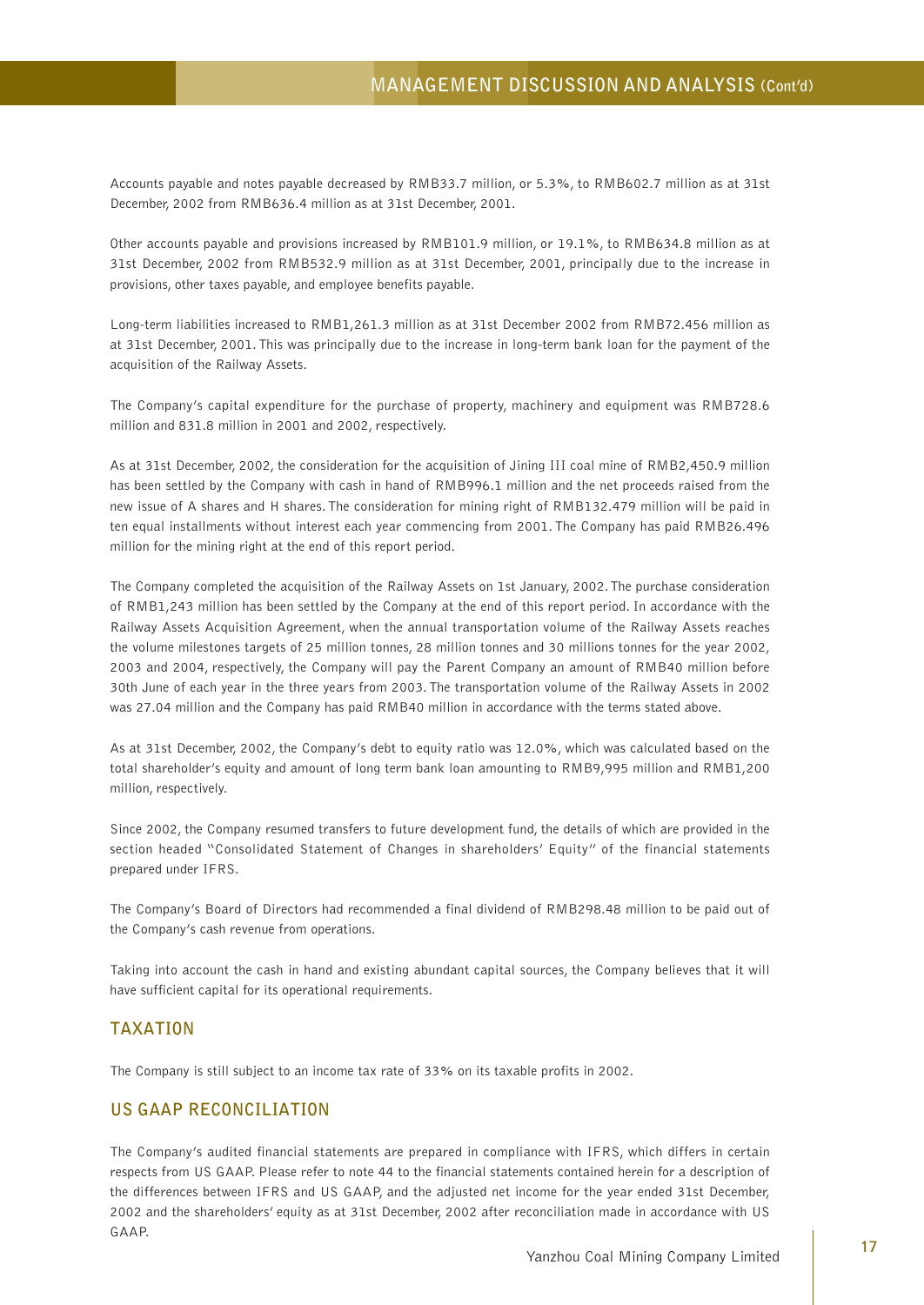The directors of the Company are pleased to submit their report together with the audited financial statements of the Company for the year ended 31st December, 2002.

#### **PRINCIPAL ACTIVITIES**

The company is engaged in underground mining, preparation, sale and railway transportation service of coal.

## **FINANCIAL HIGHLIGHTS**

A summary of the results of the Company, the assets and liabilities of the Company and the cash flow of the Company for each of the five years ended 31st December, 1998, 1999, 2000, 2001 and 2002, which are prepared in accordance with the IFRS, are set out in the financial highlights section of the annual report.

#### **PROPOSED PROFIT APPROPRIATION**

The profit appropriation of the Company for the year ended 31st December, 2002 as proposed by the Board of Directors is as follows:

| (Prepared in accordance with PRC GAAP)                                                 | <b>RMB'000</b> |
|----------------------------------------------------------------------------------------|----------------|
| Net income                                                                             | 1,003,115      |
| Unappropriated profits at beginning of year                                            | 1,197,704      |
| Appropriation to statutory surplus reserve                                             | 100,311        |
| Appropriation to statutory public welfare fund                                         | 50,156         |
| Appropriation to statutory surplus reserve and public welfare fund of the subsidiaries | 164            |
| Distributable profits                                                                  | 2,050,188      |
| Dividends payable                                                                      | 298,480        |
| Unappropriated profits                                                                 | 1,751,708      |

The proposed profit appropriation will be presented to the shareholders of the Company (the "Shareholders") for approval at the forthcoming annual general meeting of the Company for 2002.

Pursuant to the Company's Articles of Association, the Company's financial statements should be prepared according to the PRC GAAP as well as the IFRS or the accounting standards and regulations of the places in which its shares are listed. For the purpose of determining the final dividends payable to the Shareholders, the lower of the profits after taxation in these accounting standards will be applied for the relevant year. For this purpose, for the year ended 31st December, 2002, profits after taxation audited in accordance with the PRC GAAP will apply to determine dividends payment.

#### **DIVIDENDS**

The directors of the Company have decided to recommend at the forthcoming Annual General Meeting ("AGM") for the year 2002, a payment in cash of a final dividend of RMB298.48 million (before tax) or RMB0.104 (before tax) per share. The dates of the AGM and the payment of final dividends will be announced by the Company in due course. Notice of the AGM, the reply slip and the proxy form will be despatched to the shareholders in due course.

Pursuant to the Company's Articles of Association, dividends payable to the shareholders shall be calculated and declared in Renminbi. Dividends payable to holders of the Company's domestic shares shall be paid in Renminbi, while dividends payable to holders of the Company's H shares shall be paid in Hong Kong dollars. The exchange rate will be the average of the closing exchange rates for Renminbi to Hong Kong dollars as announced by the People's Bank of China for the five working days prior to the announcement of payment of such dividends.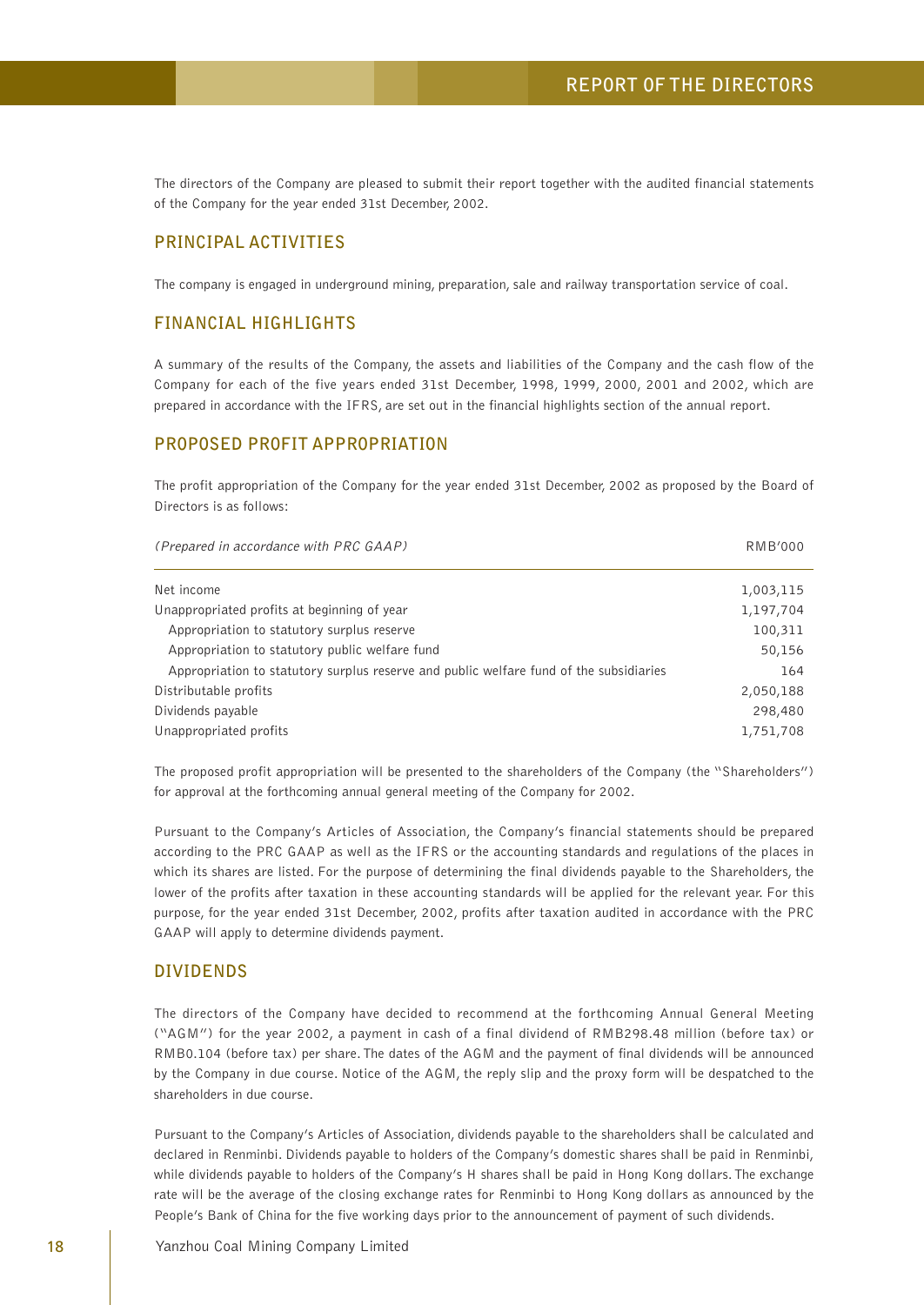# **MAJOR SUPPLIERS AND CUSTOMERS**

The percentage of purchases attributable to the Company's five largest suppliers was less than 30% of the total purchase of its goods and services for 2001 and 2002.

Net sales to the Company's five largest domestic customers accounted for less than 30% of the Company's total net sales in 2001 and 2002.

As far as the directors are aware, neither the directors, their associates, nor shareholders who own more than 5% of the Company's share capital had any interest in the five largest suppliers or customers of the Company.

### **BORROWINGS**

The Company entered into a long term borrowing contract (the "Borrowing Contract") with the Bank of China on 3rd December, 2001 and borrowed RMB1.2 billion from the Bank of China on 4th January, 2002. The loan was applied to finance the acquisition of the Railway Assets from the Parent Company.

The interest rate of the loans is 6.21% per annum, subject to adjustment in accordance with the adjustment of statutory interest rate or method of calculation of interest made by the State during the term of the Borrowing Contract. The Loan Period commenced on the date of the signing of the Borrowing Contract and will expire on the date on which the last instalment of principal and interest is paid, which should be no more than 96 months.

The details of the borrowings are set out in note 31 to the financial statements contained herein.

## **INTEREST CAPITALIZATION**

No interest has been capitalized by the Company during the year ended 31st December, 2002.

## **RESERVES**

Details of movements in the reserves of the Company for the year ended 31st December, 2002 and details of the distributable reserves of the Company as at 31st December, 2002 are set out in the note 32 to the financial statements contained herein.

### **STATUTORY COMMON WELFARE FUND**

Details related to the statutory common welfare fund are set out in note 32 to the financial statements contained herein.

# **PROPERTY, PLANT AND EQUIPMENT**

Details of movements in property, plant and equipment of the Company during the year ended 31st December, 2002 are set out in note 22 to the financial statements contained herein.

#### **EMPLOYEES' PENSION SCHEME**

Details of the Company's employees' pension scheme are set out in note 38 to the financial statements contained herein.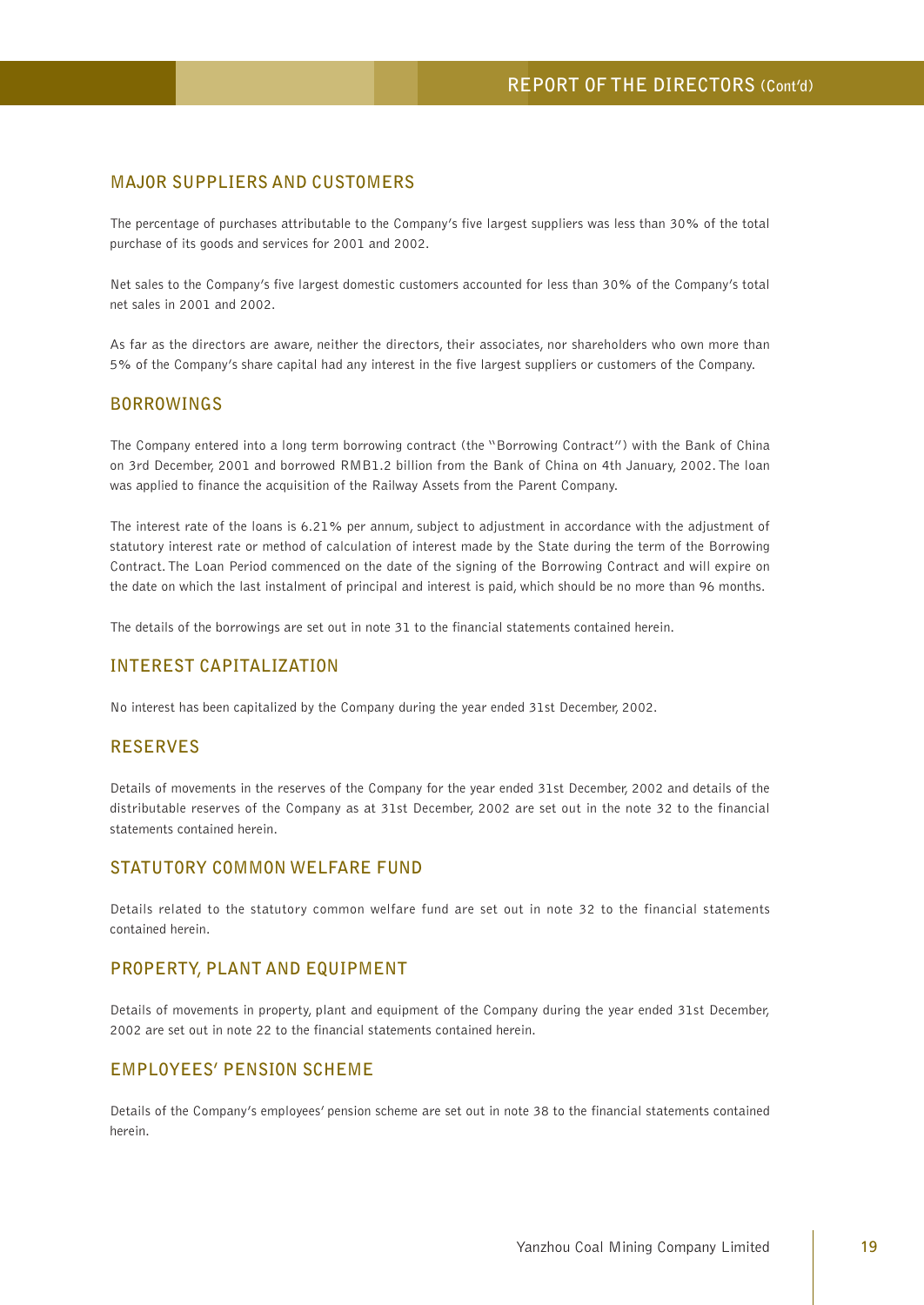## **CONNECTED TRANSACTIONS**

The Company's independent non-executive directors have reviewed the connected transactions (as defined in the Rules Governing the Listing of Securities on The Stock Exchange of Hong Kong Limited (the "Hong Kong Stock Exchange") (the "Listing Rules")) set out in note 36 to the financial statements contained herein, and confirmed that: 1) all such connected transactions entered into by the Company during 2002 were entered into in its ordinary and usual course of business; 2) such transactions were all entered into either (A) on normal commercial terms, or (B) on terms no less favorable than those available to (or from) independent third parties (from the point of view of the Company), or (C) where there is no available comparison for the purpose of determining whether (A) or (B) is satisfied, on terms that are fair and reasonable so far as the shareholders of the Company are concerned; and 3) amounts of such transactions did not exceed the cap limits as imposed by the Hong Kong Stock Exchange.

In 1998, the Company obtained from the Hong Kong Stock Exchange a conditional waiver (the "Waiver") from strict compliance with the approval and disclosure requirements of the Listing Rules in respect of ongoing connected transactions with the Parent Company. The upper limits of the Waiver were as follows: the value of connected transactions relating to the provision of materials and services by the Company to the Parent Company shall not exceed 3.5% of the Company's consolidated net sales in the immediately preceding year, and the value of connected transactions relating to the provision of materials and services by the Parent Company to the Company shall not exceed 22.0% of the Company's consolidated net sales in the immediately preceding year.

In accordance with the Materials and Services Supply Agreement dated 17th October, 1997 and the Supplemental Agreement dated 30th October, 2001 (contents of such agreements were disclosed in the combined offering prospectus dated 24th March, 1998, the announcement dated 30th October, 2001 and the circular to shareholders dated 22nd November, 2001), the value of connected transactions relating to the provision of materials and services by the Company to the Parent Company in 2002 was RMB128 million, representing 2.6% of the Company's consolidated net sales in 2001, and the value of connected transactions relating to provision of materials and services by the Parent Company to the Company in 2002 was RMB885 million, representing 18.1% of the Company's consolidated net sales in 2001.

During the year ended 31st December, 2002, the Company had paid RMB12.98 million to the Parent Company in respect of mining rights pursuant to the Mining Rights Agreement dated 17th October, 1997 (as supplemented by a supplemental agreement dated 18th February, 1998) entered into between the Parent Company and the Company. The Company's independent non-executive directors have reviewed such payment and confirmed that the payment was made in accordance with the terms of such agreements.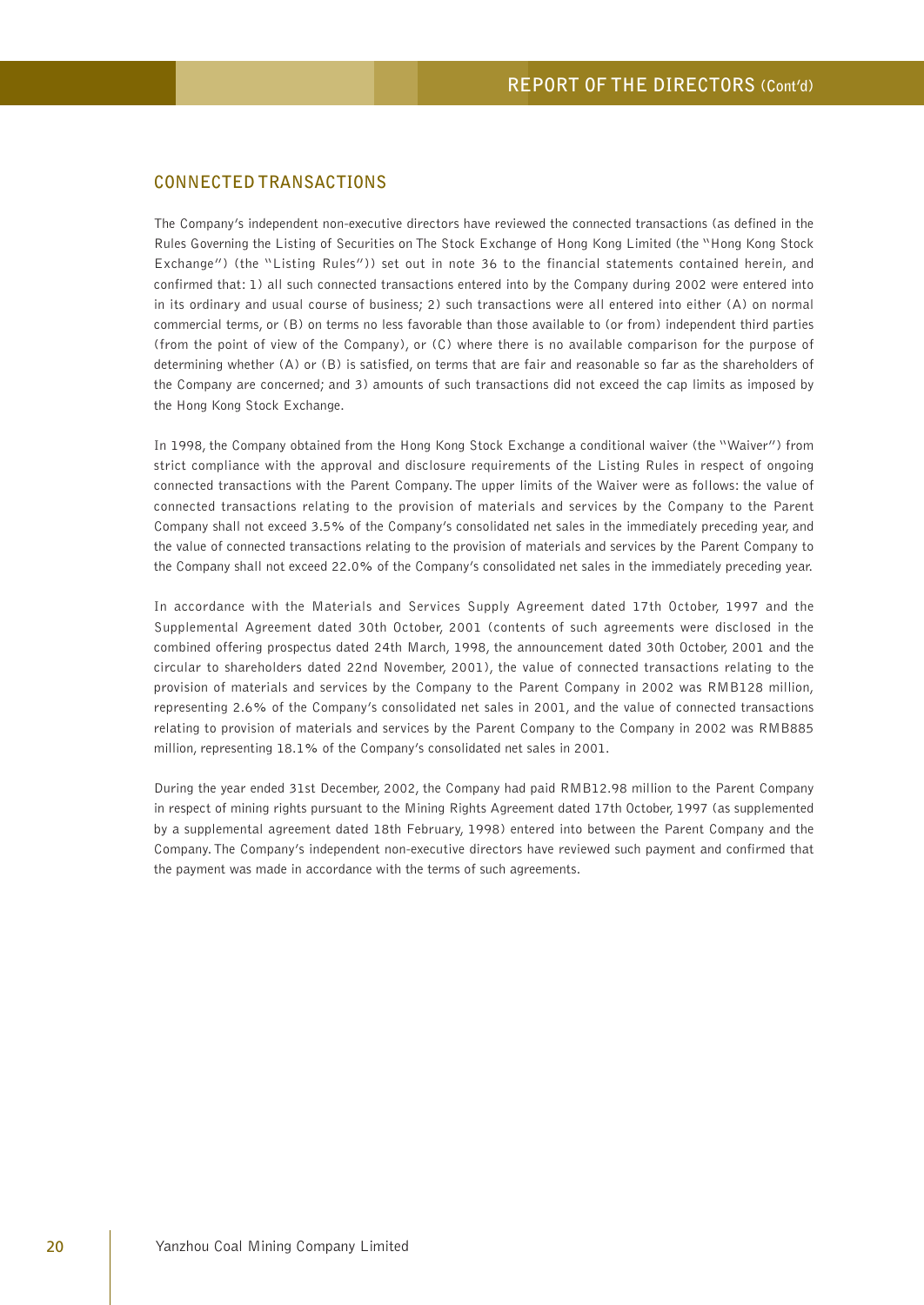## **HOUSING SCHEME**

According to the Materials and Services Supply Agreement dated 17th October, 1997 entered into between the Company and the Parent Company (as amended by a supplemental agreement dated 30th October, 2001), which was disclosed in the Company's combined offering prospectus dated 24th March, 1998 and issued in Hong Kong in connection with the Combined Offering and the announcement and circular of the Company dated 30th October, 2001 and 22nd November 2001, respectively, the Parent Company is responsible for providing accommodation to its employees and the employees of the Company. The Company and the Parent Company share the incidental expenses relating to the provision of such accommodation on a pro-rata basis based on their respective number of employees and mutual agreement. Such expenses amounted to RMB30.97 million and RMB37.2 million in 2001 and 2002, respectively.

Commencing from 2002, the Company paid to its employees a housing allowance which is based on a fixed percentage of employees' wages for their buying of residential houses. In 2002, the employees' housing allowances paid by the Company amounted to RMB129.7 million in total. Details of the housing scheme are set out in note 39 to the financial statements of this annual report.

### **DISCLOSURE OF SIGNIFICANT EVENTS**

#### **Acquisition of Jining III Coal Mine**

The Company acquired Jining III coal mine from the Parent Company on 1st January, 2001. As at 31st December, 2002, the consideration of RMB2,450,905,000 has been settled by the Company.

The consideration of the mining right of Jining III is approximately RMB132.479 million, which shall be paid to the Parent Company in ten equal annual interest free installments, commencing from 2001. As at 31st December, 2002, the Company has paid mining right consideration of RMB26.496 million.

#### **Acquisition of Railway Assets**

The Company acquired the Railway Assets from the Parent Company on 1st January, 2002. As at 31st December, 2002, the consideration of RMB1,242,586,000 has been settled by the Company.

During the year ended 31st December, 2002, transport capacity of the Railway Assets reached 27.04 million tonnes. When amounting the Railway Assets as an operating segment, the Railway Assets contributed RMB131.8 million to the Company's net profits during the year ended 31st December, 2002.

Pursuant to the Railway Assets Acquisition Agreement, when the annual transportation volume of the Railway Assets reaches the volume milestones targets of 25 million tonnes, 28 million tonnes and 30 million tonnes for the year 2002, 2003 and 2004, respectively, the Company will pay to the Parent Company an amount of RMB40 million each year before 30th June for three consecutive years from 2003. The Company has paid RMB40 million to the Parent Company.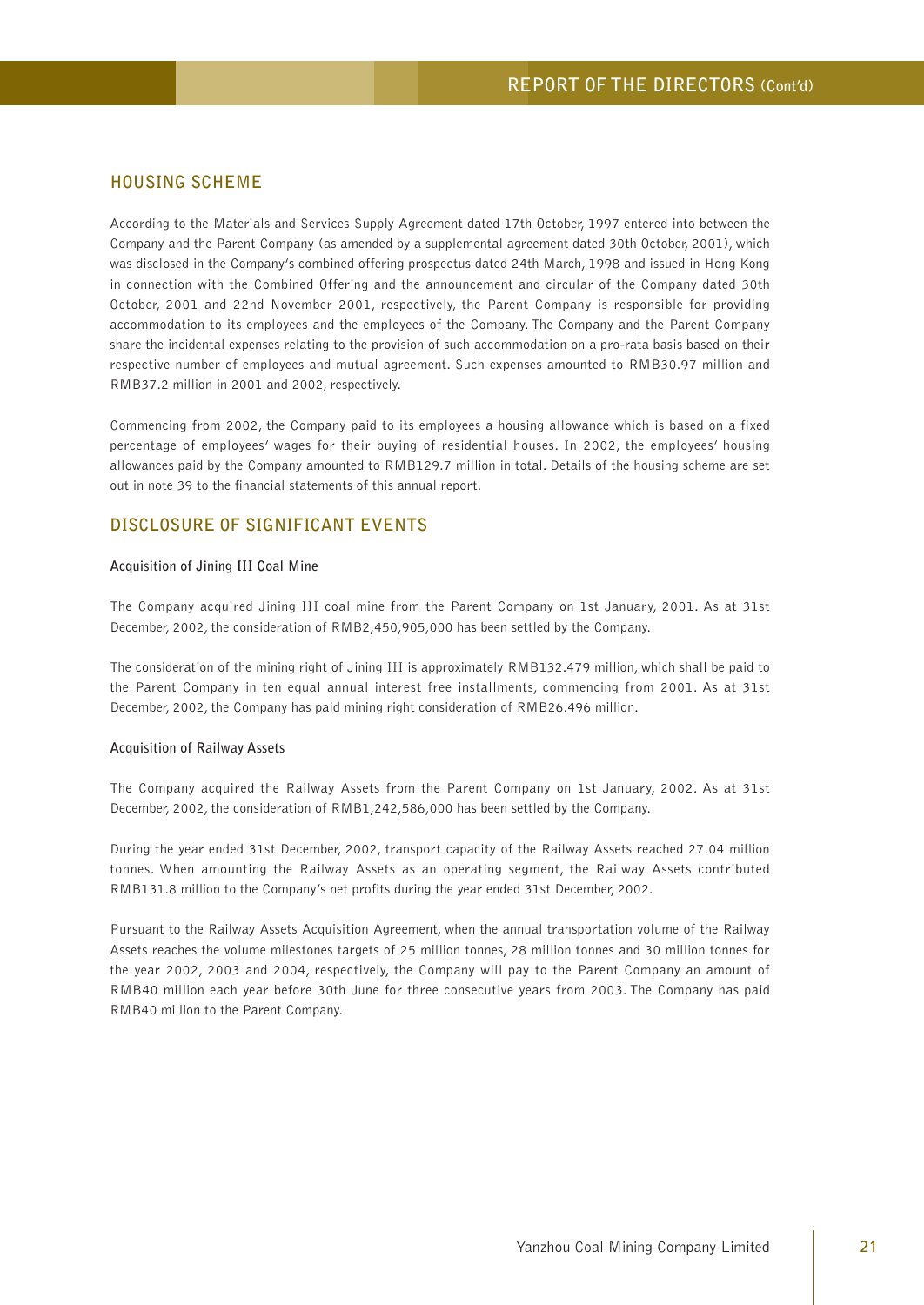# **APPOINTMENT OF DIRECTORS AND SUPERVISORS, ELECTION OF CHAIRMAN, VICE CHAIRMAN OF THE BOARD OF DIRECTORS AND CHAIRMAN OF THE SUPERVISORY COMMITTEE AND APPOINTMENT OF GENERAL MANAGER AND OTHER MEMBERS OF THE SENIOR MANAGEMENT**

The first extraordinary general meeting for 2002, meeting of the Board of Directors and meeting of the Supervisors Committee were held on 22nd April, 2002. At the meeting, the Company approved the appointment of directors and supervisors: Mo Liqi was elected as Chairman, Yang Deyu was elected as Vice-chairman and General Manager; Meng Xianchang was elected as Chairman of the Supervisor Committee; Yu Xuezhi, Zhang Yingmin, Wang Xinkun were appointed as Deputy General Managers; Wu Yuxiang was appointed as the Chief Financial Officer, Ni Xinghua was appointed as Chief Engineer and Chen Guangshui was appointed as the Secretary of the Board. Details can be found in the domestic Shanghai Security, and Wen Wei Po and South China Morning Post of Hong Kong on 23rd April, 2002.

Since 22nd April, 2002, the following directors, supervisors and senior management staff no longer held their respective positions in the Company:

| Name                 | <b>Former Position</b> |
|----------------------|------------------------|
| Zhao Jingche         | Chairman               |
| Du Mingshan          | Director               |
| Luo Taiyan           | Director               |
| Xiao Lifang          | Director               |
| Liu Yubin            | Director               |
| Wu Zezhi             | Director               |
| Chen Yongge          | Director               |
| Ma Houliang          | Director               |
| Xu Tianen            | Director               |
| Guan Weili           | Director               |
| Law Kin Ming, Alfred | Director               |
| Qian Xiulan          | Supervisor             |
| Xu Xinmin            | Supervisor             |
| Zhou Hongbin         | Supervisor             |
| Kong Qing            | Vice General Manager   |
| Zhang Xingzu         | Vice General Manager   |
| Fan Guogiang         | Chief Engineer         |

A meeting of the Board of Directors was held on 8th July, 2002. Two additional Deputy General Managers, Tian Fengze and Shi Chengzhong were appointed. Details can be found in the domestic Shanghai Security and China Security, Wen Wei Po and South China Morning Post of Hong Kong on 9th July, 2002.

Information about Directors, Supervisors and Senior Management of the Company is detailed in "Shareholdings of Directors, Supervisors and Senior Management of the Company" and "Brief Biography of Directors, Supervisors and Senior Management" contained herein.

# **AMENDMENTS TO THE ARTICLES OF ASSOCIATION OF THE COMPANY**

On 22nd April, 2002, the Company held its first extraordinary general meeting for 2002 and approved the Revised Bill of the Articles of Association of the Company passed earlier at the Board of Directors meeting on 4th March, 2002. The Articles of Association of the Company were amended in accordance with the rules and regulations issued by domestic supervisors authorities since the Company's shares were listed, while also taking into consideration the actual operations of the Company. This is to ensure that the articles could better meet the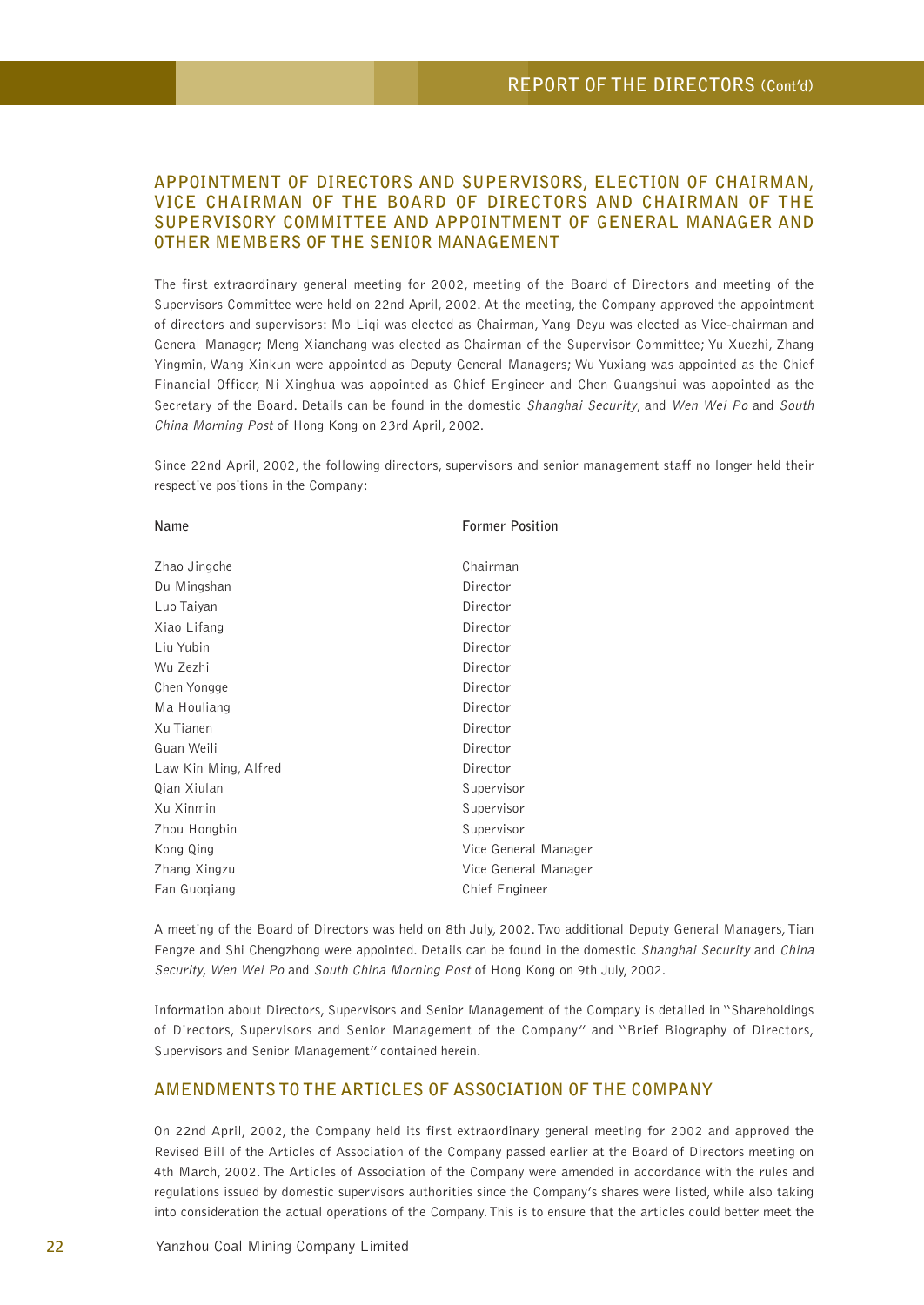requirements of domestic/foreign regulators and to improve its practicality. Details of the Revised Bill of the Articles of Association was set out in domestic Shanghai Security, and Wen Wei Po and South China Morning Post of Hong Kong on 5th March ,2002.

#### **EMPLOYEES' BASIC MEDICAL INSURANCE SCHEME**

In accordance with the notice of Shandong Provincial People's Government relating to the issue of the "Notice on the Implementation Plan for the Establishment of Cities and Towns Employee Basic Medical Insurance Scheme of Shandong Province" (Lu Zheng Fa [1999] No.94), the "Provisional Rules for Cities and Towns Employee Basic Medical Insurance Scheme of Jining City" (Ji Zheng Fa [2000] No.46) issued by Jining People's Government, the "Implementation Provisions for Employee Medical Insurance of Yanzhou Coal Mining Company Limited" and the "Notice of the Ministry of Finance and the Ministry of Labour Protection relating to Enterprise Supplementary Medical Insurance" (Cai She [2002] No.18) jointly issued by the Ministry of Finance and the Ministry of Labour Protection, the Company established and commenced to implement the employees' basic medical insurance scheme on 1 January, 2002.

The Company's basic medical insurance scheme comprises basic medical insurance and supplementary medical insurance schemes: 1. basic medical insurance scheme – since the listing of the shares of the Company, a fund of 14% of the total wages of employees ("benefit expenses") was set aside and charged to "Wages and Employees' Benefits" under "Cost of Sale and services provided" and "Selling, General and Administrative Expenses". The employees' medical fees were paid out from the benefit expenses. After the implementation of the basic medical insurance scheme, 8% of the total wages of employees were set aside and charged by the Company as basic medical insurance fund, which was still paid out from the benefit expenses and charged to "Wages and Employee Benefits" under "Cost of Sale and services provided" and "Selling, General and Administrative Expenses", which did not have impact on the earnings of the Company in 2002 as compared to the previous year; 2. supplementary medical insurance scheme – in accordance with the relevant regulations, a supplementary medical insurance fund of 4% the total wages of employees was set aside by the Company and charged to "Supplementary Medical Insurance" under "Selling, General and Administrative Expenses". In 2002, the Company set aside RMB29.71 million as supplementary medical insurance fund, resulting in a decrease in the net earnings of the Company by RMB19.906 million.

# **ADJUSTMENT OF ORGANIZATION STRUCTURE**

As approved by the meeting of board of directors on 8th July, 2002, the Company has undergone an internal amalgamation. The Company restructured the former 12 functional departments into 7 functional departments, namely the Secretariat of the Board of Directors, Department of Coordination, Department of Human Resources, Department of Financial Planning, Department of Production Technology, Department of Safety Scrutiny and Department of Economic Operation.

As approved by the meeting of the Board of Directors on 29th October, 2002, the Company has established an Audit Committee and an Audit Department. The Audit Committee consists of 5 members, including 3 independent non-executive directors (one is an accounting professional), an external director and an employee director. The head of the Audit Committee is to be selected from the independent non-executive directors. The main duty of the Audit Committee is to audit the Company's internal audit regulations, internal control regulations, financial reporting procedures, financial information and its disclosure on behalf of the Company. The Audit Department is the internal audit organization of the Company.

# **CONSTRUCTION OF JINING SIHE COAL PORT**

The Company's board of directors held a meeting on 11th April, 2003, at which a resolution has been passed to approve the opening of an inland river route connecting Jining III coal mine to the Jinghang Grand Canal by the construction of the Jining Sihe Coal Port which is adjacent to Jining III coal mine.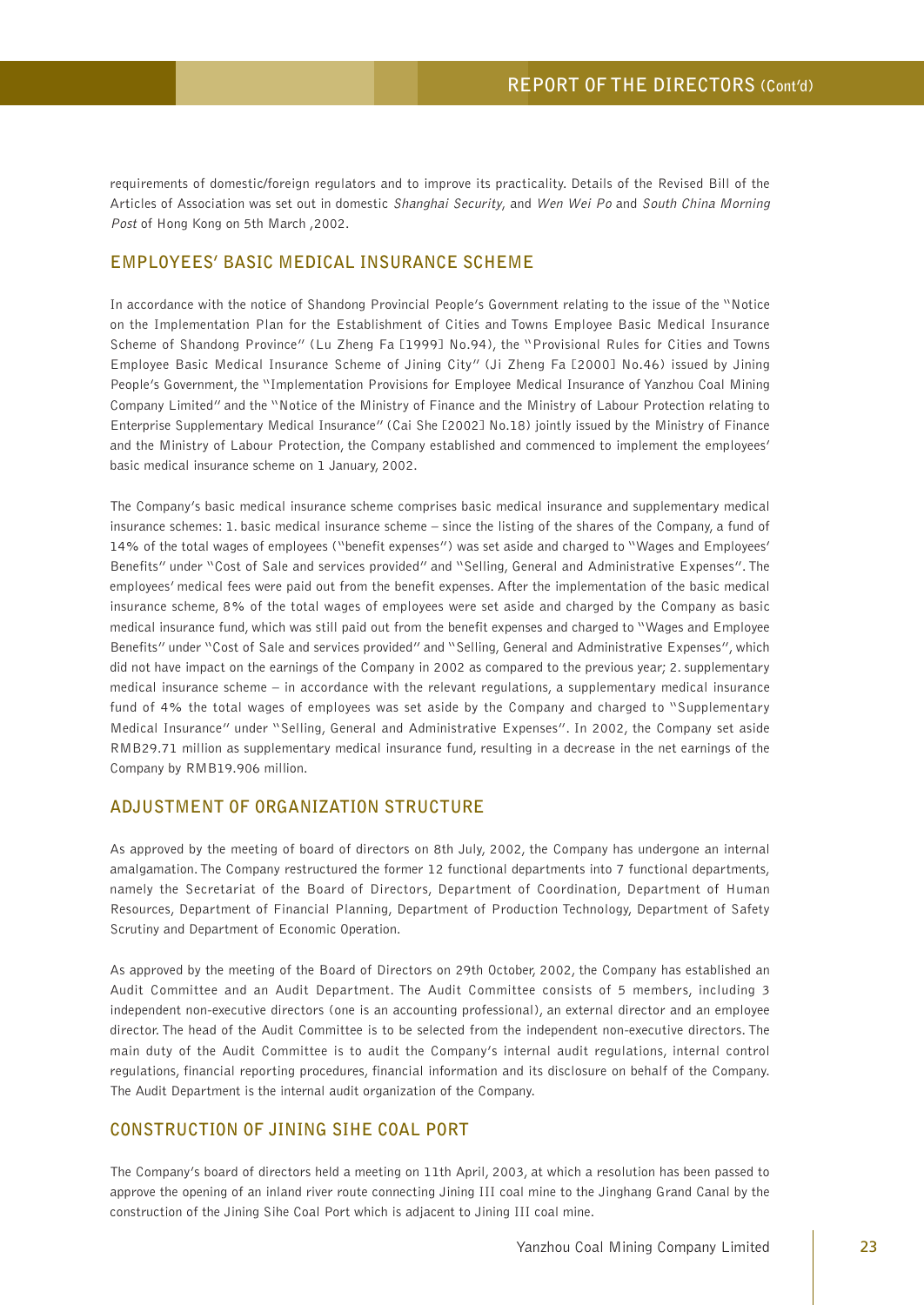The handling capacity of the Jining Sihe Coal Port is expected to be 5 million tonnes per year. Its construction consists of two phases. The first phase of this project will mainly include a dock with loading capacity of 1,000 tonnes and a coal stockpile of 180 thousand tonnes. Its handling capacity is expected to be 3 million tonnes per year. It is expected that construction of the first phase of the Jining Sihe Coal Port will commence in April 2003 and will complete in December 2003. Depending on the operation of the first phase of the Jining Sihe Coal Port, the Company may carry out feasibility study on, and the construction of, the second phase of the project.

The Company will use its internal resources to construct the Jining Sihe Coal Port.

After the construction of the Jining Sihe Coal Port, it will create the shortest water transportation route from the Company to the customers along the Jinghang Grand Canal and the Changjiang River, and will provide the following benefits to the Company: (1) improve its business operation system and increase the capacity of its coal transportation; (2) further enhances and develops the Company's coal market along the Jinghang Grand Canal and the Changjiang River; (3) the cost of coal transportation via the Jinghang Grand Canal is lower than railway transportation and seaport transportation and will increase the profitability of the Company; and (4) when the transportation capacity of the Jining Sihe Coal Port reaches its full capacity, it could also provide river transportation service to third parties, creating additional income for the Company.

#### **CHANGES IN SHARE CAPITAL AND SHAREHOLDERS**

#### **Changes in share capital**

|    |                                       | (Shares) Par value per share: RMB1.00 |                                           |                             |
|----|---------------------------------------|---------------------------------------|-------------------------------------------|-----------------------------|
|    |                                       | Number of                             |                                           | Number of                   |
|    |                                       | shares before the<br>changes          | Changes during the<br>period under review | shares after the<br>changes |
|    |                                       |                                       |                                           |                             |
|    |                                       | (1st January 2002)                    | (increase/decrease)                       | (31st December, 2002)       |
| А: | Shares not listed for public dealings |                                       |                                           |                             |
|    | Subcriber shares of which:            |                                       |                                           |                             |
|    | State legal person shares             | 1,670,000,000                         |                                           | 1,670,000,000               |
|    | Total number of shares not listed     |                                       |                                           |                             |
|    | for public dealings                   | 1,670,000,000                         |                                           | 1,670,000,000               |
| B: | Shares listed for public dealings     |                                       |                                           |                             |
|    | A shares<br>1.                        | 180,000,000                           |                                           | 180,000,000                 |
|    | H shares<br>2.                        | 1,020,000,000                         |                                           | 1,020,000,000               |
|    | Total number of shares listed         |                                       |                                           |                             |
|    | for public dealings                   | 1,200,000,000                         |                                           | 1,200,000,000               |
| C: | Total number of shares                | 2,870,000,000                         |                                           | 2,870,000,000               |

As at 31st December, 2002, the Company had a total of 68,027 shareholders, of which one was holder of state legal person shares, 67,874 were holders of A Shares and 152 were holders of H Shares.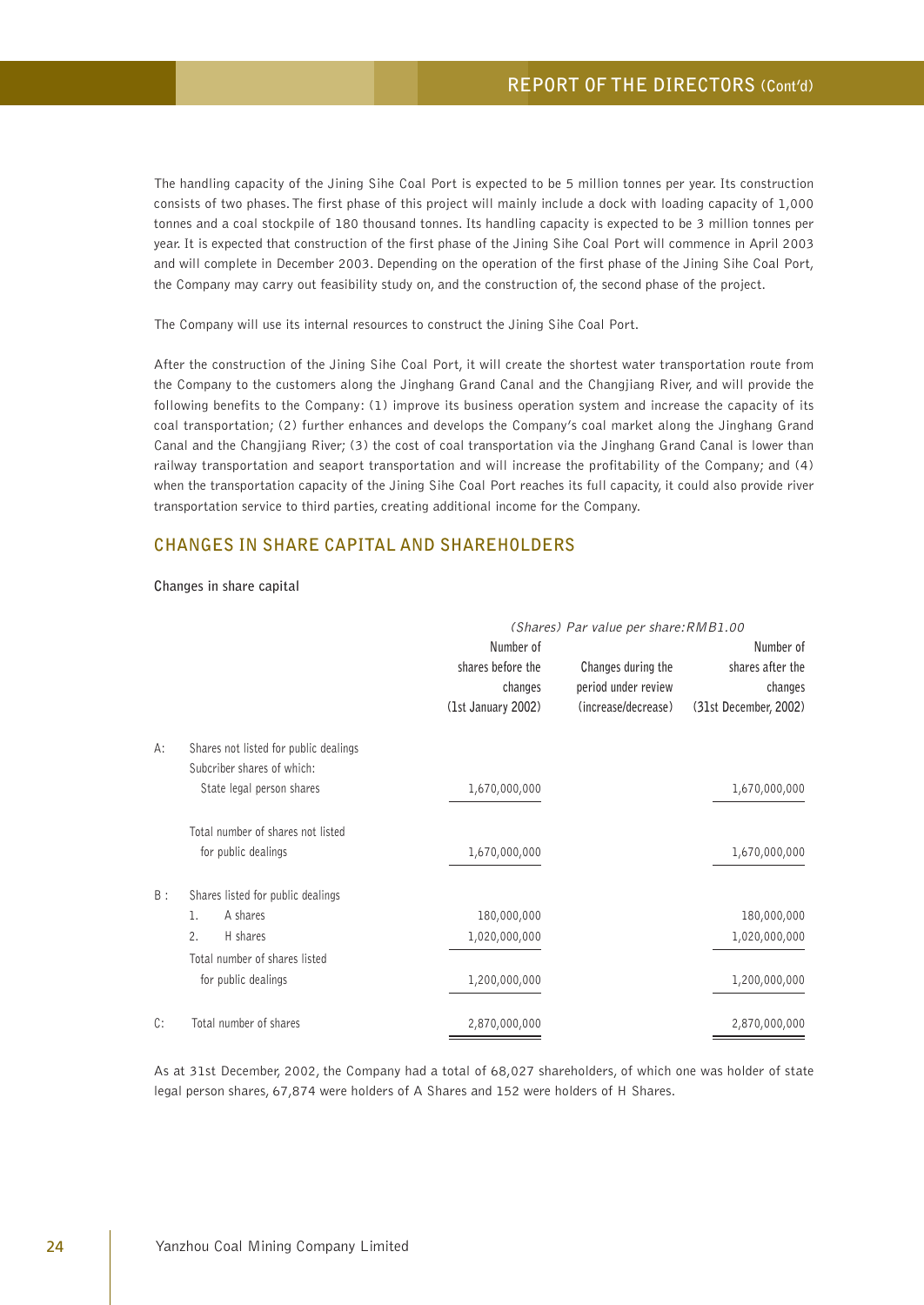|                                            | (As at 31st December, 2002)<br>Number of shares |                |                |  |
|--------------------------------------------|-------------------------------------------------|----------------|----------------|--|
| Name                                       | Class of                                        | at the end     | Percentage     |  |
|                                            | shares held                                     | of this period | holding $(\%)$ |  |
| Yankuang Group Corporation limited         | State legal person shares                       | 1,670,000,000  | 58.19          |  |
| <b>HKSCC Nominees Limited</b>              | H shares                                        | 1,017,259,999  | 35.44          |  |
| Fenghe Value Securities Investment Fund    | A shares                                        | 3,475,366      | 0.12           |  |
| Jingfu Securities Investment Fund          | A shares                                        | 2,330,432      | 0.08           |  |
| Anxin Securities Investment Fund           | A shares                                        | 1,781,615      | 0.06           |  |
| Dongfeng Automobile Co., Ltd.              | A shares                                        | 1,779,748      | 0.06           |  |
| Huaan Chuangxin Securities Investment Fund | A shares                                        | 1,607,793      | 0.06           |  |
| Yinfeng Securities Investment Fund         | A shares                                        | 1,602,804      | 0.06           |  |
| South Group Securities Investment Fund     | A shares                                        | 1,515,329      | 0.05           |  |
| Shanghai International Trust Co., Ltd      | A shares                                        | 1,510,000      | 0.05           |  |
| Total                                      |                                                 | 2,702,863,086  | 94.18          |  |

# **TOP TEN SHAREHOLDERS OF THE COMPANY**

Save as disclosed above, no other shareholder was recorded in the register kept pursuant to the Securities Law of the People's Republic of China Act as having an interest of 5% or more of the Company's public shares; no other shareholder was recorded in the register kept pursuant to Section 16 (1) of the Securities (Disclosure of Interests) Ordinance of Hong Kong (the "SDI Ordinance") as having an interest of 10% or more of the Company's domestic invested shares or foreign invested shares as at 31st December, 2002.

Among the top 10 shareholders, the fund manager of both Anxin Securities Investment Fund and Huaan Chuangxin Securities Investment Fund is Huaan Fund Administration Co., Ltd.

None of the shares held by Yankuang Group Corporation Limited (the "Parent Company") were pledged or restricted during the period under review. As the clearing and settlement agent for the Company's H Shares, HKSCC Nominees Limited held the Company's H Shares as nominees. It is uncertain as to whether the shares held by other shareholders were pledged or restricted during the period.

### **LEGAL PERSON SHAREHOLDERS WITH SHAREHOLDINGS OF 10% OR MORE**

As at 31st December, 2002, the Parent Company held 1,670,000,000 state legal person shares of the Company, representing 58.19% of the total share capital of the Company.

The Parent Company, a State wholly-owed enterprise, is the controlling shareholder of the Company and is principally engaged in coal production, building and building materials, chemical and machinery processing businesses. The Parent Company's legal representative is Mr. ZHAO Jingche and its registered capital is RMB3,090.336 million.

As at 31st December, 2002, HKSCC Nominees Limited held 1,017,259,999 H Shares of the Company, representing 35.44% of the total share capital of the Company. HKSCC Nominees Limited is a common nominee and trustee for participants of the Central Clearing and Settlement System.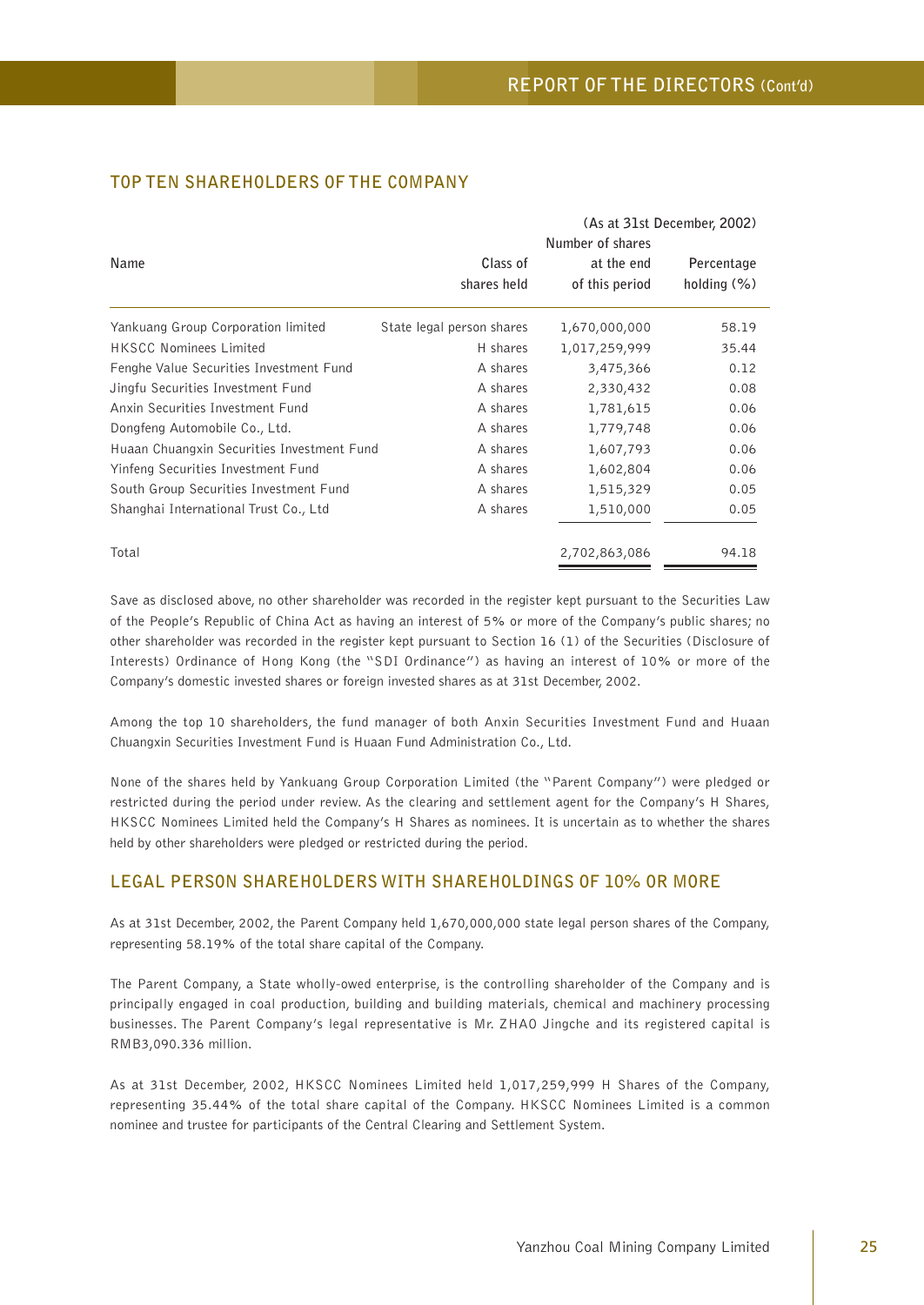# **PURCHASE, REDEMPTION OR SALE OF SHARES**

The Company did not purchase, redeem or sell any of its shares during the year ended 31st December, 2002.

# **SHARE CAPITAL**

Details of the registered and issued share capital of the Company are set out in note 32 to the financial statements contained herein.

# **PRE-EMPTIVE RIGHTS**

Under the Articles of Association of the Company and the laws of the PRC, no pre-emptive rights exist that requires the Company to offer new shares to existing shareholders in proportion to their shareholding.

# **SHAREHOLDINGS OF DIRECTORS, SUPERVISORS AND SENIOR MANAGEMENT OF THE COMPANY**

As at 31st December, 2002, the Directors, Supervisors and senior management of the Company held 71,000 A Shares of the Company, representing 0.0025%of the Company's total issued share capital.

|                       |                                                             | Number of shares      | Number of shares    | Reason     |
|-----------------------|-------------------------------------------------------------|-----------------------|---------------------|------------|
|                       |                                                             | held at the beginning | held at the end     |            |
|                       |                                                             | of the year (as at    | of the year (as at  |            |
| Name                  | Position                                                    | 1st January, 2002)    | 31st December 2002) | for change |
| MO Ligi               | Chairman of the Board of Directors                          | 10,000                | 10,000              | No change  |
| YANG Deyu             | Vice Chairman of the Board of<br>Directors, General Manager | 10,000                | 10,000              | No change  |
| <b>GENG Jiahuai</b>   | Director                                                    | 0                     | 0                   | No change  |
| WANG Bangjun          | Director                                                    | 10,000                | 10,000              | No change  |
| YU Xuezhi             | Director, Deputy General Manager                            | 0                     | 0                   | No change  |
| YANG Jiachun          | Director                                                    | 10,000                | 10,000              | No change  |
| <b>WU Yuxiang</b>     | Director and Chief Financial Officer                        | 10,000                | 10,000              | No change  |
| DONG Yunging          | Director                                                    | 0                     | 0                   | No change  |
| <b>FAN Weitang</b>    | Independent Director                                        | 0                     | $\Omega$            | No change  |
| CUI Jianmin           | Independent Director                                        | $\Omega$              | 0                   | No change  |
| WANG Xiaojun          | Independent Director                                        | $\Omega$              | $\Omega$            | No change  |
| <b>MENG Xianchang</b> | Chairman of Supervisory Committee                           | 10,000                | 10,000              | No change  |
| XIAO Shuzhang         | Supervisor                                                  | 10,000                | 10,000              | No change  |
| ZHANG Shengdong       | Supervisor                                                  | $\Omega$              | $\Omega$            | No change  |
| LIU Weixin            | Supervisor                                                  | $\Omega$              | $\Omega$            | No change  |
| XU Bentai             | Supervisor                                                  | $\Omega$              | 0                   | No change  |
| ZHANG Yingmin         | Executive Deputy General Manager                            | 0                     | 0                   | No change  |
| WANG Xinkun           | Deputy General Manager                                      | $\Omega$              | 0                   | No change  |
| TIAN Fengze           | Deputy General Manager                                      | $\Omega$              | 0                   | No change  |
| CHEN Guangshui        | Secretary of the Board of Directors                         | 1,000                 | 1,000               | No change  |
| SHI Chengzhong        | Deputy General Manager                                      | 0                     | $\Omega$            | No change  |
| NI Xinghua            | Chief Engineer                                              | 0                     | 0                   | No change  |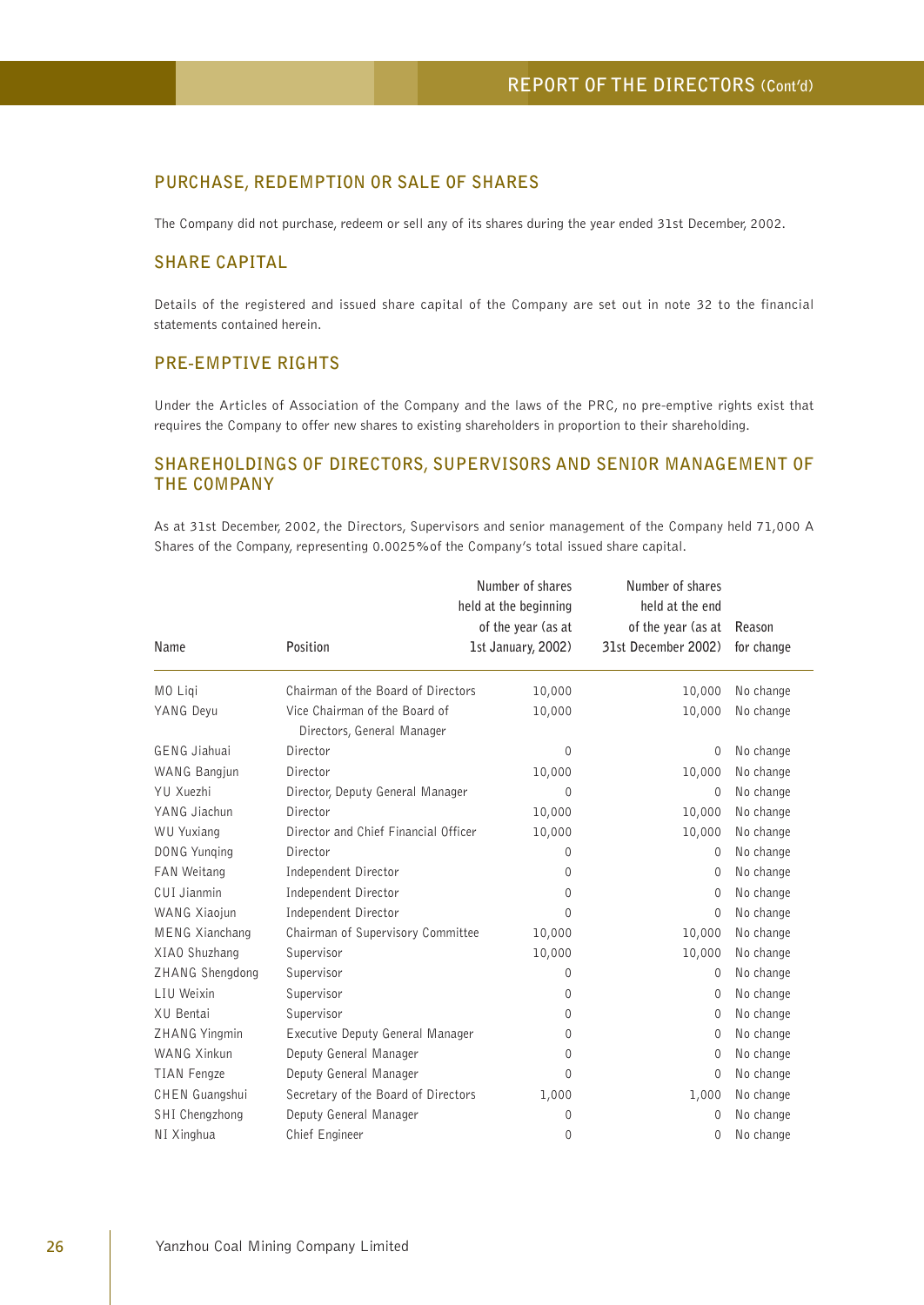Save as disclosed herein, none of the Company's directors, chief executives or supervisors had, as at 31st December, 2002, any interests in any shares in or debentures of the Company or any associated corporation (within the meaning of the SDI Ordinance) which are required to be notified to the Company and The Stock Exchange of Hong Kong Limited (the "Hong Kong Stock Exchange") pursuant to Section 28 of the SDI Ordinance (including interests which they are taken or are deemed to have under Section 31 or Part I of the Schedule thereto), or which are required, pursuant to Section 29 of the SDI Ordinance, to be entered in the register referred to therein, or which are required to be notified to the Company and the Hong Kong Stock Exchange pursuant to the Model Code for Securities Transactions by Directors of Listed Companies or, in the case of supervisors or the associates of directors or supervisors, which would be required to be named as described above if they had been directors. The Company has not granted to any of its directors, chief executives or supervisors or their spouses or children under 18 years of age any right to subscribe for equity or debts securities of the Company.

#### **BRIEF BIOGRAPHY OF DIRECTORS, SUPERVISORS AND SENIOR MANAGEMENT**

#### **Directors**

**MO Liqi**, aged 58, an engineering technique application researcher, is the Chairman of the Board of Directors of the Company and the Managing Vice-Chairman of the Board of Directors and the Party Committee Secretary of the Parent Company. Mr. Mo joined the Predecessor in 1970, successively became the Party Committee Deputy Secretary and Manager of Yanzhou Coal Infrastructure Company in 1983 and 1985, respectively, and became the Deputy Director of Yanzhou Mining Bureau in 1987. Mr. Mo became the Vice-Chairman of the Board of Directors and the Deputy General Manager of the Predecessor in 1996, and became the General Manager of the Predecessor in 1997. Mr. Mo became a director of the Company in 1997.He became the Chairman of the Board of Directors of the Company, the Managing Vice-Chairman of the Board of Directors and the Party Committee Secretary of the Parent Company in 2002. He graduated from Shandong Mining Institute.

**YANG Deyu**, aged 53, an engineering technique application researcher, is the Vice Chairman of the Board of Directors, the General Manager of the Company. Mr. Yang joined the Predecessor in 1968, became the Deputy Director of Yanzhou Mining Bureau in 1994 and became the Deputy General Manager and Director of the Safety and Supervision Bureau of the Predecessor in 1996. Mr. Yang become Executive Director and General Manager of the Company in 1997, and become the Vice Chairman of the Board of Directors and General Manager of the Company in 2002. He graduated from Shandong Mining Institute.

**GENG Jiahuai**, aged 52, an engineering technique application researcher, is a Director of the Company and General Manager, the Vice Chairman of the Board of Directors and the Party Committee Deputy Secretary of the Parent Company. From 1985 to 2002, Mr. Geng acted as Director of the Safety and Supervision Bureau and the Deputy Director of Zibo Mining Bureau. Mr. Geng joined of the Parent Company in 2002, and became the General Manager the Vice Chairman of the Board of Directors and the Party Committee Deputy Secretary of the Parent Company in 2002. Mr. Geng became a Director of the Company in 2002. He graduated from Shandong Mining Institute.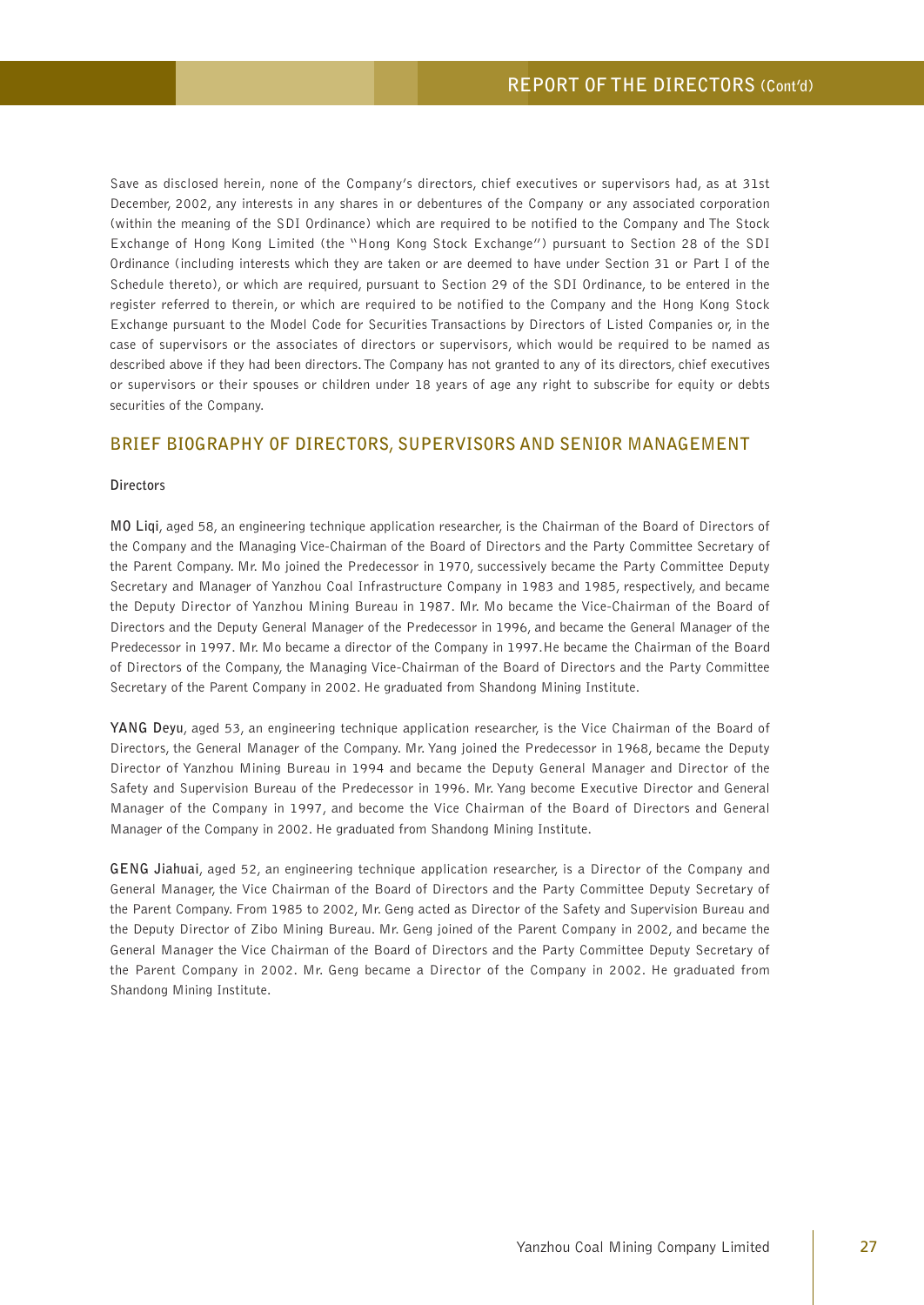**WANG Bangjun**, aged 58, an engineer, is a Director of the Company and the Vice-Chairman of the Board of Directors of the Parent Company. Mr. Wang joined the Predecessor in 1970, became an Deputy Manager and the Party Committee Deputy Secretary of Yanzhou Coal Infrastructure Company between 1983 and 1987, successively became the Deputy Director and a Party Committee Deputy Secretary of Yanzhou Mining Bureau between 1987 and 1996 and became the Vice-Chairman of the Board of Directors and a Party Committee Secretary of the Predecessor in 1996, and became a Director of the Company in 1997. Mr. Wang became the Vice-Chairman of the Board of Directors of the Parent Company in 2002. He graduated from Shandong Mining Institute.

**YU Xuezhi**, aged 58, an engineer, is a Director, Deputy General Manager of the Company, and the Party Committee Deputy Secretary of the Parent Company. Mr. Yu joined the Parent Company in 2000. Mr. Yu acted as the Chairman of the Labor Union and the Party Committee Deputy Secretary of Feicheng Mining Bureau, and became the Party Committee Secretary and the Vice Chairman of the Board of Directors of Feicheng Mining Group from 1993 to 2000. Mr. Yu became the Party Committee Deputy Secretary of the Parent Company in 2000, and became a Director, Deputy General Manager and the Party Committee Secretary of the Company in 2002. He graduated from Shandong Mining Institute.

**YANG Jiachun**, aged 48, a senior economist, is a Director of the Company and a Director of the Parent Company. Mr. Yang joined the Predecessor in 1988 and became a Director of the Company in 1997. Mr. Yang became the executive director of the Parent Company in 1999, and became a director of the Parent Company in 2002. He graduated from Yunnan Education University.

**WU Yuxiang**, aged 41, a senior accountant, is a Director and the Chief Financial Officer of the Company. Mr. Wu joined the Predecessor in 1981 and became the Chief Accountant of the Finance Department of the Predecessor in 1996. Mr. Wu became the Manager of the Finance Department of the Company in 1997, and became a Director and the Chief Financial Officer of the Company in 2002. He graduated from Shandong Television University.

**DONG Yunqing**, aged 47, a senior engineer, is a Director and the Chairman of Labor Union of the Company, and is the Vice Chairman of Labor Union of the Parent Company. Mr. Dong joined the Predecessor in 1981, became the Vice Chairman of Labor Union of the Parent Company in 2001. Mr. Dong became a Director and the Chairman of Labor Union of the Company in 2002. He graduated from Shandong Mining Institute.

#### **Independent Non-executive Directors**

**FAN Weitang**, aged 67, a member of the China Engineering Academy, is an Independent Non-executive Director of the Company. Mr. Fan is the chairman of the China Coal Industry Association, the chairman of the China Science and Engineering Association and the vice director of the China Energy Research Association. Mr. Fan had served as the deputy director of the Ministry of Coal Industry, a member of the presidium of the China Engineering Academy, Head of the Energy and Mining Engineering Department and a Committee Member of the 8th and 9th Chinese People's Political Consultative Conference. He graduated from Beijing Steel Institution and was granted an associate doctorate in Technology and Science by Moscow Mining Institution of the former USSR.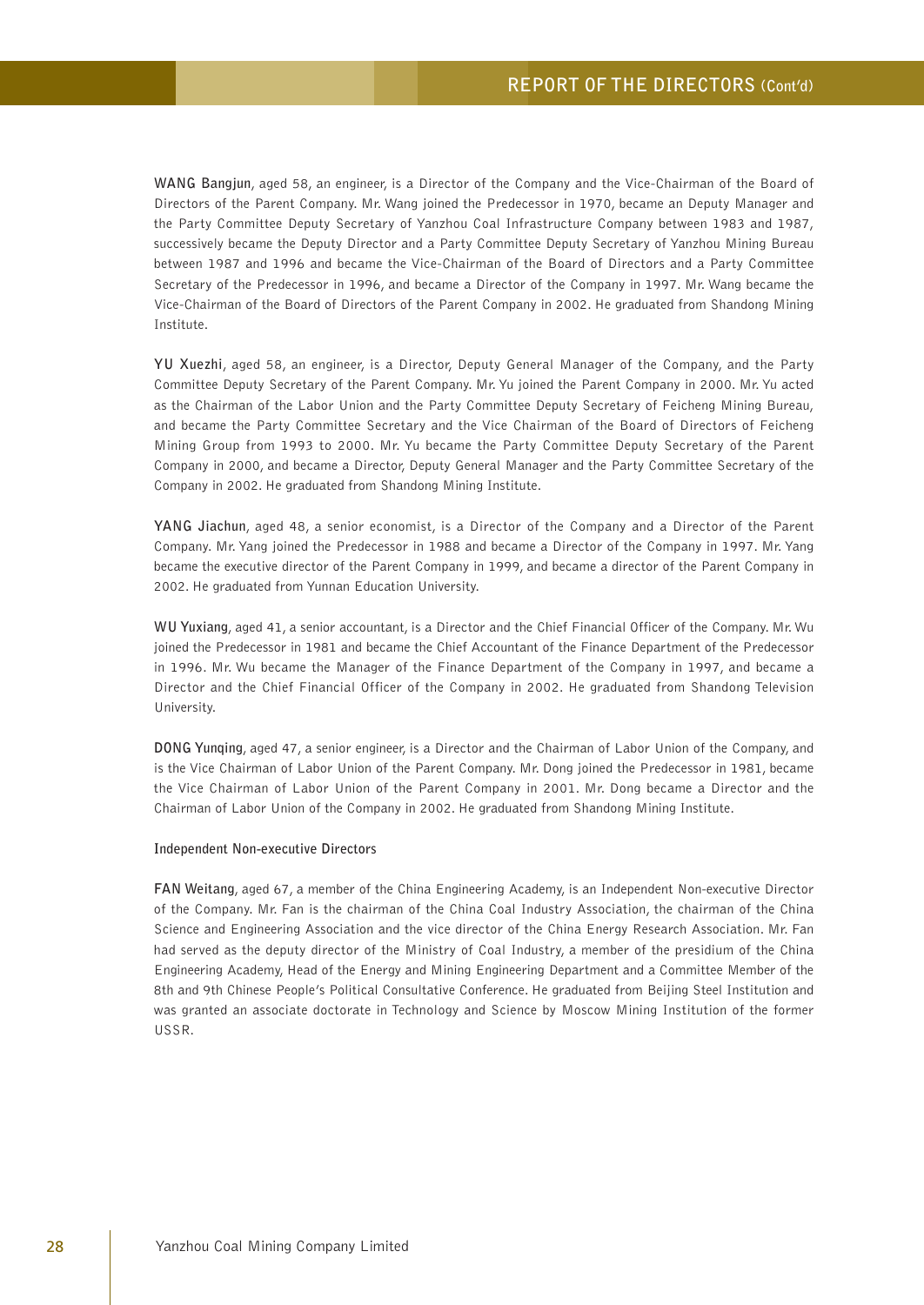**CUI Jianmin**, aged 70, a senior auditor and certified accountant, is an Independent Non-executive Director of the Company. Mr. Cui is the chairman of the Association of China Certified Accountant. Mr. Cui has extensive experience in financial accounting and audit management and has been the deputy chief auditor of the National Audit Office of the PRC. Mr. Cui graduated from People's University of China.

**WANG Xiaojun**, aged 48, admitted as a solicitor in England and Wales and Hong Kong, is an Independent Nonexecutive Director of the Company. Mr. Wang is a partner of the Wang & Co., X. J. in Hong Kong. He had practiced PRC law in Beijing. He was admitted as a solicitor in England and Wales and in Hong Kong in 1998 and 1992, respectively. He was a member of a panel of legal advisers advising The Stock Exchange of Hong Kong Limited in 1992. Mr. Wang had also served in ING Barings as a director of the investment banking division. He graduated from the People's University of China.

#### **Supervisors**

**MENG Xianchang**, aged 55, a senior engineer, is the Chairman of the Supervisory Committee of the Company and a Supervisor and Party Committee Deputy Secretary of the Parent Company. Mr. Meng joined the Predecessor in 1981 and was promoted to Party Committee Deputy Secretary and Supervisor of the Predecessor in 1996, and became the Chairman of the Supervisory Committee of the Company in 1997. He graduated from Shandong Mining Institute.

**XIAO Shuzhang**, aged 59, a senior engineer, is a Supervisor of the Company and a Supervisor and Disciplinary Committee Secretary of the Parent Company. Mr. Xiao joined the Predecessor in 1970, became a Disciplinary Committee Secretary of Yanzhou Coal Infrastructure Company and a Disciplinary Committee Secretary of Yanzhou Mining Bureau in 1986 and 1987, respectively, and became a Supervisor and Disciplinary Committee Secretary of the Predecessor in 1996, and became a Supervisor of the Company in 1997. He graduated from Jiaozuo Mining Institute.

**ZHANG Shengdong**, aged 46, a senior accountant, is a Supervisor of the Company and the Deputy Chief Accountant of the Parent Company. Mr. Zhang joined the Predecessor in 1981 and became the Deputy Chief Accountant of Parent Company in 1997. Mr. Zhang became a Supervisor of the Company in 2002. He graduated from China University of Mining and Technology.

**LIU Weixin**, aged 52, a senior accountant, is a Supervisor of the Company and the Chief of Audit Department of the Parent Company. Mr. Liu joined the Predecessor in 1971, and became the Deputy Chief of Audit Office of the Parent Company; Mr. Liu became the Chief of Audit Department of the Parent Company in 2003, and became a Supervisor of the Company in 2002. He graduated from Shandong Youth Cadre Institute.

**XU Bentai**, aged 44, a senior engineer, is an Employee Supervisor of the Company and the chairman of Jining III coal mine's Labor Union. Mr. Xu joined the Predecessor in 1978 and became the chairman of Jining III coal mine's Labor Union in 1999. He became a Supervisor of the Company in 2002. He graduated from the Central Communist Party School Correspondence Institute.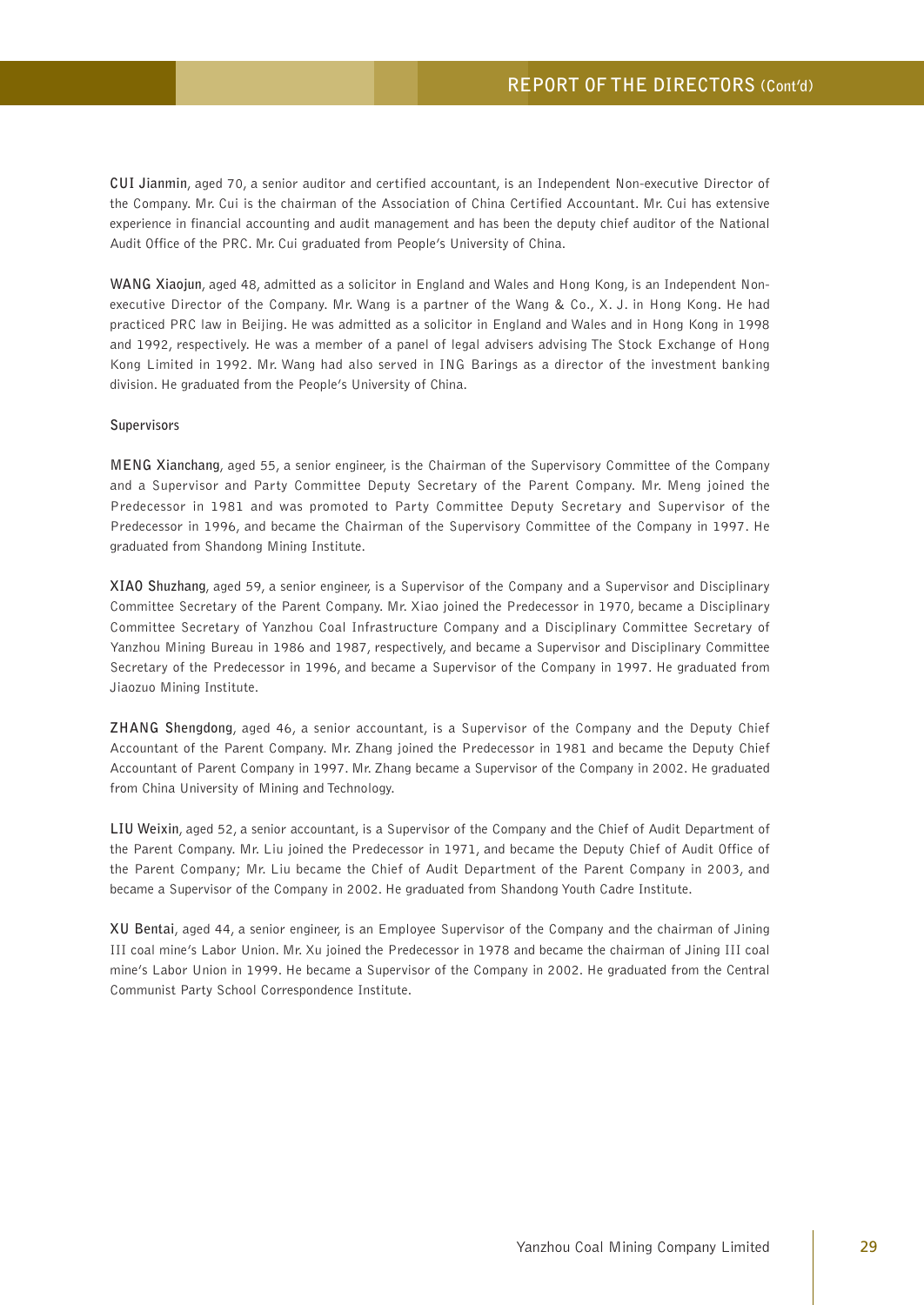# **OTHER EXECUTIVE OFFICERS**

**ZHANG Yingmin**, aged 49, a senior engineer, is the Executive Deputy General Manager of the Company. Mr. Zhang joined the Predecessor in 1971. He became the Head and the Party Committee Deputy Secretary of Baodian coal mine in 2000. Mr. Zhang became the Executive Deputy General Manager of the Company in 2002. He graduated from Tianjin University.

**WANG Xinkun**, aged 50, a senior economist, is a Deputy General Manager of the Company. Mr. Wang joined the Predecessor in 1977. He became the Party Committee Deputy Secretary and Manager of the Sales Department of the Company in 2000. He became a Deputy General Manager of the Company in 2002. He graduated from Tianjin University.

**TIAN Fengze**, aged 46, a senior economist, is a Deputy General Manager of the Company. Mr. Tian joined the Predecessor in 1976. He became the Head and the Party Committee Deputy Secretary of Beixu coal mine in 1991. Mr. Tian became a Deputy General Manager of the Company in 2002. He graduated from Beijing Coal Cadre Institute.

**CHEN Guangshui**, aged 37, an engineer, is the Secretary of the Board of Directors and the Chief of the secretariat of the Board of Directors of the Company. Mr. Chen joined the Predecessor in 1990 and become the Secretary of the Board of Directors and the Chief of the secretariat of the Board of Directors of the Company in 1997. He graduated from Fuxin Mining Institute.

**SHI Chengzhong**, aged 40, a senior engineer, is a Deputy General Manager of the Company. Mr. Shi joined the Predecessor in 1983 and became Vice Chief Engineer of the Parent Company in 2000, and became a Deputy General Manager of the Company in 2002. He graduated from Shandong Mining Institute.

**NI Xinghua**, aged 46, a senior engineer, is the Chief Engineer of the Company. Mr. Ni joined the Predecessor in 1975 and became Vice Chief Engineer of the Parent Company in 2000, and became the Chief Engineer of the Company in 2002. He graduated from Tianjin University.

# **DIRECTORS' AND SUPERVISORS' REMUNERATION AND FIVE HIGHEST PAID INDIVIDUALS**

Details of the directors' and supervisors' remuneration and the five highest paid individuals of the Company are set out in note 11 to the financial statements contained herein.

There were no arrangements under which a director or supervisor of the Company had waived or agreed to waive any remuneration in respect of the year ended 31st December, 2002.

### **ARRANGEMENT TO PURCHASE EQUITY OR DEBT SECURITIES**

At no time during the year ended 31st December, 2002, was the Company, its holding company, or any of its subsidiaries a party to any arrangement to enable the directors or supervisors of the Company to acquire benefits by means of the acquisition of equity or debt securities of the Company or any other body corporate with the exceptions of the A shares issued to the directors, supervisors and senior management of the Company. Details of which are set out in the section headed "Shareholdings of Directors, Supervisors and Senior Management of the Company".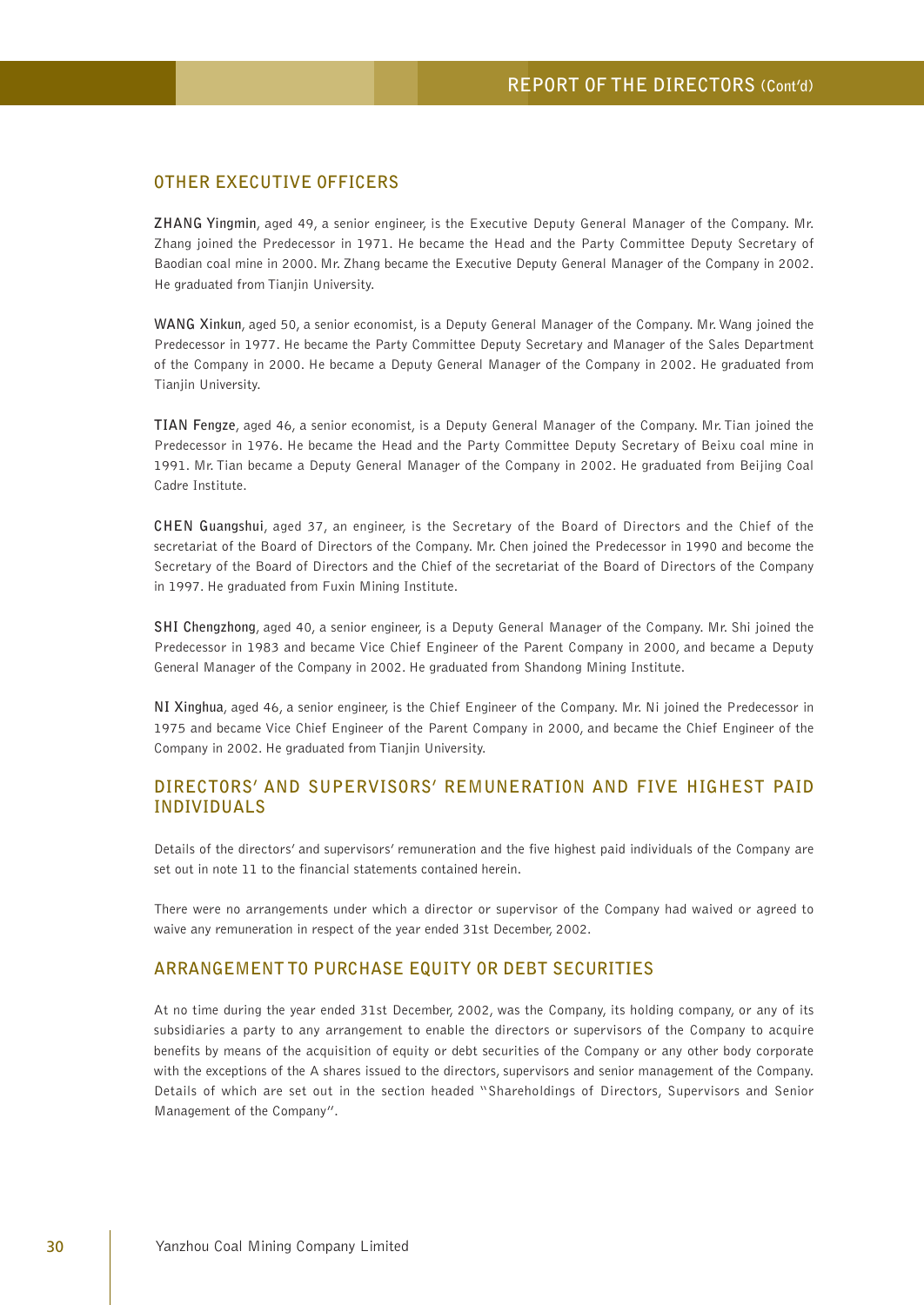# **SERVICE CONTRACTS OF DIRECTORS AND SUPERVISORS**

Each of the executive directors of the Company has entered into a service contract with the Company. Under such contracts, each executive director will receive a salary and a discretionary year-end bonus, the amount of which shall be recommended by the board of directors and approved by the shareholders in general meetings, provided that the discretionary year-end bonuses paid to the executive directors and other employees of the Company (including but not limited to other directors, supervisors and senior managements of the Company) do not exceed 1% of the aggregate of net profit after taxation and extraordinary losses but before extraordinary gains for that year.

Save as disclosed herein, no director or supervisor of the Company has entered into any service contract with the Company, which is not terminable by the Company within one year without payment other than statutory compensation.

# **INTERESTS OF DIRECTORS AND SUPERVISORS IN CONTRACTS**

None of the Directors or Supervisors of the Company had a material interest directly or indirectly in any contract of significance to which the Company was a party during the year ended 31st December, 2002.

# **COMPLIANCE WITH CODE OF BEST PRACTICE**

The Audit Committee of the Board of Directors has been established during the period under review. The details are set out in "Disclosure of significant event" and "Adjustment of Organization Structure" contained herein.

The Directors of the Company are of the view that the Company has complied with the Code of Best Practice set out in Appendix 14 of the Rules Governing the Listing of Securities (the "Listing Rules").

### **IMPACT OF FLUCTUATIONS IN EXCHANGE RATES ON THE COMPANY**

Coal exports of the Company are all settled in US dollars. China adopts a floating exchange rate which is under the State's supervision. During the year ended 31st December, 2002, exchange rate for RMB to US dollars varied slightly and has no main influence on the Company's business.

# **MATERIAL CONTRACTS**

During the year ended 31st December, 2002, the Company has not entered into any material contract.

# **MATERIAL LITIGATION AND ARBITRATION**

The Company was not involved in any material litigation or arbitration during the year ended 31st December, 2002.

#### **EMPLOYEES**

As at 31st December, 2002, the Company had 27,872 employees, of whom 2,007 were administrative personnel, 811 were technicians, 21,252 were directly involved in coal production and 3,802 were supporting staff.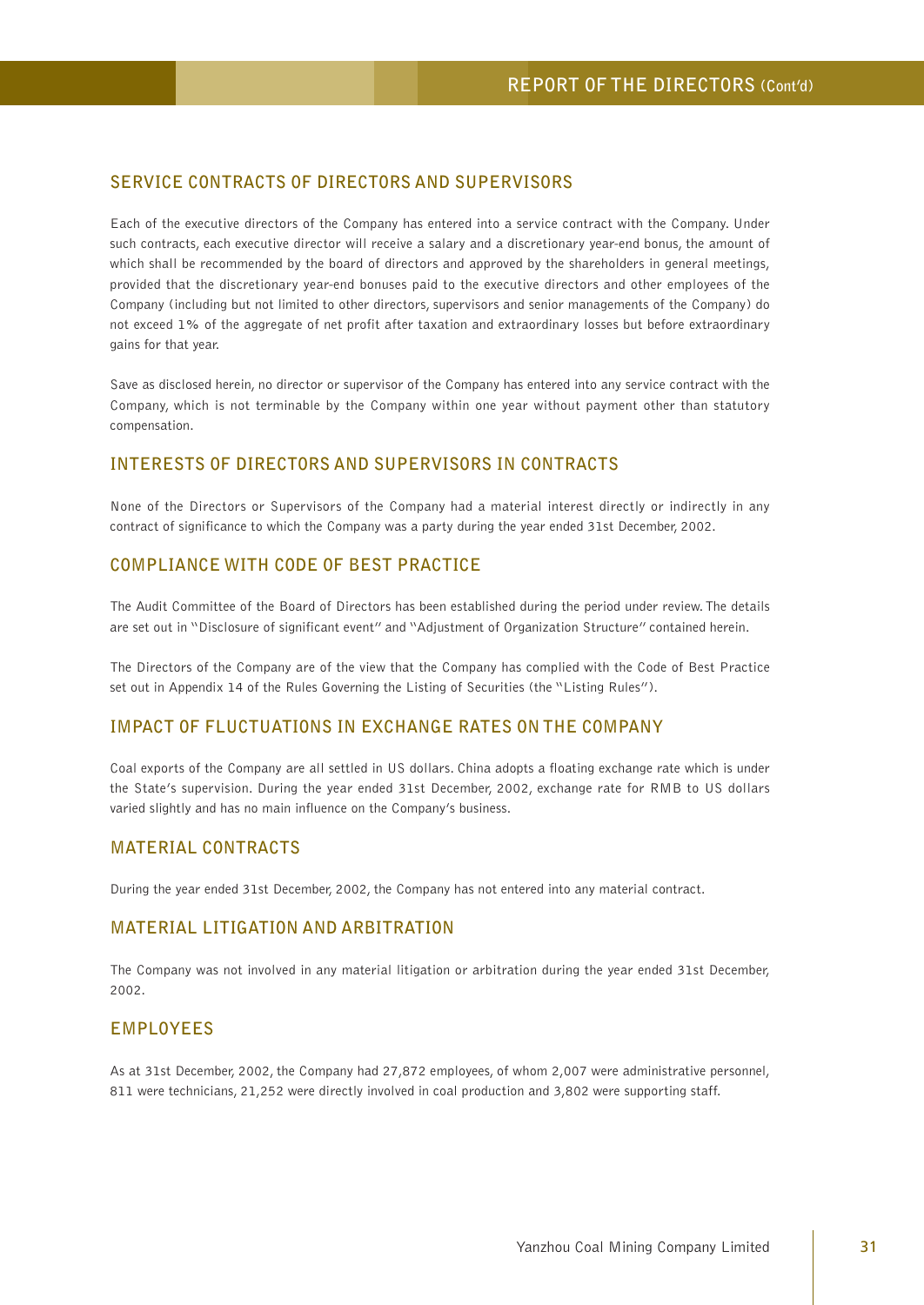#### **AUDITORS**

Deloitte Touche Tohmatsu (certified public accountants in Hong Kong) and Deloitte Touche Tohmatsu Certified Public Accountants Ltd. (certified public accountants in the PRC (excluding Hong Kong), whose name was changed from Deloitte Touche Tohmatsu Shanghai CPA to Deloitte Touche Tohmatsu Certified Public Accountants Ltd. on May 1, 2002), were the Company's international and domestic auditors, respectively, in 2002. A resolution to reappoint Deloitte Touche Tohmatsu and Deloitte Touche Tohmatsu Certified Public Accounts Ltd. as the Company's international and domestic auditors, respectively, for 2003 will be proposed at the forthcoming AGM. Auditors of the Company have not been changed in recent three years.

The Company has paid a financial audit and review fees of HK\$5.0 million, and other expenses of RMB300 thousand to Deloitte Touche Tohmatsu and Deloitte Touche Tohmatsu Certified Public Accounts Ltd. in 2002.

The Company will pay a financial audit and review fees of HK\$5.0 million to Deloitte Touche Tohmatsu and Deloitte Touche Tohmatsu Shanghai CPA in 2003. Other expenses will be determined by the Board of Directors of the Company in accordance with the actual requirements.

On behalf of the Board **MO Liqi** Chairman

Zoucheng, PRC, 11th April, 2003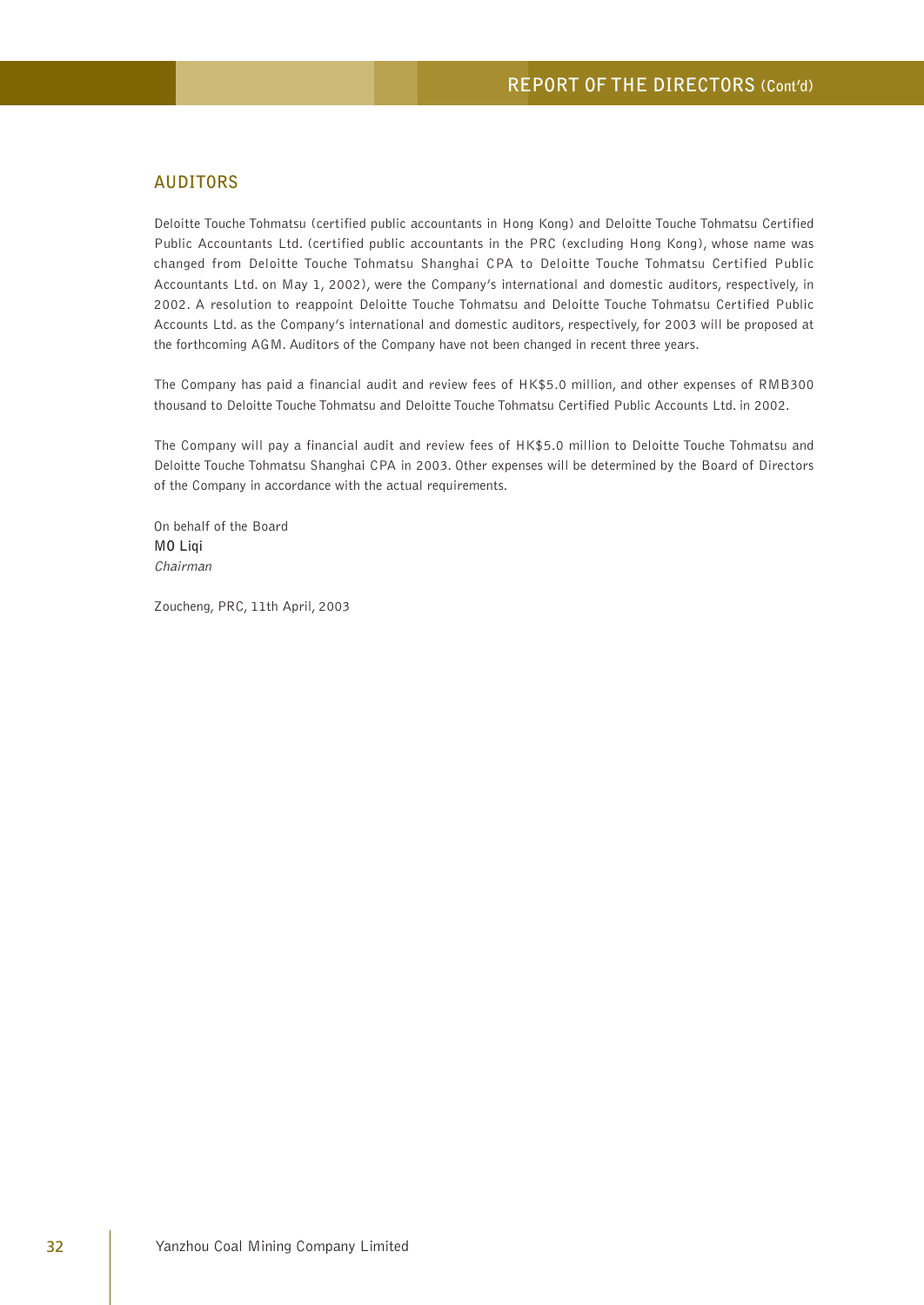During the period under review, in accordance with the PRC Company Law and the Articles of Association of the Company, all of the Supervisors of the Company have fulfilled their supervising responsibilities, preserved the rights of the Company and its shareholders, followed the principles of honesty and trustworthiness, and carried out their duties with care and diligence. The Supervisory Committee held six meetings and has independently carried out the following work during the period under review:

- 1. A Supervisory Committee Meeting was held on 4th February, 2002 at the Company's headquarters, at which progress of the internal investigation as required by the Jilan Securities Regulatory Office of the China Securities Regulatory Commission was reviewed and an opinion of the Supervisory Committee was formed.
- 2. A Supervisory Committee Meeting was held on 4th March, 2002 at the Company's headquarters, at which members of the new Supervisory Committee were recommended.
- 3. A Supervisory Committee Meeting was held on 8th April, 2002 at the Company's head quarters, at which the Supervisory Committee's Report, the resolutions of the Supervisory Committee, the 2001 Annual Report, the audited financial report for 2001, the proposed allocation of the profits of 2001 and the policies for the allocation of the profits of 2002 were considered for approval.
- 4. A Supervisory Committee Meeting was held on 22nd April, 2002 at the Company's headquarters, at which the Chairman of the Second Supervisory Committee was elected and resolutions of the Supervisory Committee Meeting were passed and an announcement of the Supervisory Committee was made.
- 5. A Supervisory Committee Meeting was held on 16th August, 2002 at the Company's headquarters, reviewing the Company's 2002 Interim Report and the Supervisory Committee's Explanations on the Retrospective Adjustments to the Financial Statements of 2002.
- 6. A Supervisory Committee Meeting was held on 16th August, 2002 at the Company's headquarters, at which the Company's 2002 Interim Report and the Supervisory Committee's explanations regarding retrospective adjustments to the financial statements of 2002 were reviewed.
- 7. From 9th September to 24th September, 2002, the Supervisory Committee conducted a comprehensive review on the Company's financial statements for the first six months of 2002 and gave reasonable suggestions and advice in respect thereto in accordance with the Company Law and the Articles of Association of the Company and the relevant requirements of the laws and regulations.

The Supervisory Committee gave independent opinion on the following:

1. Operations of the Company were in compliance with laws:

Pursuant to the relevant laws and regulations of the State, the Supervisory Committee of the Company has carried out investigation and supervision on the procedures on convening the Company's shareholders and directors meetings, resolutions made and the implementation of the resolutions of the shareholders meetings by the Board of Directors, the carrying out of duties by the senior management and the management system of the Company, and no act against the law, regulations and the Articles of Association of the Company has been found. The Directors and managers have not violated any laws, regulations when carrying out their duties. The Supervisory Committee considered that the performance of the Company's Board of Directors in 2002 were in compliance with relevant laws and regulations and the Articles of Association of the Company, and that they were serious and responsible, their decision procedures were systematic. The Company had further upgraded the internal management and control systems and reached all the operating targets successfully.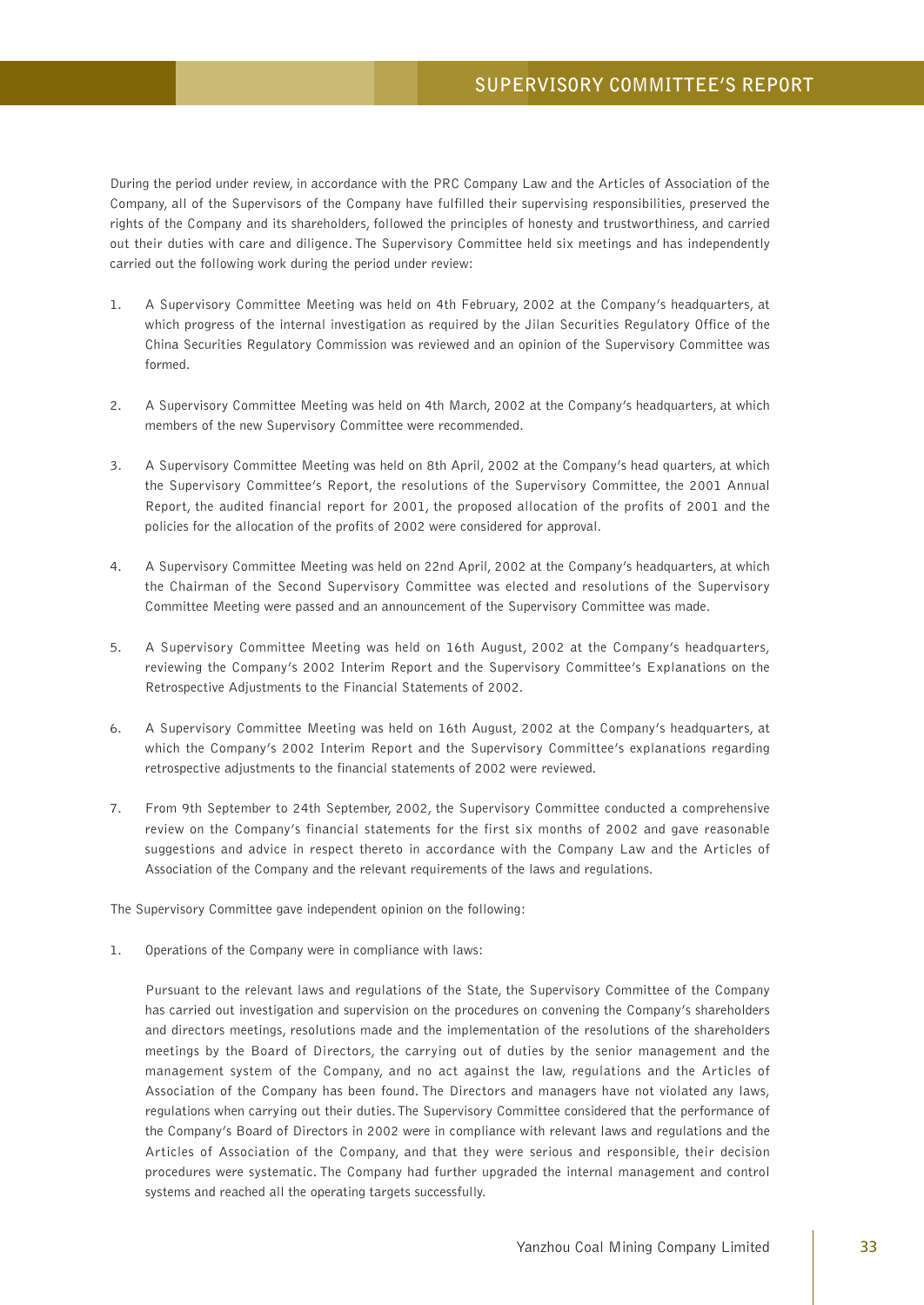2. Inspection of the financial situation of the Company:

The Supervisory Committee of the Company carried out supervision and inspections on the financial system and financial situation of the Company, and considered that the Company has independent financial accounts and financial employees. The Supervisory Committee has noted the unqualified auditors' opinion from Deloitte Touche Tohmatsu Certified Public Accountants Ltd. The Supervisory Committee was of the view that the financial statements truly, accurately and objectively reflected the Company's financial situation and operating results. The Company's results were true; all expenses and costs were in accordance with relevant laws, regulations, the Articles of Association of the Company and were in compliance with the relevant related financial standards and accounting systems.

3. Use of proceeds

Issue of new shares

The issue of A shares with proceeds of RMB961 million had been used to finance the acquisition of Jining III coal mine in 2001, whereas the issue of H shares with proceeds of RMB494 million had been used to finance the acquisition of Jining III Coal Mine in 2002.

The use of proceeds in 2002 was strictly in accordance with promise made by the Company. The explanation for the use of proceeds made by the board of directors was objective and true.

4. Acquisition and Disposal of Assets

The Company entered into the acquisition agreement for the railway assets (the "Railway Agreement") with the Parent Company on 30th October, 2001, which was approved by the independent shareholders on 17th December, 2001.

The purchase price of the Railway Assets was settled by the Company by a long term loan and cash in hand in 2002.

Transaction price of the above-mentioned acquisition of the Railway Assets by the Company was determined by valuation and was reasonable, and no insider dealing and impairment to shareholders' interests was found.

5. Connected transactions

The connected transactions between the Company and the Parent Company and its subsidiaries were just, fair and lawful, and did not impair the interest of the Company.

#### **Meng Xianchang**

Chairman of the Supervisory Committee

Zoucheng, PRC, 11th April, 2003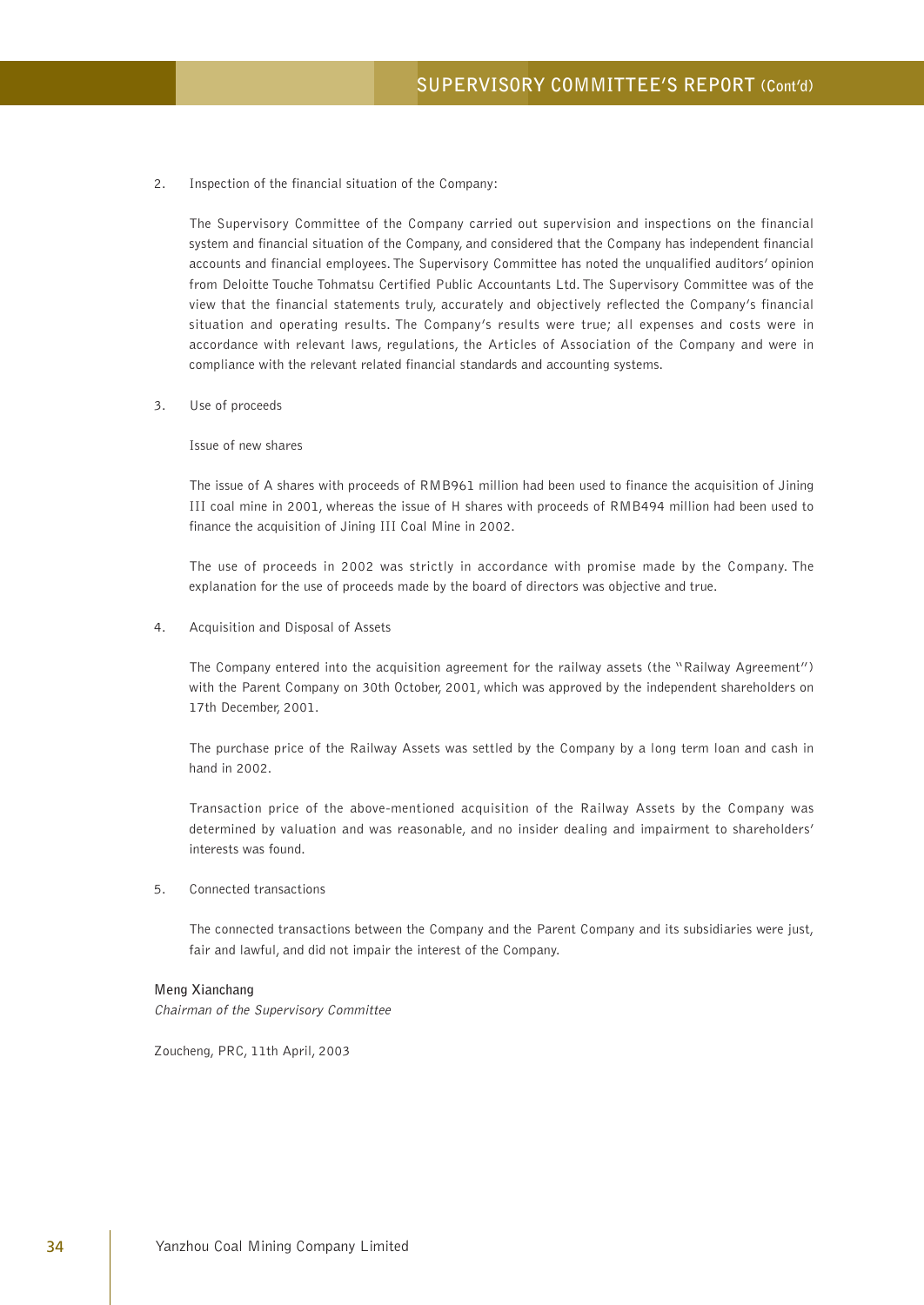

**Certified Public Accountants** 26/F, Wing On Centre 111 Connaught Road Central Hong Kong

香港中環干諾道中111號 永安中心26樓



#### **TO THE SHAREHOLDERS OF YANZHOU COAL MINING COMPANY LIMITED 兗州煤業股份有限公司**

(A joint stock company with limited liability established in the People's Republic of China)

We have audited the financial statements on pages 36 to 84 which have been prepared in accordance with International Financial Reporting Standards.

# **RESPECTIVE RESPONSIBILITIES OF DIRECTORS AND AUDITORS**

The Company's directors are responsible for the preparation of financial statements which give a true and fair view. In preparing financial statements which give a true and fair view it is fundamental that appropriate accounting policies are selected and applied consistently.

It is our responsibility to form an independent opinion, based on our audit, on those statements and to report our opinion to you.

### **BASIS OF OPINION**

We conducted our audit in accordance with Statements of Auditing Standards issued by the Hong Kong Society of Accountants. An audit includes examination, on a test basis, of evidence relevant to the amounts and disclosures in the financial statements. It also includes an assessment of the significant estimates and judgments made by the directors in the preparation of the financial statements, and of whether the accounting policies are appropriate to the circumstances of the Company and of the Group, consistently applied and adequately disclosed.

We planned and performed our audit so as to obtain all the information and explanations which we considered necessary in order to provide us with sufficient evidence to give reasonable assurance as to whether the financial statements are free from material misstatement. In forming our opinion we also evaluated the overall adequacy of the presentation of information in the financial statements. We believe that our audit provides a reasonable basis for our opinion.

### **OPINION**

In our opinion the financial statements give a true and fair view of the state of affairs of the Company and of the Group as at December 31, 2002 and of the profit and cash flows of the Group for the year then ended and have been properly prepared in accordance with the disclosure requirements of the Hong Kong Companies Ordinance.

# **Deloitte Touche Tohmatsu** Certified Public Accountants Hong Kong, April 11, 2003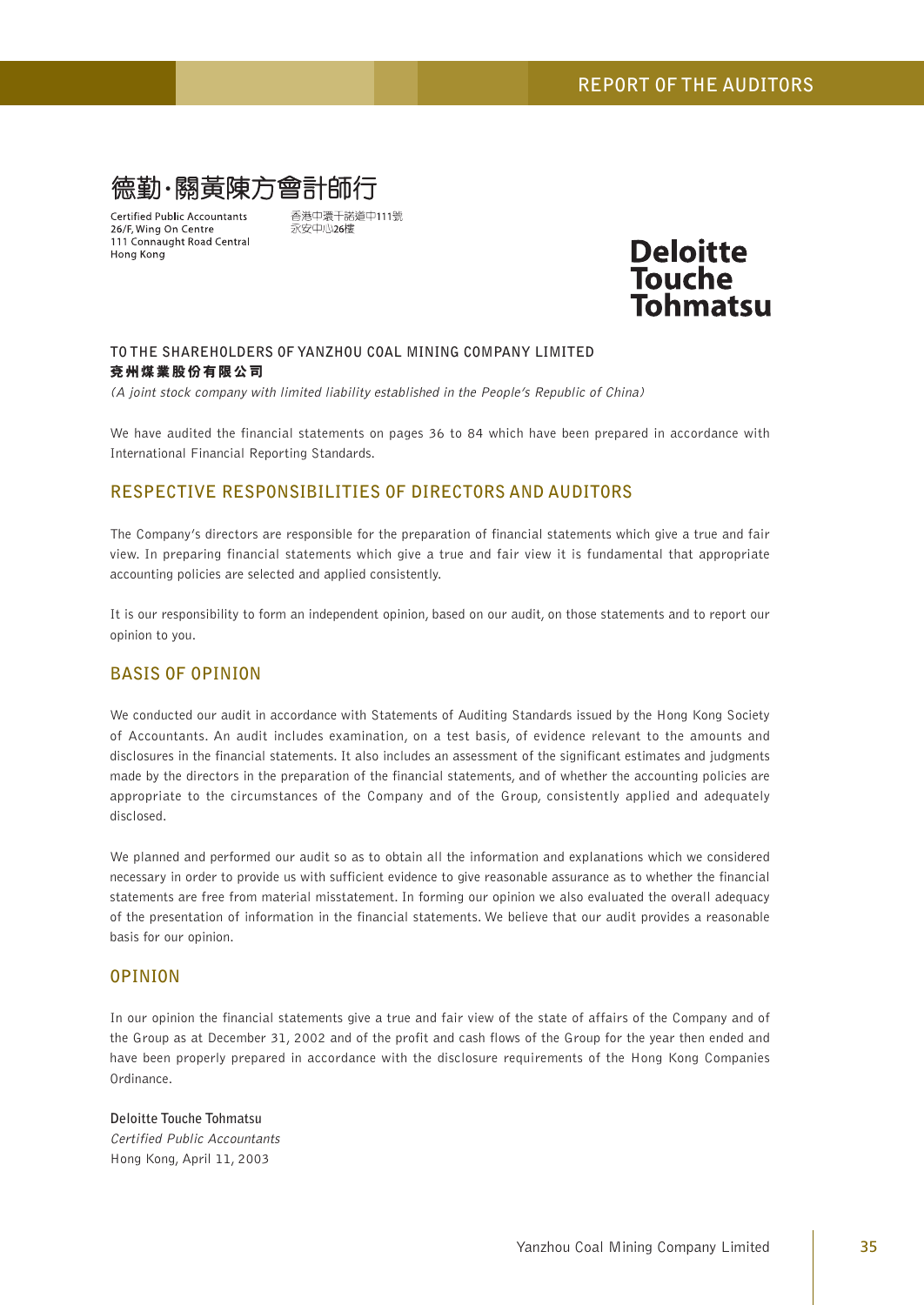|                                                    |                | Year ended December 31, |                |                |
|----------------------------------------------------|----------------|-------------------------|----------------|----------------|
|                                                    |                | 2002                    | 2001           | 2000           |
|                                                    | <b>NOTES</b>   | <b>RMB'000</b>          | <b>RMB'000</b> | <b>RMB'000</b> |
| <b>GROSS SALES OF COAL</b>                         | 5              | 7,772,315               | 6,369,649      | 4,704,201      |
| TRANSPORTATION COSTS OF COAL                       | 5              | (1, 558, 414)           | (1, 493, 639)  | (1, 104, 464)  |
| <b>NET SALES OF COAL</b><br>RAILWAY TRANSPORTATION | 5              | 6,213,901               | 4,876,010      | 3,599,737      |
| <b>SERVICE INCOME</b>                              |                | 142,471                 |                |                |
|                                                    |                | 6,356,372               | 4,876,010      | 3,599,737      |
| COST OF SALES AND SERVICE PROVIDED                 | 6              | (3,362,901)             | (2,812,583)    | (1,983,520)    |
| <b>GROSS PROFIT</b>                                |                | 2,993,471               | 2,063,427      | 1,616,217      |
| SELLING, GENERAL AND                               |                |                         |                |                |
| ADMINISTRATIVE EXPENSES                            | $\overline{7}$ | (1, 231, 059)           | (759, 631)     | (636, 436)     |
| OTHER OPERATING INCOME                             | 8              | 103,729                 | 117,896        | 60,883         |
| OPERATING INCOME                                   |                | 1,866,141               | 1,421,692      | 1,040,664      |
| <b>INTEREST EXPENSES</b>                           | 9              | (117, 929)              | (61, 519)      | (5,012)        |
| <b>INCOME BEFORE INCOME TAXES</b>                  | 10             | 1,748,212               | 1,360,173      | 1,035,652      |
| <b>INCOME TAXES</b>                                | 12             | (523, 148)              | (389, 228)     | (287, 292)     |
| INCOME BEFORE MINORITY INTEREST                    |                | 1,225,064               | 970,945        | 748,360        |
| MINORITY INTEREST                                  |                | 3,065                   |                |                |
| <b>NET INCOME</b>                                  |                | 1,221,999               | 970,945        | 748,360        |
| APPROPRIATIONS TO RESERVES                         |                | 817,187                 | 141,698        | 114,627        |
| <b>DIVIDEND</b>                                    | 13             | 287,000                 | 235,340        | 231,400        |
| <b>EARNINGS PER SHARE</b>                          | 14             | <b>RMB0.43</b>          | RMB0.35        | <b>RMB0.29</b> |
| EARNINGS PER ADS.                                  | 14             | RMB21.29                | RMB17.29       | RMB14.39       |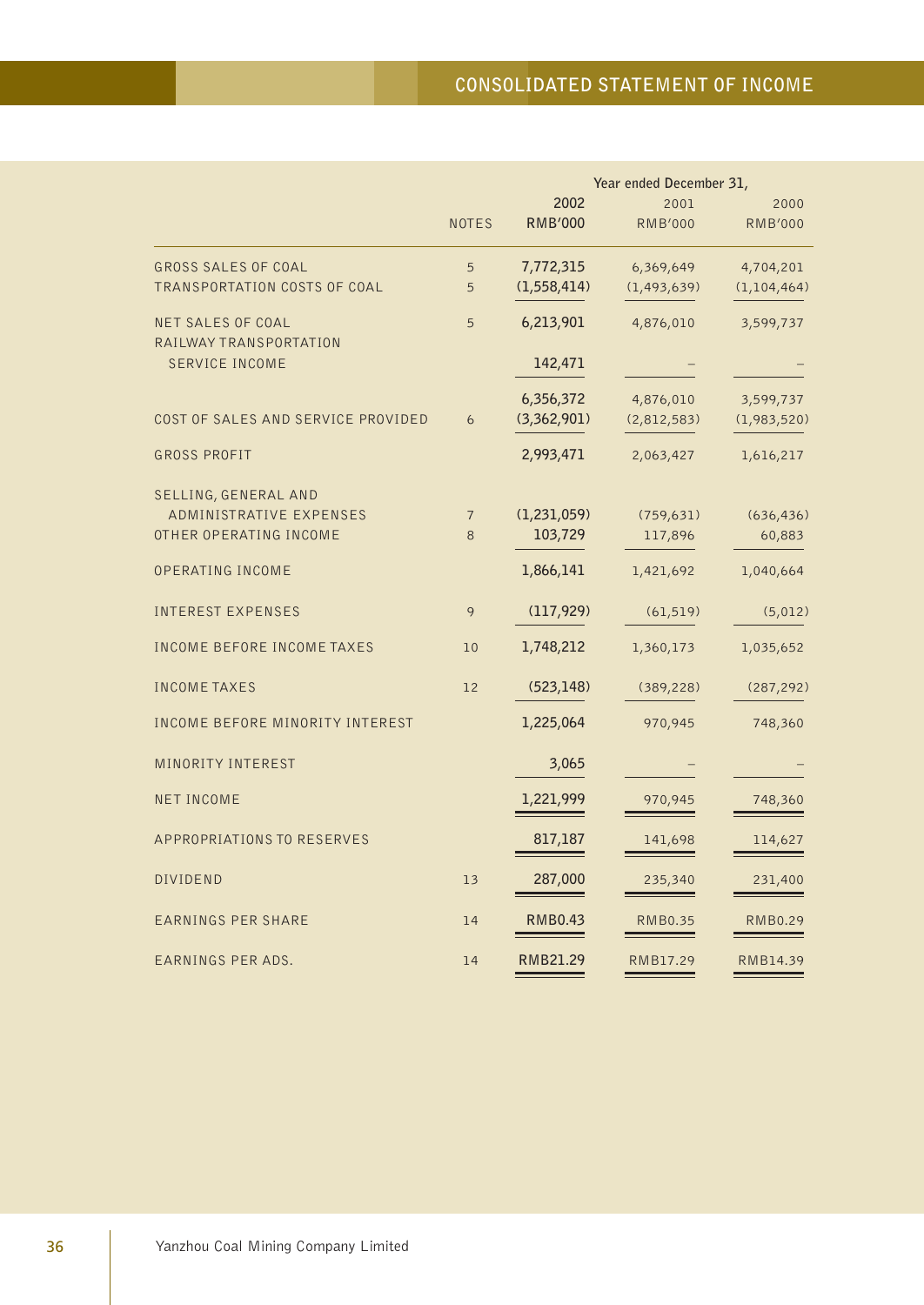|                                            |              |                | At December 31, |  |
|--------------------------------------------|--------------|----------------|-----------------|--|
|                                            |              | 2002           | 2001            |  |
|                                            | <b>NOTES</b> | <b>RMB'000</b> | <b>RMB'000</b>  |  |
| <b>ASSETS</b>                              |              |                |                 |  |
| <b>CURRENT ASSETS</b>                      |              |                |                 |  |
| Bank balances and cash                     |              | 1,544,173      | 1,124,806       |  |
| Restricted cash                            | 15           | 51,761         | 30,000          |  |
| Bills and accounts receivable              | 16           | 802,929        | 694,252         |  |
| Investments in securities                  | 17           | 88,702         | 49,997          |  |
| Inventories                                | 18           | 576,579        | 439,882         |  |
| Prepayments and other current assets       | 19           | 756,019        | 853,213         |  |
| Taxes receivable                           |              |                | 21,674          |  |
| <b>TOTAL CURRENT ASSETS</b>                |              | 3,820,163      | 3,213,824       |  |
| <b>MINING RIGHTS</b>                       | 20           | 119,231        | 125,855         |  |
| <b>LAND USE RIGHTS</b>                     | 21           | 618,206        | 372,020         |  |
| PROPERTY, PLANT AND EQUIPMENT, NET         | 22           | 8,276,941      | 7,479,755       |  |
| <b>GOODWILL</b>                            | 23           | 51,660         | 12,437          |  |
| NEGATIVE GOODWILL                          | 24           | (82, 861)      | (110, 481)      |  |
| <b>INVESTMENTS IN SECURITIES</b>           | 17           | 1,760          | 1,760           |  |
| DEPOSIT MADE ON ACQUISITION OF INVESTMENTS |              |                |                 |  |
| IN SECURITIES                              | 26           | 30,138         |                 |  |
| DEFERRED TAX ASSET                         | 27           | 88,807         | 87,421          |  |
| <b>TOTAL ASSETS</b>                        |              | 12,924,045     | 11,182,591      |  |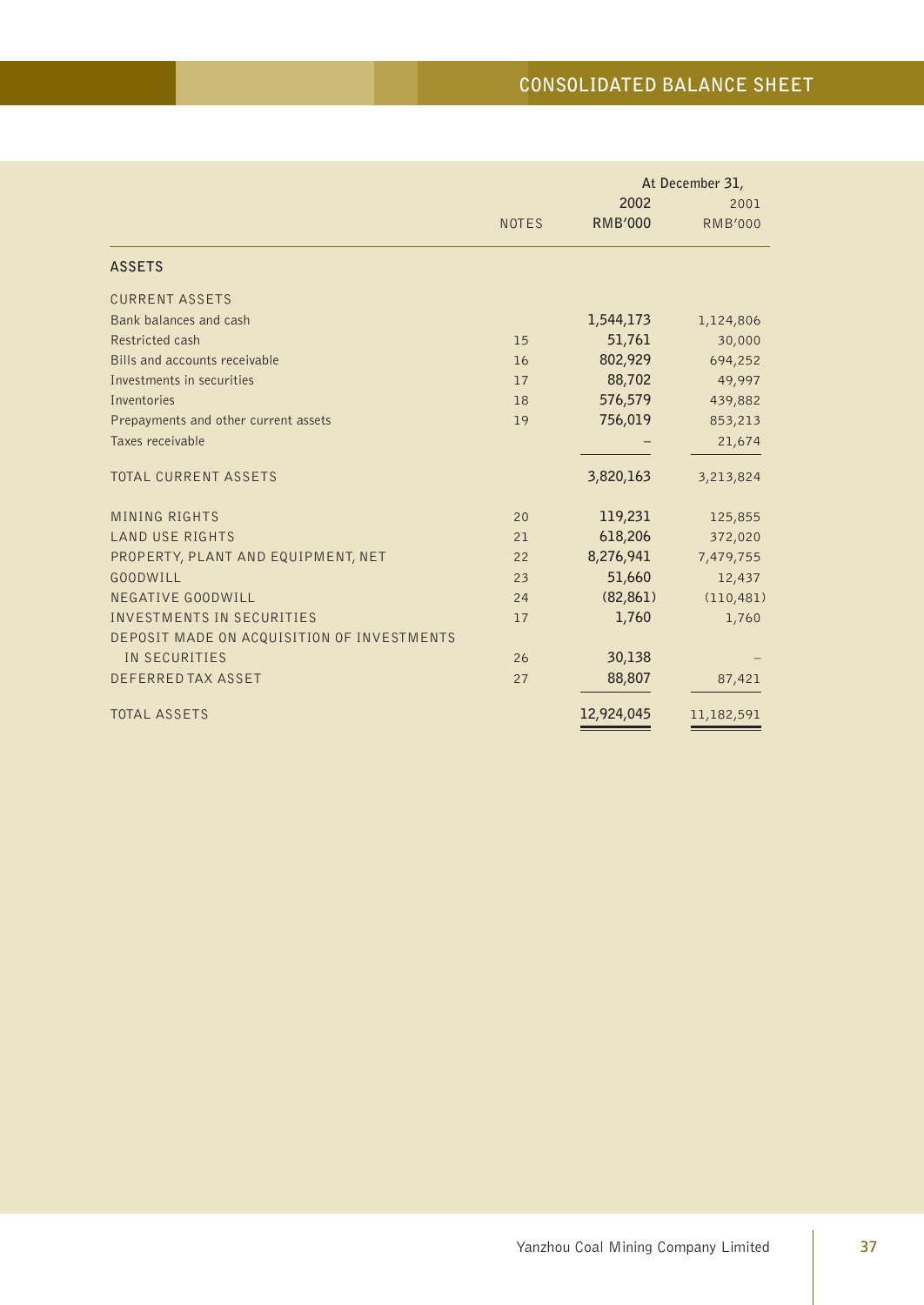|                                                            |              |                | At December 31, |  |
|------------------------------------------------------------|--------------|----------------|-----------------|--|
|                                                            |              | 2002           | 2001            |  |
|                                                            | <b>NOTES</b> | <b>RMB'000</b> | <b>RMB'000</b>  |  |
| LIABILITIES AND SHAREHOLDERS' EQUITY                       |              |                |                 |  |
| <b>CURRENT LIABILITIES</b>                                 |              |                |                 |  |
| Bills and accounts payable                                 | 28           | 602,725        | 636,387         |  |
| Other payables and accrued expenses                        | 29           | 634,790        | 532,874         |  |
| Provision for land subsidence, restoration, rehabilitation |              |                |                 |  |
| and environmental costs                                    | 30           | 83,044         | 120,196         |  |
| Amounts due to Parent Company and its                      |              |                |                 |  |
| subsidiary companies                                       | 36           | 285,308        | 757,387         |  |
| Taxes payable                                              |              | 56,867         | 793             |  |
|                                                            |              |                |                 |  |
| TOTAL CURRENT LIABILITIES                                  |              | 1,662,734      | 2,047,637       |  |
| AMOUNTS DUE TO PARENT COMPANY AND ITS                      |              |                |                 |  |
| SUBSIDIARY COMPANIES - DUE AFTER ONE YEAR                  | 36           | 61,341         | 72,456          |  |
| LONG-TERM BANK BORROWING                                   | 31           | 1,200,000      |                 |  |
|                                                            |              |                |                 |  |
| <b>TOTAL LIABILITIES</b>                                   |              | 2,924,075      | 2,120,093       |  |
| COMMITMENTS                                                | 37           |                |                 |  |
| SHAREHOLDERS' EQUITY                                       |              | 9,995,033      | 9,060,034       |  |
| MINORITY INTEREST                                          |              | 4,937          | 2,464           |  |
|                                                            |              |                |                 |  |
| TOTAL LIABILITIES AND SHAREHOLDERS' EQUITY                 |              | 12,924,045     | 11,182,591      |  |

The financial statements on pages 36 to 84 were approved and authorized for issue by the Board of Directors on April 11, 2003 and are signed on its behalf by:

> **Yang Jia Chun** Wu Yu Xiang Director Director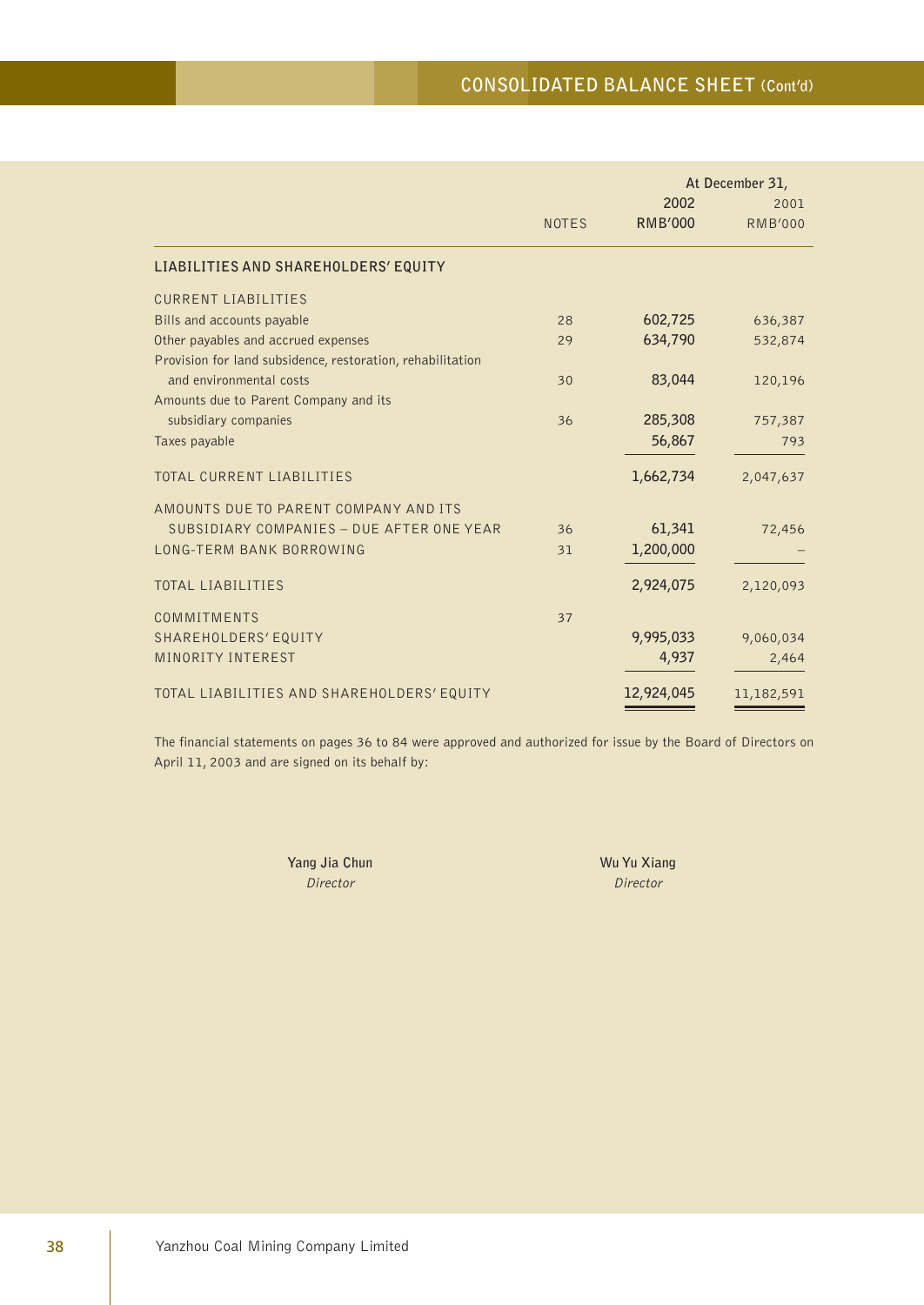|                                            |              |                | At December 31, |  |
|--------------------------------------------|--------------|----------------|-----------------|--|
|                                            |              | 2002           | 2001            |  |
|                                            | <b>NOTES</b> | <b>RMB'000</b> | <b>RMB'000</b>  |  |
| <b>ASSETS</b>                              |              |                |                 |  |
| <b>CURRENT ASSETS</b>                      |              |                |                 |  |
| Bank balances and cash                     |              | 1,540,637      | 1,120,155       |  |
| Restricted cash                            | 15           | 51,761         | 30,000          |  |
| Bills and accounts receivable              | 16           | 802,929        | 694,252         |  |
| Investments in securities                  | 17           | 88,702         | 49,997          |  |
| Inventories                                | 18           | 569,497        | 426,353         |  |
| Prepayments and other current assets       | 19           | 755,049        | 859,846         |  |
| Taxes receivable                           |              |                | 21,674          |  |
| <b>TOTAL CURRENT ASSETS</b>                |              | 3,808,575      | 3,202,277       |  |
| <b>MINING RIGHTS</b>                       | 20           | 119,231        | 125,855         |  |
| <b>LAND USE RIGHTS</b>                     | 21           | 618,206        | 372,020         |  |
| PROPERTY, PLANT AND EQUIPMENT, NET         | 22           | 8,276,343      | 7,479,411       |  |
| <b>GOODWILL</b>                            | 23           | 51,660         | 12,437          |  |
| NEGATIVE GOODWILL                          | 24           | (82, 861)      | (110, 481)      |  |
| INVESTMENT IN A SUBSIDIARY                 | 25           | 2,710          | 2,710           |  |
| <b>INVESTMENTS IN SECURITIES</b>           | 17           | 1,760          | 1,760           |  |
| DEPOSIT MADE ON ACQUISITION OF INVESTMENTS |              |                |                 |  |
| IN SECURITIES                              | 26           | 30,138         |                 |  |
| DEFERRED TAX ASSET                         | 27           | 88,807         | 87,421          |  |
| <b>TOTAL ASSETS</b>                        |              | 12,914,569     | 11,173,410      |  |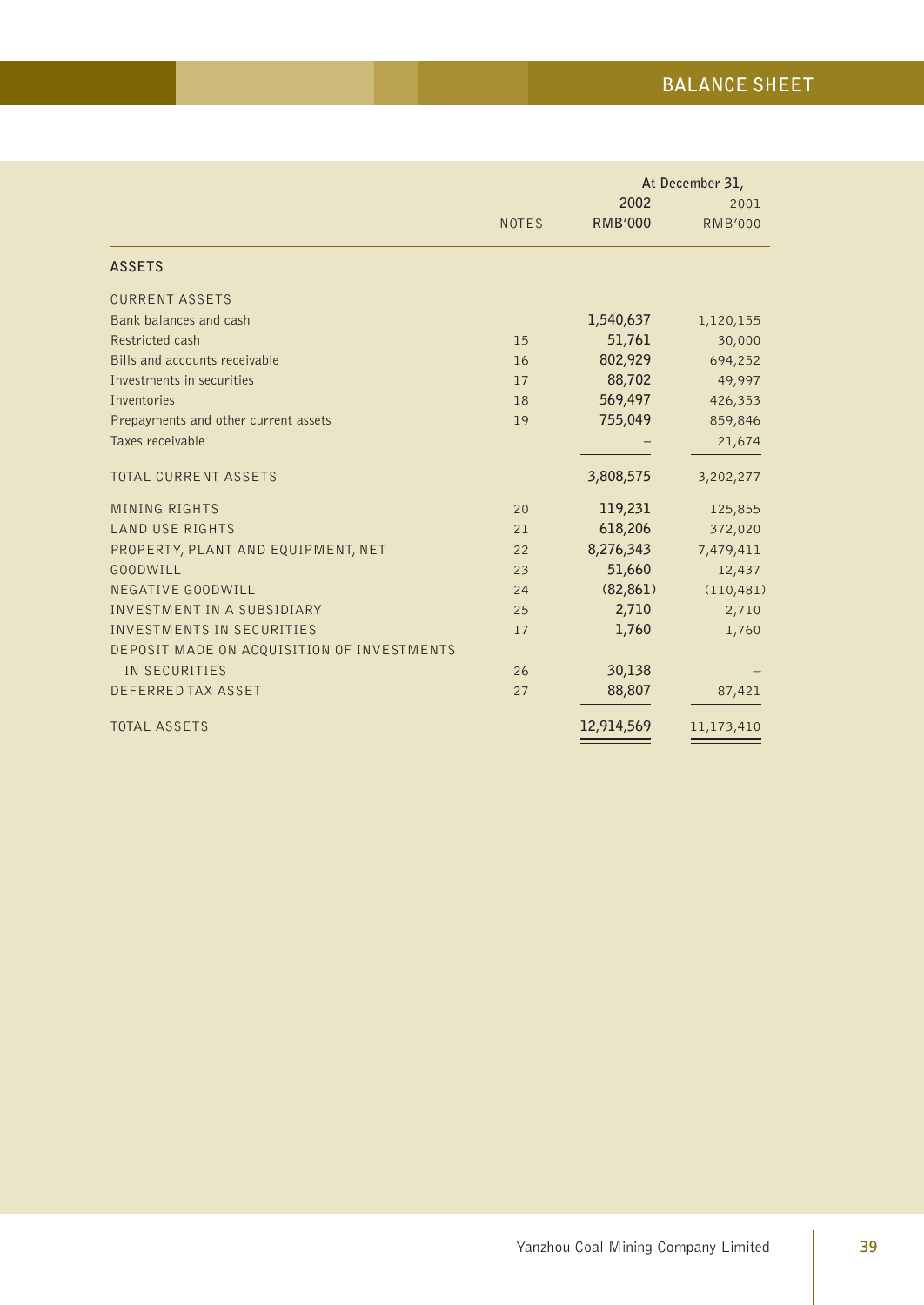|                                                            |              |                | At December 31, |  |
|------------------------------------------------------------|--------------|----------------|-----------------|--|
|                                                            |              | 2002           | 2001            |  |
|                                                            | <b>NOTES</b> | <b>RMB'000</b> | <b>RMB'000</b>  |  |
| LIABILITIES AND SHAREHOLDERS' EQUITY                       |              |                |                 |  |
| <b>CURRENT LIABILITIES</b>                                 |              |                |                 |  |
| Bills and accounts payable                                 | 28           | 602,489        | 634,724         |  |
| Other payables and accrued expenses                        | 29           | 633,325        | 528,613         |  |
| Provision for land subsidence, restoration, rehabilitation |              |                |                 |  |
| and environmental costs                                    | 30           | 83,044         | 120,196         |  |
| Amounts due to Parent Company and its                      |              |                |                 |  |
| subsidiary companies                                       | 36           | 285,308        | 757,387         |  |
| Taxes payable                                              |              | 56,749         |                 |  |
| <b>TOTAL CURRENT LIABILITIES</b>                           |              | 1,660,915      | 2,040,920       |  |
| AMOUNTS DUE TO PARENT COMPANY AND ITS                      |              |                |                 |  |
| SUBSIDIARY COMPANIES - DUE AFTER ONE YEAR                  | 36           | 61,341         | 72,456          |  |
| LONG-TERM BANK BORROWING                                   | 31           | 1,200,000      |                 |  |
|                                                            |              |                |                 |  |
| <b>TOTAL LIABILITIES</b>                                   |              | 2,922,256      | 2,113,376       |  |
| COMMITMENTS                                                | 37           |                |                 |  |
| SHAREHOLDERS' EQUITY                                       | 32           | 9,992,313      | 9,060,034       |  |
|                                                            |              |                |                 |  |
| TOTAL LIABILITIES AND SHAREHOLDERS' EQUITY                 |              | 12,914,569     | 11,173,410      |  |

**Yang Jia Chun** Wu Yu Xiang Director Director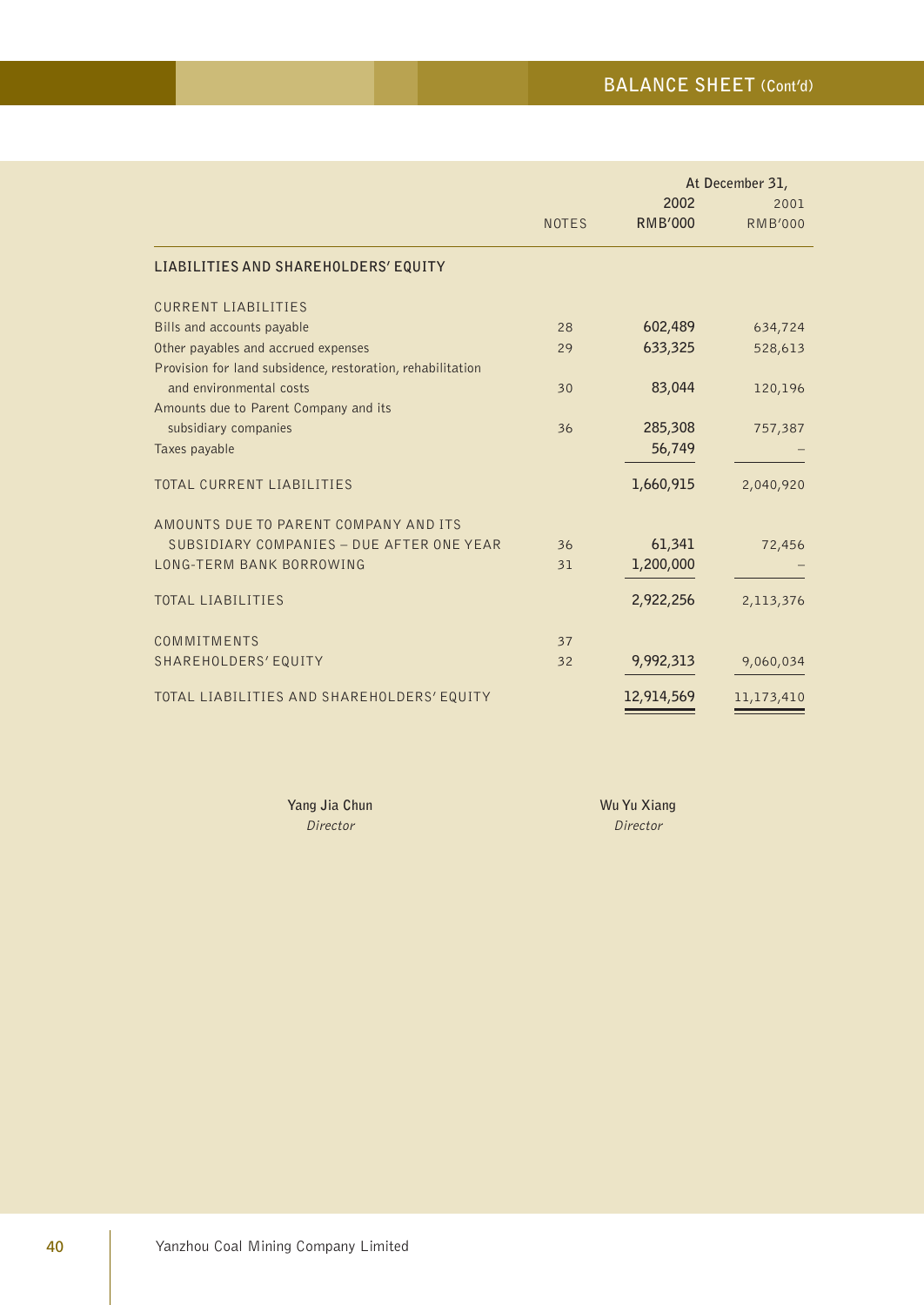|                                                                                             |                |                | Future         | Statutory<br>common | <b>Statutory</b><br>common |                |                |
|---------------------------------------------------------------------------------------------|----------------|----------------|----------------|---------------------|----------------------------|----------------|----------------|
|                                                                                             | Share          | Share          | development    | reserve             | welfare                    | Retained       |                |
|                                                                                             | capital        | premium        | fund           | fund                | fund                       | earnings       | Total          |
|                                                                                             | <b>RMB'000</b> | <b>RMB'000</b> | <b>RMB'000</b> | <b>RMB'000</b>      | <b>RMB'000</b>             | <b>RMB'000</b> | <b>RMB'000</b> |
| Balance at January 1, 2000                                                                  | 2,600,000      | 2,087,723      | 111,748        | 168,213             | 84,106                     | 1,300,875      | 6,352,665      |
| Net income                                                                                  |                |                |                |                     |                            | 748,360        | 748,360        |
| Appropriations to reserves                                                                  |                |                |                | 76,418              | 38,209                     | (114, 627)     |                |
| <b>Dividends</b>                                                                            |                |                |                |                     |                            | (231, 400)     | (231, 400)     |
| Balance at December 31, 2000                                                                | 2,600,000      | 2,087,723      | 111,748        | 244,631             | 122,315                    | 1,703,208      | 6,869,625      |
| Balance at January 1, 2001<br>Additional issue of shares, net of<br>share issue expenses of | 2,600,000      | 2,087,723      | 111,748        | 244,631             | 122,315                    | 1,703,208      | 6,869,625      |
| RMB77,253,000                                                                               | 270,000        | 1,184,804      |                |                     |                            |                | 1,454,804      |
| Net income                                                                                  |                |                |                |                     |                            | 970,945        | 970,945        |
| Appropriations to reserves                                                                  |                |                |                | 94,465              | 47,233                     | (141, 698)     |                |
| <b>Dividends</b>                                                                            |                |                |                |                     |                            | (235, 340)     | (235, 340)     |
| Balance at December 31, 2001                                                                | 2,870,000      | 3,272,527      | 111,748        | 339,096             | 169,548                    | 2,297,115      | 9,060,034      |
| Balance at January 1, 2002                                                                  | 2,870,000      | 3,272,527      | 111,748        | 339,096             | 169,548                    | 2,297,115      | 9,060,034      |
| Net income<br>Appropriations to reserves,<br>net of minority                                |                |                |                |                     |                            | 1,221,999      | 1,221,999      |
| interests' share (note)                                                                     |                |                | 743,489        | 49,105              | 24,593                     | (817, 187)     |                |
| <b>Dividends</b>                                                                            |                |                |                |                     |                            | (287,000)      | (287,000)      |
| Balance at December 31, 2002                                                                | 2,870,000      | 3,272,527      | 855,237        | 388,201             | 194,141                    | 2,414,927      | 9,995,033      |

Note: Prior to 1999, the Company was required to contribute RMB1.80 per tonne of raw coal mined to National Coal Industry Bureau ("NCIB") and Shangdong Coal Mining Industrial Bureau ("SCMIB"), in aggregate and the amount was recognized as an expense. In addition, the Company was also required to transfer an annual amount to a future development fund at RMB4.2 per tonne of raw coal mined. The fund can only be used for the future development of the coal mining business and is not available for distribution to shareholders.

The contribution to NCIB has been cancelled since July 1, 1998 and the contribution to SCMIB has been cancelled since January 1, 1999. The annual transfer to the future development fund was stopped starting from January 1999.

According to a clarification of the relevant regulations obtained from the Ministry of Finance during the year ended December 31, 2002, the requirement of the Company to transfer an annual amount to the future development fund had not been changed upon cancellation of the requirements for contributions to NCIB and SCMIB. Therefore, the Company is required to transfer an amount of RMB743,489,000 (including RMB204,134,000, RMB164,738,000 and RMB144,007,000 for the years ended December 31, 2001, 2000 and 1999, respectively, that would have been transferred had the transfer not been stopped on January 1, 1999), to the future development fund in the current period, representing RMB6 per tonne of raw coal mined, from retained earnings. This change did not have any impact on the Group's financial position or results of operations.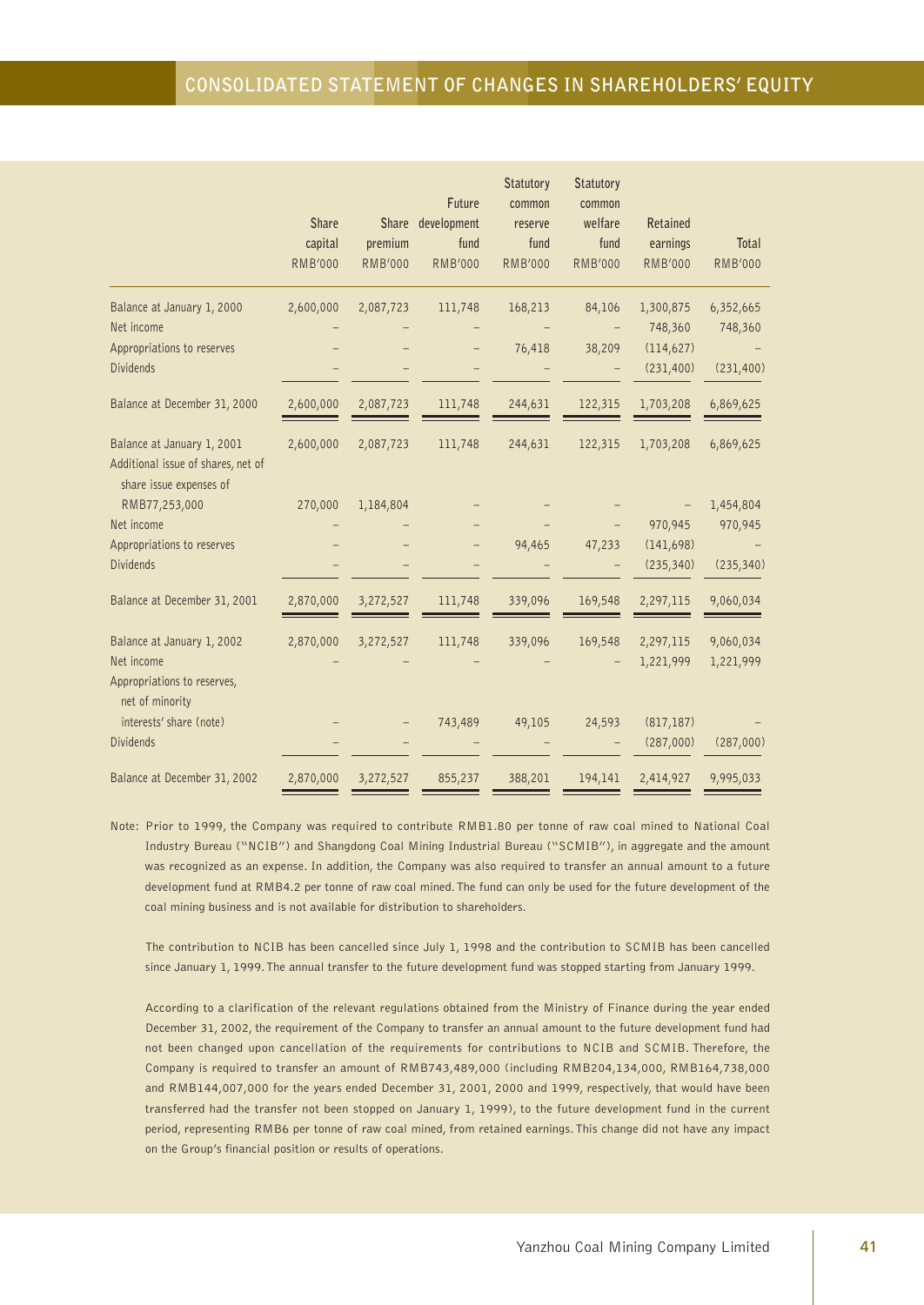|                                                           |              |                | Year ended December 31, |                |
|-----------------------------------------------------------|--------------|----------------|-------------------------|----------------|
|                                                           |              | 2002           | 2001                    | 2000           |
|                                                           | <b>NOTES</b> | <b>RMB'000</b> | <b>RMB'000</b>          | <b>RMB'000</b> |
| OPERATING ACTIVITIES                                      |              |                |                         |                |
| Income before minority interest                           |              | 1,225,064      | 970,945                 | 748,360        |
| Adjustments to reconcile income before minority           |              |                |                         |                |
| interest to net cash from operating activities:           |              |                |                         |                |
| Depreciation of property, plant and equipment             |              |                |                         |                |
| and land use rights                                       |              | 851,119        | 819,638                 | 514,203        |
| Amortization of goodwill                                  |              | 777            | 777                     | 777            |
| Release of negative goodwill to income                    |              | (27,620)       | (27,620)                |                |
| Amortization of mining rights                             |              | 6,624          | 6,624                   |                |
| Recognition of deferred tax asset                         |              | (1, 386)       | (2,260)                 | (8, 315)       |
| Loss on disposal of property, plant and equipment         |              | 1,093          | 5,811                   | 11,601         |
| Gain on disposal of investments in securities             |              | (2, 209)       |                         |                |
| (Increase) decrease in assets (net of acquisitions):      |              |                |                         |                |
| Bills and accounts receivable                             |              | (104, 091)     | 145,380                 | 26,929         |
| Inventories                                               |              | (93, 818)      | (157, 373)              | 47,547         |
| Prepayments and other current assets                      |              | 231,301        | (282, 451)              | (259, 693)     |
| Taxes receivable                                          |              | 21,674         | (21, 674)               |                |
| Increase (decrease) in liabilities (net of acquisitions): |              |                |                         |                |
| Bills and accounts payable                                |              | (56, 492)      | 79,275                  | 38,485         |
| Other payables and accrued expenses                       |              | 90,973         | 186,763                 | 8,851          |
| Provision for land subsidence, restoration,               |              |                |                         |                |
| rehabilitation and environmental costs                    |              | (43, 419)      | (16, 528)               | (51, 881)      |
| Amounts due to Parent Company and its                     |              |                |                         |                |
| subsidiary companies                                      |              | 84,048         | 52,658                  | 110,577        |
| Taxes payable                                             |              | 56,074         | (149, 726)              | (164, 289)     |
| NET CASH FROM OPERATING ACTIVITIES                        |              | 2,239,712      | 1,610,239               | 1,023,152      |
| INVESTING ACTIVITIES                                      |              |                |                         |                |
| Acquisition of Railway Assets                             | 33           | (1, 282, 445)  |                         |                |
| Purchase of property, plant and equipment                 |              | (842, 471)     | (677,936)               | (477, 421)     |
| Acquisition of investments in securities                  |              | (88, 702)      | (51, 757)               |                |
| Deposit made on acquisition of                            |              |                |                         |                |
| investments in securities                                 |              | (30, 138)      |                         |                |
| Increase in restricted cash                               |              | (21, 761)      | (30,000)                |                |
| Proceeds on disposal of investments in securities         |              | 52,206         |                         |                |
| Proceeds on disposal of property,                         |              |                |                         |                |
| plant and equipment                                       |              | 47,800         | 13,686                  | 12,736         |
| Acquisition of Jining III                                 | 34           |                | (1, 204, 133)           |                |
| Acquisition of Zhongyan                                   | 35           |                | 1,941                   |                |
|                                                           |              |                |                         |                |
| NET CASH FLOW USED IN                                     |              |                |                         |                |
| <b>INVESTING ACTIVITIES</b>                               |              | (2,165,511)    | (1,948,199)             | (464, 685)     |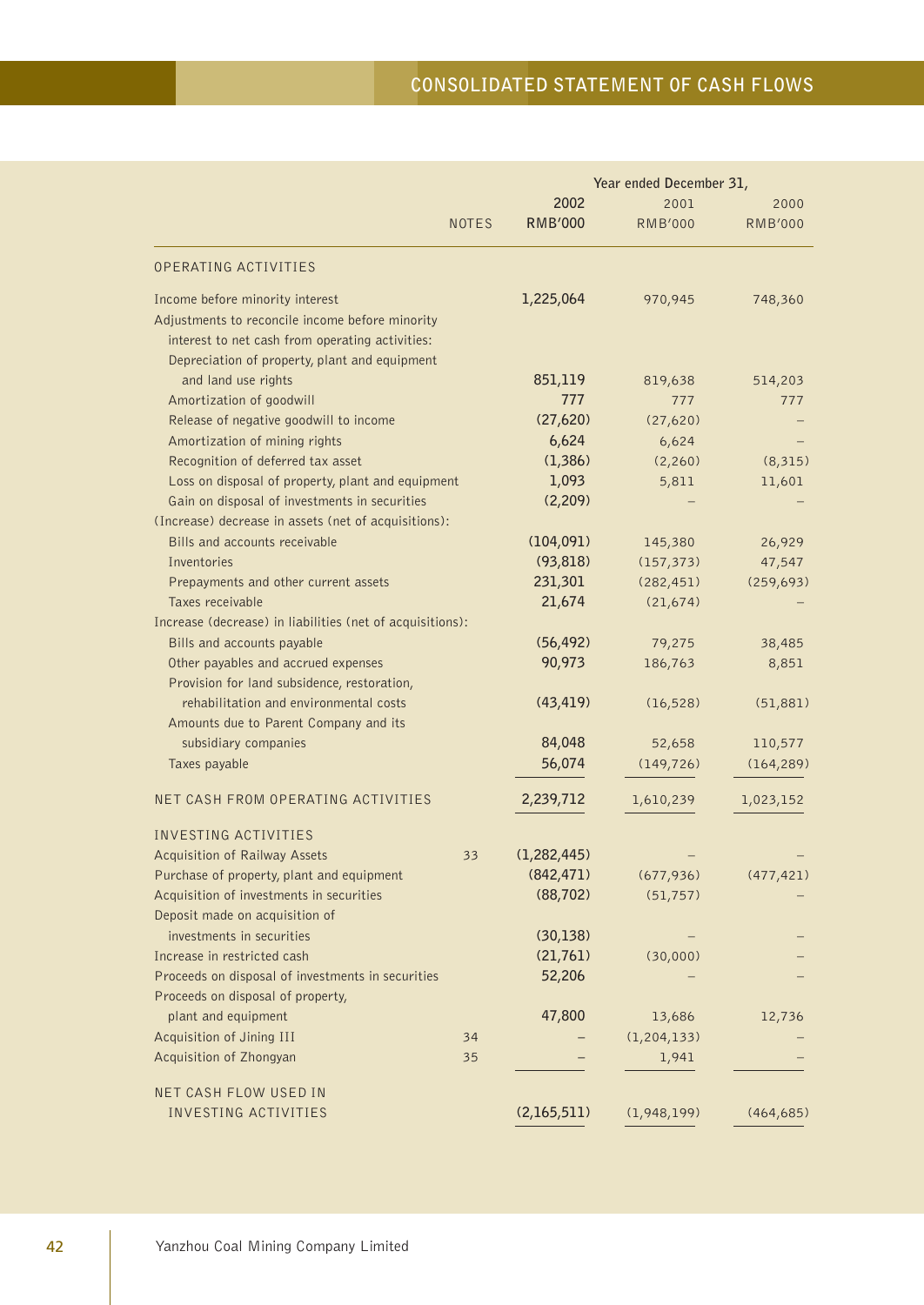# **CONSOLIDATED STATEMENT OF CASH FLOWS (Cont'd)**

|                                                                           |              | Year ended December 31, |                |                |  |
|---------------------------------------------------------------------------|--------------|-------------------------|----------------|----------------|--|
|                                                                           |              | 2002                    | 2001           | 2000           |  |
|                                                                           | <b>NOTES</b> | <b>RMB'000</b>          | <b>RMB'000</b> | <b>RMB'000</b> |  |
| FINANCING ACTIVITIES                                                      |              |                         |                |                |  |
| Bank borrowings raised                                                    |              | 1,600,000               |                |                |  |
| Repayment to Parent Company and its<br>subsidiary companies in respect of |              |                         |                |                |  |
| consideration for acquisition of Jining III                               | 34           | (567, 242)              | (601, 452)     |                |  |
| Dividend paid                                                             |              | (287,000)               | (235, 340)     | (231, 400)     |  |
| Repayments of bank borrowings                                             |              | (400,000)               |                |                |  |
| Dividend paid to a minority shareholder                                   |              |                         |                |                |  |
| of a subsidiary                                                           |              | (592)                   |                |                |  |
| Issues of shares, net of share issue expenses                             |              |                         | 1,454,804      |                |  |
| NET CASH FLOW FROM (USED IN)                                              |              |                         |                |                |  |
| FINANCING ACTIVITIES                                                      |              | 345,166                 | 618,012        | (231, 400)     |  |
| NET INCREASE IN CASH AND                                                  |              |                         |                |                |  |
| CASH EQUIVALENTS                                                          |              | 419,367                 | 280,052        | 327,067        |  |
| CASH AND CASH EQUIVALENTS, BEGINNING                                      |              | 1,124,806               | 844,754        | 517,687        |  |
| CASH AND CASH EQUIVALENTS, ENDING,                                        |              |                         |                |                |  |
| REPRESENTED BY BANK                                                       |              |                         |                |                |  |
| <b>BALANCES AND CASH</b>                                                  |              | 1,544,173               | 1,124,806      | 844,754        |  |
| Additional cash flow information:                                         |              |                         |                |                |  |
| Cash paid during the year for:                                            |              |                         |                |                |  |
| <b>Interest</b>                                                           |              | 147,361                 | 37,109         | 5,012          |  |
| Income taxes                                                              |              | 446,786                 | 562,888        | 459,896        |  |
|                                                                           |              |                         |                |                |  |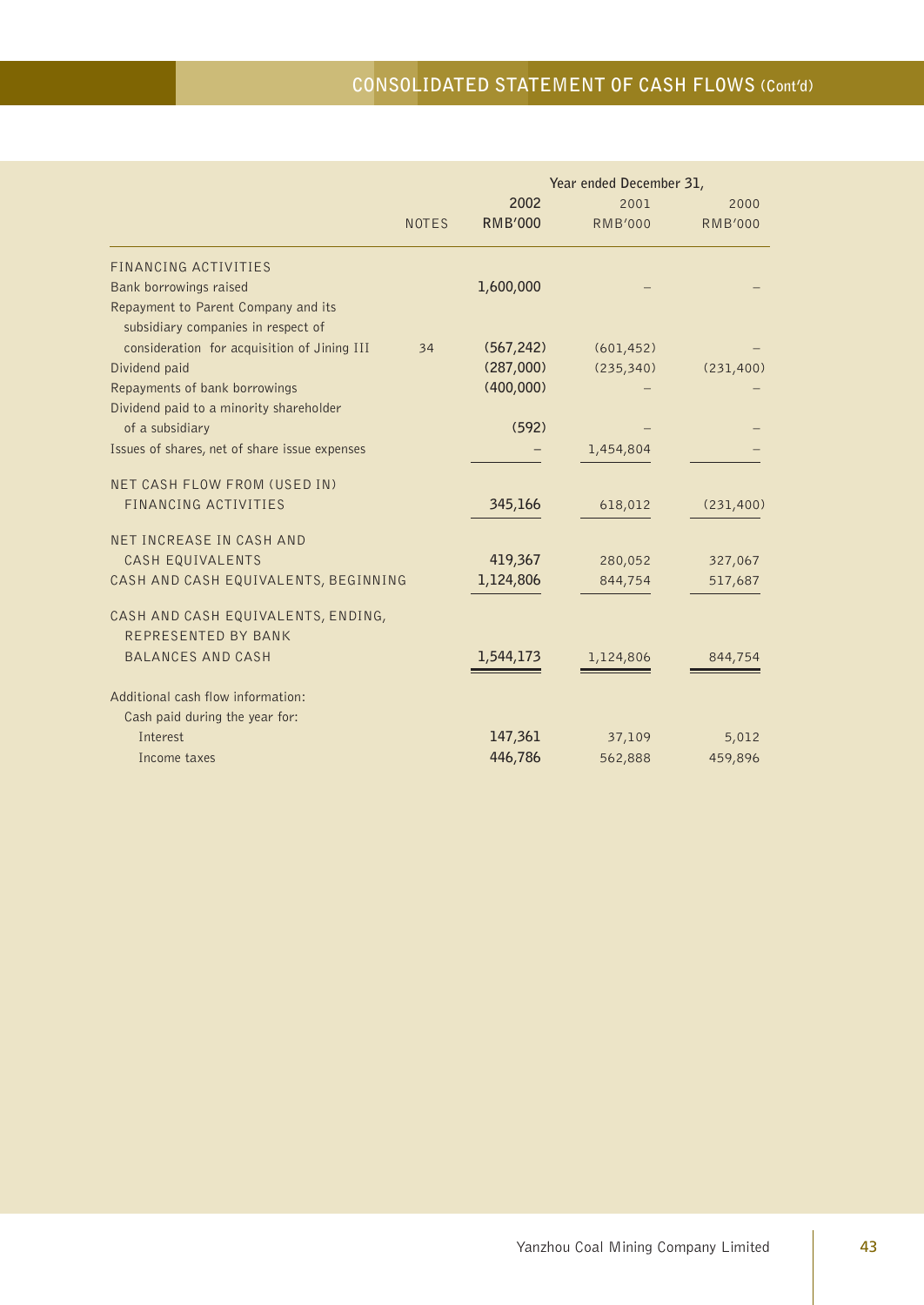## **1. GENERAL**

The Company is established as a joint stock company with limited liability in the People's Republic of China (the "PRC") and operates six coal mines, namely the Xinglongzhuang coal mine, Baodian coal mine, Nantun coal mine, Dongtan coal mine, Jining II coal mine ("Jining II") and Jining III coal mine ("Jining III") as well as a regional railway network that links these mines with the national railway gird. These six coal mines and the railway were originally divisions of the Company's ultimate holding company, Yankuang Group Corporation Limited (the "Parent Company"), a state-owned enterprise in the PRC. The Parent Company contributed the assets and liabilities of the Xinglongzhuang coal mine, Baodian coal mine, Nantun coal mine and Dongtan coal mine into the Company upon its formation. The Company acquired Jining II from the Parent Company for cash in 1998. The Company acquired Jining III from the Parent Company effective January 1, 2001. This acquisition was financed as set out below.

On January 3, 2001, the Company allotted an additional 100,000,000 A shares to the public in the PRC (the "A Share Issue") and the A shares have been listed on the Shanghai Securities Exchange ("SSE") since February 2001. On May 14, 2001, the Company issued an aggregate of 170,000,000 H shares to independent investors and the H shares were listed on The Stock Exchange of Hong Kong Limited. The total net proceeds from the A share and H share offerings were approximately RMB960,607,000 and HK\$461,867,000 (equivalent to approximately RMB494,197,000), respectively. The proceeds were applied towards the purchase price of Jining III of approximately RMB2,583 million. The purchase price includes the cost of Jining III of approximately RMB2,450,905,000 and the cost of the mining rights of approximately RMB132,479,000.

The consideration for the cost of Jining III was fully settled at December 31, 2002 as follows:

(i) Initial installment

RMB243,526,000 was paid on January 1, 2001, the completion date.

(ii) Second installment

The net proceeds of RMB960,607,000 of the A Share Issue were paid over on January 22, 2001.

(iii) Third installment

50% of the outstanding balance of the purchase price was paid (without interest) prior to December 31, 2001; and

(iv) Fourth installment

The outstanding balance of the purchase price was paid (without interest) prior to December 31, 2002.

The consideration for the cost of the mining rights of approximately RMB132,479,000 is to be settled over ten years by equal annual installments before December 31 of each year, commencing from 2001 (see also note 34).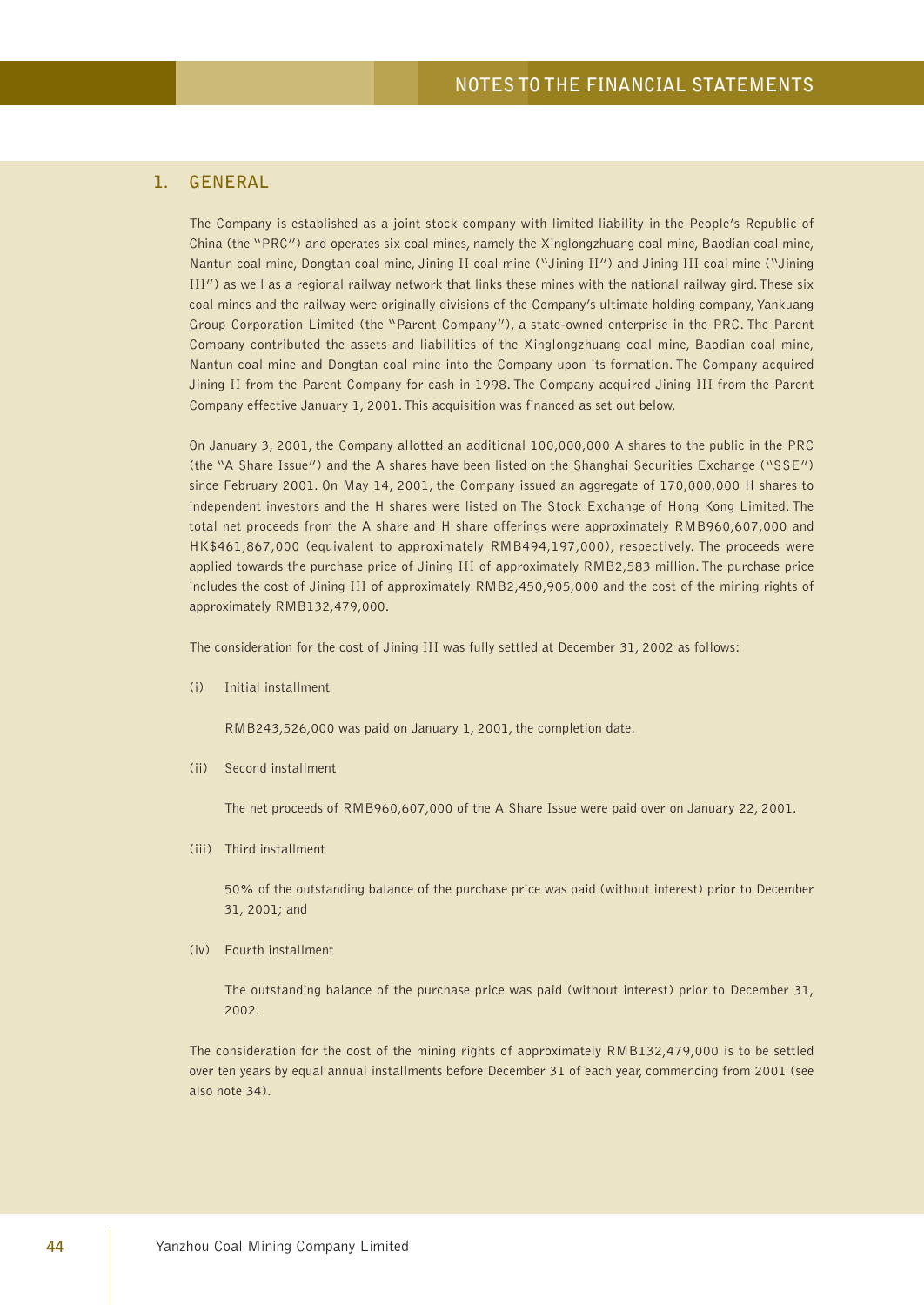### **1. GENERAL (Continued)**

On January 1, 2002, the Company acquired from the Parent Company the assets of the special purpose coal railway transportation business ("Railway Assets"). The consideration for the acquisition of the Railway Assets was approximately RMB1,242,586,000 subject to the adjustments as follows:

For each of the years ending December 31, 2002, 2003 and 2004, the Company will pay an extra RMB40,000,000 for each year if Railway Assets' actual capacity reaches 25,000,000 tonnes, 28,000,000 tonnes and 30,000,000 tonnes, respectively.

The acquisition was funded by cash of the Company and a long-term bank loan of RMB1,200,000,000, the repayment of which is guaranteed by the Parent Company.

For the year ended December 31, 2002, Railway Assets' actual capacity was more than 25,000,000 tonnes, and accordingly, the consideration is adjusted to approximately RMB1,282,586,000.

At December 31, 2002 and 2001, the Company holds a 52.38% interest in the registered capital of Qingdao Free Trade Zone Zhongyan Trade Co., Ltd. ("Zhongyan"), a limited liability company established and operated in the PRC. Zhongyan is engaged in the trading and processing of mining machinery. The Company acquired its stake in Zhongyan during the year ended December 31, 2001 for a cash consideration of RMB2,710,000. Zhongyan did not have any significant impact on the Group's results.

In April 2001, the status of the Company was changed to that of a sino-foreign joint stock limited company.

The Company's A shares are listed on the SSE, its H shares are listed on The Stock Exchange of Hong Kong Limited, and its American Depositary Shares ("ADS", one ADS represents 50 H shares) are listed on the New York Stock Exchange, Inc.

### **2. BASIS OF PRESENTATION**

The accompanying financial statements have been prepared in accordance with International Financial Reporting Standards ("IFRS"). The Company also prepares a set of financial statements in accordance with the relevant accounting principles and regulations applicable to PRC enterprises ("PRC GAAP"). Differences between IFRS and PRC GAAP are stated in note 43.

The financial statements reflect additional disclosures to conform with the disclosure requirements of the Hong Kong Companies Ordinance and with presentations customary in the United States of America.

Differences between IFRS and accounting principles generally accepted in the United States of America ("US GAAP") are stated in note 44.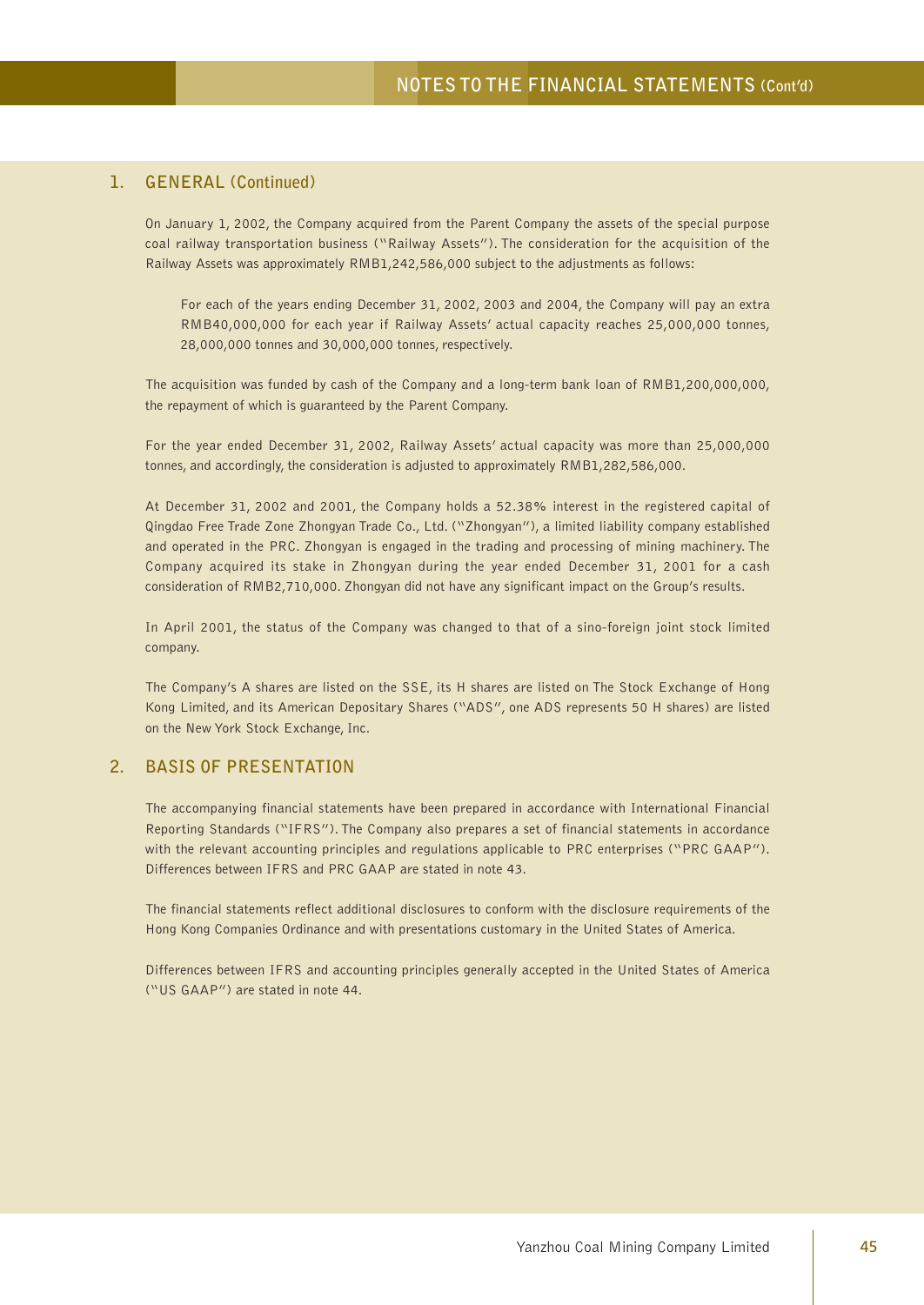## **3. SIGNIFICANT ACCOUNTING POLICIES**

The financial statements have been prepared under the historical cost convention, as modified for the revaluation of financial instruments.

The principal accounting policies which have been adopted in preparing these financial statements and which conform with IFRS are as follows:

### **Basis of consolidation**

The consolidated financial statements incorporate the financial statements of the Company and its subsidiaries made up to December 31 each year.

On acquisition, the assets and liabilities of a subsidiary are measured at their fair values at the date of acquisition. The interest of minority shareholders is stated at the minority's proportion of the fair values of the assets and liabilities recognized.

The results of subsidiaries acquired or disposed of during the year are included in the consolidated income statement from the effective date of acquisition or up to the effective date of disposal, as appropriate.

Where necessary, adjustments are made to the financial statements of subsidiaries to bring the accounting policies used into line with those used by other members of the Group.

All significant intercompany transactions and balances between group enterprises are eliminated on consolidation.

#### **Investments in subsidiaries**

Investments in subsidiaries in the Company's balance sheet are stated at cost, less any identified impairment loss.

Control is achieved where the Company has the power to govern the financial and operating policies of an investee enterprise so as to obtain benefits from its activities.

#### **Revenue recognition**

Sales of goods are recognized when goods are delivered and title has passed.

Service income is recognized when services are provided.

Interest income is accrued on a time basis by reference to the principal outstanding and at the interest rate applicable.

### **Cash and cash equivalents**

Cash and cash equivalents include cash on hand, cash accounts, interest bearing savings accounts and time deposits which are readily convertible to known amounts of cash and which are subject to an insignificant risk of change in value.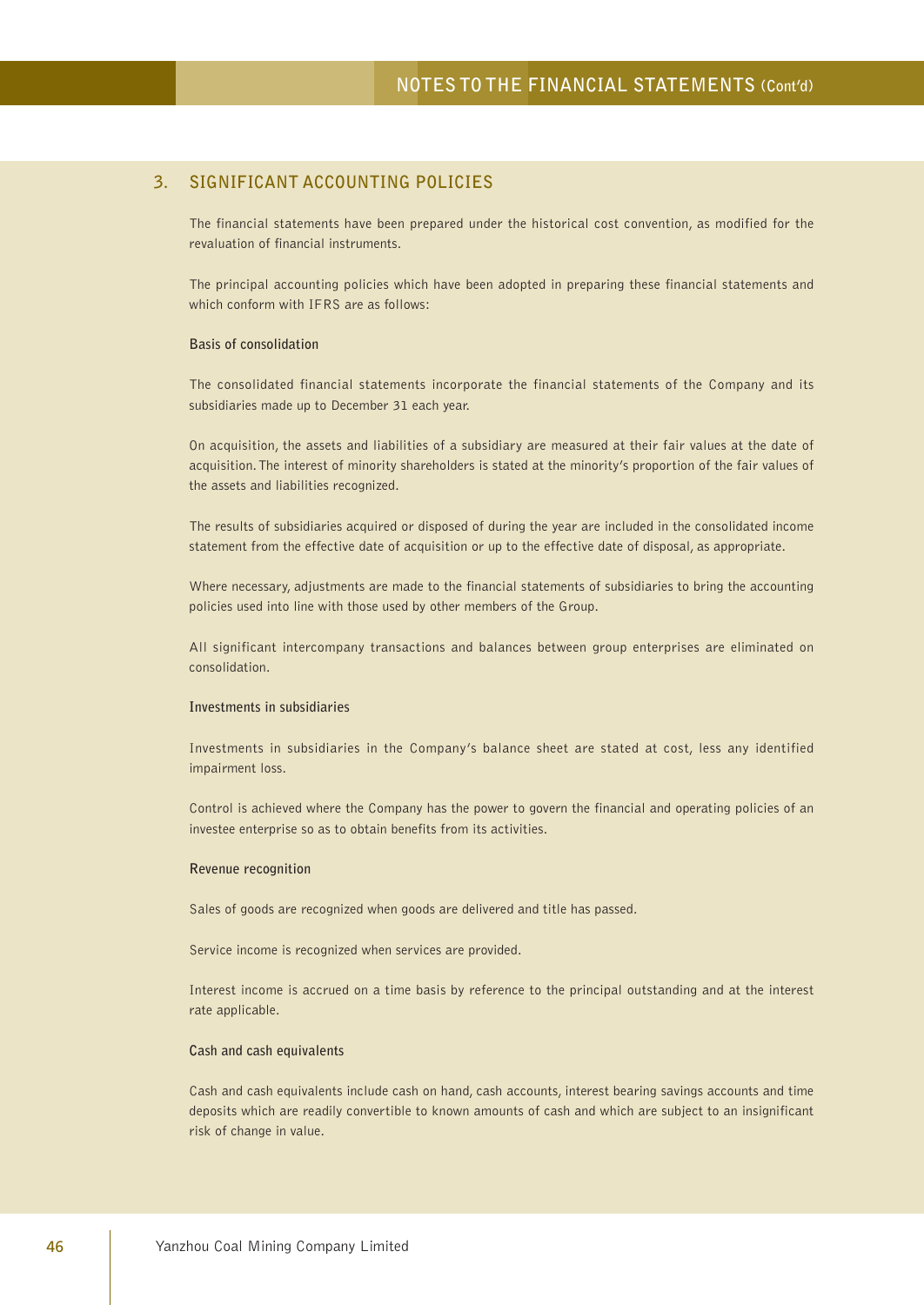#### **Mining rights**

Mining rights of Jining III are stated at cost less accumulated amortization and are amortized on a straight line basis over twenty years, being the useful life estimated based on the total proven and probable reserves of the coal mine.

### **Property, plant and equipment and land use rights**

Property, plant and equipment, other than construction in progress, are stated at cost less depreciation and accumulated impairment losses. When assets are sold or retired, the gain or loss is determined as the difference between the sales proceeds and the carrying amount of the asset and the gain or loss is included in the statement of income.

Depreciation is provided to write off the cost of items of property, plant and equipment over their estimated useful lives, after taking into account their estimated residual value, using the straight line method. The estimated useful lives of property, plant and equipment are as follows:

| <b>Buildings</b>               | 15 to 35 years |
|--------------------------------|----------------|
| Railway structure              | 15 to 25 years |
| Plant, machinery and equipment | 5 to 15 years  |
| Transportation equipment       | 6 to 9 years   |

The mining structure includes the main and auxiliary mine shafts and underground tunnels. Depreciation is provided to write off the cost of the mining structure using the units of production method based on the estimated production volume for which the structure was designed.

Land use rights are amortized over the term of the relevant rights.

Assets under construction are not depreciated until they are completed and put into commercial operation.

### **Construction in progress**

Construction in progress is stated at cost less any identified impairment loss. Cost comprises construction expenditures and other direct costs attributable to such projects, including borrowing costs, if the amount of capital expenditures and the time involved to complete the construction are significant. When the assets concerned are brought into use, the costs are transferred to property, plant and equipment and depreciated in accordance with the policies as stated above.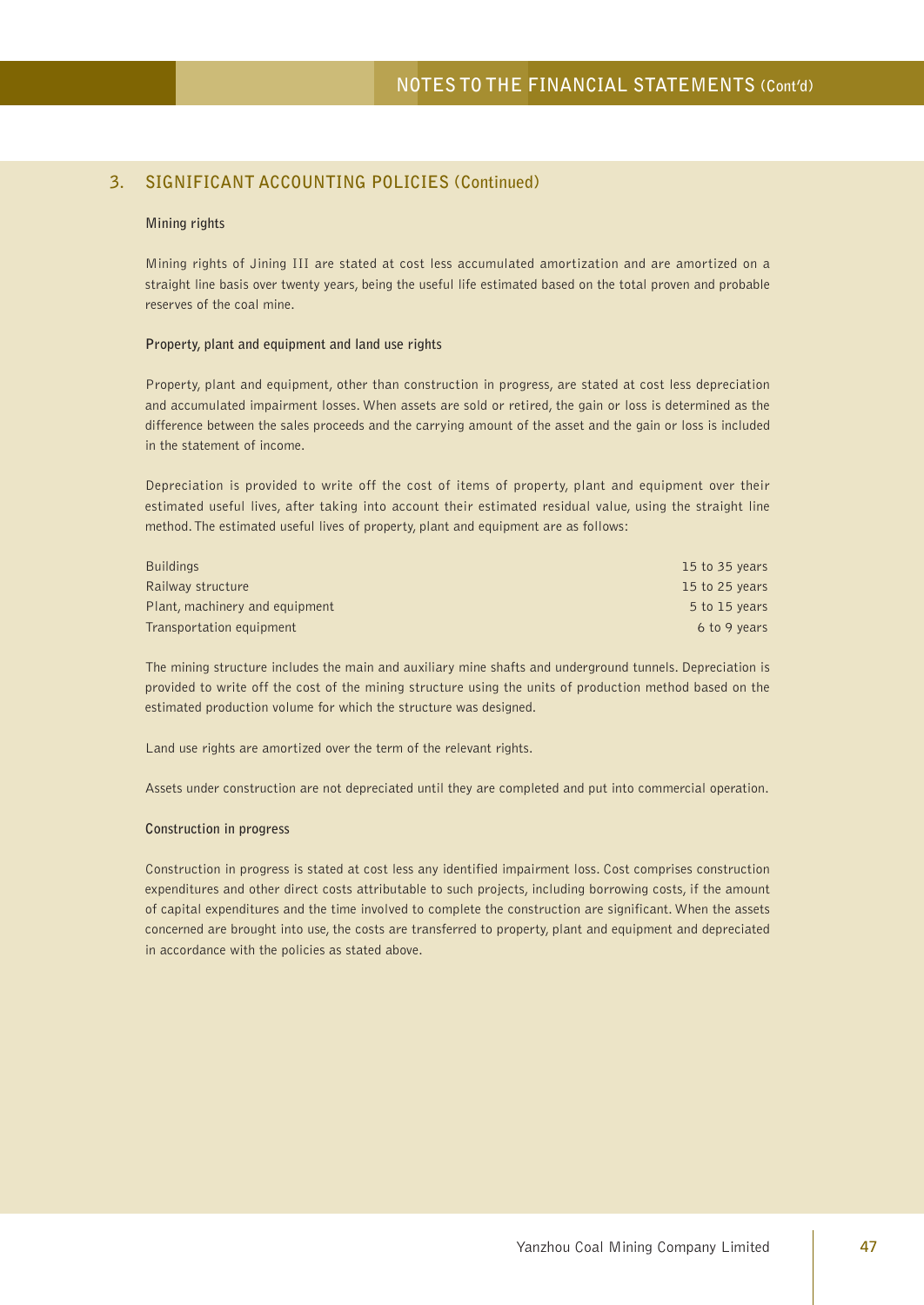#### **Impairment**

At each balance sheet date, the Group reviews the carrying amounts of its tangible and intangible assets to determine whether there is any indication that those assets have suffered an impairment loss. If any such indication exists, the recoverable amount of the asset is estimated in order to determine the extent of the impairment loss (if any). Where it is not possible to estimate the recoverable amount of an individual asset, the Group estimates the recoverable amount of the cash-generating unit to which the asset belongs.

If the recoverable amount of an asset (or cash-generating unit) is estimated to be less than its carrying amount, the carrying amount of the asset (cash-generating unit) is reduced to its recoverable amount. Impairment losses are recognized as an expense immediately.

Where an impairment loss subsequently reverses, the carrying amount of the asset (cash-generating unit) is increased to the revised estimate of its recoverable amount, but so that the increased carrying amount does not exceed the carrying amount that would have been determined had no impairment loss been recognized for the asset (cash-generating unit) in prior years. A reversal of an impairment loss is recognized as income immediately.

### **Goodwill**

Goodwill represents the excess of the purchase consideration paid over Company's share in the fair value of the identifiable assets and liabilities acquired as at the respective dates of acquisition of Jining II and Railway Assets. Goodwill is capitalized and amortized on a straight line basis over a period of ten to twenty years. Additional goodwill resulting from future contingent consideration payments in respect of acquisition of Railway Assets will be amortized on a straight line basis over the remaining life of the original period of ten to twenty years.

#### **Negative goodwill**

Negative goodwill, which represents the excess of the fair value ascribed to the Company's share of the separable net assets at the date of acquisition of Jining III over the purchase consideration is presented as a deduction from the assets of the Company and of the Group. Negative goodwill is released to income on a systematic basis over the remaining weighted average useful life of the identifiable acquired depreciable/ amortizable assets.

#### **Investments in securities**

Investments in securities are recognized on a trade date basis and are initially measured at cost.

Investments other than held-to-maturity debt securities are classified as either held-for-trading or available-for-sale, and are measured at subsequent reporting dates at fair value, based on quoted market prices at the balance sheet date or at cost subject to impairment recognition where the fair value cannot be reliably determined. Where securities are held for trading purposes, unrealized gains and losses are included in net profit or loss for the period. For available-for-sale investments, unrealized gains and losses are recognized directly in equity, until the security is disposed of or is determined to be impaired, at which time the cumulative gain or loss previously recognized in equity is included in the net profit or loss for the period.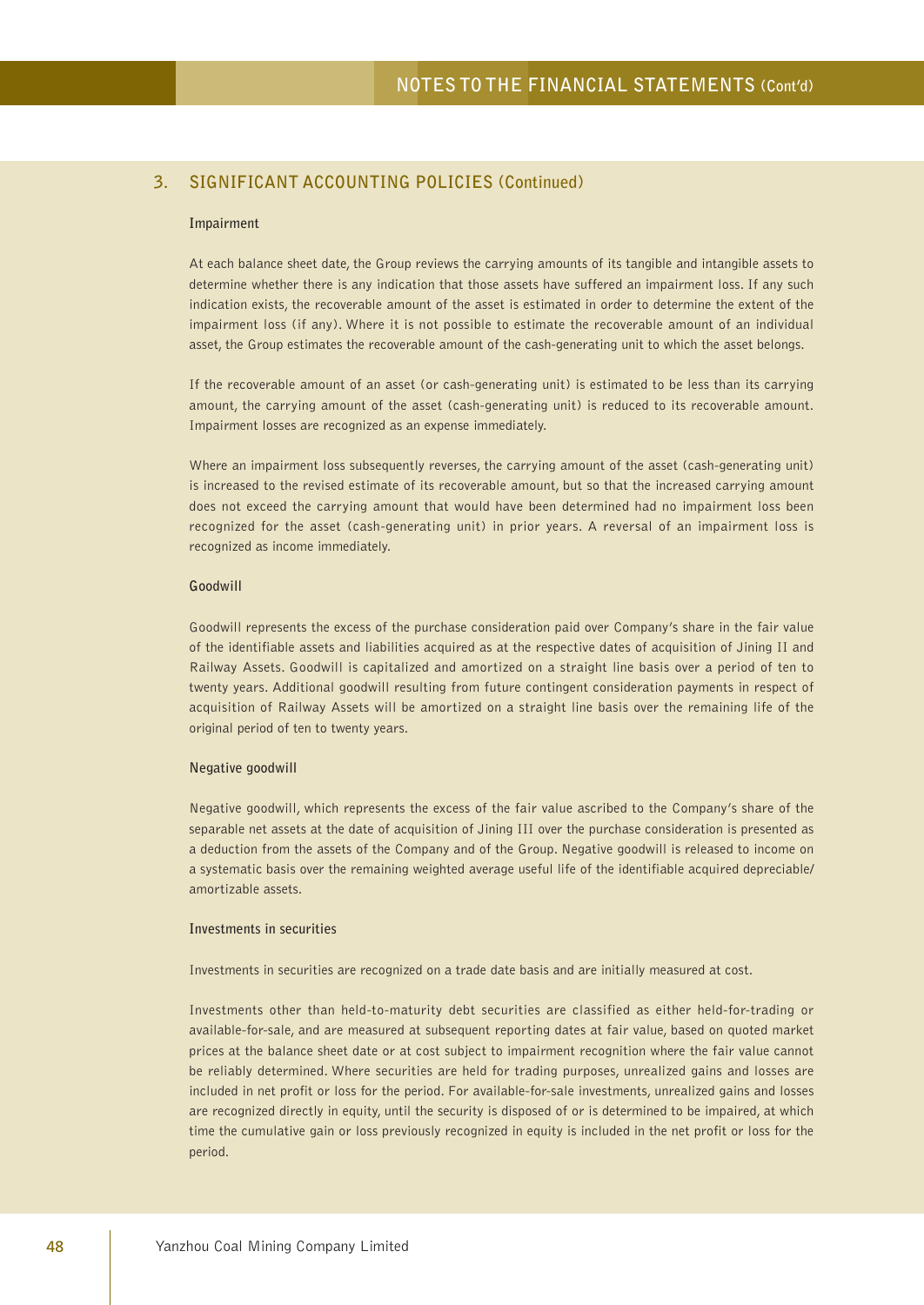### **Inventories**

Inventories of coal are physically measured and are stated at the lower of cost and net realizable value. Cost, which comprises direct materials and, where applicable, direct labor and overheads that have been incurred in bringing the inventories to their present location and condition, is calculated using the weighted average method. Net realizable value represents the estimated selling price less all further costs to completion and costs to be incurred in selling, marketing and distribution.

Inventories of auxiliary materials, spare parts and small tools expected to be used in production are stated at weighted average cost less provision, if necessary, for obsolescence.

### **Income taxes**

The charge for income taxes is based on the results for the year after adjusting for items which are nonassessable or disallowed. Deferred taxation is recognized for the tax consequences of temporary differences by applying enacted statutory tax rates applicable to future years to differences between the financial statement amounts and the tax bases of existing assets and liabilities.

#### **Research and development**

Expenditure on research activities is recognized as an expense in the period in which it is incurred.

An internally-generated intangible asset arising from development expenditure is recognized only if it is anticipated that the development costs incurred on a clearly-defined project will be recovered through future commercial activity. The resultant asset is amortized on a straight line basis over its useful life.

Where no internally-generated intangible asset can be recognized, development expenditure is recognized as an expense in the period in which it is incurred.

No development expenditure has been deferred.

#### **Land subsidence, restoration, rehabilitation and environmental costs**

One consequence of coal mining is land subsidence caused by the resettlement of the land above the underground mining sites. Depending on the circumstances, the Group may relocate inhabitants from the land above the underground mining sites prior to mining those sites or the Group may compensate the inhabitants for losses or damages from land subsidence after the underground sites have been mined. The Group may also be required to make payments for restoration, rehabilitation or environmental protection of the land after the underground sites have been mined.

An estimate of such costs is recognized in the period in which the obligation is identified and is charged as an expense in proportion to the coal extracted.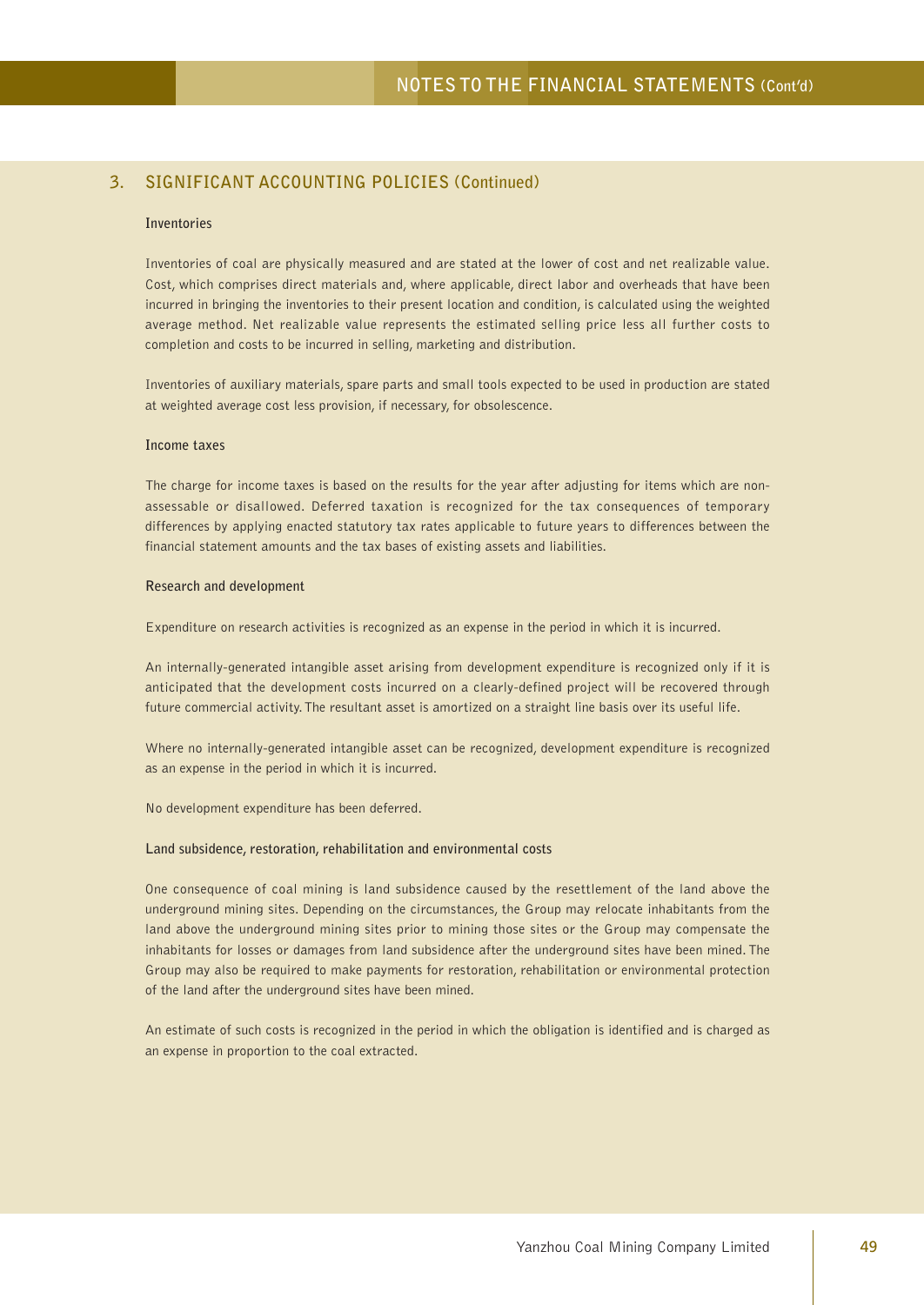#### **Capitalization of borrowing costs**

Borrowing costs directly attributable to the acquisition, construction or production of qualifying assets, i.e. assets that necessarily take a substantial period of time to get ready for their intended use or sale, are capitalized as part of the cost of those assets. Capitalization of such borrowing costs ceases when the assets are substantially ready for their intended use or sale.

All other borrowings costs are recognized as an expense in the period in which they are incurred.

#### **Foreign currency translation**

The Group maintains its books and records in Renminbi.

Transactions denominated in foreign currencies are translated into Renminbi at the applicable rates of exchange quoted by the People's Bank of China prevailing at the dates of the transactions. Monetary assets and liabilities denominated in foreign currencies are translated into Renminbi at the applicable rates of exchange quoted by the People's Bank of China prevailing at the balance sheet date. Profits and losses arising on translation are recorded in the statement of income.

#### **Government grants**

Government grants are recognized over the periods necessary to match them with the related costs. If the grants do not relate to any specific expenditures incurred by the Group, they are reported separately as other operating income. If the grants subsidise an expense incurred by the Group, they are deducted in reporting the related expense. Grants relating to depreciable assets are presented as a deduction from the cost of the relevant asset.

#### **Use of estimates**

The preparation of financial statements in conformity with IFRS requires management to make estimates and assumptions that affect the reported amounts of assets and liabilities and disclosures of contingent assets and liabilities at the date of the financial statements and the reported amounts of revenues and expenses during the reporting period. Actual results could differ from those estimates.

### **4. SEGMENT INFORMATION**

The Group is engaged primarily in the coal mining business and commencing from January 1, 2002, the Group is also engaged in coal railway transportation business. The Group operates only in the PRC. All the identifiable assets of the Group are located in the PRC. The Company does not currently have direct export rights and all of its export sales must be made through China National Coal Industry Import and Export Corporation ("National Coal Corporation"), China National Minerals Import and Export Co., Ltd. ("National Minerals Company") or Shanxi Coal Imp. & Exp. Group Corp. ("Shanxi Coal Corporation"). The final customer destination of the Company's export sales is determined by the Company, National Coal Corporation, National Minerals Company or Shanxi Coal Corporation. The Company's subsidiary is engaged in trading and processing of mining machinery in the PRC. No separate segment information about the subsidiary's business is presented in these financial statements as the underlying gross sales, results and assets of the subsidiary's business are insignificant to the Group.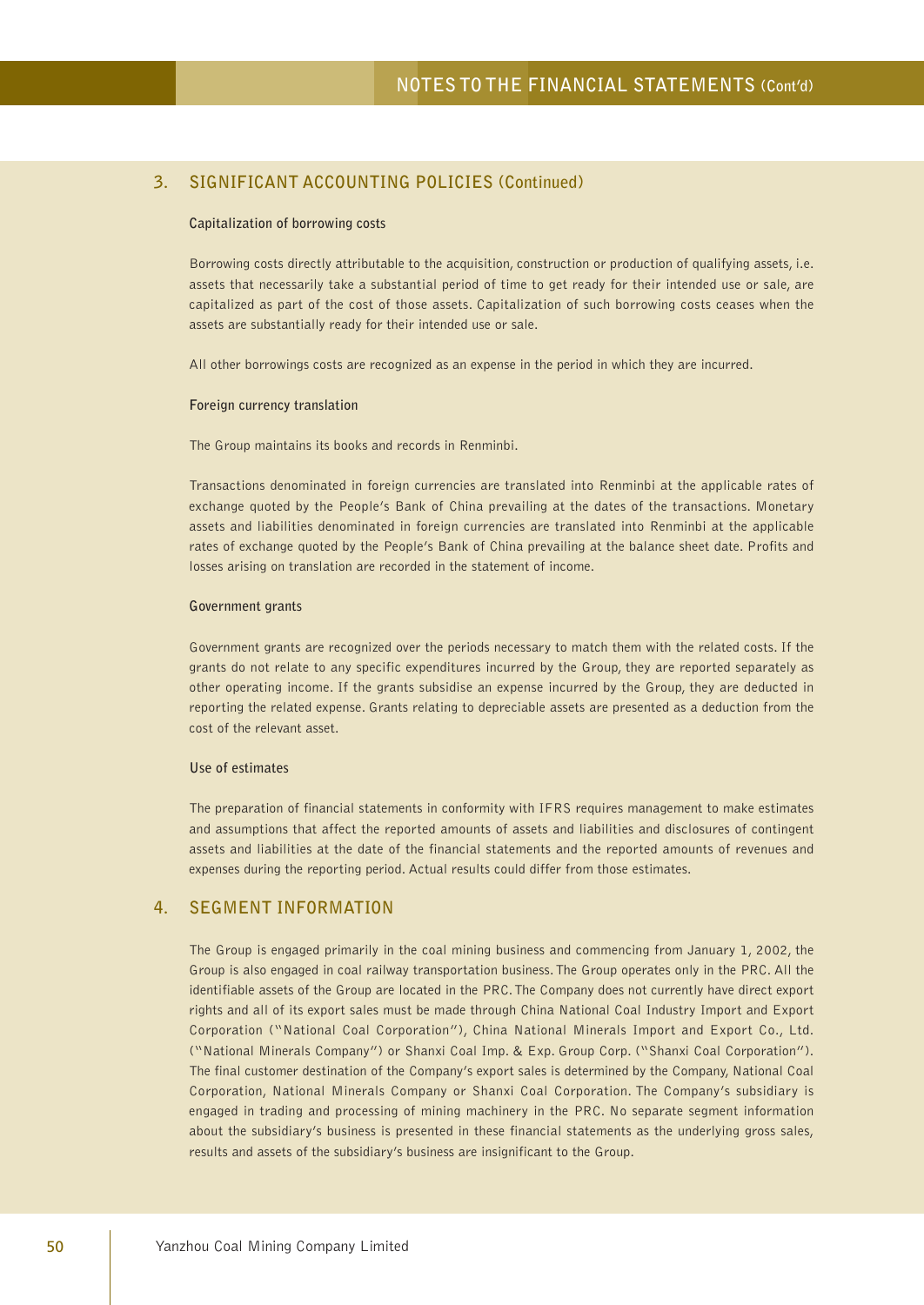## **4. SEGMENT INFORMATION (Continued)**

#### **Business segments**

For management purposes, the Group is currently organized into two operating divisions – coal mining and coal railway transportation. These divisions are the basis on which the Group reports its primary segment information.

Principal activities are as follows:

| Coal mining                 | $-$ | Underground mining, preparation and sales of coal |
|-----------------------------|-----|---------------------------------------------------|
| Coal railway transportation | $-$ | Provision of railway transportation services      |

Segment information about these businesses is presented below:

### **INCOME STATEMENT**

|                      |                | For the year ended December 31, 2002<br>Coal<br>railway |                |                |  |  |  |
|----------------------|----------------|---------------------------------------------------------|----------------|----------------|--|--|--|
|                      | Coal mining    | <b>Eliminations</b><br>transportation                   |                |                |  |  |  |
|                      | <b>RMB'000</b> | <b>RMB'000</b>                                          | <b>RMB'000</b> | <b>RMB'000</b> |  |  |  |
| <b>GROSS REVENUE</b> |                |                                                         |                |                |  |  |  |
| External             | 7,772,315      | 142,471                                                 |                | 7,914,786      |  |  |  |
| Inter-segment        |                | 386,823                                                 | (386, 823)     |                |  |  |  |
| Total                | 7,772,315      | 529,294                                                 | (386, 823)     | 7,914,786      |  |  |  |

Inter-segment revenue is charged at prices pre-determined by the relevant governmental authority.

| 1,791,446 | 271,272 | 2,062,718  |
|-----------|---------|------------|
|           |         | (226, 795) |
|           |         | 1,835,923  |
|           |         | 30,218     |
|           |         | 1,866,141  |
|           |         | (117, 929) |
|           |         | 1,748,212  |
|           |         | (523, 148) |
|           |         | 1,225,064  |
|           |         |            |

Note: No segment information for the years ended December 31, 2001 and 2000 is presented as the Group was engaged primarily in the coal mining business during those years.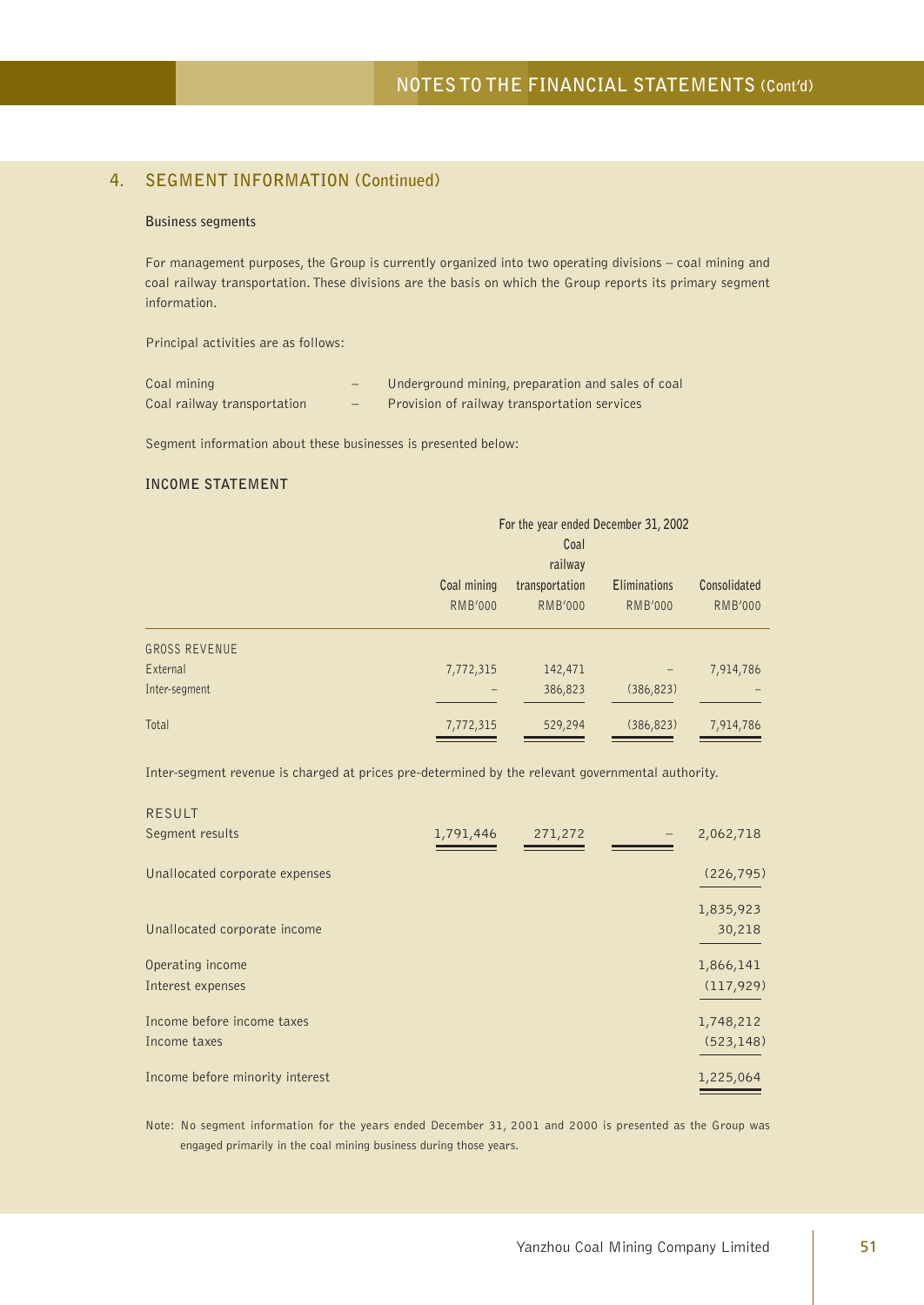## **4. SEGMENT INFORMATION (Continued)**

### **BALANCE SHEET**

|                     |                | At December 31, 2002 |                |                |  |  |
|---------------------|----------------|----------------------|----------------|----------------|--|--|
|                     |                | Coal railway         | Corporate      |                |  |  |
|                     | Coal mining    | transportation       | and others     | Consolidated   |  |  |
|                     | <b>RMB'000</b> | <b>RMB'000</b>       | <b>RMB'000</b> | <b>RMB'000</b> |  |  |
| ASSETS              |                |                      |                |                |  |  |
| Segment assets      | 9,861,375      | 1,162,372            | 1,900,298      | 12,924,045     |  |  |
| LIABILITIES         |                |                      |                |                |  |  |
| Segment liabilities | 1,346,568      | 56,000               | 1,521,507      | 2,924,075      |  |  |

### **OTHER INFORMATION**

|                                                   |                |                | For the year ended December 31, 2002 |                |
|---------------------------------------------------|----------------|----------------|--------------------------------------|----------------|
|                                                   |                | Coal railway   | Corporate                            |                |
|                                                   | Coal mining    | transportation | and others                           | Consolidated   |
|                                                   | <b>RMB'000</b> | <b>RMB'000</b> | <b>RMB'000</b>                       | <b>RMB'000</b> |
| Capital additions                                 | 802,090        | 1,166,898      | 5,547                                | 1,974,535      |
| Amortization of goodwill                          | 777            | -              |                                      | 777            |
| Release of negative goodwill to income            | (27,620)       |                |                                      | (27,620)       |
| Depreciation of property, plant                   |                |                |                                      |                |
| and equipment and land use rights                 | 764,470        | 75,519         | 11,130                               | 851,119        |
| Amortization of mining rights                     | 6,624          |                |                                      | 6,624          |
| Loss on disposal of property, plant and equipment | 1,093          |                |                                      | 1,093          |
| Allowance for doubtful debts                      | 66,204         |                |                                      | 66,204         |

The number of employees of each of the Group's principal divisions are as follows:

|                             | At December 31, |        |        |
|-----------------------------|-----------------|--------|--------|
|                             | 2002            | 2001   | 2000   |
| Coal mining                 | 24,623          | 23,689 | 20,176 |
| Coal railway transportation | 3,249           |        |        |
|                             | 27,872          | 23,689 | 20,176 |
|                             |                 |        |        |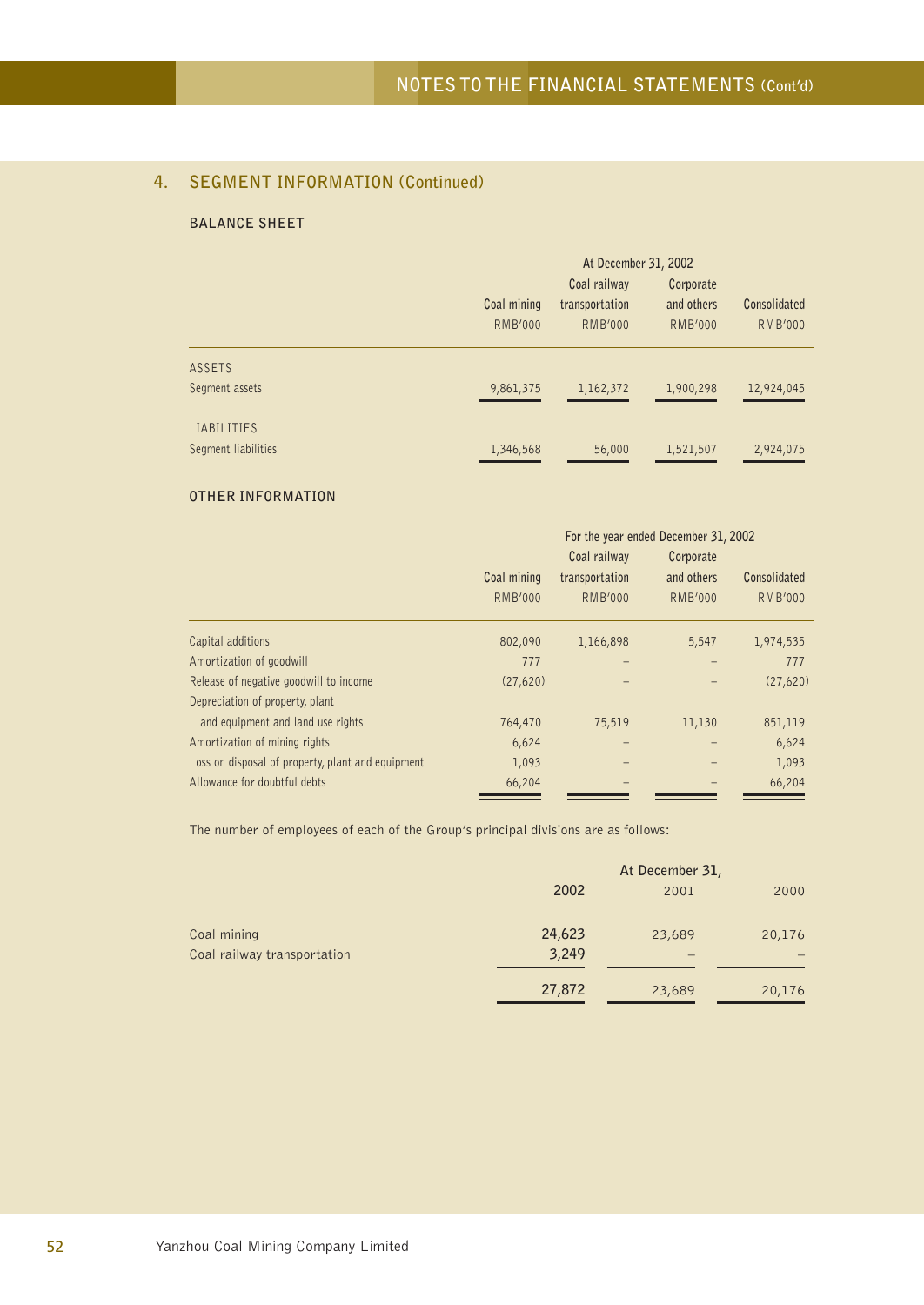|                               | Year ended December 31, |                |                |
|-------------------------------|-------------------------|----------------|----------------|
|                               | 2002                    | 2001           | 2000           |
|                               | <b>RMB'000</b>          | <b>RMB'000</b> | <b>RMB'000</b> |
| Domestic sales of coal, gross | 3,939,953               | 3,014,933      | 2,414,826      |
| Less: Transportation costs    | 525,998                 | 415,121        | 324,068        |
| Domestic sales of coal, net   | 3,413,955               | 2,599,812      | 2,090,758      |
| Export sales of coal, gross   | 3,832,362               | 3,354,716      | 2,289,375      |
| Less: Transportation costs    | 1,032,416               | 1,078,518      | 780,396        |
| Export sales of coal, net     | 2,799,946               | 2,276,198      | 1,508,979      |
| Net sales of coal             | 6,213,901               | 4,876,010      | 3,599,737      |

## **5. SALES OF COAL AND TRANSPORTATION COSTS OF COAL**

Net sales of coal represents the invoiced value of coal sold and is net of returns, discounts, sales taxes and transportation costs if the invoiced value includes transportation costs to the customers.

Sales taxes consist primarily of a resource tax calculated at the rate of RMB1.20 per metric tonne ("tonne") of the imputed quantity of raw coal sold and are paid to the local tax bureau. The resource tax for each of the three years ended December 31, 2002, 2001 and 2000 amounted to RMB44,712,000, RMB40,351,000 and RMB33,955,000, respectively.

## **6. COST OF SALES AND SERVICE PROVIDED**

|                                                     |                | Year ended December 31, |                |  |
|-----------------------------------------------------|----------------|-------------------------|----------------|--|
|                                                     | 2002           | 2001                    | 2000           |  |
|                                                     | <b>RMB'000</b> | <b>RMB'000</b>          | <b>RMB'000</b> |  |
| <b>Materials</b>                                    | 752,513        | 643,664                 | 484,337        |  |
| Wages and employee benefits                         | 757,532        | 572,202                 | 419,134        |  |
| Electricity                                         | 278,407        | 218,579                 | 185,759        |  |
| Depreciation                                        | 813,761        | 784,477                 | 487,623        |  |
| Land subsidence, restoration, rehabilitation and    |                |                         |                |  |
| environmental costs                                 | 232,030        | 210,939                 | 170,229        |  |
| Repairs and maintenance                             | 346,290        | 276,791                 | 174,734        |  |
| Annual fee and amortization of mining rights (note) | 19,604         | 19,604                  | 12,980         |  |
| Transportation costs                                | 43,239         | 22,632                  | 23,336         |  |
| <b>Others</b>                                       | 119,525        | 63,695                  | 25,388         |  |
|                                                     | 3,362,901      | 2,812,583               | 1,983,520      |  |

Note: The Parent Company and the Company have entered into a mining rights agreement pursuant to which the Company has agreed to pay to the Parent Company effective from September 25, 1997 an annual fee of RMB12,980,000 as compensation for the Parent Company's agreement to give up the mining rights associated with the Group's mines other than Jining III. The annual fee is subject to change after a ten-year period.

The cost of the mining rights of Jining III of approximately RMB132,479,000 acquired in 2001 is amortized on a straight line basis over twenty years.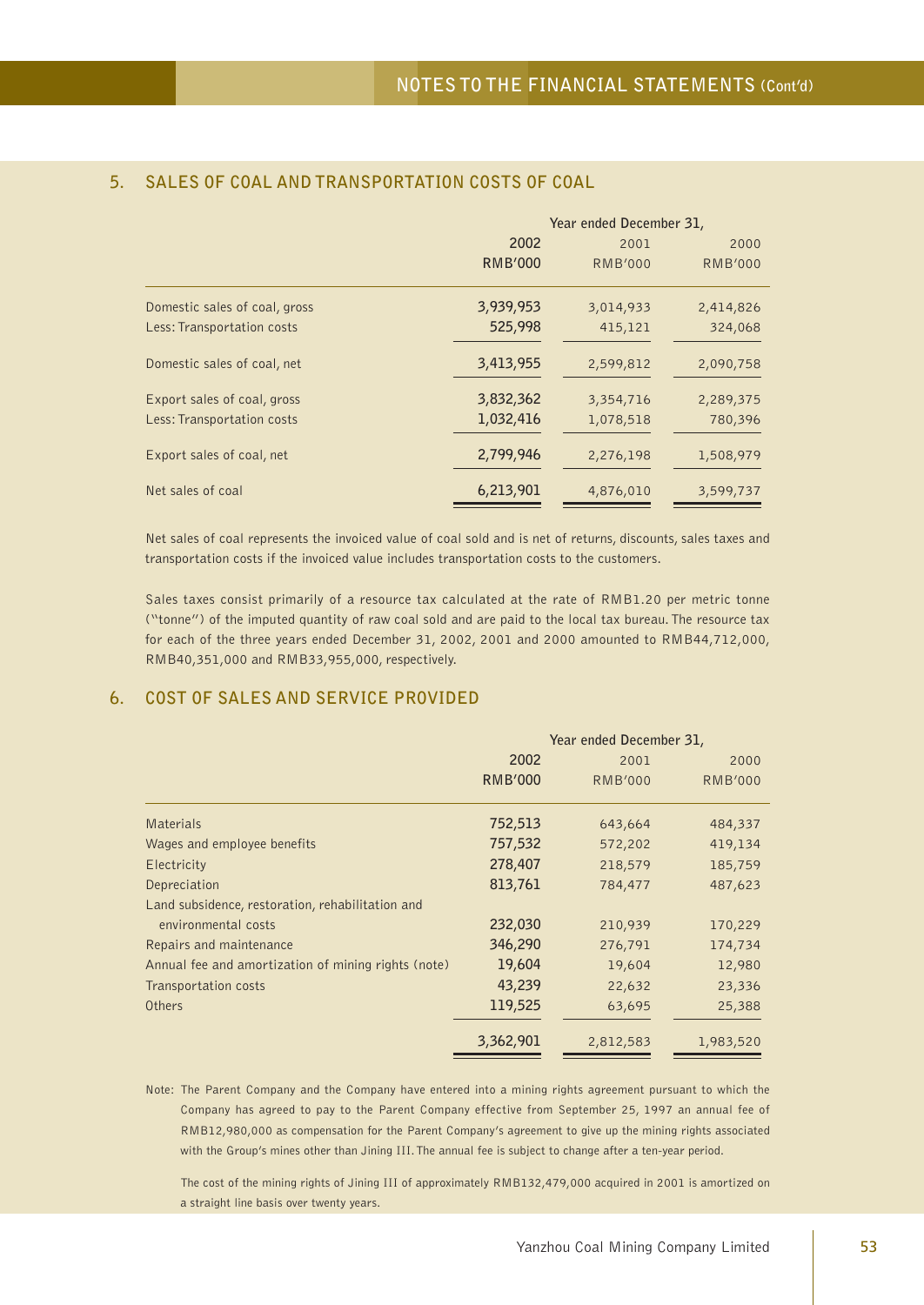|                                          | Year ended December 31, |                |                |
|------------------------------------------|-------------------------|----------------|----------------|
|                                          | 2002                    | 2001           | 2000           |
|                                          | <b>RMB'000</b>          | <b>RMB'000</b> | <b>RMB'000</b> |
| Retirement benefits scheme contributions |                         |                |                |
| (note 38)                                | 334,120                 | 265,825        | 189,372        |
| Wages and employee benefits              | 164,549                 | 75,717         | 74,946         |
| Additional medical insurance             | 29,710                  |                |                |
| Depreciation                             | 37,358                  | 35,161         | 26,580         |
| Amortization of goodwill                 | 777                     | 777            | 777            |
| Distribution charges                     | 54,524                  | 57,970         | 64,569         |
| Allowance for doubtful debts             | 66,204                  | 2,508          |                |
| Resource compensation fees (note)        | 73,762                  | 31,240         | 28,409         |
| Repairs and maintenance                  | 8,668                   | 8,247          | 6,518          |
| Research and development                 | 30,657                  | 23,026         | 24,290         |
| Staff training costs                     | 26,272                  | 23,991         | 21,462         |
| Freight charges                          | 14,016                  | 5,532          | 5,137          |
| <b>Others</b>                            | 390,442                 | 229,637        | 194,376        |
|                                          | 1,231,059               | 759,631        | 636,436        |

## **7. SELLING, GENERAL AND ADMINISTRATIVE EXPENSES**

Note: In accordance with the relevant regulations, the Group pays resource compensation fees (effectively a government levy) to the Ministry of Geology and Mineral Resources at the rate of 1% on the imputed sales value of raw coal.

## **8. OTHER OPERATING INCOME**

|                                                | Year ended December 31, |                |                |
|------------------------------------------------|-------------------------|----------------|----------------|
|                                                | 2002                    | 2001           | 2000           |
|                                                | <b>RMB'000</b>          | <b>RMB'000</b> | <b>RMB'000</b> |
| Gain on sales of auxiliary materials           | 21,277                  | 21,233         | 34,899         |
| Government grants (note)                       | 20,157                  |                |                |
| Interest income from bank deposits             | 28,737                  | 39,863         | 25,984         |
| Interest income from investments in securities | 1,481                   |                |                |
| Release of negative goodwill to income         | 27,620                  | 27,620         |                |
| Write back of allowance for doubtful debts     |                         | 29,180         |                |
| Others                                         | 4,457                   |                |                |
|                                                | 103,729                 | 117,896        | 60,883         |

Note: Government grants represents the amount granted to the Group in respect of its export sales activities in prior years and received during the year.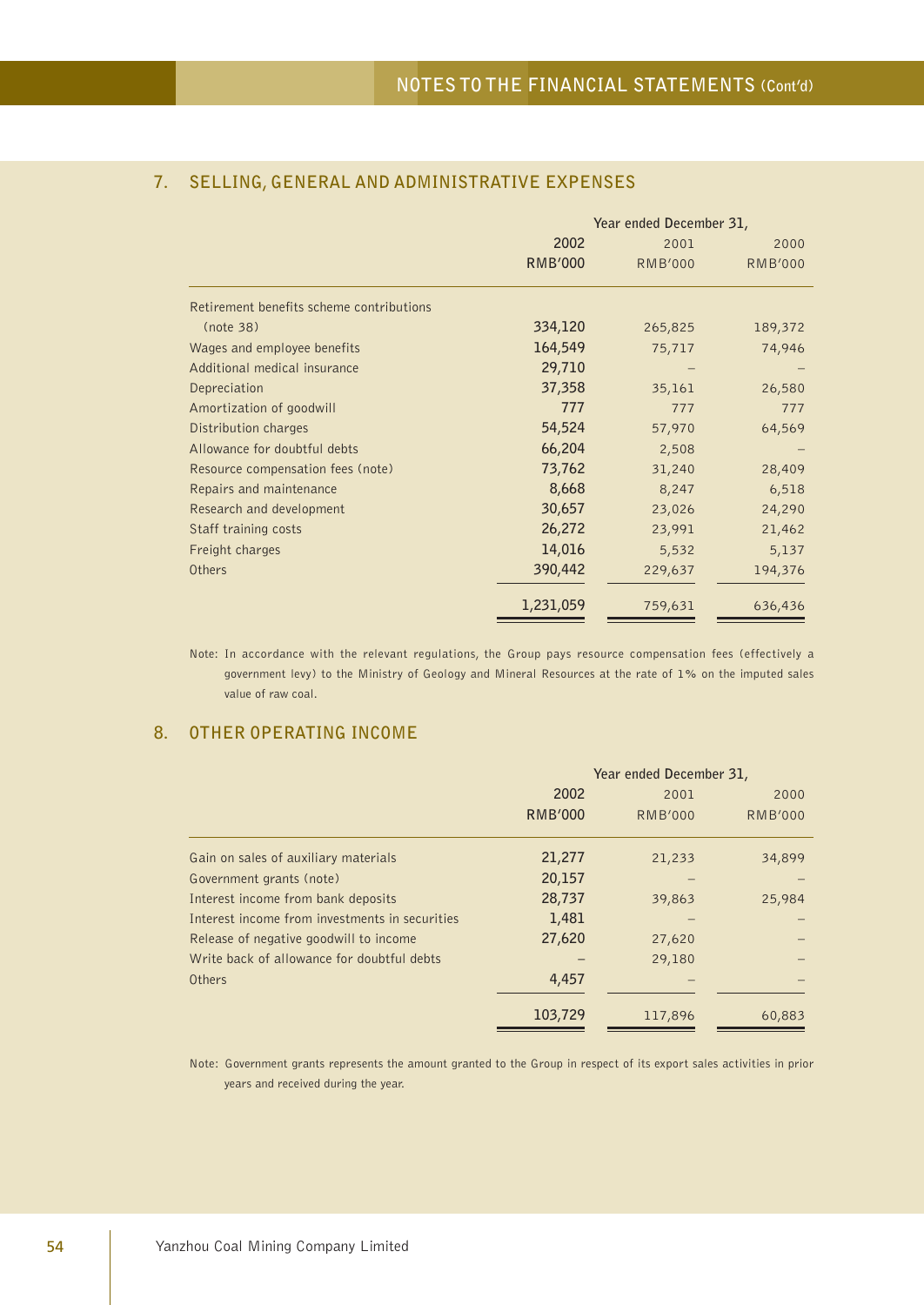## **9. INTEREST EXPENSES**

|                                                | Year ended December 31, |                |                |
|------------------------------------------------|-------------------------|----------------|----------------|
|                                                | 2002                    | 2001           | 2000           |
|                                                | <b>RMB'000</b>          | <b>RMB'000</b> | <b>RMB'000</b> |
| Interest expenses on:                          |                         |                |                |
| - bank borrowings wholly repayable within      |                         |                |                |
| 5 years                                        | 3,666                   | 1,924          |                |
| - bank borrowings not wholly repayable within  |                         |                |                |
| 5 years                                        | 72,072                  |                |                |
| - bills receivable discounted without recourse | 2,235                   |                | 5,012          |
| Deemed interest expenses (note 34)             | 39,956                  | 59,595         |                |
|                                                | 117,929                 | 61,519         | 5,012          |

No interest was capitalized during the relevant periods.

## **10. INCOME BEFORE INCOME TAXES**

|                                                    | Year ended December 31, |                |                |
|----------------------------------------------------|-------------------------|----------------|----------------|
|                                                    | 2002                    | 2001           | 2000           |
|                                                    | <b>RMB'000</b>          | <b>RMB'000</b> | <b>RMB'000</b> |
| Income before income taxes has been arrived        |                         |                |                |
| at after charging:                                 |                         |                |                |
| Amortization of mining rights                      | 6,624                   | 6,624          |                |
| Auditors' remuneration                             | 3,500                   | 2,200          | 2,000          |
| Staff costs, including directors' and supervisors' |                         |                |                |
| emoluments                                         | 1,354,251               | 937,735        | 704,914        |
| Loss on disposal of property, plant and            |                         |                |                |
| equipment                                          | 1,093                   | 5,811          | 11,601         |
|                                                    |                         |                |                |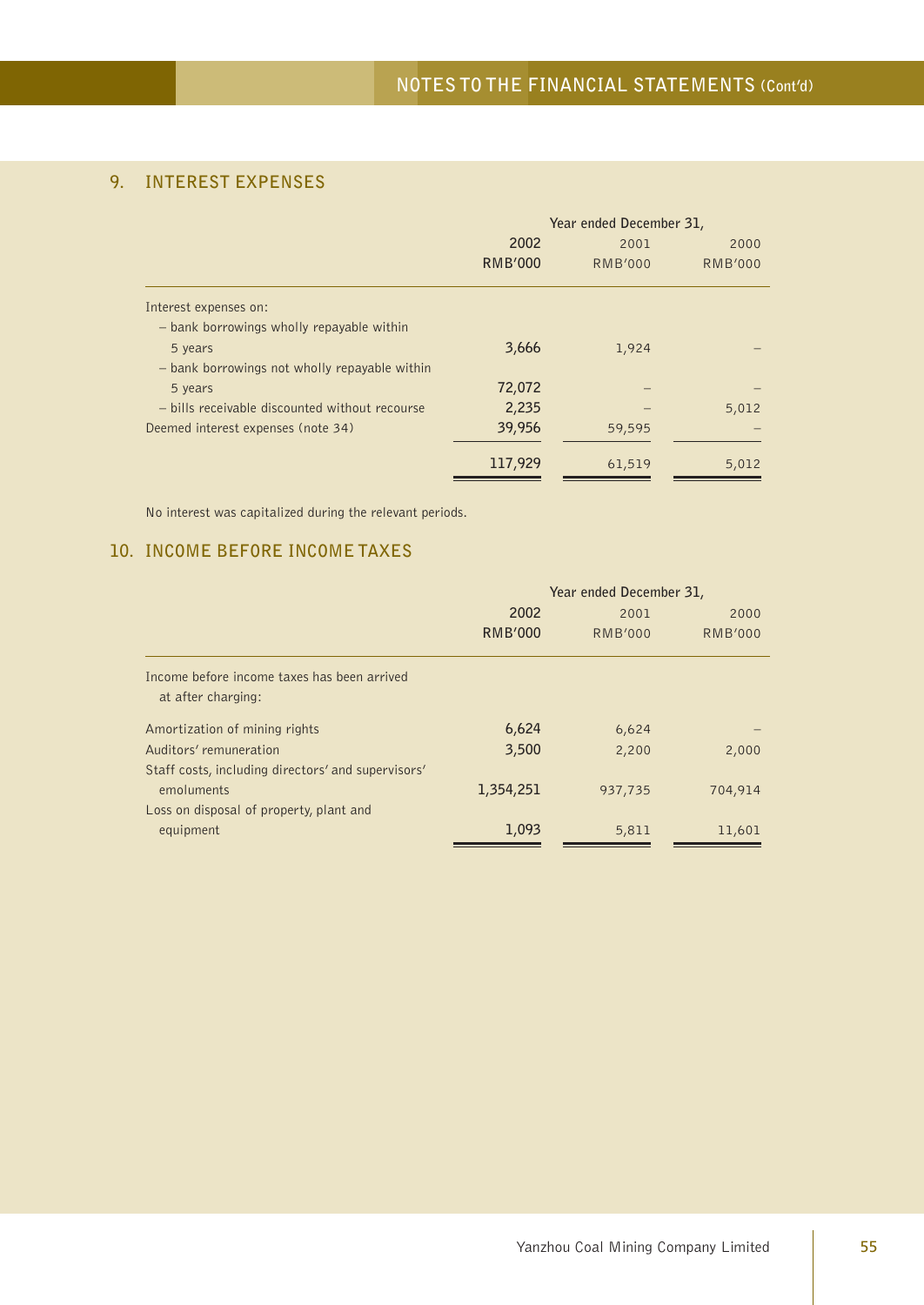## **11. DIRECTORS' AND SUPERVISORS' REMUNERATION AND FIVE HIGHEST PAID INDIVIDUALS**

### **(a) Directors' and supervisors' emoluments**

Details of the directors' and supervisors' emoluments are as follows:

|                                                | Year ended December 31, |                |                |
|------------------------------------------------|-------------------------|----------------|----------------|
|                                                | 2002                    | 2001           | 2000           |
|                                                | <b>RMB'000</b>          | <b>RMB'000</b> | <b>RMB'000</b> |
| Independent non-executive directors            |                         |                |                |
| Fees                                           | 239                     | 128            | 122            |
| <b>Executive directors</b>                     |                         |                |                |
| Fees                                           |                         |                |                |
| Salaries, allowance and other benefits in kind | 825                     | 846            | 637            |
| Retirement benefits scheme contributions       |                         |                |                |
| (note 38)                                      | 371                     | 381            | 207            |
| Discretionary bonuses                          |                         |                |                |
|                                                | 1,196                   | 1,227          | 844            |
|                                                |                         |                |                |
| <b>Supervisors</b>                             |                         |                |                |
| Fees                                           |                         |                |                |
| Salaries, allowance and other benefits in kind | 400                     | 209            | 178            |
| Retirement benefits scheme contributions       |                         |                |                |
| (note 38)                                      | 180                     | 94             | 55             |
| Discretionary bonuses                          |                         |                |                |
|                                                | 580                     | 303            | 233            |

Emoluments of each of the directors and supervisors are all within the band of Nil to HK\$1,000,000 for the years ended December 31, 2002, 2001 and 2000.

### **(b) Employees' emoluments**

The five highest paid individuals in the Group in 2002 included three directors (2001 and 2000: five), details of whose emoluments are included in the disclosures in note 11(a) above. The emoluments of the remaining two individuals are as follows:

|                                                    | 2002<br><b>RMB'000</b> |
|----------------------------------------------------|------------------------|
| Salaries, allowance and other benefits in kind     | 314                    |
| Retirement benefits scheme contributions (note 38) | 141                    |
| Discretionary bonuses                              |                        |
|                                                    | 455                    |

Emoluments of each of these employees are all within the band of Nil to HK\$1,000,000 for the year ended December 31, 2002.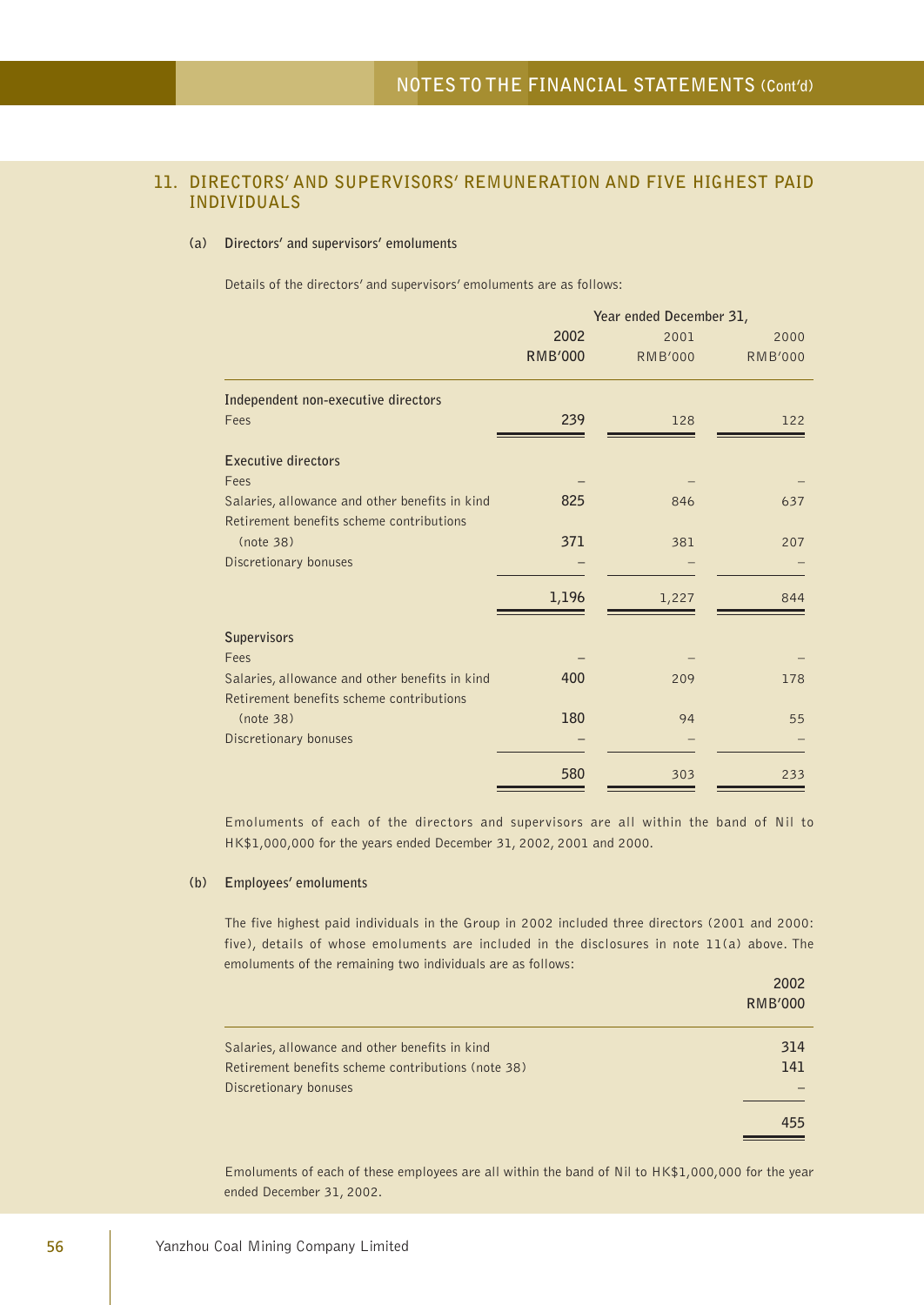## **12. INCOME TAXES**

|                               |                | Year ended December 31, |                |  |
|-------------------------------|----------------|-------------------------|----------------|--|
|                               | 2002           | 2001                    | 2000           |  |
|                               | <b>RMB'000</b> | <b>RMB'000</b>          | <b>RMB'000</b> |  |
| Income taxes                  | 524,534        | 391,488                 | 295,607        |  |
| Deferred tax credit (note 27) | (1,386)        | (2,260)                 | (8,315)        |  |
|                               | 523,148        | 389,228                 | 287,292        |  |

The Company is subject to an income tax rate of 33% on its taxable income. A reconciliation between the provision for income taxes computed by applying the standard PRC income tax rate to income before income taxes and the actual provision for income taxes is as follows:

|                                                 | Year ended December 31, |                |                |
|-------------------------------------------------|-------------------------|----------------|----------------|
|                                                 | 2002                    | 2001           | 2000           |
|                                                 | <b>RMB'000</b>          | <b>RMB'000</b> | <b>RMB'000</b> |
| Standard income tax rate in the PRC             | 33%                     | 33%            | 33%            |
| Standard income tax rate applied to income      |                         |                |                |
| before income taxes                             | 576,910                 | 448,857        | 341,765        |
| Reconciling items:                              |                         |                |                |
| Transfer to future development fund deductible  |                         |                |                |
| for tax purpose but not charged to income       |                         |                |                |
| under IFRS                                      | (76,101)                | (67, 364)      | (54, 363)      |
| Amortization of the revaluation surplus of      |                         |                |                |
| low-priced consumables deductible for tax       |                         |                |                |
| purposes but not for accounting purposes        |                         |                |                |
| under IFRS                                      |                         | (1, 212)       | (606)          |
| Release of negative goodwill not subject to tax | (9,115)                 | (9, 115)       |                |
| Deemed interest not deductible for tax          |                         |                |                |
| purposes                                        | 13,185                  | 19,666         |                |
| Allowance for doubtful debts not deductible     |                         |                |                |
| for tax purposes                                | 23,681                  |                |                |
| Government grants received not subject to tax   | (6,652)                 |                |                |
| Others                                          | 1,240                   | (1,604)        | 496            |
| Income taxes                                    | 523,148                 | 389,228        | 287,292        |
| Effective income tax rate                       | 30%                     | 29%            | 28%            |

The Company had received approval from the respective tax authorities for the filing of consolidated income taxes by the Parent Company prior to July 2001. Starting from July 2001, the Company submitted a separate income tax filing. The provision for income taxes of the relevant periods represents the provision calculated by the Company on the basis of a separate income tax filing. The subsidiary acquired during the year ended December 31, 2001 did not have any significant impact on the income taxes provided for the years ended December 31, 2001 and 2002.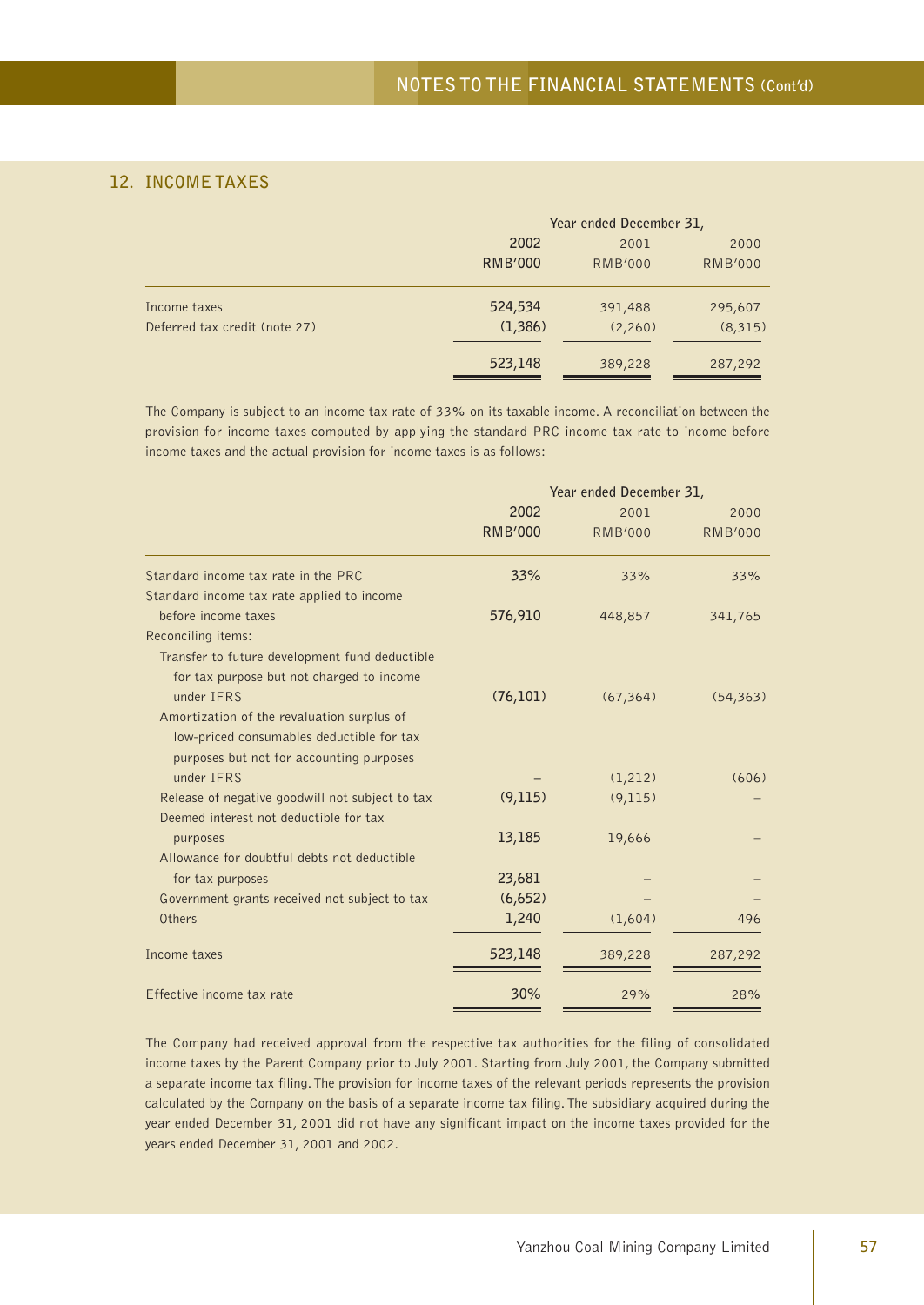## **13. DIVIDEND**

|                         |                | Year ended December 31, |                |  |
|-------------------------|----------------|-------------------------|----------------|--|
|                         | 2002           | 2001                    |                |  |
|                         | <b>RMB'000</b> | <b>RMB'000</b>          | <b>RMB'000</b> |  |
| Final dividend approved | 287,000        | 235,340                 | 231,400        |  |

Pursuant to the annual general meeting held on June 16, 2000, a final dividend of approximately RMB231,400,000 or RMB0.089 per share proposed by the board of directors in respect of the year ended December 31, 1999 was approved and paid to the shareholders of the Company.

Pursuant to the annual general meeting held on June 15, 2001, a final dividend of approximately RMB235,340,000 or RMB0.082 per share proposed by the board of directors in respect of the year ended December 31, 2000 was approved and paid to the shareholders of the Company.

Pursuant to the annual general meeting held on June 7, 2002, a final dividend of approximately RMB287,000,000, or RMB0.100 per share proposed by the board of directors in respect of the year ended December 31, 2001 was approved and paid to the shareholders of the Company.

The board of directors proposes to declare a final dividend of approximately RMB298,480,000 calculated based on a total number of 2,870,000,000 shares issued at RMB1 each, at RMB0.104 per share in respect of the year ended December 31, 2002. The declaration and payment of the final dividend needs to be approved by the shareholders of the Company by way of an ordinary resolution in accordance with the requirements of the Company's Articles of Association. A shareholders' general meeting will be held for the purposes of considering and, if thought fit, approving this ordinary resolution.

### **14. EARNINGS PER SHARE AND PER ADS**

The calculation of the earnings per share for the years ended December 31, 2002, 2001 and 2000 is based on the net income for the year of RMB1,221,999,000, RMB970,945,000 and RMB748,360,000 and on the weighted average of 2,870,000,000 shares, 2,807,507,000 shares and 2,600,000,000 shares in issue, respectively, during the year.

The earnings per ADS have been calculated based on the net income for the relevant periods and on one ADS being equivalent to 50 shares.

### **15. RESTRICTED CASH**

At the balance sheet date, the amount represented the bank deposits pledged to certain banks to secure banking facilities granted to the Group and the Company.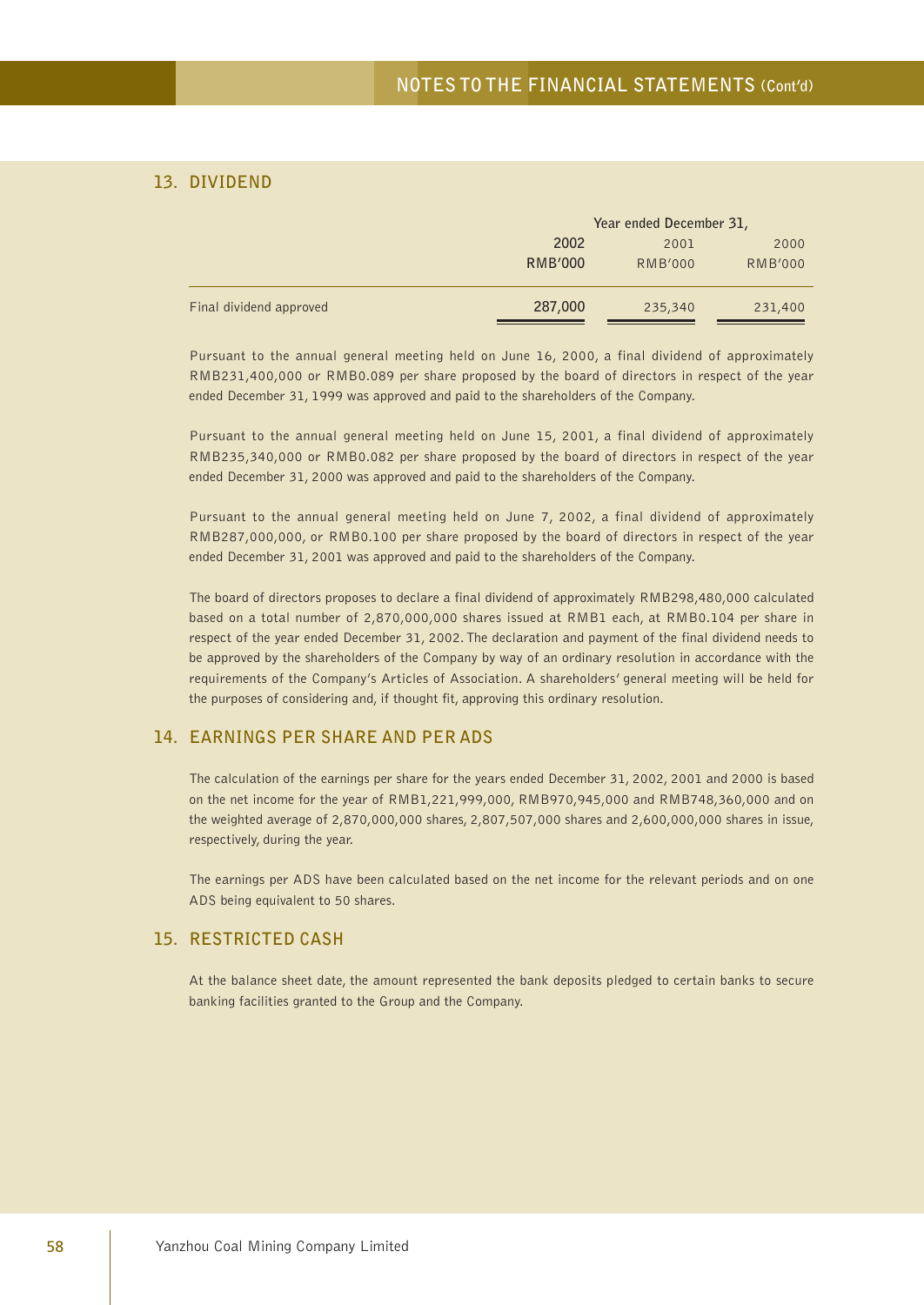|                                          | THE GROUP<br>AND<br>THE COMPANY |                 |  |
|------------------------------------------|---------------------------------|-----------------|--|
|                                          |                                 | At December 31, |  |
|                                          | 2002                            | 2001            |  |
|                                          | <b>RMB'000</b>                  | <b>RMB'000</b>  |  |
| Total bills receivable                   | 239,974                         | 155,883         |  |
| Total accounts receivable                | 639,038                         | 596,233         |  |
| Less: Allowance for doubtful debts       | (76,083)                        | (57, 864)       |  |
| Total bills and accounts receivable, net | 802,929                         | 694,252         |  |

## **16. BILLS AND ACCOUNTS RECEIVABLE**

Bills receivable represent unconditional orders in writing issued by or negotiated from customers of the Group for completed sale orders which entitle the Group to collect a sum of money from banks or other parties.

An analysis of the allowance for doubtful debts for 2002 and 2001 follows:

|                                            | THE GROUP<br>AND<br>THE COMPANY |                |  |
|--------------------------------------------|---------------------------------|----------------|--|
|                                            | 2002                            |                |  |
|                                            | <b>RMB'000</b>                  | <b>RMB'000</b> |  |
| Balance at January 1                       | 57,864                          | 87,044         |  |
| Additional allowance charged to income     | 64,604                          |                |  |
| Direct write-off charged against allowance | (46, 385)                       |                |  |
| Allowance written back to income           |                                 | (29, 180)      |  |
| Balance at December 31                     | 76,083                          | 57,864         |  |

According to the credit rating of different customers, the Group allows a range of credit periods to its trade customers not exceeding 180 days.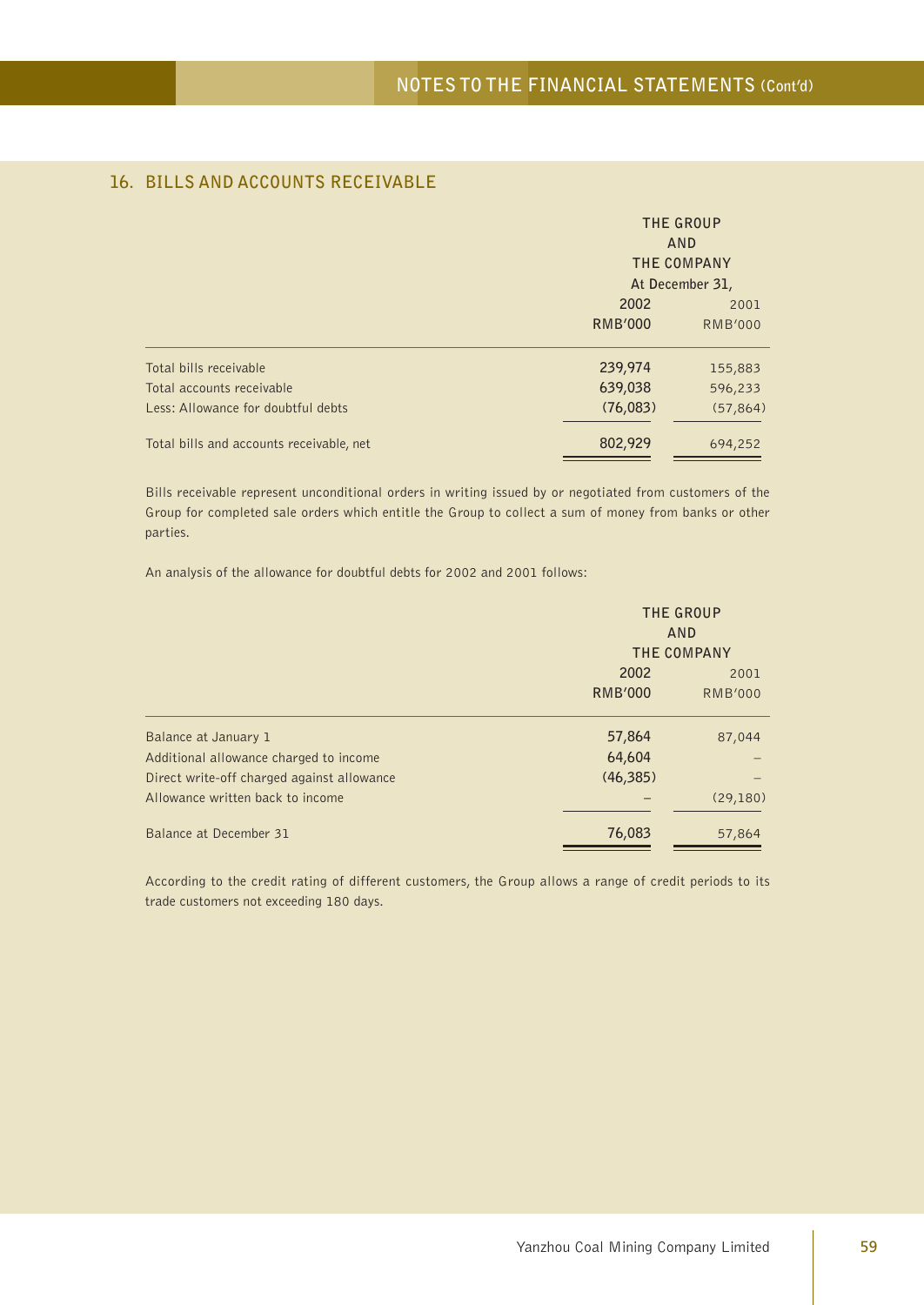## **16. BILLS AND ACCOUNTS RECEIVABLE (Continued)**

The following is an aged analysis of bills and accounts receivable at the reporting date:

|                  | THE GROUP<br>AND<br>THE COMPANY<br>At December 31, |                |  |
|------------------|----------------------------------------------------|----------------|--|
|                  | 2002                                               | 2001           |  |
|                  | <b>RMB'000</b>                                     | <b>RMB'000</b> |  |
| $1 - 180$ days   | 551,795                                            | 513,080        |  |
| $181 - 365$ days | 182,371                                            | 119,096        |  |
| $1 - 2$ years    | 99,633                                             | 105,443        |  |
| $2 - 3$ years    | 38,388                                             | 8,258          |  |
| Over 3 years     | 6,825                                              | 6,239          |  |
|                  | 879,012                                            | 752,116        |  |

## **17. INVESTMENTS IN SECURITIES**

|                                       |                        | THE GROUP<br><b>AND THE COMPANY</b><br>At December 31, |  |  |
|---------------------------------------|------------------------|--------------------------------------------------------|--|--|
|                                       | 2002<br><b>RMB'000</b> | 2001<br><b>RMB'000</b>                                 |  |  |
| Available-for-sale investments        |                        |                                                        |  |  |
| NON-CURRENT<br>Equity investments     | 1,760                  | 1,760                                                  |  |  |
| CURRENT<br>Fixed maturity investments | 88,702                 | 49,997                                                 |  |  |

The non-current investments in securities represents unlisted equity investments with no quoted market price and the amount was stated at cost subject to impairment recognition. The current investments in securities represents investments in listed fixed maturity securities that the Group does not intend or is not able to hold to maturity. The carrying amounts of these fixed maturity securities approximate their quoted market prices.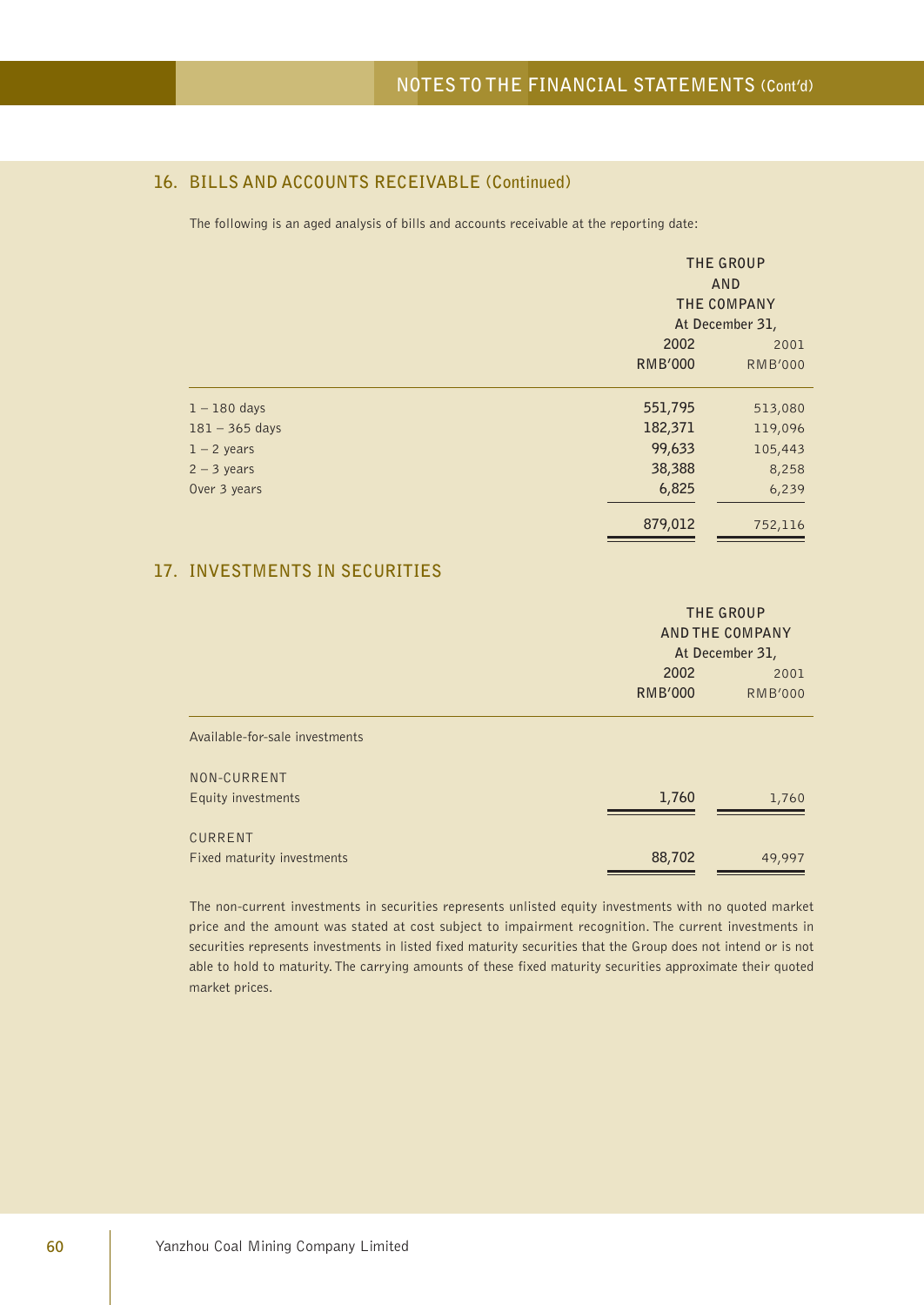## **18. INVENTORIES**

|                                  | THE GROUP      |                 | THE COMPANY    |                 |
|----------------------------------|----------------|-----------------|----------------|-----------------|
|                                  |                | At December 31, |                | At December 31, |
|                                  | 2002           | 2001            | 2002           | 2001            |
|                                  | <b>RMB'000</b> | <b>RMB'000</b>  | <b>RMB'000</b> | <b>RMB'000</b>  |
| <b>COST</b>                      |                |                 |                |                 |
| Auxiliary materials, spare parts |                |                 |                |                 |
| and small tools                  | 309,246        | 269,510         | 302,164        | 255,981         |
| Coal products                    | 267,333        | 170,372         | 267,333        | 170,372         |
|                                  | 576,579        | 439,882         | 569,497        | 426,353         |

### **19. PREPAYMENTS AND OTHER CURRENT ASSETS**

|                                              | THE GROUP<br>At December 31, |                |                | THE COMPANY<br>At December 31, |
|----------------------------------------------|------------------------------|----------------|----------------|--------------------------------|
|                                              | 2002                         | 2001           | 2002           | 2001                           |
|                                              | <b>RMB'000</b>               | <b>RMB'000</b> | <b>RMB'000</b> | <b>RMB'000</b>                 |
| Advances to suppliers                        | 133,687                      | 82,538         | 133,687        | 89,171                         |
| Prepaid freight charges and related          |                              |                |                |                                |
| handling charges                             | 153,191                      | 146,113        | 153,191        | 146,113                        |
| Value added tax refund                       | 342,596                      | 419,145        | 342,596        | 419,145                        |
| Prepayments for purchase of                  |                              |                |                |                                |
| property, plant and equipment                | 7,311                        | 5,837          | 7,311          | 5,837                          |
| Prepaid land subsidence, restoration,        |                              |                |                |                                |
| rehabilitation and environmental costs       | 23,967                       | 29,984         | 23,967         | 29,984                         |
| Receivables for utilities charges            | 8,162                        | 7,670          | 8,162          | 7,670                          |
| Receivables for sales of auxiliary materials | 7,835                        | 49,991         | 7,835          | 49,991                         |
| Others                                       | 79,270                       | 111,935        | 78,300         | 111,935                        |
|                                              | 756,019                      | 853,213        | 755,049        | 859,846                        |

Included in the balances of the Group and of the Company as of December 31, 2002 and 2001 were allowances for doubtful debts of RMB3,539,000 and RMB2,508,000, respectively. During the year ended December 31, 2002, the Group and the Company made an allowance for doubtful debts of RMB1,600,000 and made direct write-downs of RMB569,000 charged against the balance of the allowances. During the year ended December 31, 2001, the Group and the Company made an allowance for doubtful debts of RMB2,508,000.

Included in the Company's balance as of December 31, 2001 was an amount due from its subsidiary of RMB15,614,000.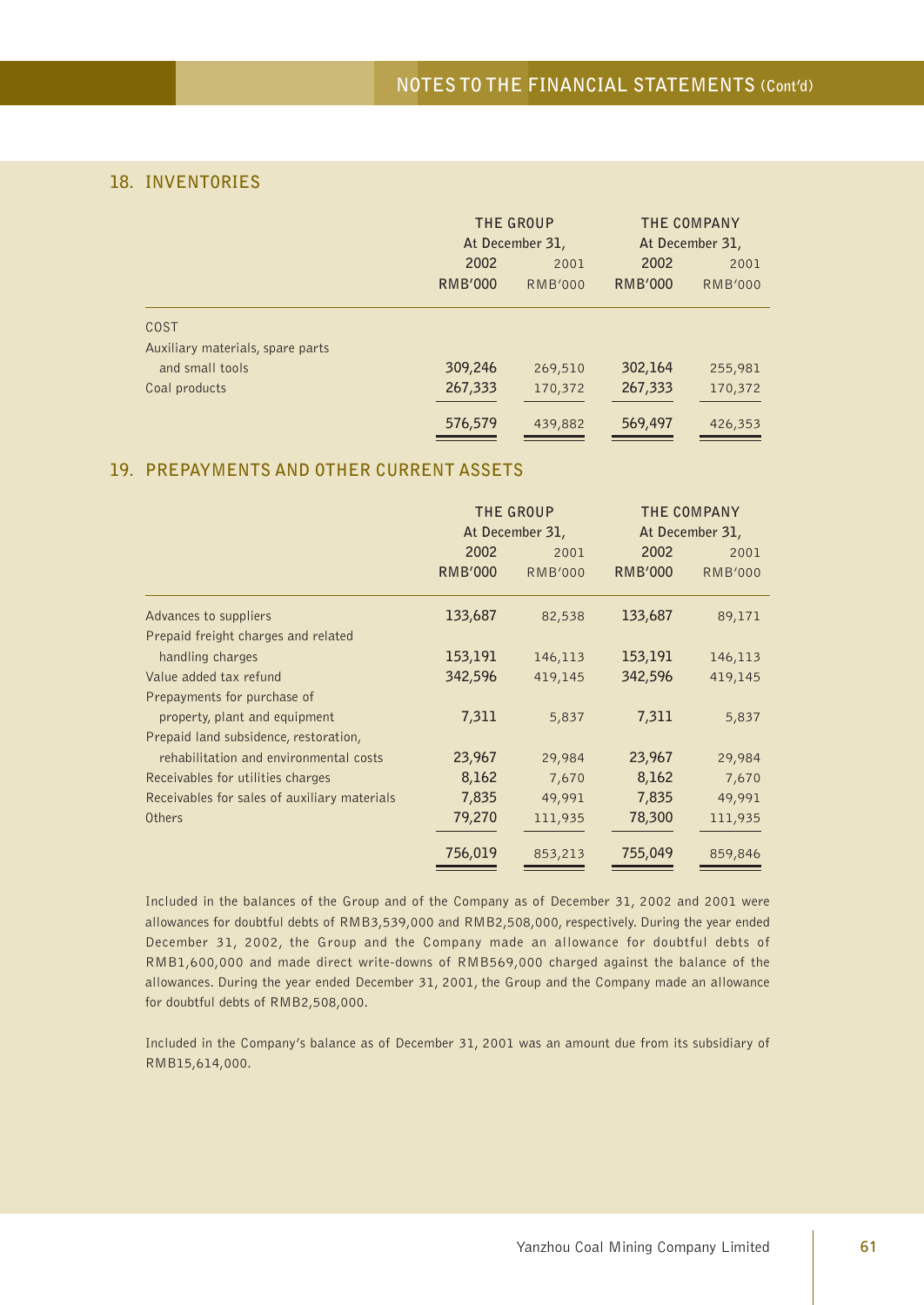## **20. MINING RIGHTS**

|                                          | THE GROUP<br><b>AND</b><br>THE COMPANY<br><b>RMB'000</b> |
|------------------------------------------|----------------------------------------------------------|
| <b>COST</b>                              |                                                          |
| At January 1, 2002 and December 31, 2002 | 132,479                                                  |
| AMORTIZATION                             |                                                          |
| At January 1, 2002                       | 6,624                                                    |
| Provided for the year                    | 6,624                                                    |
| At December 31, 2002                     | 13,248                                                   |
| <b>NET BOOK VALUES</b>                   |                                                          |
| At December 31, 2002                     | 119,231                                                  |
| At December 31, 2001                     | 125,855                                                  |

In addition, the Parent Company and the Company have entered into a mining rights agreement pursuant to which the Company has agreed to pay to the Parent Company, effective from September 25, 1997, an annual fee of RMB12,980,000 as compensation for the Parent Company's agreement to give up the mining rights associated with the Group's mines other than Jining III. The annual fee is subject to change after a ten-year period.

### **21. LAND USE RIGHTS**

|                                            | THE GROUP<br><b>AND</b><br>THE COMPANY<br><b>RMB'000</b> |
|--------------------------------------------|----------------------------------------------------------|
| <b>COST</b>                                |                                                          |
| At January 1, 2002                         | 399,171                                                  |
| Additions on acquisition of Railway Assets | 259,378                                                  |
| At December 31, 2002                       | 658,549                                                  |
| DEPRECIATION                               |                                                          |
| At January 1, 2002                         | 27,151                                                   |
| Provided for the year                      | 13,192                                                   |
| At December 31, 2002                       | 40,343                                                   |
| <b>NET BOOK VALUES</b>                     |                                                          |
| At December 31, 2002                       | 618,206                                                  |
| At December 31, 2001                       | 372,020                                                  |

The land use rights have a term of fifty years from the date of grant of land use rights certificates.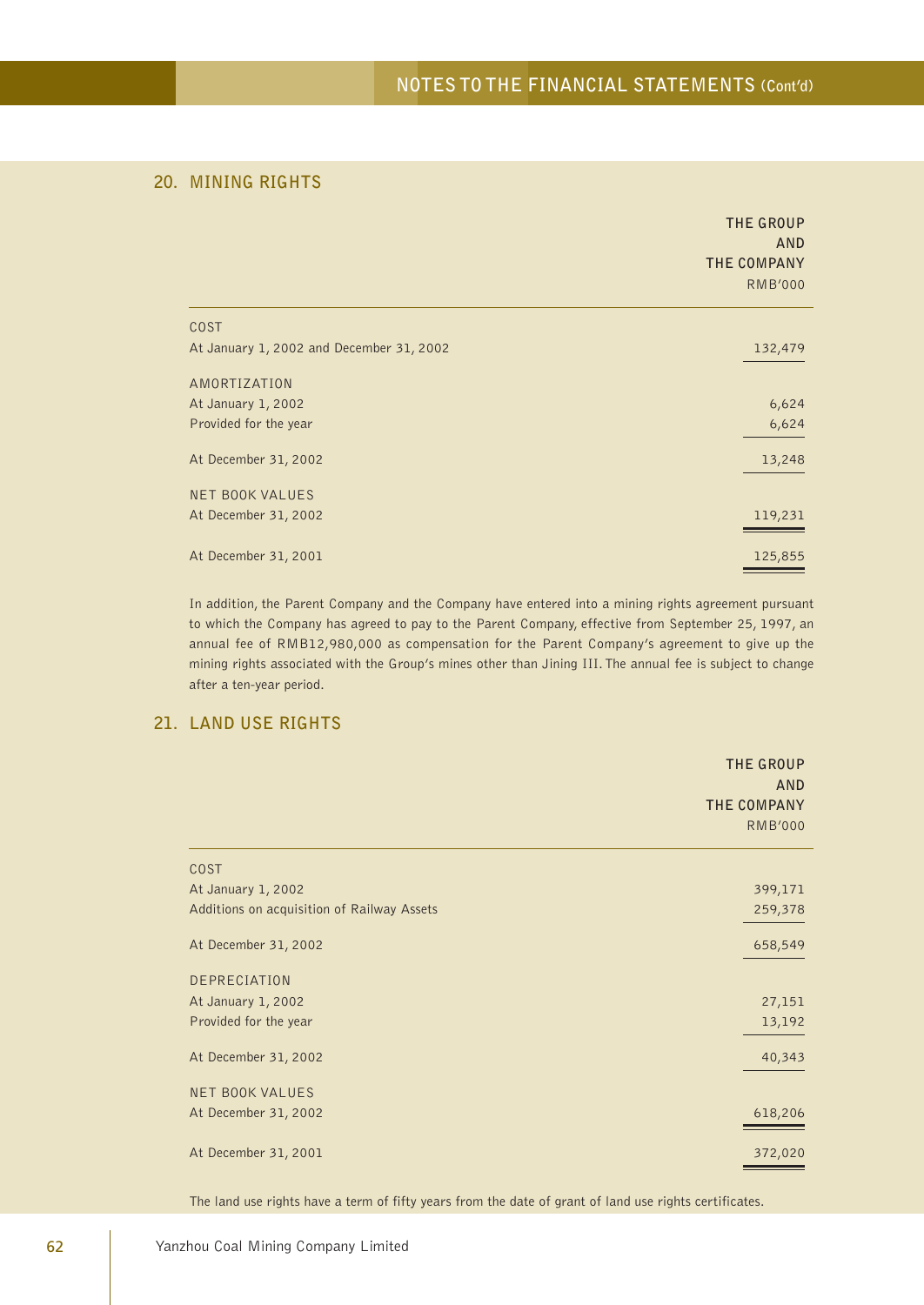## **22. PROPERTY, PLANT AND EQUIPMENT, NET**

### **THE GROUP**

|                             |                  |                |                | Plant,         |                |                |                |
|-----------------------------|------------------|----------------|----------------|----------------|----------------|----------------|----------------|
|                             |                  |                |                | machinery      | Trans-         |                |                |
|                             |                  | Railway        | <b>Mining</b>  | and            | portation      | Construction   |                |
|                             | <b>Buildings</b> | structure      | structure      | equipment      | equipment      | in progress    | Total          |
|                             | <b>RMB'000</b>   | <b>RMB'000</b> | <b>RMB'000</b> | <b>RMB'000</b> | <b>RMB'000</b> | <b>RMB'000</b> | <b>RMB'000</b> |
| COST                        |                  |                |                |                |                |                |                |
| At January 1, 2002          | 1,889,262        |                | 3,556,324      | 5,945,331      | 169,497        | 270,689        | 11,831,103     |
| Additions on acquisition of |                  |                |                |                |                |                |                |
| Railway Assets              | 48,009           | 720,704        |                | 88,388         | 19,760         | 519            | 877,380        |
| Additions                   | 7,363            |                |                | 432,500        | 10,848         | 387,066        | 837,777        |
| <b>Transfers</b>            | 91,560           |                | 89,745         | 267,646        | 84,400         | (533, 351)     |                |
| Disposals                   | (12,072)         |                |                | (131, 488)     | (13, 765)      |                | (157, 325)     |
| At December 31, 2002        | 2,024,122        | 720,704        | 3,646,069      | 6,602,377      | 270,740        | 124,923        | 13,388,935     |
| DEPRECIATION                |                  |                |                |                |                |                |                |
| At January 1, 2002          | 611,208          |                | 1,204,134      | 2,447,362      | 88,644         |                | 4,351,348      |
| Provided for the year       | 100,921          | 52,286         | 96,087         | 583,846        | 35,938         |                | 869,078        |
| Eliminated on disposals     | (5, 227)         |                |                | (96, 135)      | (7,070)        |                | (108, 432)     |
| At December 31, 2002        | 706,902          | 52,286         | 1,300,221      | 2,935,073      | 117,512        |                | 5,111,994      |
| <b>NET BOOK VALUES</b>      |                  |                |                |                |                |                |                |
| At December 31, 2002        | 1,317,220        | 668,418        | 2,345,848      | 3,667,304      | 153,228        | 124,923        | 8,276,941      |
| At December 31, 2001        | 1,278,054        |                | 2,352,190      | 3,497,969      | 80,853         | 270,689        | 7,479,755      |
|                             |                  |                |                |                |                |                |                |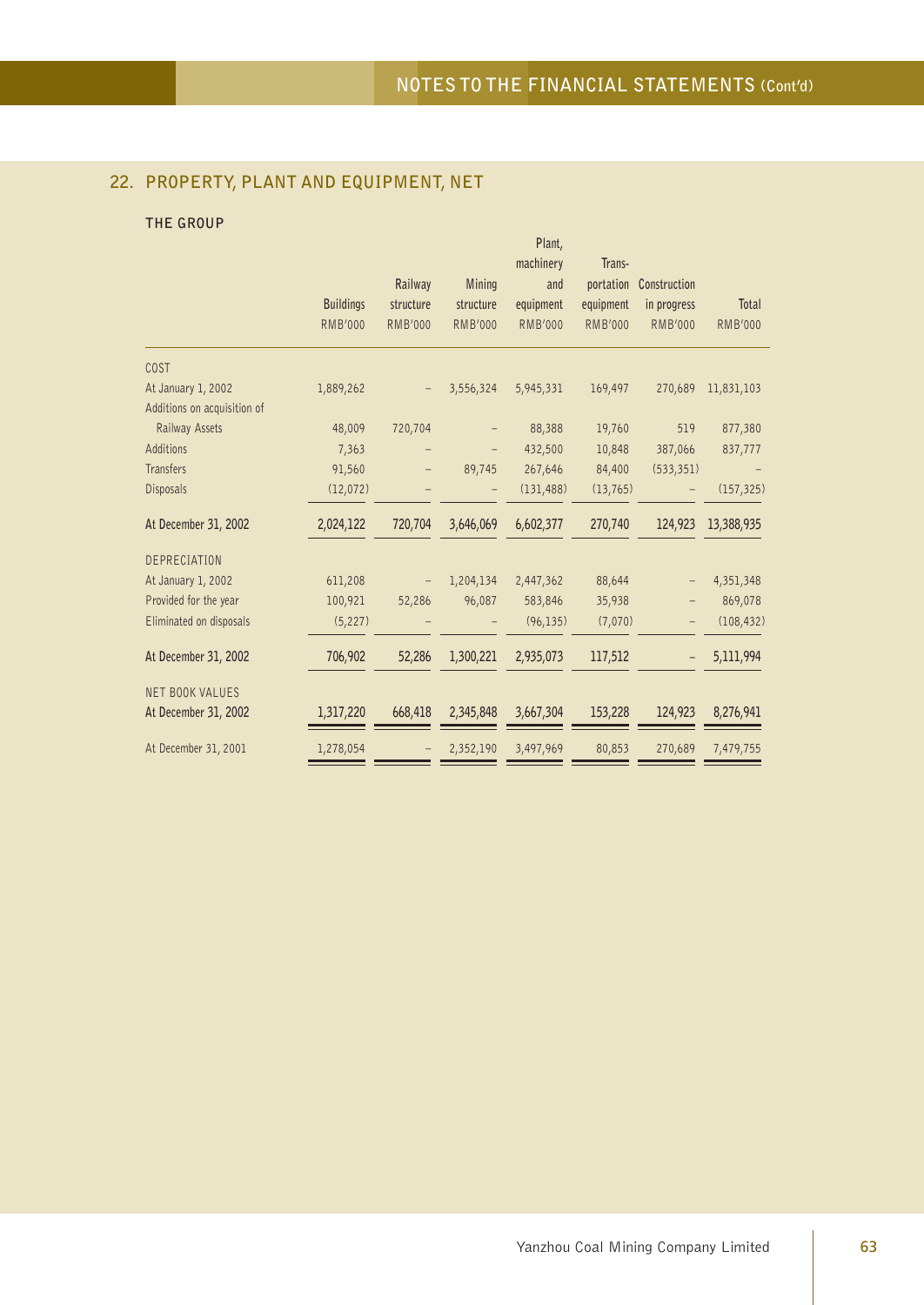## **22. PROPERTY, PLANT AND EQUIPMENT, NET (Continued)**

## **THE COMPANY**

|                             |                  |                |                | Plant,           |                     |                |                |
|-----------------------------|------------------|----------------|----------------|------------------|---------------------|----------------|----------------|
|                             |                  | Railway        | Mining         | machinery<br>and | Trans-<br>portation | Construction   |                |
|                             | <b>Buildings</b> | structure      | structure      | equipment        | equipment           | in progress    | Total          |
|                             | <b>RMB'000</b>   | <b>RMB'000</b> | <b>RMB'000</b> | <b>RMB'000</b>   | <b>RMB'000</b>      | <b>RMB'000</b> | <b>RMB'000</b> |
| COST                        |                  |                |                |                  |                     |                |                |
| At January 1, 2002          | 1,889,262        |                | 3,556,324      | 5,945,196        | 169,288             | 270,689        | 11,830,759     |
| Additions on acquisition of |                  |                |                |                  |                     |                |                |
| Railway Assets              | 48,009           | 720,704        |                | 88,388           | 19,760              | 519            | 877,380        |
| Additions                   | 7,363            |                |                | 432,400          | 10,627              | 387,066        | 837,456        |
| Transfers                   | 91,560           | -              | 89,745         | 267,646          | 84,400              | (533, 351)     |                |
| Disposals                   | (12,072)         |                |                | (131, 488)       | (13,765)            |                | (157, 325)     |
| At December 31, 2002        | 2,024,122        | 720,704        | 3,646,069      | 6,602,142        | 270,310             | 124,923        | 13,388,270     |
| <b>DEPRECIATION</b>         |                  |                |                |                  |                     |                |                |
| At January 1, 2002          | 611,208          |                | 1,204,134      | 2,447,362        | 88,644              |                | 4,351,348      |
| Provided for the year       | 100,921          | 52,286         | 96,087         | 583,799          | 35,918              |                | 869,011        |
| Eliminated on disposals     | (5, 227)         |                |                | (96, 135)        | (7,070)             |                | (108, 432)     |
| At December 31, 2002        | 706,902          | 52,286         | 1,300,221      | 2,935,026        | 117,492             |                | 5,111,927      |
| <b>NET BOOK VALUES</b>      |                  |                |                |                  |                     |                |                |
| At December 31, 2002        | 1,317,220        | 668,418        | 2,345,848      | 3,667,116        | 152,818             | 124,923        | 8,276,343      |
| At December 31, 2001        | 1,278,054        |                | 2,352,190      | 3,497,834        | 80,644              | 270,689        | 7,479,411      |

## **23. GOODWILL**

|                                                           |                 | <b>THE GROUP</b> |  |
|-----------------------------------------------------------|-----------------|------------------|--|
|                                                           | AND THE COMPANY |                  |  |
|                                                           | 2002            | 2001             |  |
|                                                           | <b>RMB'000</b>  | <b>RMB'000</b>   |  |
| <b>COST</b>                                               |                 |                  |  |
| At January 1                                              | 15,545          | 15,545           |  |
| Subsequent adjustment to contingent consideration payment |                 |                  |  |
| in respect of the acquisition of Railway Assets (note 33) | 40,000          |                  |  |
| At December 31                                            | 55,545          | 15,545           |  |
| AMORTIZATION                                              |                 |                  |  |
| At January 1                                              | 3,108           | 2,331            |  |
| Provided for the year                                     | 777             | 777              |  |
| At December 31                                            | 3,885           | 3,108            |  |
| <b>NET BOOK VALUES</b>                                    |                 |                  |  |
| At December 31                                            | 51,660          | 12,437           |  |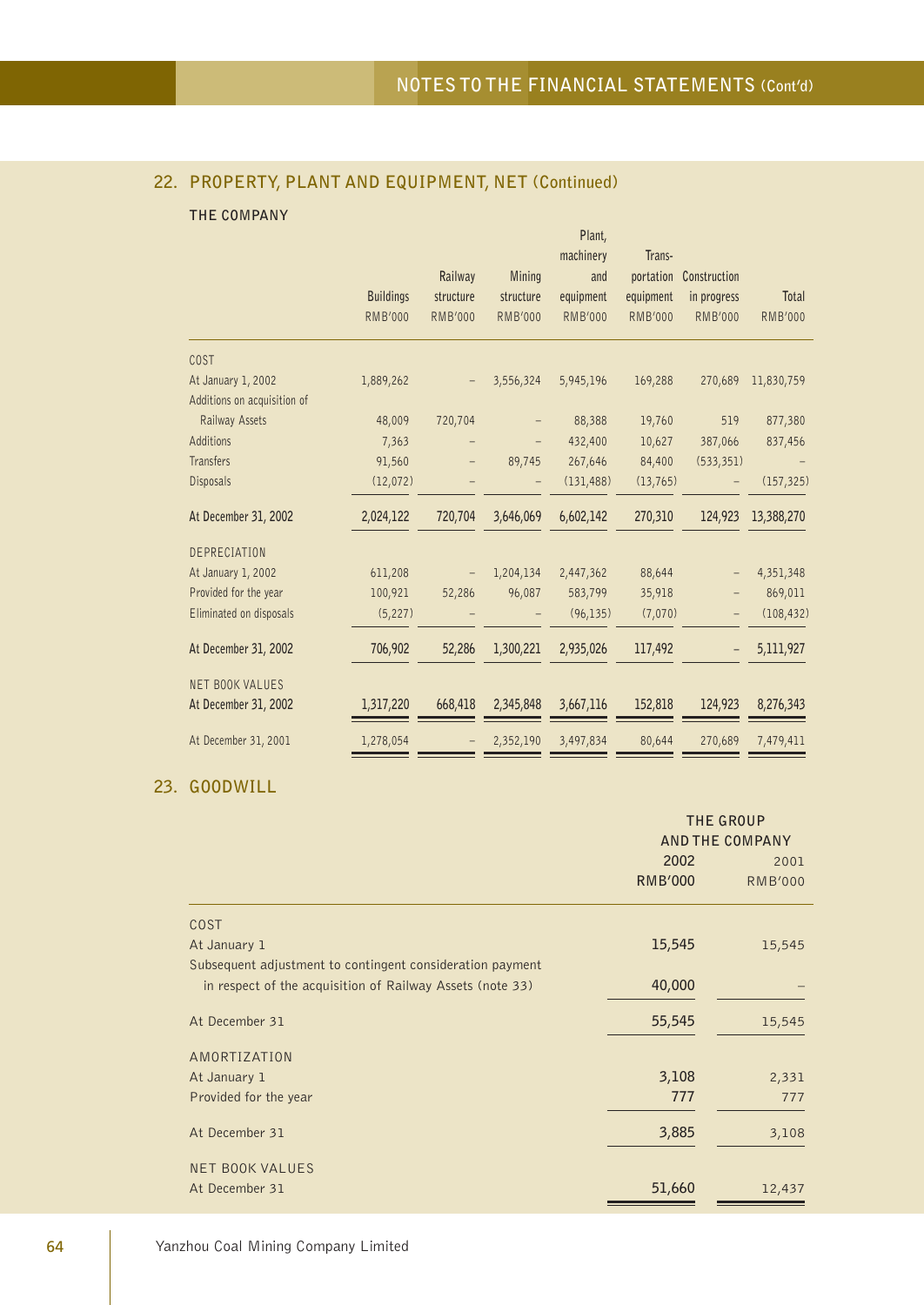## **24. NEGATIVE GOODWILL**

|                                 |                | THE GROUP<br><b>AND THE COMPANY</b> |
|---------------------------------|----------------|-------------------------------------|
|                                 | 2002           | 2001                                |
|                                 | <b>RMB'000</b> | <b>RMB'000</b>                      |
| <b>COST</b>                     |                |                                     |
| At January 1 and at December 31 | 138,101        | 138,101                             |
| RELEASED TO INCOME              |                |                                     |
| At January 1                    | 27,620         | 27,620                              |
| Released for the year           | 27,620         |                                     |
| At December 31                  | 55,240         | 27,620                              |
| <b>NET BOOK VALUES</b>          |                |                                     |
| At December 31                  | 82,861         | 110,481                             |

The negative goodwill is released to income on a straight line basis over a period of five years.

## **25. INVESTMENT IN A SUBSIDIARY**

|                              |                        | THE COMPANY<br>At December 31, |
|------------------------------|------------------------|--------------------------------|
|                              | 2002<br><b>RMB'000</b> | 2001<br><b>RMB'000</b>         |
| Unlisted investment, at cost | 2,710                  | 2,710                          |

The Company holds a 52.38% interest in the registered capital of Zhongyan, a limited liability company established and operated in the PRC. Zhongyan is engaged in the trading and processing of mining machinery.

## **26. DEPOSIT MADE ON ACQUISITION OF INVESTMENTS IN SECURITIES**

The amount represents a deposit paid by the Group and the Company in connection with the acquisition of a less than 1 percent stake in Shenergy Company Limited, a company listed on the SSE. The investment is in the form of state legal person shares, which are not tradeable on the SSE. The unpaid consideration at December 31, 2002 is shown as a capital commitment in note 37.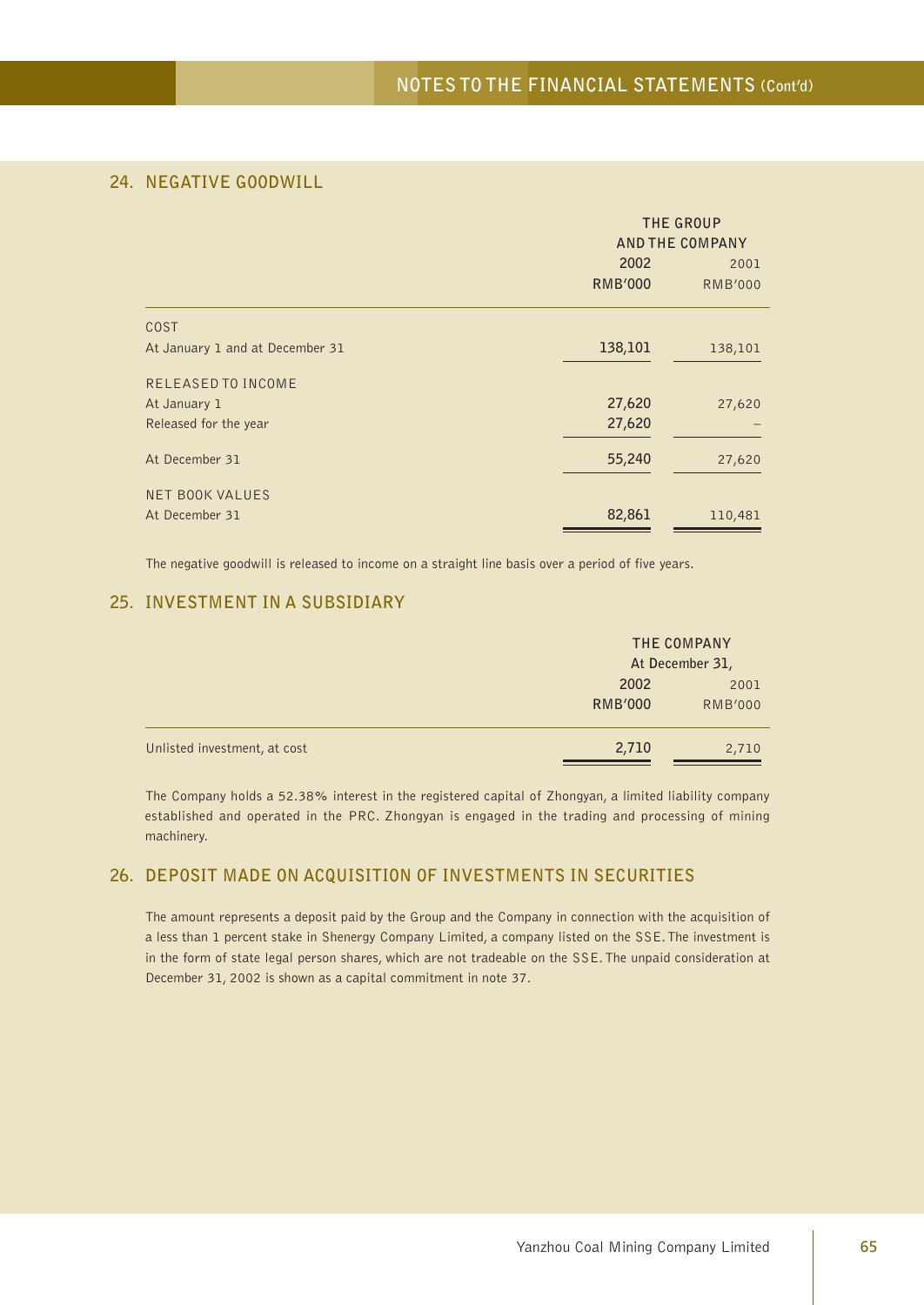## **27. DEFERRED TAX ASSET**

|                                                       |                        | THE GROUP<br><b>AND THE COMPANY</b> |  |
|-------------------------------------------------------|------------------------|-------------------------------------|--|
|                                                       | 2002<br><b>RMB'000</b> | 2001<br><b>RMB'000</b>              |  |
| Balance at January 1<br>Credit for the year (note 12) | 87,421<br>1,386        | 85,161<br>2,260                     |  |
| Balance at December 31                                | 88,807                 | 87,421                              |  |

At the balance sheet date, the deferred tax asset represents the tax effect of temporary differences on the excess of provision for land subsidence, restoration, rehabilitation and environmental costs over the amount eligible for tax deduction.

There is no material unprovided deferred tax for the year or at the balance sheet date.

## **28. BILLS AND ACCOUNTS PAYABLE**

|                      |                | THE GROUP       | THE COMPANY    |                 |  |
|----------------------|----------------|-----------------|----------------|-----------------|--|
|                      |                | At December 31, |                | At December 31, |  |
|                      | 2002           | 2001            | 2002           | 2001            |  |
|                      | <b>RMB'000</b> | <b>RMB'000</b>  | <b>RMB'000</b> | <b>RMB'000</b>  |  |
|                      |                |                 |                |                 |  |
| <b>Bills payable</b> | 100,982        | 115,860         | 100,982        | 115,860         |  |
| Accounts payable     | 501,743        | 520,527         | 501,507        | 518,864         |  |
|                      |                |                 |                |                 |  |
|                      | 602,725        | 636,387         | 602,489        | 634,724         |  |

The following is an aged analysis of bills and accounts payable at the reporting date:

|                  |                | THE GROUP<br>At December 31, |                | THE COMPANY<br>At December 31, |
|------------------|----------------|------------------------------|----------------|--------------------------------|
|                  | 2002           | 2001                         |                | 2001                           |
|                  | <b>RMB'000</b> | <b>RMB'000</b>               | <b>RMB'000</b> | <b>RMB'000</b>                 |
| $1 - 180$ days   | 315,257        | 314,549                      | 315,021        | 312,886                        |
| $181 - 365$ days | 201,272        | 216,953                      | 201,272        | 216,953                        |
| $1 - 2$ years    | 86,196         | 104,885                      | 86,196         | 104,885                        |
|                  | 602,725        | 636,387                      | 602,489        | 634,724                        |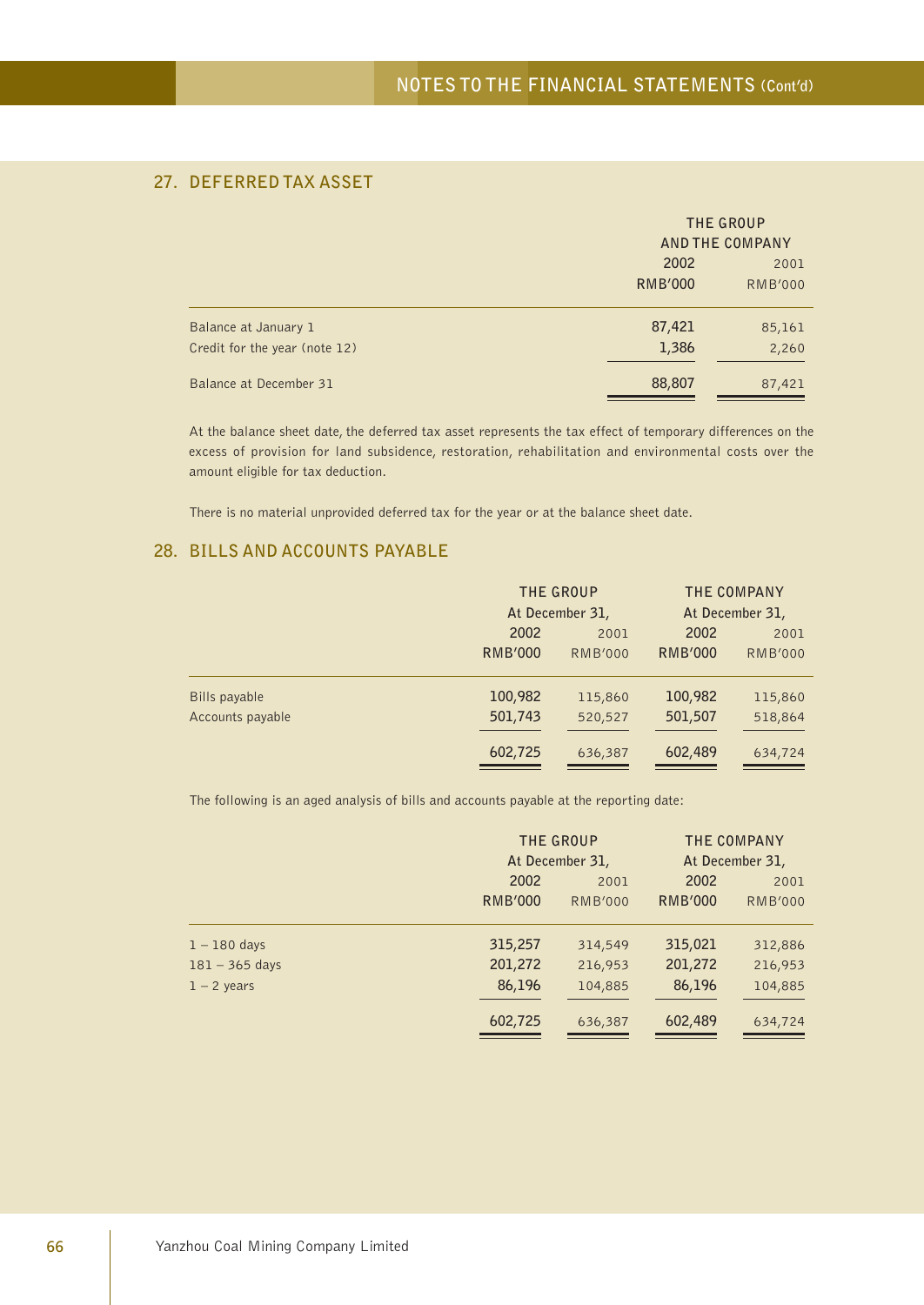## **29. OTHER PAYABLES AND ACCRUED EXPENSES**

|                                     |                | THE GROUP       | THE COMPANY     |                |  |
|-------------------------------------|----------------|-----------------|-----------------|----------------|--|
|                                     |                | At December 31, | At December 31, |                |  |
|                                     | 2002           | 2001            | 2002            | 2001           |  |
|                                     | <b>RMB'000</b> | <b>RMB'000</b>  | <b>RMB'000</b>  | <b>RMB'000</b> |  |
| Customers' deposits                 | 155,153        | 122,794         | 155,153         | 122,794        |  |
| Accrued wages                       | 46,389         | 36,131          | 46,389          | 36,131         |  |
| Other taxes payable                 | 149,273        | 54,276          | 149,273         | 54,276         |  |
| Payables in respect of purchases of |                |                 |                 |                |  |
| property, plant and equipment and   |                |                 |                 |                |  |
| construction materials              | 118,632        | 121,852         | 118,632         | 121,852        |  |
| Utilities deposits received         | 4,784          | 4,661           | 4,784           | 4,661          |  |
| Accrued freight charges             | 12,732         | 29,341          | 11,267          | 29,341         |  |
| Accrued repairs and maintenance     | 28,201         | 25,103          | 28,201          | 25,103         |  |
| Accrued utility expenses            | 10,372         | 3,547           | 10,372          | 3,547          |  |
| Staff welfare payable               | 51,163         | 8,422           | 51,163          | 8,422          |  |
| Accrued land subsidence,            |                |                 |                 |                |  |
| restoration, rehabilitation and     |                |                 |                 |                |  |
| environmental costs                 | 4,468          | 32,450          | 4,468           | 32,450         |  |
| Others                              | 53,623         | 94,297          | 53,623          | 90,036         |  |
|                                     | 634,790        | 532,874         | 633,325         | 528,613        |  |

## **30. PROVISION FOR LAND SUBSIDENCE, RESTORATION, REHABILITATION AND ENVIRONMENTAL COSTS**

|                                               |                | THE GROUP<br><b>AND THE COMPANY</b> |  |
|-----------------------------------------------|----------------|-------------------------------------|--|
|                                               | 2002           | 2001                                |  |
|                                               | <b>RMB'000</b> | <b>RMB'000</b>                      |  |
| Balance at January 1                          | 120,196        | 136,724                             |  |
| Additional provision in the year              | 238,297        | 210,939                             |  |
| Transfers to prepayments and accrued expenses | (275, 449)     | (227, 467)                          |  |
| Balance at December 31                        | 83,044         | 120,196                             |  |

The provision for land subsidence, restoration, rehabilitation and environmental costs has been determined by the directors based on their best estimates. However, in so far as the effect on the land and the environment from current mining activities becomes apparent in future periods, the estimate of the associated costs may be subject to change in the near term.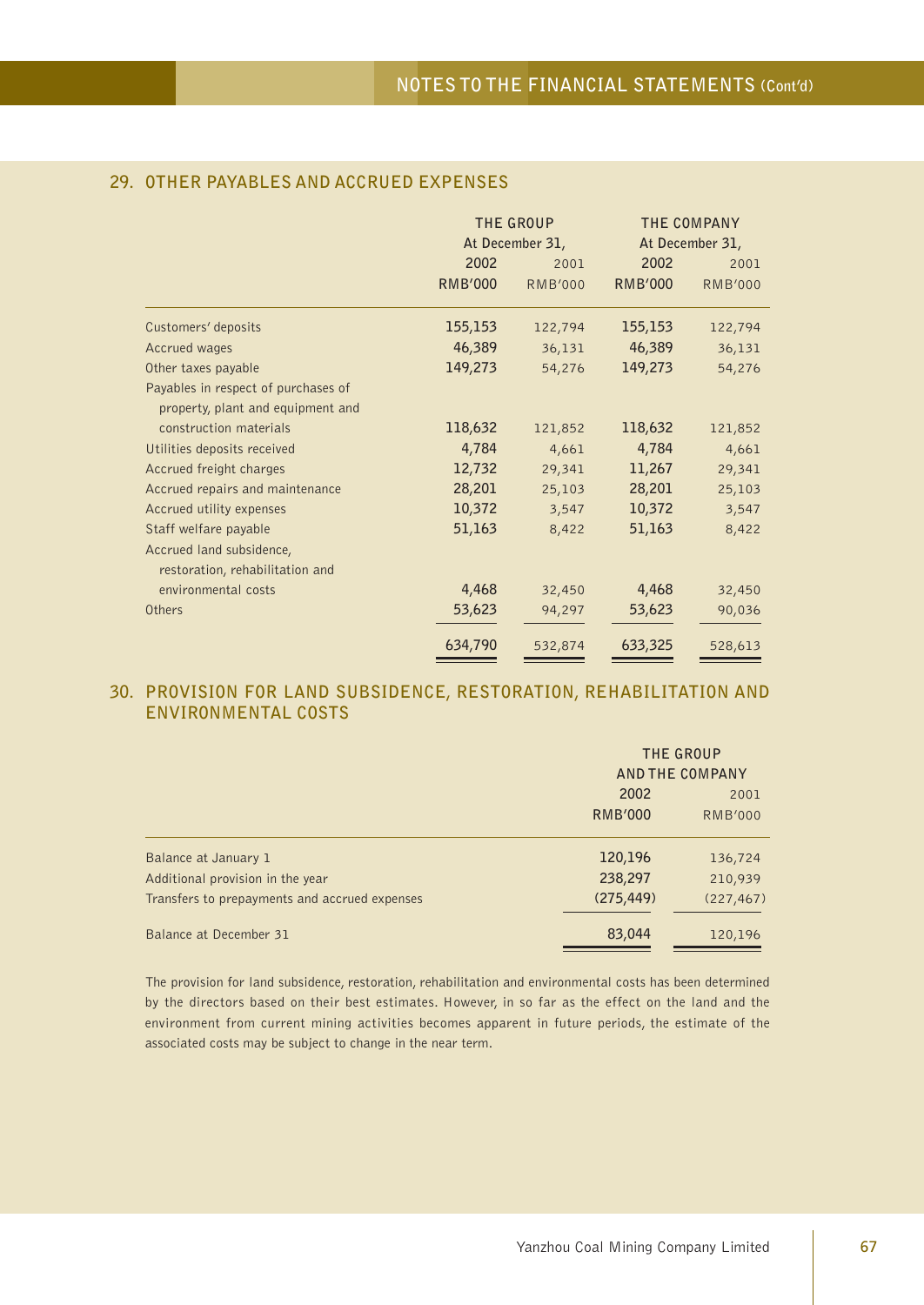## **31. LONG-TERM BANK BORROWING**

During the year, the Company obtained a new bank loan in the amount of RMB1,200,000,000. The loan bears interest at 6.21% per annum and is repayable in installments over a period of 7 years, the first repayment instalment of which is due in August 2004. The proceeds were used to finance the acquisition of Railway Assets (see note 1).

The above loan is repayable as follows on December 31, 2002:

|                                                   | THE GROUP<br>AND<br>THE COMPANY<br><b>RMB'000</b> |
|---------------------------------------------------|---------------------------------------------------|
| Within one year                                   |                                                   |
| More than one year, but not exceeding two years   | 200,000                                           |
| More than two years, but not exceeding five years | 600,000                                           |
| Exceeding five years                              | 400,000                                           |
|                                                   | 1,200,000                                         |

## **32. SHAREHOLDERS' EQUITY**

The movements during the year in the Company's shareholders' equity are as follows:

|                                                               |                |                | Future            | <b>Statutory</b><br>common | <b>Statutory</b><br>common |                |                |
|---------------------------------------------------------------|----------------|----------------|-------------------|----------------------------|----------------------------|----------------|----------------|
|                                                               | <b>Share</b>   |                | Share development | reserve                    | welfare                    | Retained       |                |
|                                                               | capital        | premium        | fund              | fund                       | fund                       | earnings       | Total          |
|                                                               | <b>RMB'000</b> | <b>RMB'000</b> | <b>RMB'000</b>    | <b>RMB'000</b>             | <b>RMB'000</b>             | <b>RMB'000</b> | <b>RMB'000</b> |
| Balance at January 1, 2001                                    | 2,600,000      | 2,087,723      | 111,748           | 244,631                    | 122,315                    | 1,703,208      | 6,869,625      |
| Additional issue of shares, net of<br>share issue expenses of |                |                |                   |                            |                            |                |                |
| RMB77,253,000                                                 | 270,000        | 1,184,804      |                   |                            |                            |                | 1,454,804      |
| Net income                                                    |                |                |                   |                            |                            | 970,945        | 970,945        |
| Appropriations to reserves                                    |                |                |                   | 94,465                     | 47,233                     | (141, 698)     |                |
| <b>Dividends</b>                                              |                |                |                   |                            |                            | (235, 340)     | (235, 340)     |
| Balance at December 31, 2001                                  | 2,870,000      | 3,272,527      | 111,748           | 339,096                    | 169,548                    | 2,297,115      | 9,060,034      |
| Balance at January 1, 2002                                    | 2,870,000      | 3,272,527      | 111,748           | 339,096                    | 169,548                    | 2,297,115      | 9,060,034      |
| Net income                                                    |                |                |                   |                            |                            | 1,219,279      | 1,219,279      |
| Appropriations to reserves                                    |                | -              | 743,489           | 49,024                     | 24,512                     | (817, 025)     |                |
| <b>Dividends</b>                                              |                |                |                   |                            |                            | (287,000)      | (287,000)      |
| Balance at December 31, 2002                                  | 2,870,000      | 3,272,527      | 855,237           | 388,120                    | 194,060                    | 2,412,369      | 9,992,313      |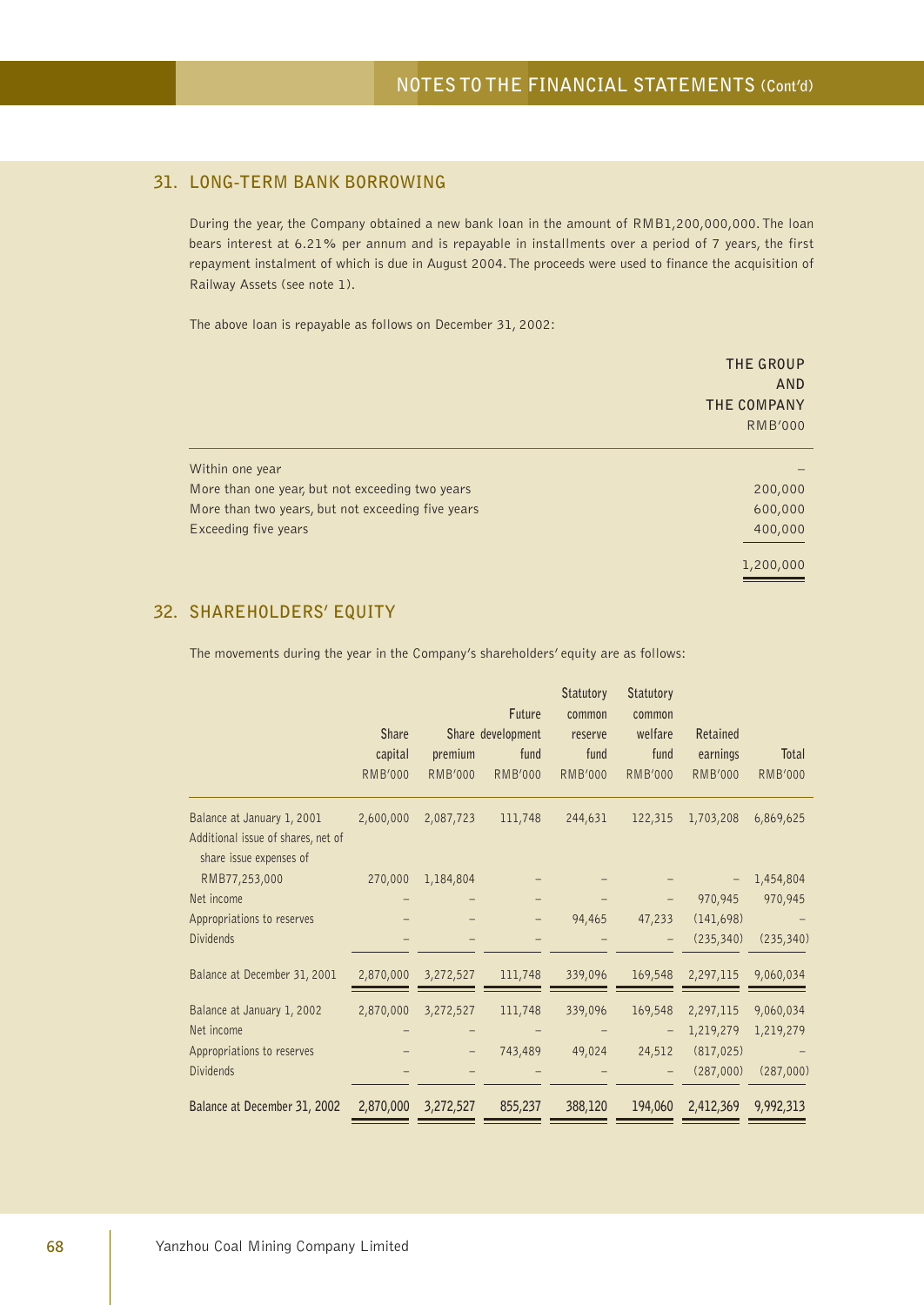## **32. SHAREHOLDERS' EQUITY (Continued)**

The Company's share capital structure at the balance sheet date is as follows:

| Type of shares               | Number of shares<br>at December 31,<br>2002 and 2001 |
|------------------------------|------------------------------------------------------|
| - State legal person shares  |                                                      |
| (held by the Parent Company) | 1,670,000,000                                        |
| $- A$ shares (note 1)        | 180,000,000                                          |
| H shares (including H shares |                                                      |
| represented by ADS) (note 1) | 1,020,000,000                                        |
| Total                        | 2,870,000,000                                        |
|                              |                                                      |

Each share has a par value of RMB1.

Pursuant to regulations in the PRC, the Company is required to transfer an annual amount to a future development fund at RMB6 per tonne of raw coal mined. The fund can only be used for the future development of the coal mining business and is not available for distribution to shareholders.

The Company has to set aside 10% of its net income for the statutory common reserve fund (except where the fund has reached 50% of the Company's registered capital) and 5% to 10% of its net income for the statutory common welfare fund. The statutory common reserve fund can be used for the following purposes:

- to make good losses in previous years; or
- to convert into capital, provided such conversion is approved by a resolution at a shareholders' general meeting and the balance of the statutory common reserve fund does not fall below 25% of the registered capital.

The statutory common welfare fund, which is to be used for the welfare of the staff and workers of the Company, is of a capital nature.

In accordance with the Company's Articles of Association, the net income for the purpose of appropriation will be deemed to be the lesser of the amounts determined in accordance with (i) PRC accounting standards and regulations and (ii) IFRS or the accounting standards of the places in which its shares are listed.

The Company can also create a discretionary reserve in accordance with its Articles of Association or pursuant to resolutions which may be adopted at a meeting of shareholders.

The Company's distributable reserve as at December 31, 2002 is the retained earnings computed under PRC GAAP which amounted to approximately RMB1,751,708,000.

The Company's distributable reserve as at December 31, 2001 is also the retained earnings computed under PRC GAAP which have been restated from approximately RMB1,633,651,000 to approximately RMB1,197,704,000 as a result of the restatement of the amounts required for contribution to the future development fund as set out in note 43.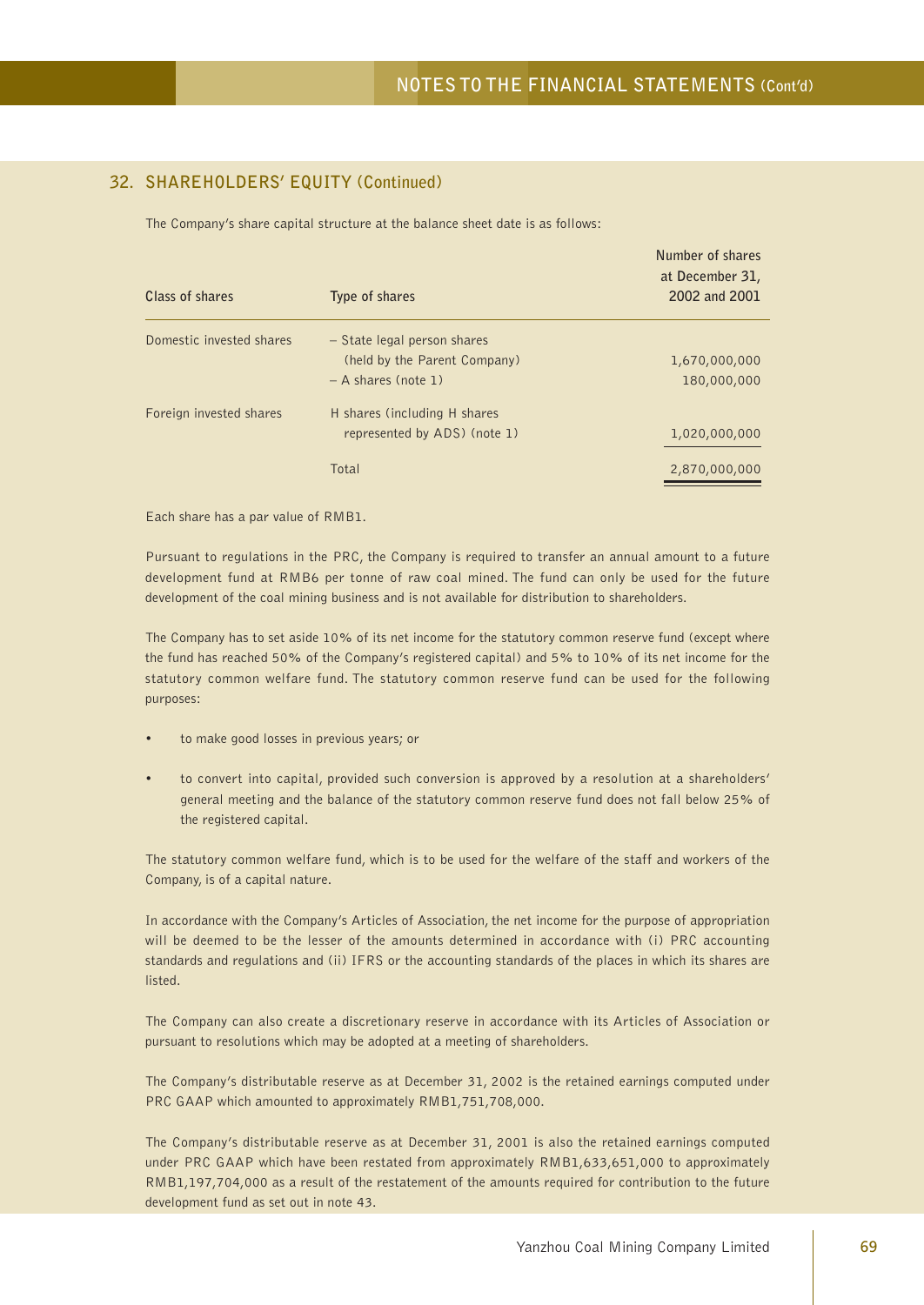### **33. ACQUISITION OF RAILWAY ASSETS**

|                                                                              | 2002           |
|------------------------------------------------------------------------------|----------------|
|                                                                              | <b>RMB'000</b> |
| The net assets of Railway Assets at the date of acquisition were as follows: |                |
| Bank balances and cash                                                       | 141            |
| Bills and accounts receivable                                                | 4,586          |
| Prepayment and other current assets                                          | 132,633        |
| Inventories                                                                  | 5,461          |
| Land use rights                                                              | 259,378        |
| Property, plant and equipment, net                                           | 877,380        |
| Bills and accounts payable                                                   | (22, 830)      |
| Other payables and accrued expenses                                          | (14, 163)      |
| Net assets                                                                   | 1,242,586      |
| Goodwill arising on subsequent adjustment to                                 |                |
| contingent consideration payment                                             | 40,000         |
|                                                                              | 1,282,586      |
| Satisfied by:                                                                |                |
| Cash consideration paid on acquisition                                       | 1,242,586      |
| Subsequent adjustment to contingent consideration payment                    | 40,000         |
|                                                                              | 1,282,586      |
| Net cash outflow arising on acquisition:                                     |                |
| Cash paid on acquisition                                                     | (1, 282, 586)  |
| Bank balances and cash acquired                                              | 141            |
|                                                                              | (1, 282, 445)  |

On January 1, 2002, the Company acquired the Railway Assets from its Parent Company for a consideration of RMB1,242,586,000. Pursuant to the terms of the acquisition agreement, the consideration has been adjusted to RMB1,282,586,000 as the annual transportation volume of the Railway Assets reached the volume milestone target of 25,000,000 tonnes for the year ended December 31, 2002.

The contribution of the Railway Assets to the revenue and results of the Group for the year ended December 31, 2002 are set out under the heading "Coal railway transportation" in note 4.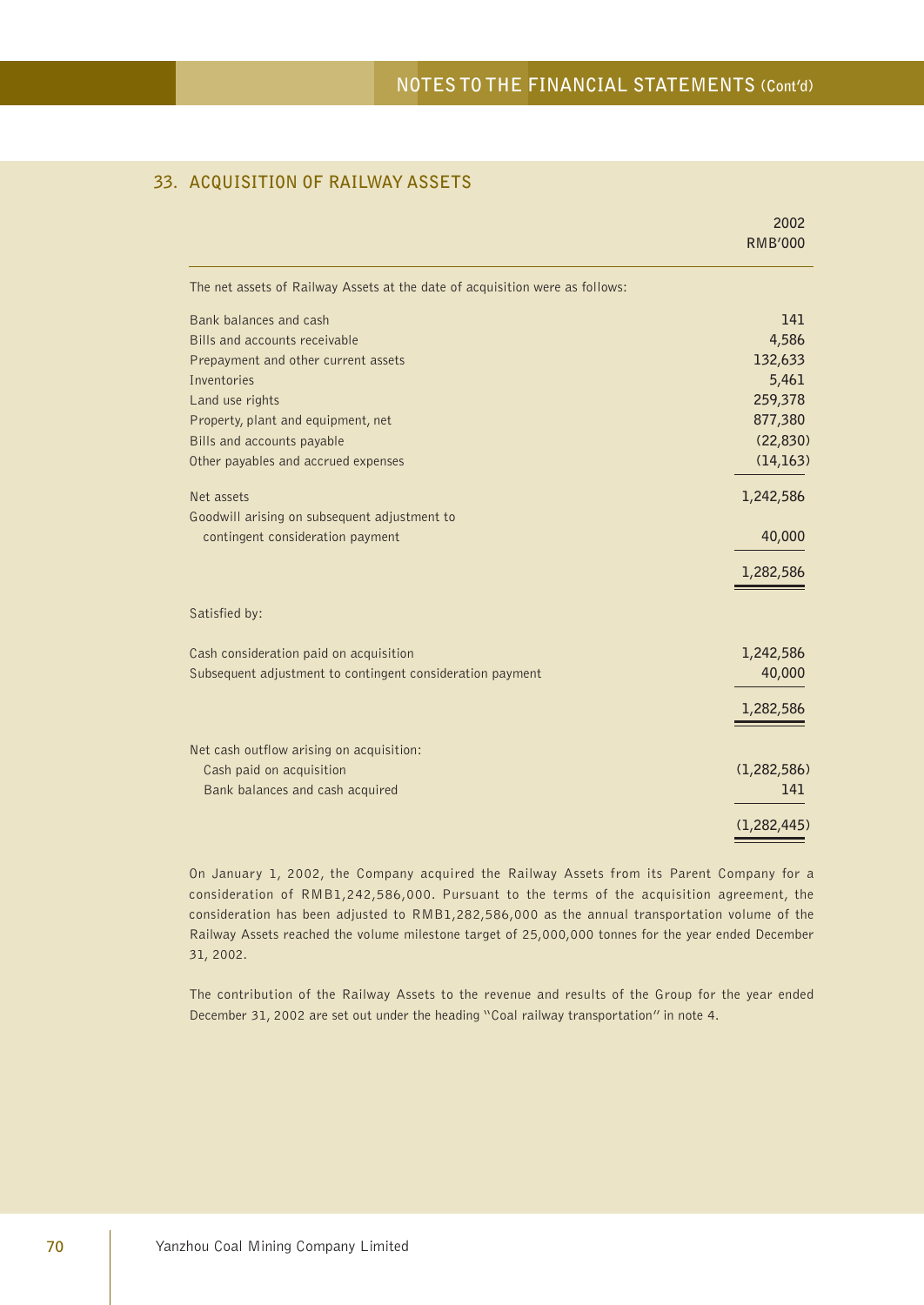## **34. ACQUISITION OF JINING III**

|                                                                          | 2001           |
|--------------------------------------------------------------------------|----------------|
|                                                                          | <b>RMB'000</b> |
| The net assets of Jining III at the date of acquisition were as follows: |                |
| Bills and accounts receivable                                            | 2,920          |
| <b>Inventories</b>                                                       | 6,078          |
| Prepayments and other current assets                                     | 1,362          |
| Mining rights                                                            | 132,479        |
| Land use rights                                                          | 88,929         |
| Property, plant and equipment, net                                       | 2,372,525      |
| Bills and accounts payable                                               | (7,062)        |
| Other payables and accrued expenses                                      | (13, 847)      |
| Total net assets acquired                                                | 2,583,384      |
| Negative goodwill                                                        | (138, 101)     |
| Consideration                                                            | 2,445,283      |
| Satisfied by:                                                            |                |
| Cash paid on acquisition                                                 | 1,204,133      |
| Installments paid during the year ended December 31, 2001                | 601,452        |
| Amounts due to Parent Company and its                                    |                |
| subsidiary companies $-$ due within one year                             | 567,242        |
| Amounts due to Parent Company and its                                    |                |
| subsidiaries - due after one year                                        | 72,456         |
| Total consideration                                                      | 2,445,283      |

The total consideration of RMB2,445,283,000 disclosed above represents the present value of the installments payable in respect of the acquisition cost of Jining III. The difference between this amount and the gross payments due of RMB2,583,384,000, amounting to RMB138,101,000 represents a deemed interest charge on the acquisition which is charged to income in proportion to the balance outstanding each period.

Jining III contributed approximately RMB722,483,000 of net sales and RMB161,829,000 of income before income taxes during the year ended December 31, 2001.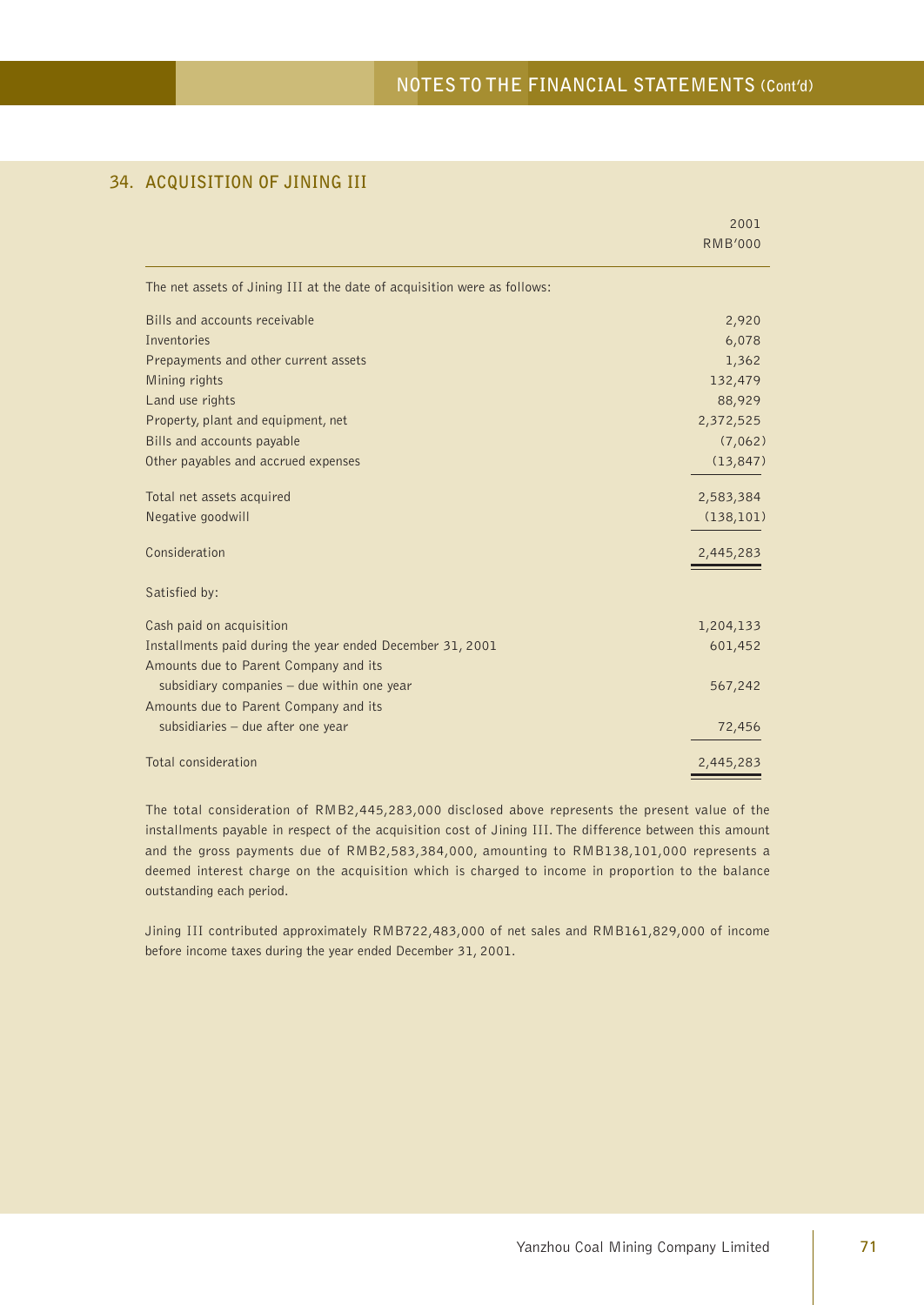## **35. ACQUISITION OF ZHONGYAN**

|                                                                        | 2001<br><b>RMB'000</b> |
|------------------------------------------------------------------------|------------------------|
|                                                                        |                        |
| The net assets of Zhongyan at the date of acquisition were as follows: |                        |
| Bank and cash                                                          | 4,651                  |
| <b>Inventories</b>                                                     | 13,529                 |
| Prepayments and other current assets                                   | 8,981                  |
| Property, plant and equipment, net                                     | 344                    |
| Bills and accounts payable                                             | (1,663)                |
| Other payables and accrued expenses                                    | (19, 875)              |
| Tax payable                                                            | (793)                  |
| Minority interest                                                      | (2, 464)               |
| Total net assets acquired                                              | 2,710                  |
| Consideration:                                                         |                        |
| Satisfied by cash                                                      | 2,710                  |
| Net cash inflow arising on acquisition:                                |                        |
| Cash paid                                                              | (2,710)                |
| Bank balances and cash acquired                                        | 4,651                  |
|                                                                        | 1,941                  |

During the year ended December 31, 2001, the Group acquired 52.38% of the issued share capital of Zhongyan for a cash consideration of RMB2,710,000. Zhongyan did not have any significant impact on the Group's results or cash flows for that year. Proforma results assuming Zhongyan was acquired in January 2000 would approximate the Group's actual results.

## **36. RELATED PARTY BALANCES AND TRANSACTIONS**

The amounts due to the Parent Company and its subsidiary companies are non-interest bearing and unsecured.

The amounts due to the Parent Company and its subsidiary companies as at December 31, 2002 included the present value of the outstanding balance that arose from the funding of the acquisition of the mining rights of Jining III as of January 1, 2001 discounted using the market rate of bank borrowings (note 1).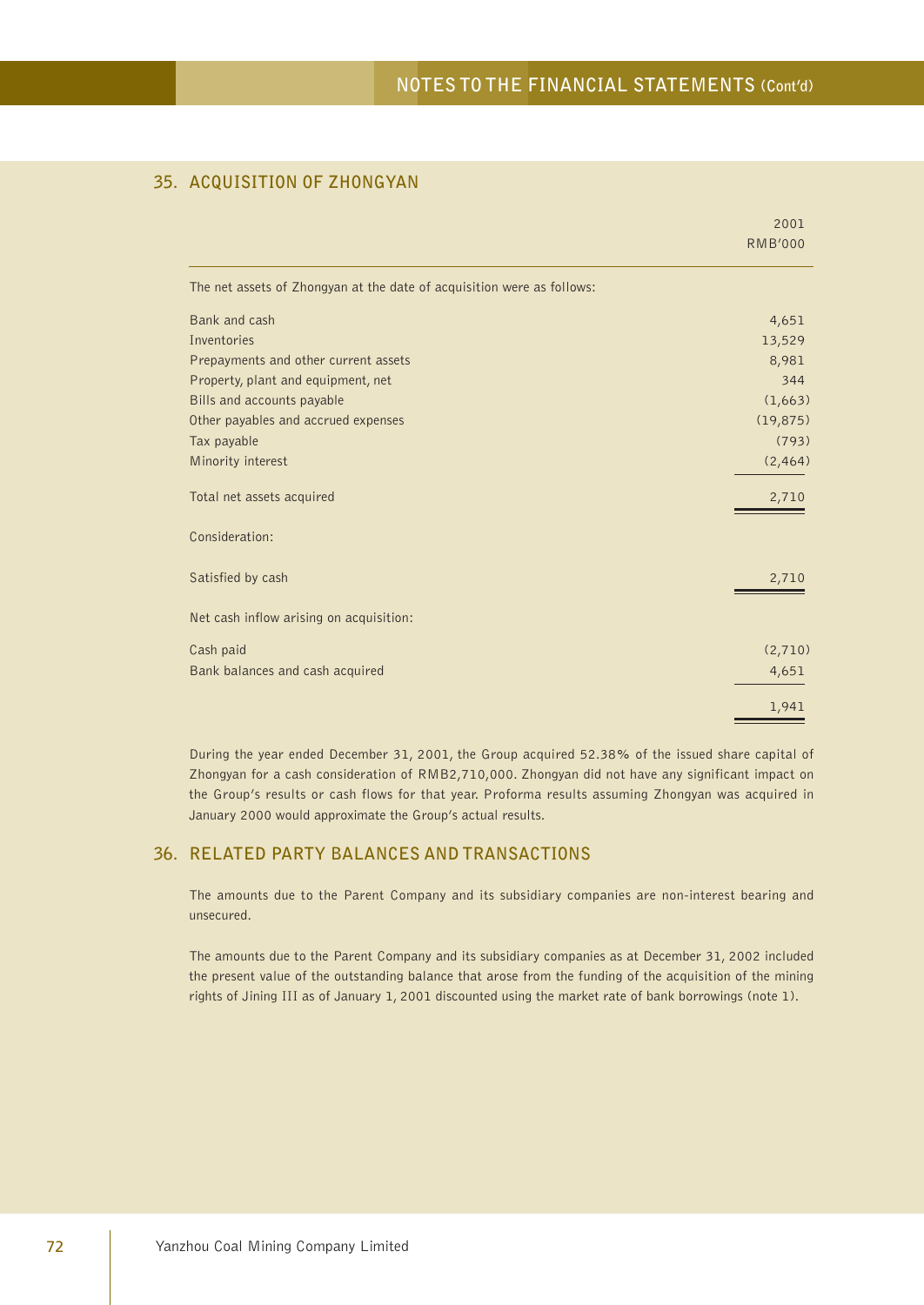|                                                            |                | THE GROUP<br><b>AND THE COMPANY</b><br>At December 31, |
|------------------------------------------------------------|----------------|--------------------------------------------------------|
| Amounts due to Parent Company and its subsidiary companies | 2002           | 2001                                                   |
|                                                            | <b>RMB'000</b> | <b>RMB'000</b>                                         |
| Within one year                                            | 285,308        | 757,387                                                |
| More than one year, but not exceeding two years            | 10,483         | 11,115                                                 |
| More than two years, but not exceeding five years          | 27,721         | 29,515                                                 |
| Exceeding five years                                       | 23,137         | 31,826                                                 |
| Total due                                                  | 346,649        | 829,843                                                |
| Less: amount due within one year                           | 285,308        | 757,387                                                |
| Amount due after one year                                  | 61,341         | 72,456                                                 |

### **36. RELATED PARTY BALANCES AND TRANSACTIONS (Continued)**

Except for the amounts disclosed above, the amounts due to the Parent Company and/or its subsidiary companies have no specific terms of repayments.

During the periods, the Group had the following significant transactions with the Parent Company and/or its subsidiary companies:

|                                      | Year ended December 31, |                |                |  |
|--------------------------------------|-------------------------|----------------|----------------|--|
|                                      | 2002                    | 2001           | 2000           |  |
|                                      | <b>RMB'000</b>          | <b>RMB'000</b> | <b>RMB'000</b> |  |
| Income                               |                         |                |                |  |
| Sales of coal                        | 110,403                 | 73,675         | 66,434         |  |
| Gain on sales of auxiliary materials | 12,385                  | 11,586         | 9,429          |  |
| Utilities and facilities             | 5,000                   | 5,810          | 5,179          |  |
| Railway transportation services      | 496                     |                |                |  |
| Expenditure                          |                         |                |                |  |
| Utilities and facilities             | 1,350                   | 600            | 600            |  |
| Annual fee for mining rights         | 12,980                  | 12,980         | 12,980         |  |
| Purchases of supply materials        | 409,117                 | 143,213        | 67,845         |  |
| Railway transportation services      |                         | 248,876        | 209,842        |  |
| Repair and maintenance services      | 239,297                 | 207,550        | 79,316         |  |
| Social welfare and support services  | 186,657                 | 150,860        | 125,519        |  |
| Technical support and training       | 15,130                  | 15,130         | 15,130         |  |
| Road transportation services         | 33,208                  | 6,302          | 10,474         |  |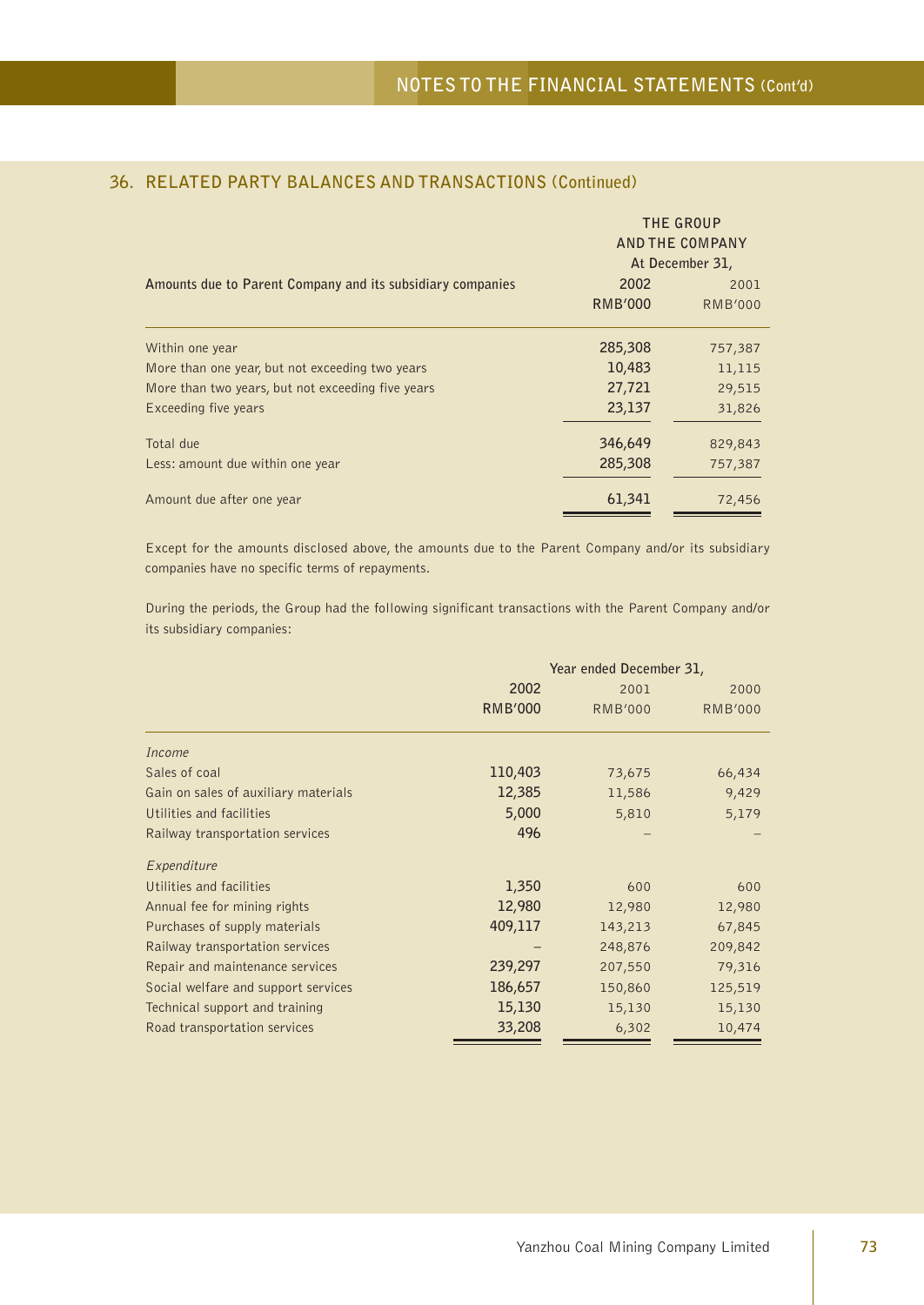## **36. RELATED PARTY BALANCES AND TRANSACTIONS (Continued)**

During the periods, the Group had the following significant transactions with a related party, certain management members of which are also management members of the Group:

|               |                | Year ended December 31, |                |  |
|---------------|----------------|-------------------------|----------------|--|
|               | 2002           | 2001                    | 2000           |  |
|               | <b>RMB'000</b> | <b>RMB'000</b>          | <b>RMB'000</b> |  |
| Sales of coal | 37,693         | 35,440                  | 23,470         |  |

Certain expenditure for social welfare and support services (excluding medical and child care expenses) of RMB66,500,000, RMB56,220,000 and RMB54,950,000 for each of the three years ended December 31, 2002, 2001 and 2000, respectively, and for technical support and training of RMB15,130,000 for each of the three years ended December 31, 2002, 2001 and 2000, have been charged by the Parent Company at a negotiated amount per annum, subject to changes every year.

The above transactions were charged either at market prices or based on terms agreed by both parties.

On January 1, 2001, the Company acquired Jining III from the Parent Company (see note 1).

On January 1, 2002, the Company acquired Railway Assets from the Parent Company (see note 1).

In addition to the above, the Company participates in a multi-employer scheme of the Parent Company in respect of retirement benefits (see notes 7 and 38).

### **37. COMMITMENTS**

|                                                                                                   | THE GROUP<br>AND THE COMPANY<br>At December 31, |                |
|---------------------------------------------------------------------------------------------------|-------------------------------------------------|----------------|
|                                                                                                   | 2002                                            | 2001           |
|                                                                                                   | <b>RMB'000</b>                                  | <b>RMB'000</b> |
| Capital expenditure contracted for but not provided<br>in the financial statements in respect of: |                                                 |                |
| - acquisition of property, plant and equipment                                                    | 257,382                                         | 63,986         |
| - acquisition of an equity investment                                                             | 30,137                                          |                |
|                                                                                                   | 287,519                                         | 63,986         |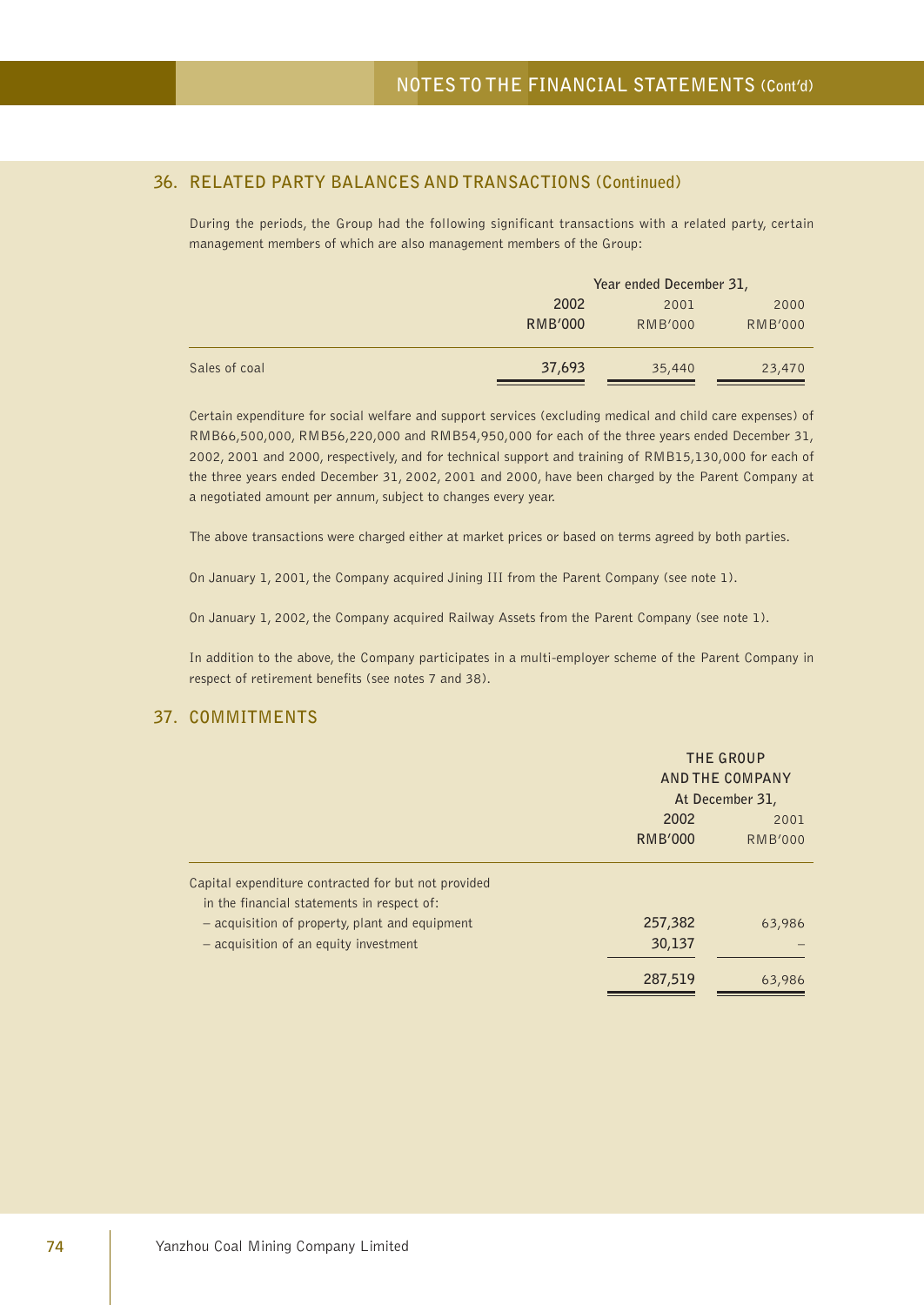### **38. RETIREMENT BENEFITS**

Qualifying employees of the Company are entitled to a pension, medical and other welfare benefits. The Company participates in a multi-employer scheme of the Parent Company and pays a monthly contribution to the Parent Company in respect of retirement benefits at an agreed contribution rate based on the monthly basic salaries and wages of the qualified employees. The Parent Company is responsible for the payment of all retirement benefits to the retired employees of the Company.

The monthly contribution rate was set initially at 45% of the aggregate monthly basic salaries and wages of the Company's employees, and was fixed until December 31, 2001. Upon expiration of the initial period, the Company and the Parent Company determined that the contribution rate should remain at 45% for the period from January 1, 2002 to December 31, 2006.

The Company's subsidiary is a participant in a state-managed retirement scheme pursuant to which the subsidiary pays a fixed percentage of its qualifying staff's wages as a contribution to the scheme. The subsidiary's financial obligation under this scheme is limited to the payment of the employer's contribution. During the year, contributions payable by the subsidiary pursuant to this arrangement were insignificant to the Group.

During the year and at the balance sheet date, there were no forfeited contributions which arose upon employees leaving the above schemes, available to reduce the contributions payable in future years.

#### **39. HOUSING SCHEME**

The Parent Company is responsible for providing accommodation to its employees and the employees of the Company. The Company and the Parent Company share the incidental expenses relating to the accommodation at a negotiated amount for each of the three years ended December 31, 2002, 2001 and 2000. Such expenses, amounting to RMB37,200,000, RMB30,970,000 and RMB29,970,000 for each of the three years ended December 31, 2002, 2001 and 2000, respectively, have been included as part of the social welfare and support services expenses summarized in note 36.

The Company currently makes a fixed monthly contribution for each of its qualifying employees to a housing fund which is equally matched by a contribution from the employees. The contributions are paid to the Parent Company which utilizes the funds, along with the proceeds from the sales of accommodation and, if the need arises, from loans arranged by the Parent Company, to construct new accommodation. Starting from 2002, the Parent Company intends to sell the new accommodation by reference to market prices instead of cost. Accordingly, the Company paid an additional housing allowance to the employees at a percentage of their wages.

### **40. FAIR VALUE OF FINANCIAL INSTRUMENTS**

The carrying amounts of bills and accounts receivable, investments in securities, bills and accounts payable and amounts due to the Parent Company and/or its subsidiary companies of the Group and of the Company approximate their fair values because of the short maturity of these amounts or because they are stated at present value discounted using market rates. In addition, the carrying amount of the longterm bank borrowing approximates its fair value as the interest rate approximates the market rate.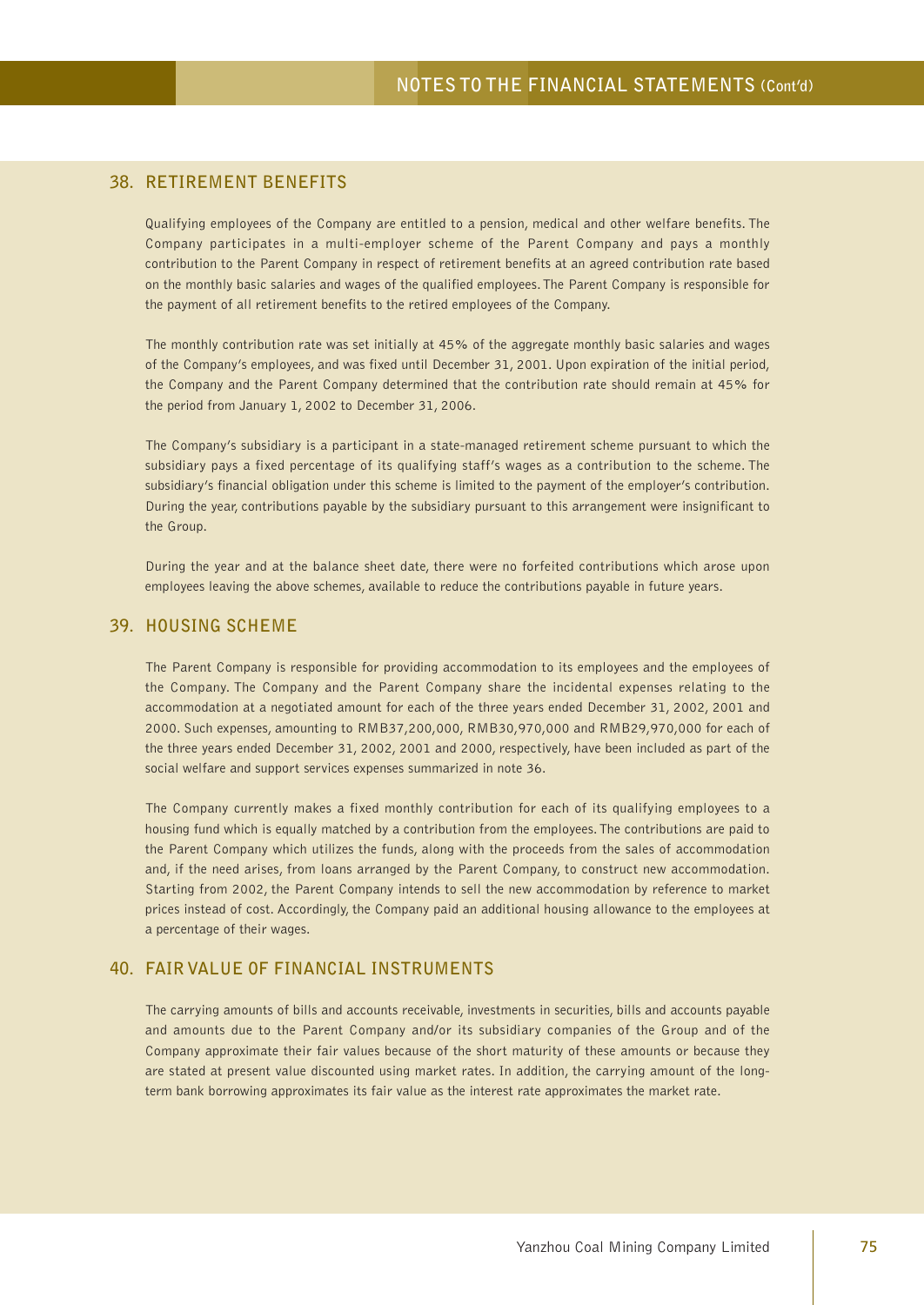### **41. CONCENTRATION OF CREDIT RISK**

The Group maintains its cash and cash equivalents with banks in the PRC.

The Group generally grants the long-term customers credit terms with a range from one to four months, depending on the situations of the individual customers. For small to medium sized new customers, the Group generally requires them to pay for the products before delivery.

Most of the Group's domestic sales are sales to electric power plants, metallurgical companies, construction material producers and railway companies. The Group generally has established long-term and stable relationships with these companies. The Group also sells its coal to provincial and city fuel trading companies.

As the Group does not currently have direct export rights, all of its export sales must be made through National Coal Corporation, Shanxi Coal Corporation or National Minerals Company. The quality, prices and final customer destination of the Group's export sales are determined by the Group, National Coal Corporation, Shanxi Coal Corporation or National Minerals Company. The Group intends to apply for direct export rights although there can be no assurance that such rights will be obtained on a timely basis.

For the years ended December 31, 2002, 2001 and 2000, net sales to the Group's five largest domestic customers accounted for approximately, 21.2%, 23.0% and 26.7%, respectively, of the Group's total net sales. Net sales to the Group's largest domestic customer, the Shandong Power and Fuel Company, accounted for 13.3%, 15.7% and 17.5% of the Group's net sales for the years ended December 31, 2002, 2001 and 2000, respectively. The Shandong Power and Fuel Company purchases coal on behalf of several power plants in Shandong Province, the largest of which, the Zouxian Electric Power Plant, alone accounted for 12.6%, 14.9 % and 17.1% of the Group's net sales for the years ended December 31, 2002, 2001 and 2000, respectively.

Details of the amounts receivable from the five customers with the largest receivable balances at December 31, 2002 and 2001 are as follows:

|                                  | Percentage of<br>accounts receivable |      |
|----------------------------------|--------------------------------------|------|
|                                  | At December 31,<br>2002              | 2001 |
| Five largest receivable balances | 52%                                  | 30%  |

#### **42. POST BALANCE SHEET EVENT**

Pursuant to a resolution passed by the board of directors on April 11, 2003, the Company will undertake a project to construct a port at Nanyang Lake adjacent to Jining III so that it can make use of transportation of domestic waterways connected with Jinghang Canal upon completion of the construction work. The approved capital expenditure for the project was approximately RMB250 million and expected to be incurred in 2003.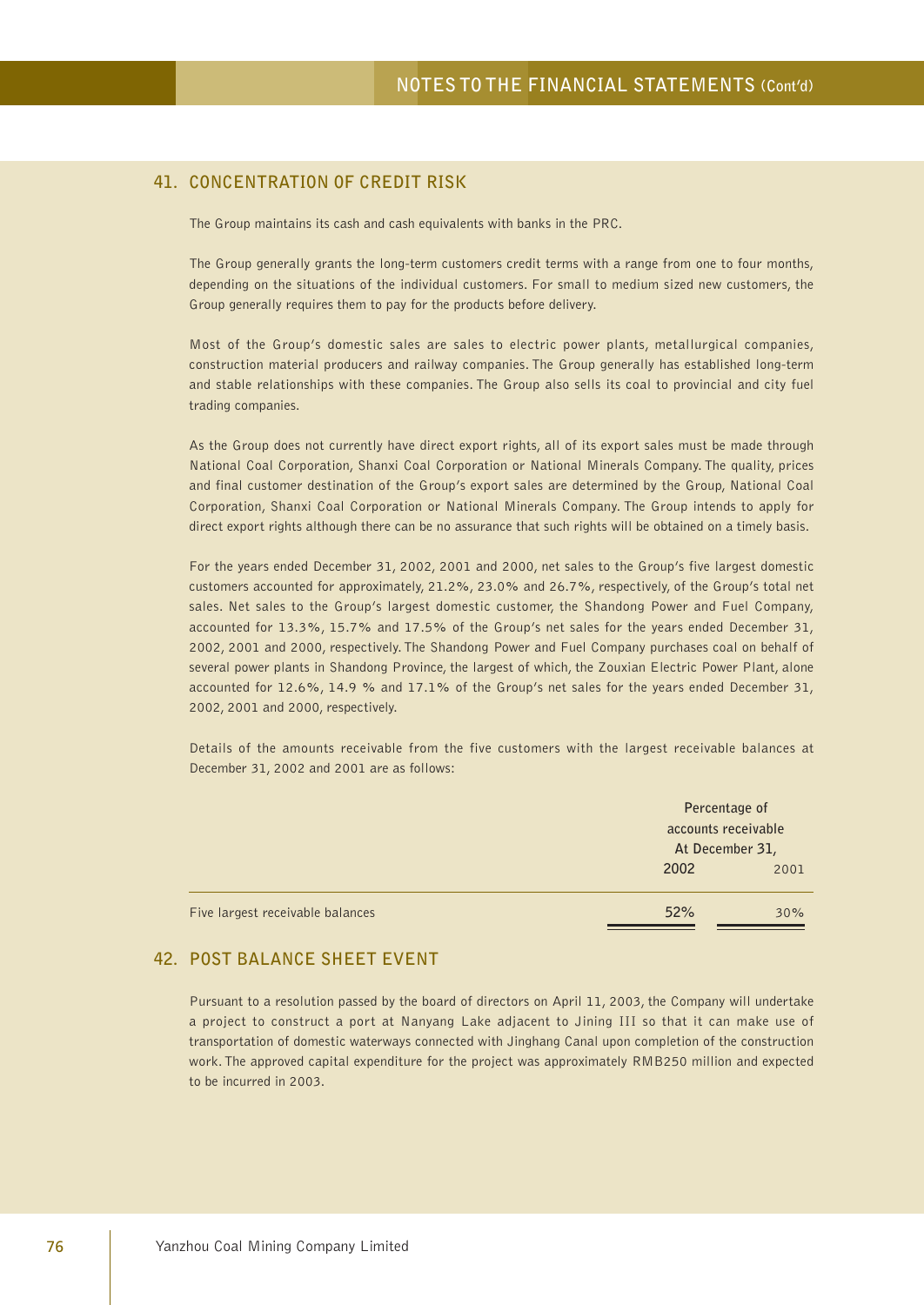### **43. SUMMARY OF DIFFERENCES BETWEEN IFRS AND PRC GAAP**

The consolidated financial statements prepared under IFRS and those prepared under PRC GAAP have the following major differences:

- (i) adjustment of future development fund (see note 32), which is charged to income before income taxes under PRC GAAP, to shareholders' equity;
- (ii) elimination of the revaluation surplus on low-priced consumables recognized on the establishment of the Company in 1997 and subsequently amortized to the statement of income under PRC GAAP;
- (iii) recognition of a deferred tax asset under IFRS for the tax consequence of temporary differences by applying enacted statutory tax rates applicable to future years to differences between the financial statement carrying amounts and the tax basis of existing assets and liabilities;
- (iv) negative goodwill arising under IFRS for the acquisition of Jining III is recognized as income in the statement of income on a systematic basis over the remaining weighted average useful life of the identifiable acquired depreciable/amortizable assets. No negative goodwill is recognized under PRC GAAP;
- (v) the installments payable to the Parent Company for the acquisition of Jining III have been stated at present value discounted using market rates under IFRS while under PRC GAAP, the instalments payable are stated at gross amounts. Accordingly, deemed interest expense arises on the installments payable to the Parent Company under IFRS and no such interest expenses recognized under PRC GAAP; and
- (vi) dividends proposed by the directors after the balance sheet date and subject to approval in the annual general meeting are adjusted in the consolidated financial statements under PRC GAAP as at the balance sheet date.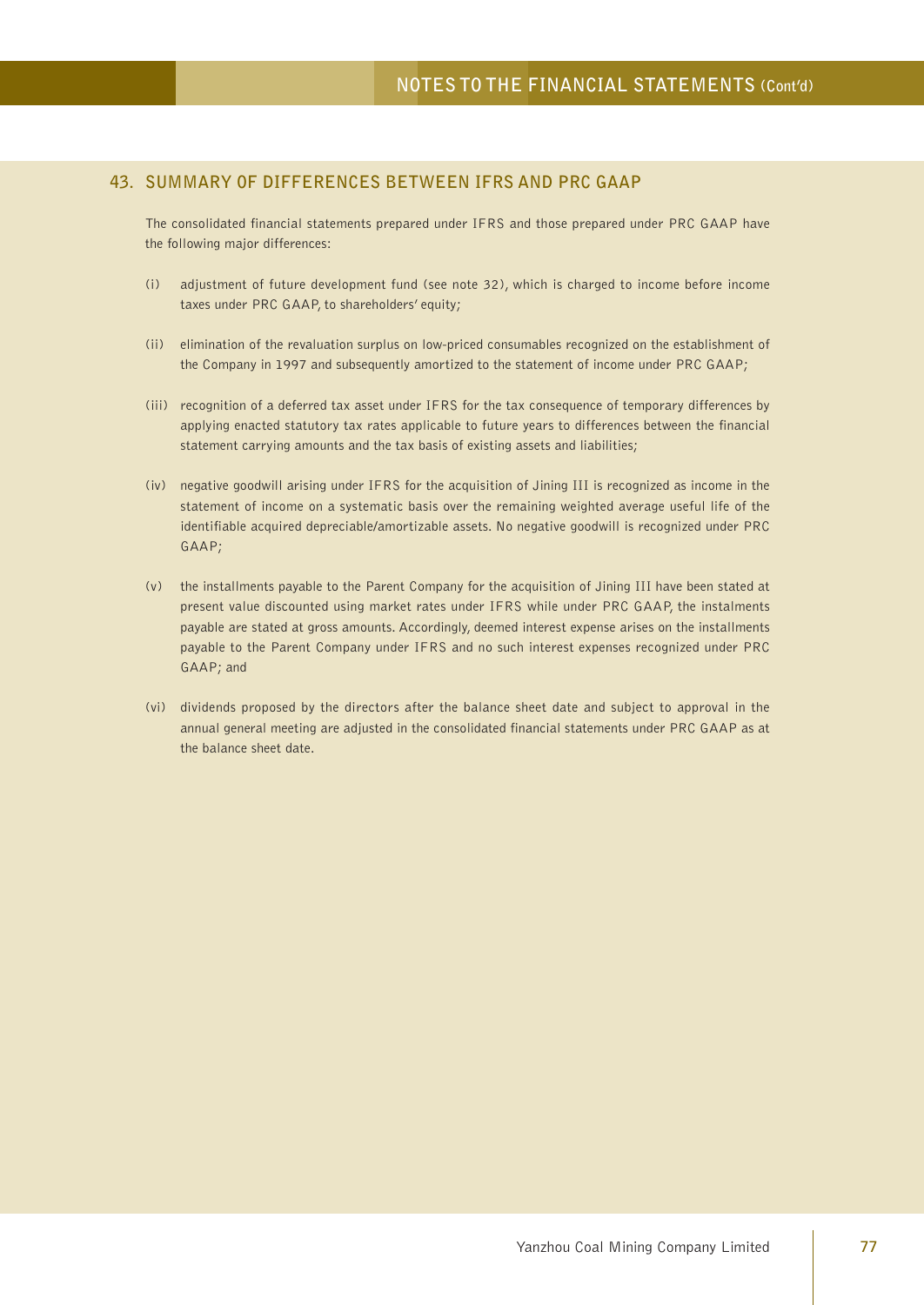The following table summarizes the differences between IFRS and PRC GAAP:

|                                                                                                                                                                                            | Net income for<br>the year ended<br>December 31, |                                                        |                                                        |                        | Net assets<br>as at<br>December 31, |
|--------------------------------------------------------------------------------------------------------------------------------------------------------------------------------------------|--------------------------------------------------|--------------------------------------------------------|--------------------------------------------------------|------------------------|-------------------------------------|
|                                                                                                                                                                                            | 2002<br><b>RMB'000</b>                           | 2001<br><b>RMB'000</b><br>(restated-see<br>note below) | 2000<br><b>RMB'000</b><br>(restated-see<br>note below) | 2002<br><b>RMB'000</b> | 2001<br><b>RMB'000</b>              |
| As per consolidated financial<br>statements prepared under IFRS<br>Impact of IFRS adjustments in respect of:<br>- transfer to future development fund<br>which is charged to income before | 1,221,999                                        | 970,945                                                | 748,360                                                | 9,995,033              | 9,060,034                           |
| income taxes under PRC GAAP<br>- amortization of revaluation surplus<br>on low-priced consumables recognized<br>on the establishment of                                                    | (230,610)                                        | (204, 134)                                             | (164, 738)                                             |                        |                                     |
| the Company under PRC GAAP<br>- deferred tax effect on temporary<br>differences not recognized under                                                                                       |                                                  | (3,672)                                                | (1,835)                                                |                        |                                     |
| PRC GAAP                                                                                                                                                                                   | (1, 386)                                         | (2,260)                                                | (8, 315)                                               | (88, 807)              | (87, 421)                           |
| - release of negative goodwill to income                                                                                                                                                   | (27,620)                                         | (27, 620)                                              |                                                        | (55, 240)              | (27, 620)                           |
| - deemed interest expenses                                                                                                                                                                 | 39,956                                           | 59,595                                                 |                                                        | 99,551                 | 59,595                              |
| - proposed final dividend                                                                                                                                                                  |                                                  |                                                        |                                                        | (298, 480)             | (287,000)                           |
| $-$ others                                                                                                                                                                                 | 777                                              | 3,399                                                  | 777                                                    | 6,517                  | 5,740                               |
| As per consolidated financial<br>statements prepared                                                                                                                                       |                                                  |                                                        |                                                        |                        |                                     |
| under PRC GAAP                                                                                                                                                                             | 1,003,116                                        | 796,253                                                | 574,249                                                | 9,658,574              | 8,723,328                           |

Note: According to a clarification of the relevant regulations obtained from the Ministry of Finance during the year ended December 31, 2002, the requirement of the Company to transfer an annual amount to the future development fund was not changed upon cancellation of the requirements for contributions to NCIB and SCMIB. Such amounts, representing RMB6 per tonne of raw coal mined, were required to be charged to income before income taxes, on a retrospective basis, under PRC GAAP. Accordingly, the Group's net income for the years ended December 31, 2001 and 2000 under PRC GAAP have been restated and reduced by RMB204,134,000 and RMB164,738,000, respectively.

There are also differences in other items in the consolidated financial statements due to differences in classification between IFRS and PRC GAAP.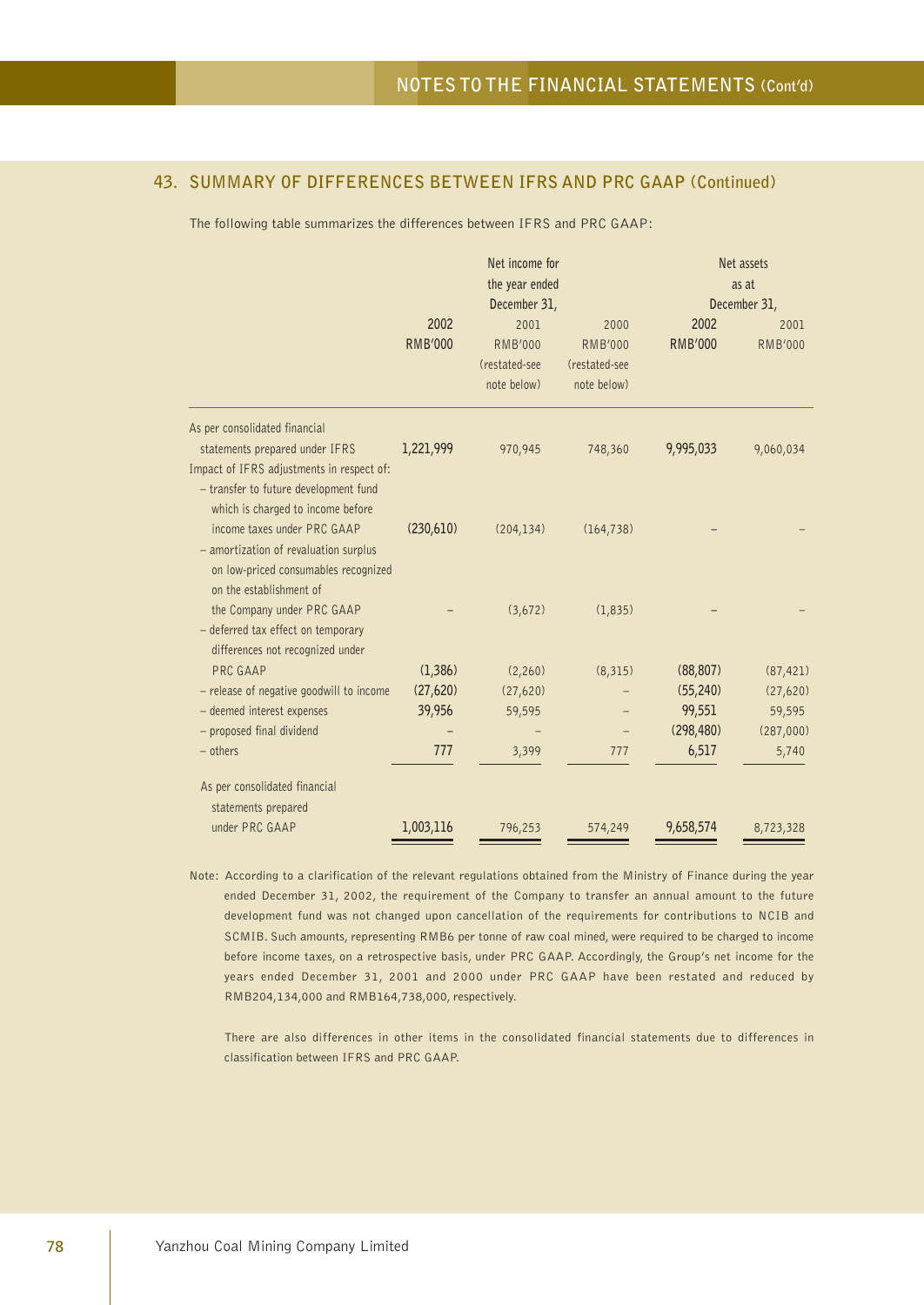### **44. SUMMARY OF DIFFERENCES BETWEEN IFRS AND US GAAP**

The consolidated financial statements are prepared in accordance with IFRS, which differ in certain significant respects from US GAAP. The significant differences relate principally to the accounting for the acquisitions of Jining II, Jining III and Railway Assets, the cost bases of property, plant and equipment and land use rights and related adjustments to deferred taxation.

Under IFRS, the acquisitions of Jining II, Jining III and Railway Assets have been accounted for using the purchase method which accounts for the assets and liabilities of Jining II, Jining III and Railway Assets at their fair value at the date of acquisition. Any excess of the purchase consideration over the fair value of the net assets acquired is capitalized as goodwill and amortized over a period of ten to twenty years. Any excess of the fair value of the net assets acquired over the purchase consideration is recorded as negative goodwill, which is presented as a deduction from the assets of the Group in the consolidated balance sheet. The Group releases the negative goodwill to the statement of income on a systematic basis over the remaining weighted average useful life of the identifiable acquired depreciable/amortizable assets.

Under US GAAP, as the Group, Jining II, Jining III and Railway Assets are entities under the common control of the Parent Company, the assets and liabilities of Jining II, Jining III and Railway Assets are required to be included in the consolidated balance sheet of the Group at historical cost. The difference between the historical cost of the assets and liabilities of Jining II, Jining III and Railway Assets acquired and the purchase price paid is recorded as an adjustment to shareholders' equity.

In applying the pooling of interest method, the financial statement items of the combining enterprises for the period in which the combination occurs and for any comparative periods disclosed should be included in the financial statements of the combined enterprises as if they had been combined from the beginning of the earliest period presented. The effect of accounting for the acquisition of Railway Assets using the pooling of interest method on the gross revenue and net income under US GAAP for the year ended December 31, 2001 and 2000 is as follows:

|                                                 | Year ended December 31, |                |  |
|-------------------------------------------------|-------------------------|----------------|--|
|                                                 | 2001                    | 2000           |  |
|                                                 | <b>RMB'000</b>          | <b>RMB'000</b> |  |
| Gross revenue                                   |                         |                |  |
| As previously reported                          | 6,369,649               | 4,843,515      |  |
| Pooling of interest adjustment:                 |                         |                |  |
| Gross revenue from Railway Assets               | 427,430                 | 307,284        |  |
| Less: Elimination of inter-segment transactions | (247, 756)              | (208, 889)     |  |
| As restated                                     | 6,549,323               | 4,941,910      |  |
| Net income                                      |                         |                |  |
| As previously reported                          | 1,058,878               | 812,323        |  |
| Pooling of interest adjustment:                 |                         |                |  |
| Net income from Railway Assets                  | 168,675                 | 106,249        |  |
| As restated                                     | 1,227,553               | 918,572        |  |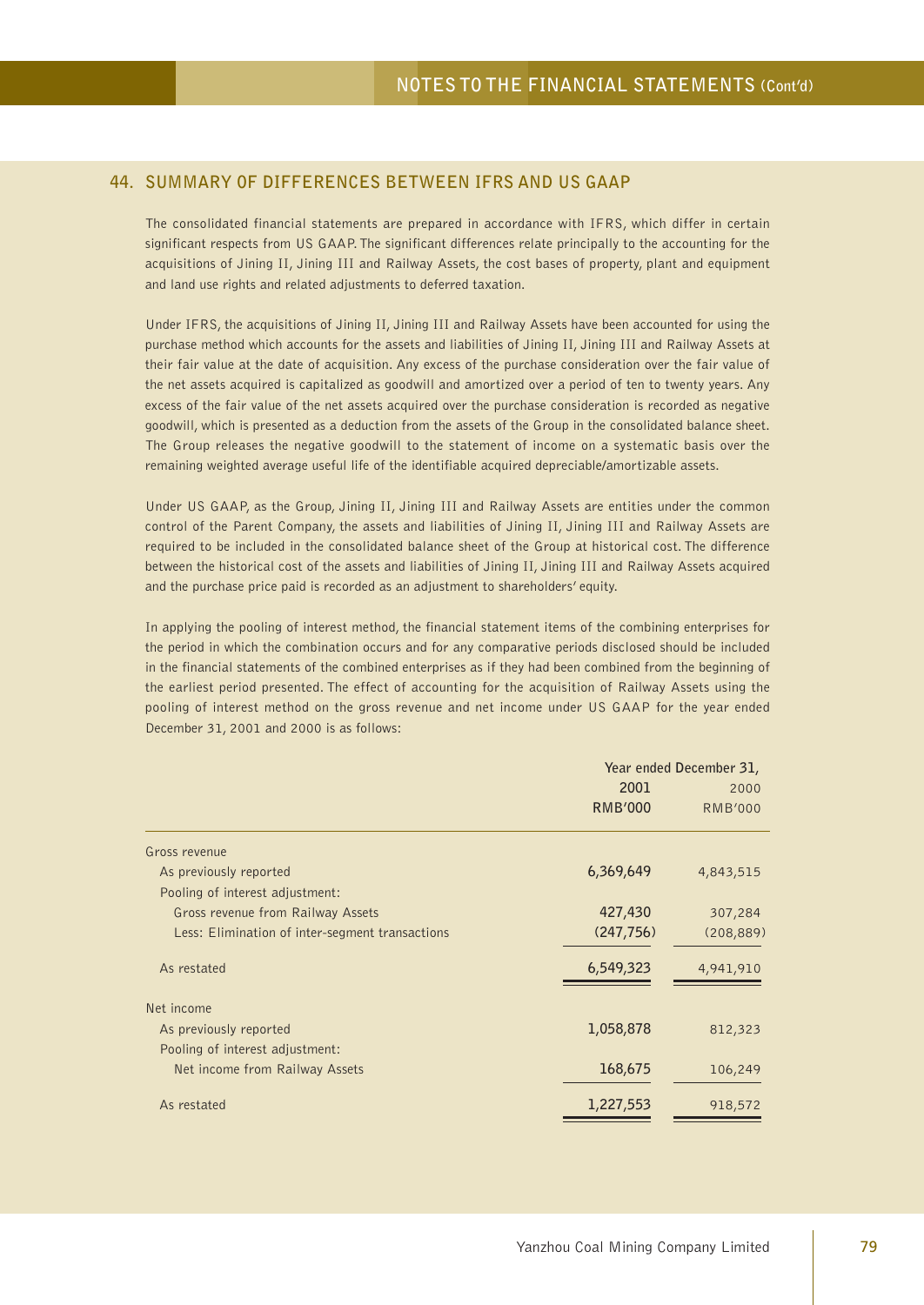Under IFRS, the mining rights of Jining III are stated at purchase consideration less amortization. Mining rights are amortized on a straight line basis over twenty years, being the useful life estimated based on the total proven and probable reserves of the coal mine. Under US GAAP, as both the Group and Jining III are entities under the common control of the Parent Company, the mining rights have to be restated at nil cost and no amortization on mining rights will be recognized. However, a deferred tax asset relating to the capitalization of mining rights is required to be recognized under US GAAP as a higher tax base resulting from the capitalization is utilized for PRC tax purposes.

Under IFRS, property, plant and equipment and land use rights have been stated based on their respective fair values at the date of acquisition even for cases involving transaction between entities under common control. The fair value amount becomes the new cost basis of the assets of the Company formed from the reorganization and depreciation is based on such new basis. Under US GAAP, when accounting for a transfer of assets or exchange of shares between entities under common control, the entity that receives the net assets or equity interests shall initially recognize the assets and liabilities transferred at their carrying amounts in the accounts of the transferring entity at the date of transfer. Accordingly, property, plant and equipment and land use rights are restated at the historical cost and no additional depreciation on the fair value amounts will be recognized under US GAAP. However, a deferred tax asset relating to the difference in cost bases between the fair value at the date of acquisition and historical cost is required to be recognized under US GAAP and the tax basis of the assets is the fair value amount at the date of acquisition.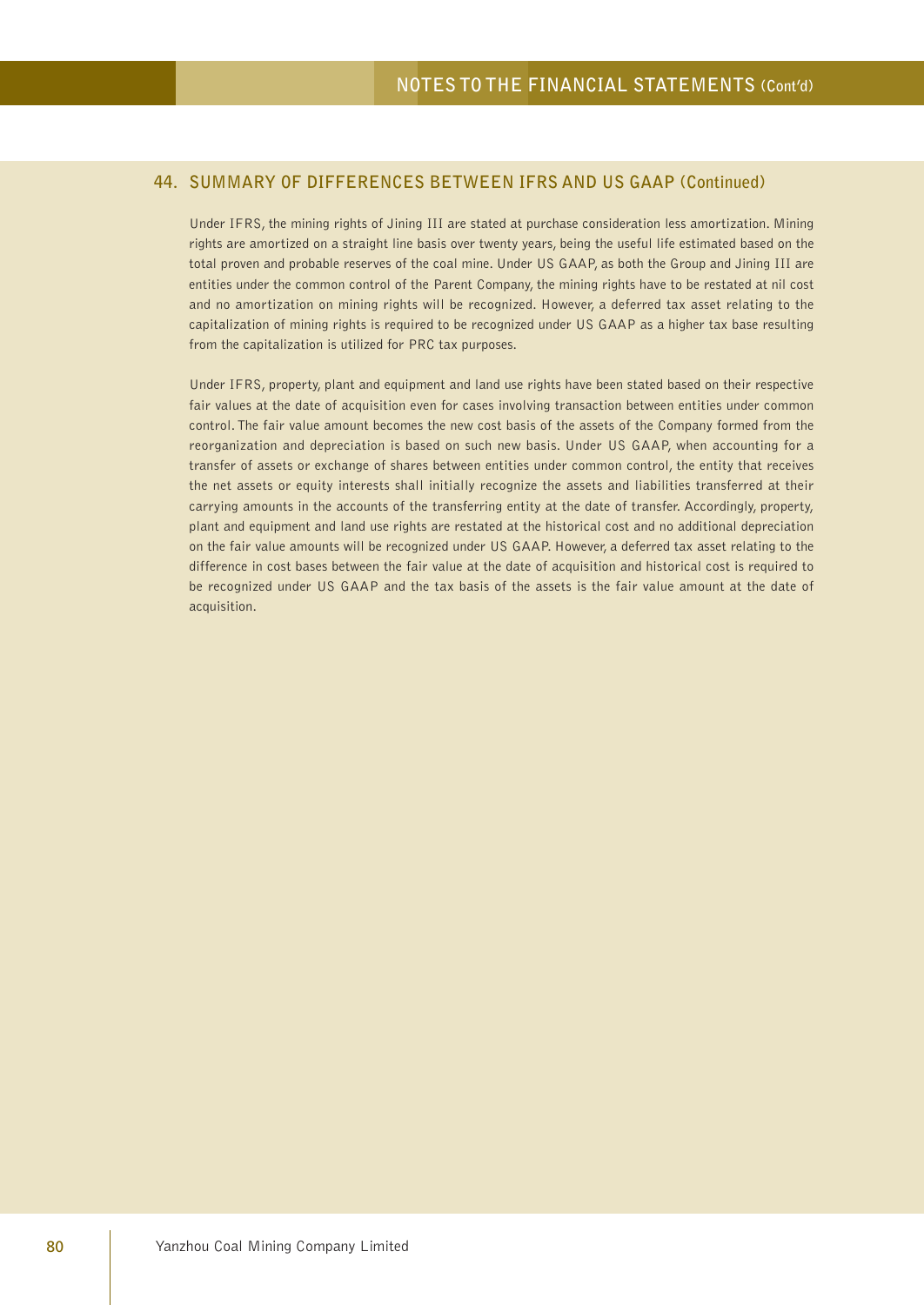The adjustments necessary to restate net income and shareholders' equity in accordance with US GAAP are shown in the tables set out below.

|                                                                                                                                                                       | Year ended December 31, |                |                |  |
|-----------------------------------------------------------------------------------------------------------------------------------------------------------------------|-------------------------|----------------|----------------|--|
|                                                                                                                                                                       | 2002                    | 2001           | 2000           |  |
|                                                                                                                                                                       | <b>RMB'000</b>          | <b>RMB'000</b> | <b>RMB'000</b> |  |
| Net income as reported under IFRS                                                                                                                                     | 1,221,999               | 970,945        | 748,360        |  |
| US GAAP adjustments:                                                                                                                                                  |                         |                |                |  |
| Additional depreciation charged on fair valued<br>property, plant and equipment and land<br>use rights                                                                | 188,178                 | 164,684        | 165,103        |  |
| Additional deferred tax charge due<br>to a higher tax base resulting from the<br>difference in cost bases of property, plant<br>and equipment and land use rights and |                         |                |                |  |
| capitalization of mining rights<br>Amortization of negative goodwill on acquisition                                                                                   | (64, 284)               | (56, 532)      | (54, 484)      |  |
| of Jining III                                                                                                                                                         | (27,620)                | (27,620)       |                |  |
| Amortization of mining rights of Jining III                                                                                                                           | 6,624                   | 6,624          |                |  |
| Amortization of goodwill arising on acquisition                                                                                                                       |                         |                |                |  |
| of Jining II                                                                                                                                                          | 777                     | 777            | 777            |  |
| Loss of Jining III included in the Group using<br>the pooling of interest method                                                                                      |                         |                | (47, 433)      |  |
| Profit of Railway Assets included in the Group<br>using the pooling of interest method                                                                                |                         | 168,675        | 106,249        |  |
| Net income under US GAAP                                                                                                                                              | 1,325,674               | 1,227,553      | 918,572        |  |
| Earnings per share under US GAAP                                                                                                                                      | <b>RMB0.46</b>          | <b>RMB0.44</b> | <b>RMB0.35</b> |  |
| Earnings per ADS under US GAAP                                                                                                                                        | RMB23.10                | RMB21.86       | RMB17.66       |  |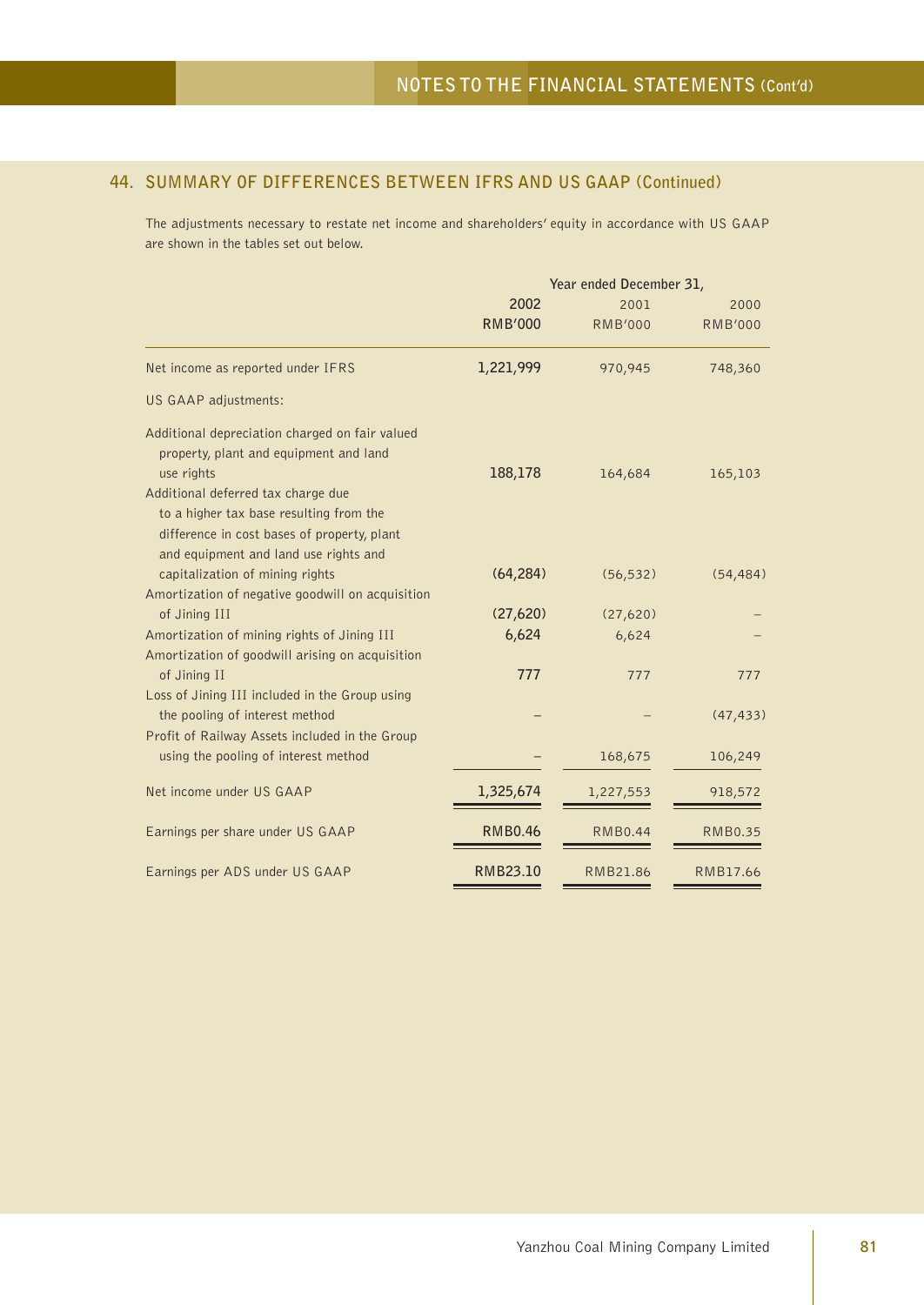|                                                                                                                    | At December 31,        |                        |  |
|--------------------------------------------------------------------------------------------------------------------|------------------------|------------------------|--|
|                                                                                                                    | 2001<br><b>RMB'000</b> | 2000<br><b>RMB'000</b> |  |
| Shareholders' equity as reported under IFRS                                                                        | 9,995,033              | 9,060,034              |  |
| US GAAP adjustments:                                                                                               |                        |                        |  |
| Difference in cost bases of property, plant and                                                                    |                        |                        |  |
| equipment and land use rights                                                                                      | (2,561,032)            | (1,982,444)            |  |
| Additional depreciation charged on fair valued property,                                                           |                        |                        |  |
| plant and equipment and land use rights                                                                            | 937,329                | 749,151                |  |
| Additional deferred tax asset due to a higher tax base<br>resulting from the difference in cost bases of property, |                        |                        |  |
| plant and equipment and land use rights                                                                            | 535,822                | 406,987                |  |
| Goodwill arising on acquisition of Jining II                                                                       | (11,660)               | (12, 437)              |  |
| Negative goodwill arising on acquisition of Jining III, net                                                        | 82,861                 | 110,481                |  |
| Mining rights of Jining III                                                                                        | (119, 231)             | (125, 855)             |  |
| Additional deferred tax asset due to a higher tax base                                                             |                        |                        |  |
| resulting from capitalization of mining rights                                                                     | 39,346                 | 41,532                 |  |
| Net assets of Railway Assets incorporated under pooling<br>of interest                                             |                        |                        |  |
| - current assets                                                                                                   |                        | 142,821                |  |
| - property, plant and equipment and land use rights, net                                                           |                        | 1,136,758              |  |
| - deduct: difference in cost bases of property, plant and                                                          |                        |                        |  |
| equipment and land use rights                                                                                      |                        | (578, 588)             |  |
| - current liabilities                                                                                              |                        | (36,993)               |  |
|                                                                                                                    |                        | 663,998                |  |
| Consideration payable on acquisition of Railway Assets                                                             |                        | (1, 242, 586)          |  |
| Goodwill arising on acquisition of Railway Assets                                                                  | (40,000)               |                        |  |
| Shareholders' equity under US GAAP                                                                                 | 8,858,468              | 7,668,861              |  |

Under US GAAP, the Group's total assets would have been RMB11,787,480,000 and RMB11,070,997,000 at December 31, 2002 and 2001, respectively.

In July 2001, the Financial Accounting Standards Board ("FASB") issued Statement of Financial Accounting Standards ("SFAS") No. 142, "Goodwill and Other Intangible Assets" which requires that upon adoption, amortization of goodwill and other intangible assets with indefinite lives will cease and instead, the carrying value of these intangible assets will be evaluated for impairment on an annual basis. Identifiable intangible assets with definitive lives will continue to be amortized over their useful lives and reviewed for impairment in accordance with SFAS No. 144 "Accounting for the Impairment or Disposal of Long-Lived Assets". SFAS No. 142 is effective for financial statements issued for fiscal years beginning after December 15, 2001. The Group adopted SFAS No. 142 during the year ended December 31, 2002 and it did not have a material effect in the Group's financial statements.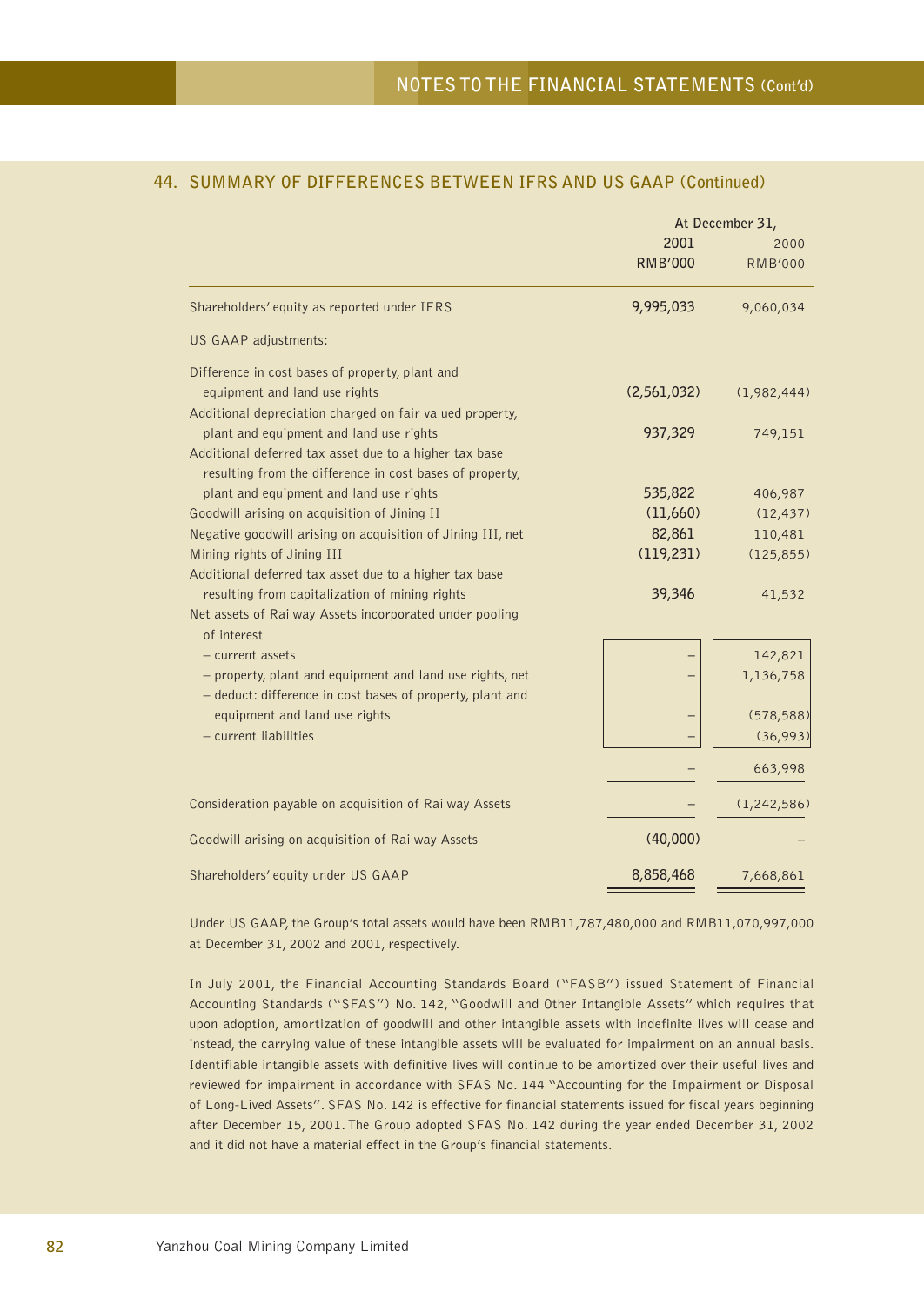In August 2001, the FASB issued SFAS No. 143, "Accounting for Asset Retirement Obligations" which is effective for financial statements issued for fiscal years beginning after June 15, 2002. This statement addresses the diverse accounting practices for obligations associated with the retirement of tangible longlived assets and the associated asset retirement costs. The Group adopted SFAS No. 143 on January 1, 2003 and it did not have a material effect in the Group's financial statements.

In October 2002, the FASB issued SFAS No. 144, "Accounting for the Impairment or Disposal of Long-Lived Assets" which is effective for financial statements issued for fiscal years beginning after December 15, 2001. SFAS No. 144 applies to all long-lived assets (including discontinued operations) and it develops one accounting model for long-lived assets that are to be disposed of by sale. The Group adopted this standard during the year ended December 31, 2002 and it did not have a material effect in the Group's financial statements.

In April 2002, the FASB issued SFAS No. 145, "Rescission of FASB Statement No. 4, 44 and 64, Amendment of FASB Statement No. 13, and Technical Corrections", to update, clarify, and simplify certain existing accounting pronouncements. Specifically, SFAS No. 145: (i) Rescinds SFAS No. 4, "Reporting Gains and Losses from Extinguishment of Debt", an amendment of APB Opinion 30, and SFAS No. 64, "Extinguishments of Debt Made to Satisfy Sinking-Fund Requirements", which amended SFAS No. 4, as these two standards required that all gains and losses from the extinguishment of debt be aggregate and, if material, classified as an extraordinary item. Consequently, such gains and losses will now be classified as extraordinary only if they meet the criteria for extraordinary treatment set forth in APB Opinion 30, Reporting the Results of Operations – Reporting the Effects of Disposal of a Segment of a Business, and Extra-ordinary, Unusual and Infrequently Occurring Events and Transactions; (ii) Rescinds SFAS No. 44, "Accounting for Intangible Assets of Motor Carriers", an amendment of Chapter 5 of Accounting Research Bulletins No. 43 and an interpretation of APB Opinions 17 and 30, because the discrete event to which the Statement relates is no longer relevant; (iii) Amends SFAS No. 13, "Accounting for leases", to require that certain lease modifications that have economic effects similar to sale-leaseback transactions be accounted for in the same manner as such transactions; (iv) Makes certain technical corrections, which the FASB deemed to be non-substantive, to a number of existing accounting pronouncements. The provisions of SFAS No. 145 related to the rescission of SFAS No. 4 and No. 64 are effective for fiscal years beginning after May 15, 2002. The provisions related to the amendment of SFAS No. 13 are effective for transactions occurring after May 15, 2002. All other provisions of SFAS No. 145 are effective for financial statements issued on or after May 15, 2002. For those provisions that become effective during the year ended December 31, 2002, there was no significant impact on the Group's financial position and results of operations; for the remaining provision under SFAS No. 145, management is assessing, but has not yet determined, the impact such provisions will have, if any, on its financial position and results of operations.

In July 2002, the FASB issued SFAS No. 146, "Accounting for Costs Associated with Exit or Disposal Activities" which requires companies to recognize costs associated with exit or disposal activities when they are incurred rather than at the date of a commitment to an exit or disposal plan. Such costs covered by the standard include lease termination costs and certain employee severance costs that are associated with a restructuring, discontinued operation, plant closing, or other exit or disposal activity. SFAS No. 146 replaces the previous accounting guidance provided by the Emerging Issues Task Force Issue No. 94-3, "Liability Recognition for Certain Employee Termination Benefits and Other Costs to Exit an Activity (including Certain Costs Incurred in a Restructuring)". SFAS No. 146 is to be applied prospectively to exit or disposal activities initiated after December 31, 2002. The Group is evaluating the impact of the adoption of this standard and has not yet determined the effect of the adoption on its financial position and results of operations.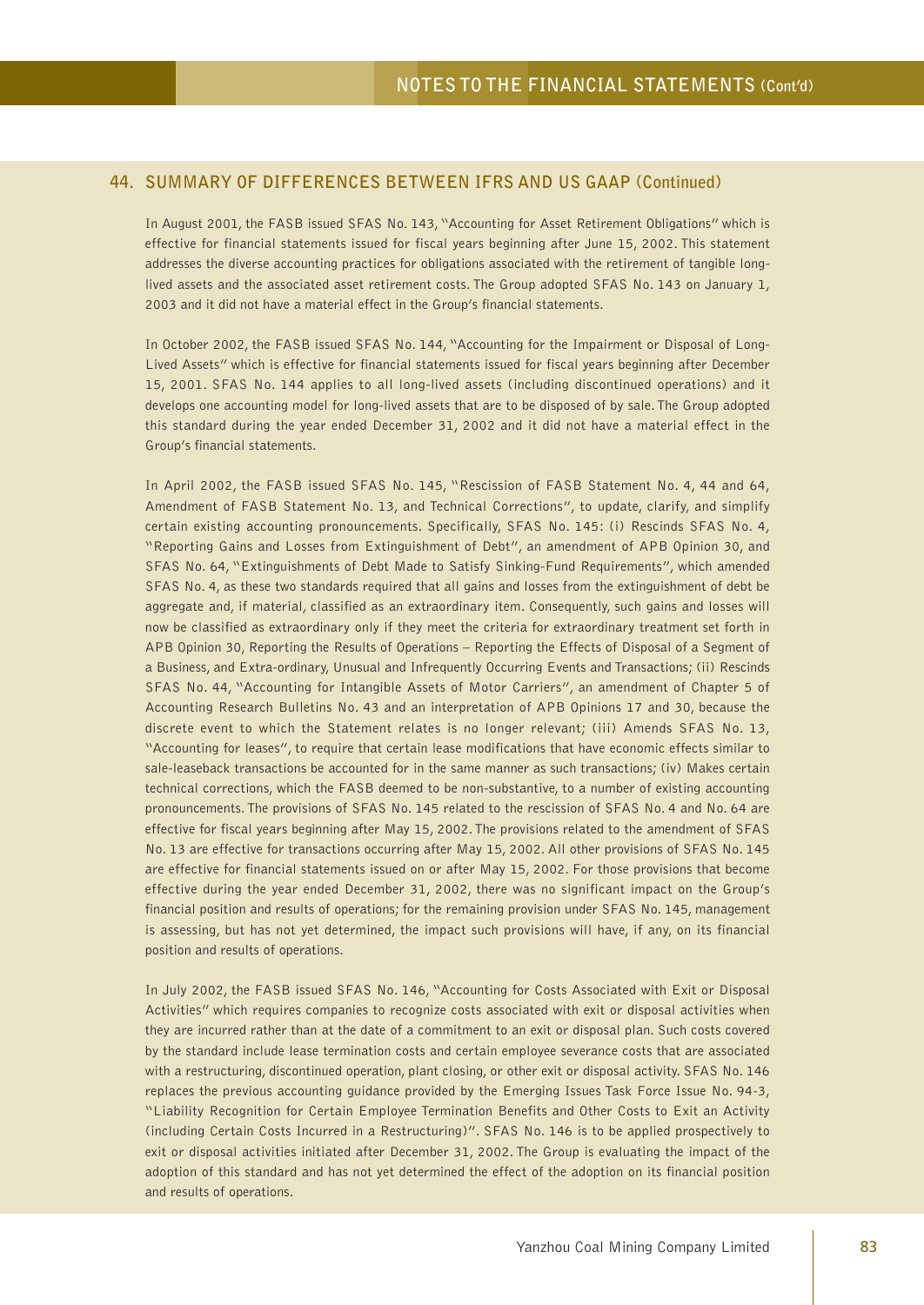In October 2002, the FASB issued SFAS No. 147, "Acquisitions of Certain Financial Institutions – an amendment of FASB statements No.72 and 144 and FASB Interpretation No. 9", which relates to the application of the purchase method of accounting, and is effective for acquisitions for which the date of acquisition is on or after October 1, 2002. The provisions related to accounting for the impairment or disposal of certain long-term customers-relationship intangible assets are effective on October 1, 2002. Transition provisions for previously recognized unidentifiable intangible assets are effective on October 1, 2002, with earlier application permitted. On October 1, 2002, the Group adopted SFAS No. 147 and it did not have a material effect in the Group's financial statements.

In December 2002, the FASB issued SFAS No. 148 "Accounting for Stock-Based Compensation – Transition and Disclosure – an amendment of FASB Statement No. 123", which amends SFAS No.123, "Accounting for Stock-Based Compensation". SFAS No.148 provides alternative methods of transition for a voluntary change to the fair value based method of accounting for stock-based employee compensation. In addition, SFAS No.148 amends the disclosure requirements of SFAS No. 123 to require more prominent and more frequent disclosures in financial statements of the effects of stock-based compensation. The transition guidance and annual disclosure provision of SFAS No.148 are effective for fiscal years ended after December 15, 2002, with earlier application permitted in certain circumstances. The Group did not provide stock-based compensation to its employees and accordingly the adoption of this standard will not have a material effect in the Group's financial statements.

In November 2002, the FASB issued Interpretation ("FIN") No. 45 "Guarantor's Accounting and Disclosure Requirements for Guarantees, Including Indirect Guarantees of Indebtedness of Others". This interpretation requires certain disclosures to be made by a guarantor in its interim and annual financial statements about its obligations under certain guarantees that it has issued. It also requires a guarantor to recognize, at the inception of a guarantee, a liability for the fair value of the obligation undertaken in issuing the guarantee. The disclosure requirements of FIN No. 45 are effective for interim and annual periods after December 15, 2002. The Group had no guarantees as of December 31, 2002. The initial recognition and initial measurement requirements of FIN No. 45 are effective prospectively for guarantees issued or modified after December 31, 2002. The Group is evaluating the impact of the adoption of the recognition and initial measurement requirements of FIN No. 45 but has not yet determined the effect of the adoption on its financial position and results of operations.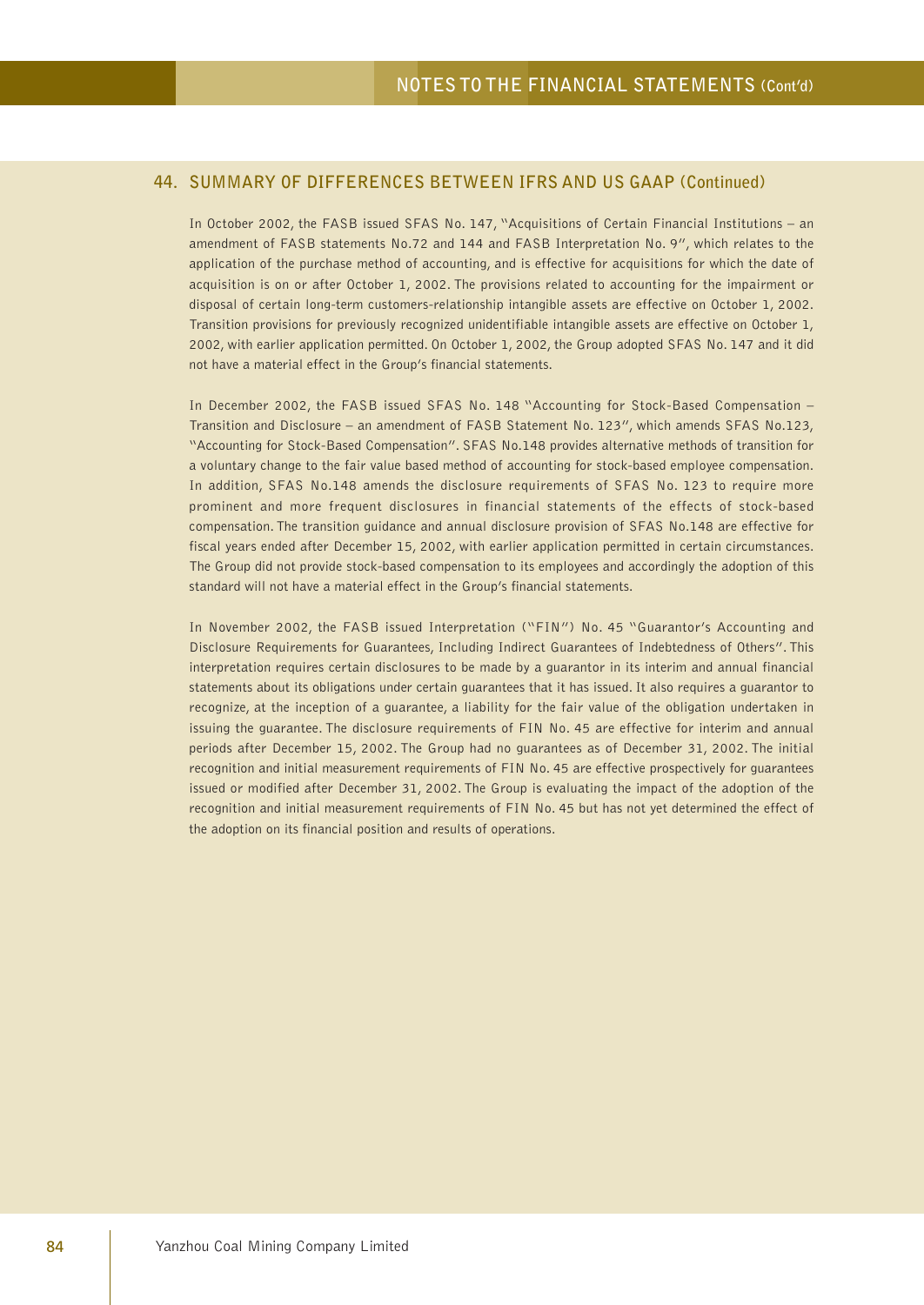# 德勤华永会计师事务所有限公司

Deloitte Touche Tohmatsu Certified Public Accountants Ltd. 外滩中心 30楼 30/F. Bund Center 222 Yan'an Road East Shanghai 200002, PRC

中国上海市延安东路 222 号 邮政编码: 200002



#### **YANZHOU COAL MINING COMPANY LIMITED REPORT OF THE AUDITORS FOR THE YEAR ENDED DECEMBER 31, 2002**

Deshibao(shen)zi(03) No. P0427

# **TO THE SHAREHOLDERS OF YANZHOU COAL MINING COMPANY LIMITED**

We have audited the accompanying balance sheet of the Company and the Group as of December 31, 2002 and the related statements of income and cash flows of the Company and the Group for the year then ended. These financial statements are the responsibility of the Company's management. Our responsibility is to express an opinion on these financial statements based on our audit. We conducted our audit in accordance with Independent Auditing Standards for Chinese Certified Public Accountants. Our audit included such tests of the accounting records and such other auditing procedures as we considered necessary in the practical circumstances of the Company and the Group.

In our opinion, such financial statements are prepared in conformity with "Accounting Standards for Business Enterprises" and "Accounting System for Business Enterprises" and, in all material respects, present fairly the financial position of the Company and the Group as of December 31, 2002 and the results of their operations and cash flows for the year then ended. The accounting policies have been consistently applied.

**Certified Public Accountants Ltd.**

**Deloitte Touche Tohmatsu Chinese Certified Public Accountants**

**Gu Hong Yu Liu Yong Qiang**

April 11, 2003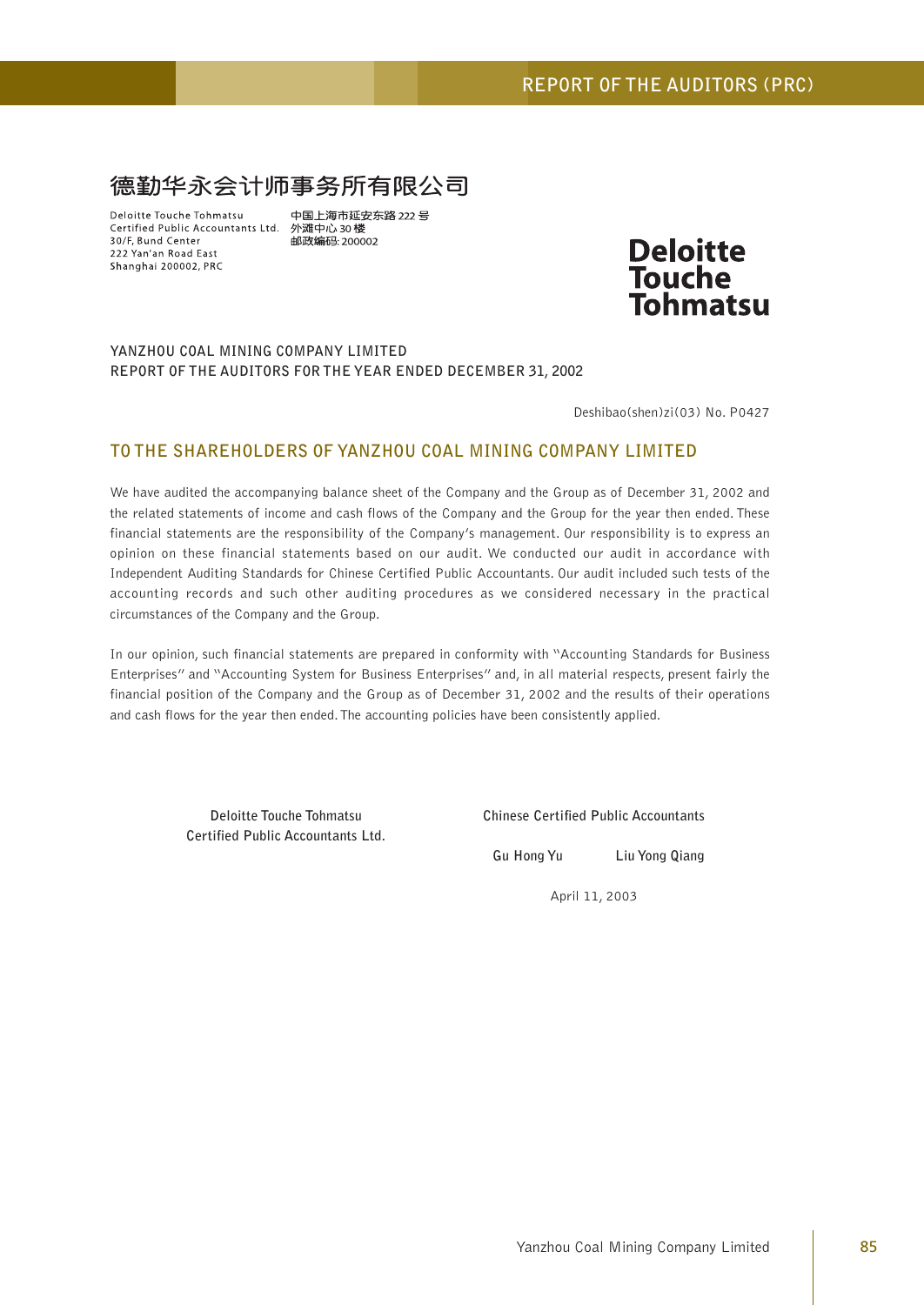At December 31, 2002

|                                         |                |                | The Group<br>December 31, |                | The Company<br>December 31, |
|-----------------------------------------|----------------|----------------|---------------------------|----------------|-----------------------------|
|                                         |                | 2002           | 2001                      | 2002           |                             |
|                                         | <b>NOTES</b>   | <b>RMB</b>     | <b>RMB</b>                | <b>RMB</b>     | 2001<br><b>RMB</b>          |
|                                         |                |                | (Restated)                |                | (Restated)                  |
|                                         |                |                |                           |                |                             |
| <b>ASSETS</b>                           |                |                |                           |                |                             |
| <b>CURRENT ASSETS</b>                   |                |                |                           |                |                             |
| Bank balances and cash                  | 6              | 1,595,933,728  | 1,154,806,342             | 1,592,397,958  | 1,150,155,924               |
| Current investments                     | $\overline{7}$ | 88,702,100     | 49,997,305                | 88,702,100     | 49,997,305                  |
| Notes receivable                        | 8              | 239,974,223    | 155,883,666               | 239,974,223    | 155,883,666                 |
| Dividends receivable                    |                |                |                           | 655,479        |                             |
| Accounts receivable                     | 9              | 573,446,193    | 550,784,838               | 573,446,193    | 550,784,838                 |
| Other receivables                       | 10             | 223,141,786    | 401,119,702               | 222,698,314    | 400,993,716                 |
| Prepayments                             | 12             | 146,339,631    | 88,165,432                | 145,812,599    | 94,810,318                  |
| Subsidies receivable                    | 13             | 342,595,878    | 419,145,249               | 342,595,878    | 419,145,249                 |
| Inventories                             | 14             | 576,579,303    | 439,882,298               | 569,496,944    | 426,352,865                 |
| Deferred expenses                       | 15             | 110,560,888    | 111,048,395               | 110,560,888    | 111,048,395                 |
| TOTAL CURRENT ASSETS                    |                | 3,897,273,730  | 3,370,833,227             | 3,886,340,576  | 3,359,172,276               |
| Long-term equity investments            | 16/51(1)       | 31,897,684     | 1,760,419                 | 36,672,090     | 4,470,322                   |
| <b>FIXED ASSETS</b>                     |                |                |                           |                |                             |
| Fixed assets at cost                    | 17             | 13,632,796,969 | 11,702,052,041            | 13,631,983,945 | 11,701,559,317              |
| Less: Accumulated depreciation          | 17             | 5,480,779,065  | 4,492,985,894             | 5,480,563,829  | 4,492,836,855               |
| FIXED ASSETS, NET                       | 17             | 8,152,017,904  | 7,209,066,147             | 8,151,420,116  | 7,208,722,462               |
| Materials for constructing fixed assets | 18             | 1,899,659      | 1,697,068                 | 1,899,659      | 1,697,068                   |
| Fixed assets under construction         | 19             | 123,022,757    | 268,991,536               | 123,022,757    | 268,991,536                 |
| <b>TOTAL FIXED ASSETS</b>               |                | 8,276,940,320  | 7,479,754,751             | 8,276,342,532  | 7,479,411,066               |
| INTANGIBLE ASSETS                       | 20             | 777,436,629    | 497,874,780               | 777,436,629    | 497,874,780                 |
| <b>TOTAL ASSETS</b>                     |                | 12,983,548,363 | 11,350,223,177            | 12,976,791,827 | 11,340,928,444              |

Notes are an integral part of the financial statements.

| Legal representative | The person in charge of | The person in charge of   |
|----------------------|-------------------------|---------------------------|
|                      | accountancy work        | the accounting department |
| Mo Li Qi             | Wu Yu Xiang             | Zhang Bao Cai             |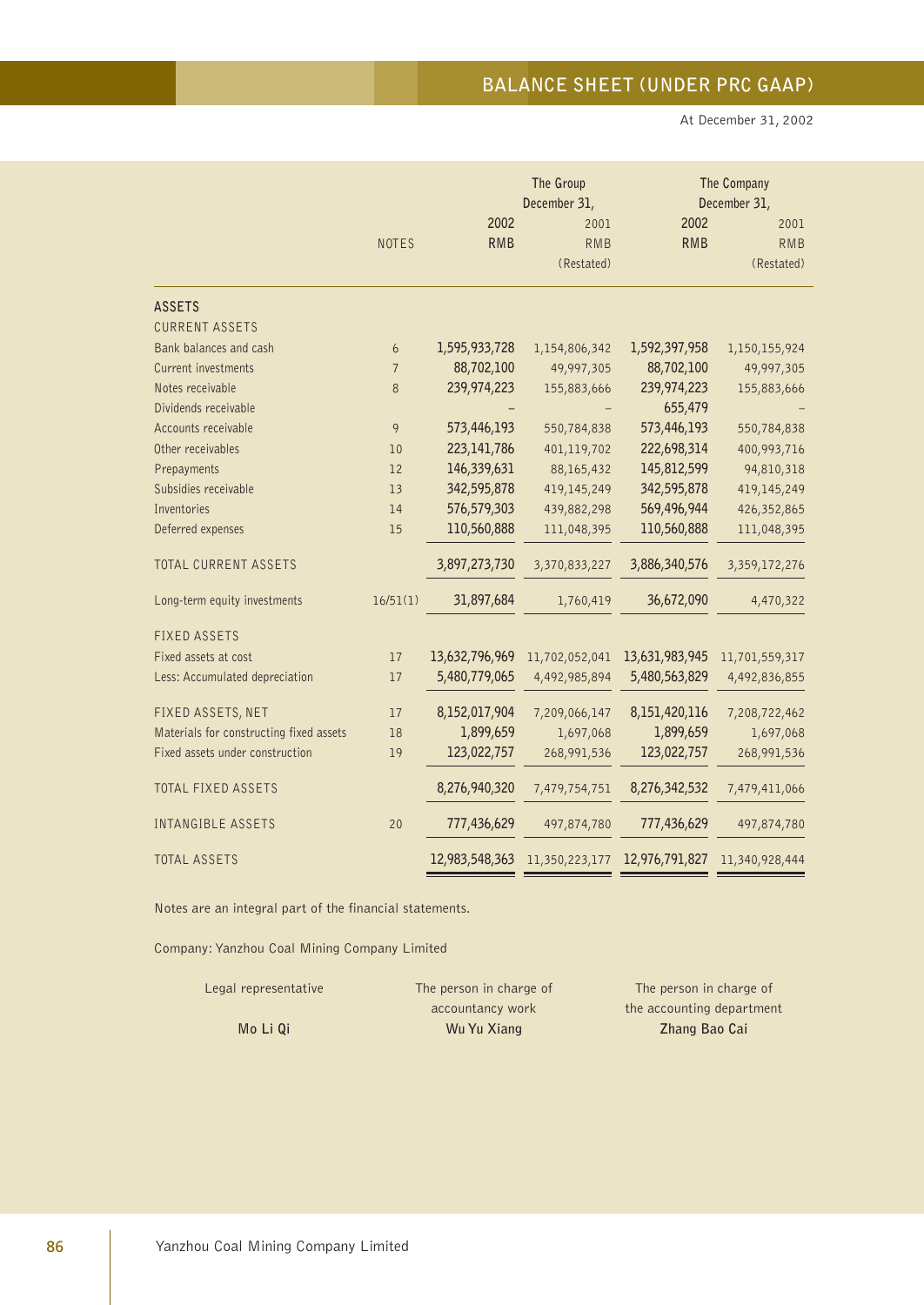# **BALANCE SHEET (Under PRC GAAP) (Cont'd)**

|                                                                              |              |               | The Group<br>December 31,                    |               | The Company<br>December 31, |
|------------------------------------------------------------------------------|--------------|---------------|----------------------------------------------|---------------|-----------------------------|
|                                                                              |              | 2002          | 2001                                         | 2002          | 2001                        |
|                                                                              | <b>NOTES</b> | <b>RMB</b>    | <b>RMB</b>                                   | <b>RMB</b>    | <b>RMB</b>                  |
|                                                                              |              |               | (Restated)                                   |               | (Restated)                  |
| <b>LIABILITIES AND</b><br>SHAREHOLDERS' EQUITY<br><b>CURRENT LIABILITIES</b> |              |               |                                              |               |                             |
| Notes payable                                                                | 21           | 108,001,674   | 275,860,000                                  | 108,001,674   | 275,860,000                 |
| Accounts payable                                                             | 22           | 557,175,701   | 553,982,959                                  | 556,939,363   | 552,320,331                 |
| Advances from customers                                                      | 23           | 171,826,093   | 122,908,153                                  | 170,508,547   | 122,794,582                 |
| Salaries and wages payable                                                   |              | 46,389,189    | 36,130,872                                   | 46,389,189    | 36,130,872                  |
| Dividends payable                                                            | 24           | 298,480,000   | 287,000,000                                  | 298,480,000   | 287,000,000                 |
| Taxes payable                                                                | 25           | 206,139,942   | 104,422,929                                  | 206,021,490   | 103,629,887                 |
| Other payables                                                               | 26           | 542,999,385   | 381, 314, 134                                | 542,851,634   | 377,052,325                 |
| Provision                                                                    | 27           | 83,043,947    | 120,196,012                                  | 83,043,947    | 120,196,012                 |
| Long-term payable due                                                        |              |               |                                              |               |                             |
| within one year                                                              | 28           | 13,247,800    | 636,633,816                                  | 13,247,800    | 636,633,816                 |
| TOTAL CURRENT LIABILITIES                                                    |              | 2,027,303,731 | 2,518,448,875                                | 2,025,483,644 | 2,511,617,825               |
| LONG-TERM LIABILITIES                                                        |              |               |                                              |               |                             |
| Long-term loan                                                               | 29           | 1,200,000,000 |                                              | 1,200,000,000 |                             |
| Long-term payable                                                            | 28           | 92,735,160    | 105,983,040                                  | 92,735,160    | 105,983,040                 |
|                                                                              |              |               |                                              |               |                             |
| TOTAL LONG-TERM LIABILITIES                                                  |              | 1,292,735,160 | 105,983,040                                  | 1,292,735,160 | 105,983,040                 |
| TOTAL LIABILITIES                                                            |              | 3,320,038,891 | 2,624,431,915                                | 3,318,218,804 | 2,617,600,865               |
| MINORITY INTEREST                                                            |              | 4,936,449     | 2,463,683                                    |               |                             |
| SHAREHOLDERS' EQUITY                                                         |              |               |                                              |               |                             |
| Share capital                                                                | 30           | 2,870,000,000 | 2,870,000,000                                | 2,870,000,000 | 2,870,000,000               |
| Capital reserves                                                             | 31           | 4,454,521,340 | 4,223,911,394                                | 4,454,521,340 | 4,223,911,394               |
| Surplus reserves                                                             | 32           | 582,343,347   | 431,712,152                                  | 582,179,477   | 431,712,152                 |
| Including: Statutory common welfare fund                                     |              | 194, 141, 761 | 143,904,051                                  | 194,059,826   | 143,904,051                 |
| Unappropriated profits                                                       | 33           | 1,751,708,336 | 1,197,704,033                                | 1,751,872,206 | 1,197,704,033               |
| TOTAL SHAREHOLDERS' EQUITY                                                   |              | 9,658,573,023 | 8,723,327,579                                | 9,658,573,023 | 8,723,327,579               |
| TOTAL LIABILITIES AND                                                        |              |               |                                              |               |                             |
| SHAREHOLDERS' EQUITY                                                         |              |               | 12,983,548,363 11,350,223,177 12,976,791,827 |               | 11,340,928,444              |

Notes are an integral part of the financial statements.

| Legal representative | The person in charge of | The person in charge of   |
|----------------------|-------------------------|---------------------------|
|                      | accountancy work        | the accounting department |
| Mo Li Qi             | Wu Yu Xiang             | Zhang Bao Cai             |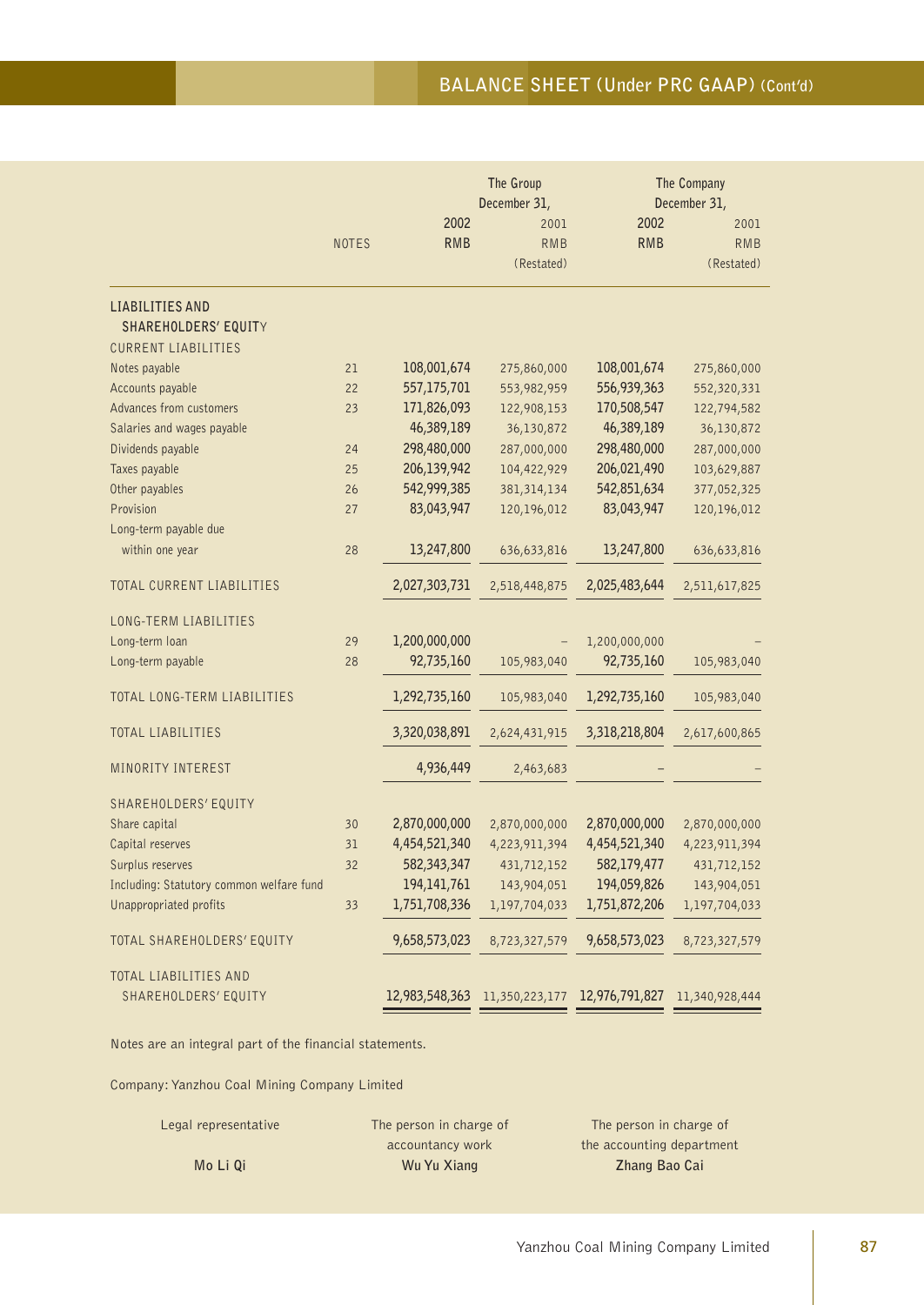For the year ended December 31, 2002

|                                                                                                                                                       |                                  |                                                                             | The Group<br>December 31,                                                     |                                                                             | The Company<br>December 31,                                                 |
|-------------------------------------------------------------------------------------------------------------------------------------------------------|----------------------------------|-----------------------------------------------------------------------------|-------------------------------------------------------------------------------|-----------------------------------------------------------------------------|-----------------------------------------------------------------------------|
|                                                                                                                                                       | <b>NOTES</b>                     | 2002<br><b>RMB</b>                                                          | 2001<br><b>RMB</b><br>(Restated)                                              | 2002<br><b>RMB</b>                                                          | 2001<br><b>RMB</b><br>(Restated)                                            |
| Revenue from major operations<br>Less: Cost of major operations<br>Sales taxes and surcharges                                                         | 34<br>35<br>36                   | 8,055,258,906<br>3,593,511,138<br>140,473,141                               | 6,469,352,955<br>3,016,717,921<br>99,704,041                                  | 8,055,258,906<br>3,599,065,977<br>140,473,141                               | 6,469,352,955<br>3,016,717,921<br>99,704,041                                |
| Profit from major operations<br>Profit from other operations<br>Add:<br>Less: Operating expenses<br>Administrative expenses<br>Financial expenses     | 37<br>38<br>39                   | 4,321,274,627<br>30,153,221<br>1,647,447,268<br>1,134,279,470<br>49,561,176 | 3,352,930,993<br>26,483,329<br>1,551,609,369<br>665,965,451<br>(34, 833, 265) | 4,315,719,788<br>23,403,996<br>1,643,682,040<br>1,133,135,406<br>49,580,917 | 3,352,930,993<br>26,483,329<br>1,551,609,369<br>665,965,451<br>(34,833,265) |
| Operating profit<br>Add: Investment income<br>Subsidy income<br>Non-operating income<br>Non-operating expenses<br>Less:                               | 40/51(2)<br>41<br>42<br>43       | 1,520,139,934<br>3,687,968<br>20,156,972<br>8,573,766<br>21,844,181         | 1,196,672,767<br>7,880,206<br>16,812,063                                      | 1,512,725,421<br>7,059,098<br>20,156,972<br>8,573,766<br>21,833,000         | 1,196,672,767<br>7,880,206<br>16,812,063                                    |
| Total profits<br>Less: Income taxes<br>Minority interest                                                                                              | 44                               | 1,530,714,459<br>524,534,221<br>3,064,740                                   | 1,187,740,910<br>391,487,645                                                  | 1,526,682,257<br>523,566,759                                                | 1,187,740,910<br>391,487,645                                                |
| Net profit<br>Unappropriated profits at the<br>Add:<br>beginning of the year                                                                          | 33                               | 1,003,115,498<br>1,197,704,033                                              | 796,253,265<br>807,888,757                                                    | 1,003,115,498<br>1,197,704,033                                              | 796,253,265<br>807,888,757                                                  |
| Profits available for appropriation<br>Less: Appropriations to statutory<br>common reserve fund<br>Appropriations to statutory<br>common welfare fund | 33<br>33                         | 2,200,819,531<br>100,393,485<br>50,237,710                                  | 1,604,142,022<br>79,625,327<br>39,812,662                                     | 2,200,819,531<br>100,311,550<br>50,155,775                                  | 1,604,142,022<br>79,625,327<br>39,812,662                                   |
| Profits available for appropriation to<br>shareholders<br>Less: Ordinary share dividend                                                               | 33                               | 2,050,188,336<br>298,480,000                                                | 1,484,704,033<br>287,000,000                                                  | 2,050,352,206<br>298,480,000                                                | 1,484,704,033<br>287,000,000                                                |
| Unappropriated profits at the<br>end of the year                                                                                                      |                                  | 1,751,708,336                                                               | 1,197,704,033                                                                 | 1,751,872,206                                                               | 1,197,704,033                                                               |
| SUPPLEMENTAL INFORMATION:                                                                                                                             |                                  |                                                                             |                                                                               |                                                                             |                                                                             |
| Effect on changes in accounting<br>treatment of Wei Jian Fei<br>- Decrease in total profits<br>- Increase in capital reserves                         | $\overline{2}$<br>$\overline{2}$ | 230,609,946<br>230,609,946                                                  | 204,134,184<br>204,134,184                                                    | 230,609,946<br>230,609,946                                                  | 204,134,184<br>204,134,184                                                  |

Notes are an integral part of the financial statements.

| Legal representative | The person in charge of | The person in charge of   |
|----------------------|-------------------------|---------------------------|
|                      | accountancy work        | the accounting department |
| Mo Li Qi             | Wu Yu Xiang             | Zhang Bao Cai             |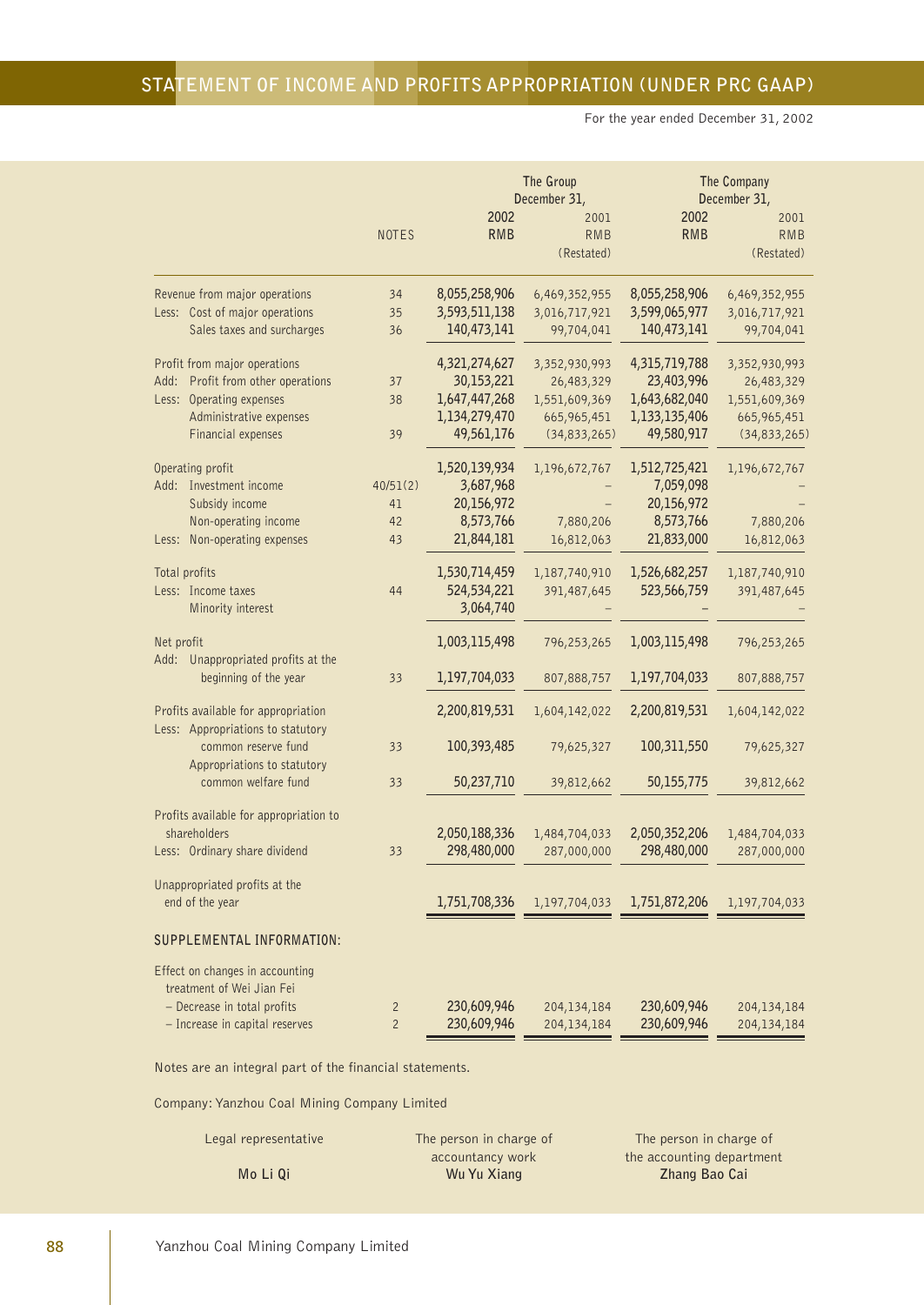For the year ended December 31, 2002

|                                                                             |              | The Group<br>December 31, |                                                                         |                    | The Company<br>December 31, |  |  |
|-----------------------------------------------------------------------------|--------------|---------------------------|-------------------------------------------------------------------------|--------------------|-----------------------------|--|--|
|                                                                             | <b>NOTES</b> | 2002<br><b>RMB</b>        | 2001<br><b>RMB</b>                                                      | 2002<br><b>RMB</b> | 2001<br><b>RMB</b>          |  |  |
| CASH FLOW FROM<br>OPERATING ACTIVITIES                                      |              |                           |                                                                         |                    |                             |  |  |
| Cash received from sales of goods                                           |              |                           |                                                                         |                    |                             |  |  |
| or rendering of services                                                    |              | 8,564,833,180             | 7,185,415,721                                                           | 8,554,804,872      | 7,185,415,721               |  |  |
| Taxes refunded<br>Other cash received relating                              |              | 76,549,371                | 214,033,232                                                             | 76,549,371         | 214,033,232                 |  |  |
| to operating activities                                                     | 45           | 1,095,669,128             | 666,944,161                                                             | 1,093,233,717      | 666,944,161                 |  |  |
| SUB-TOTAL OF CASH INFLOWS                                                   |              | 9,737,051,679             | 8,066,393,114                                                           | 9,724,587,960      | 8,066,393,114               |  |  |
| Cash paid for goods and services                                            |              | 2,507,018,482             | 2,060,777,762                                                           | 2,502,928,837      | 2,060,777,762               |  |  |
| Cash paid to and on behalf of employees                                     |              | 1,365,705,578             | 994,990,361                                                             | 1,365,615,347      | 994,990,361                 |  |  |
| Taxes and surcharges paid                                                   |              | 816,698,078               | 1,096,236,752                                                           | 813,695,443        | 1,096,236,752               |  |  |
| Other cash paid relating to operating activities 46                         |              | 2,664,269,943             | 2,262,708,458                                                           | 2,659,437,508      | 2,262,708,458               |  |  |
| SUB-TOTAL OF CASH OUTFLOWS                                                  |              | 7,353,692,081             | 6,414,713,333                                                           | 7,341,677,135      | 6,414,713,333               |  |  |
| <b>NET CASH FLOW FROM</b>                                                   |              |                           |                                                                         |                    |                             |  |  |
| OPERATING ACTIVITIES                                                        |              | 2,383,359,598             | 1,651,679,781                                                           | 2,382,910,825      | 1,651,679,781               |  |  |
| CASH FLOW FROM INVESTING                                                    |              |                           |                                                                         |                    |                             |  |  |
| <b>ACTIVITIES</b>                                                           |              |                           |                                                                         |                    |                             |  |  |
| Cash received from disposal of investments                                  |              | 53,685,273                |                                                                         | 53,685,273         |                             |  |  |
| Cash received from returns on investment<br>Net cash received from disposal |              |                           |                                                                         | 651,148            |                             |  |  |
| of fixed assets and other long-term assets                                  |              | 47,799,358                | 13,685,621                                                              | 47,799,358         | 13,685,621                  |  |  |
| Cash received from acquisition of a subsidiary                              |              |                           | 1,940,515                                                               |                    |                             |  |  |
|                                                                             |              |                           |                                                                         |                    |                             |  |  |
| SUB-TOTAL OF CASH INFLOWS                                                   |              | 101,484,631               | 15,626,136                                                              | 102,135,779        | 13,685,621                  |  |  |
| Cash paid to acquire fixed                                                  |              |                           |                                                                         |                    |                             |  |  |
| assets and other long-term assets                                           |              | 842,469,768               | 684,193,133                                                             | 842,149,469        | 684, 193, 133               |  |  |
| Cash paid for investments                                                   |              | 118,839,365               | 51,757,724                                                              | 118,839,365        | 54,467,627                  |  |  |
| Cash paid for acquisition of Jining III                                     |              |                           | 1,204,133,000                                                           |                    | 1,204,133,000               |  |  |
| Cash paid for acquisition of Railway Assets                                 | 47           | 1,282,444,340             |                                                                         | 1,282,444,340      |                             |  |  |
| Increase in restricted cash                                                 |              | 21,760,596                | 30,000,000                                                              | 21,760,596         | 30,000,000                  |  |  |
| SUB-TOTAL OF CASH OUTFLOWS                                                  |              | 2,265,514,069             | 1,970,083,857                                                           | 2,265,193,770      | 1,972,793,760               |  |  |
| NET CASH FLOW FROM                                                          |              |                           |                                                                         |                    |                             |  |  |
| <b>INVESTING ACTIVITIES</b>                                                 |              |                           | $(2,164,029,438)$ $(1,954,457,721)$ $(2,163,057,991)$ $(1,959,108,139)$ |                    |                             |  |  |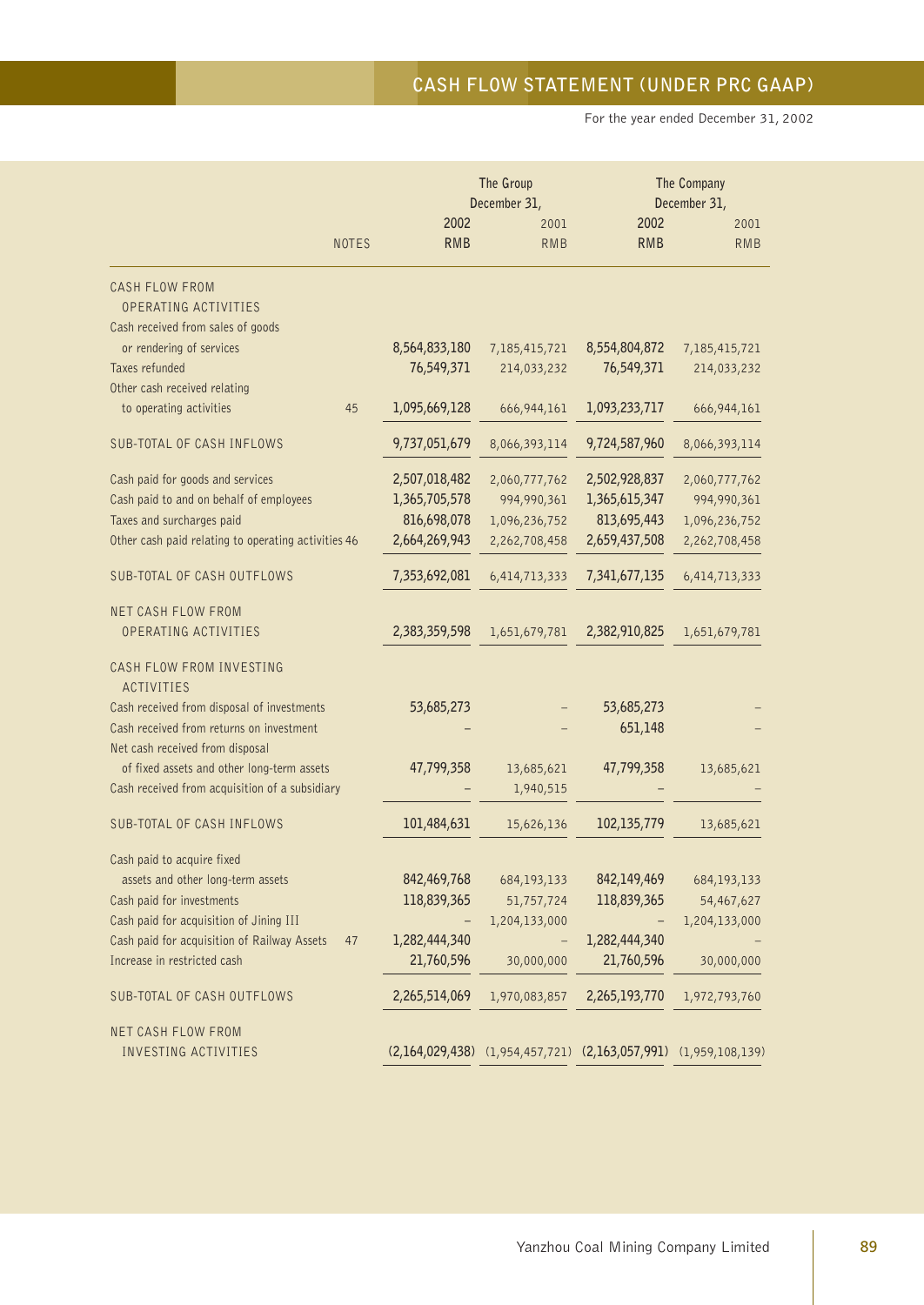# **CASH FLOW STATEMENT (UNDER PRC GAAP) (Cont'd)**

|                                                                                                                                                             | The Group<br>December 31, |                                           |                            |                                           | The Company<br>December 31, |  |  |
|-------------------------------------------------------------------------------------------------------------------------------------------------------------|---------------------------|-------------------------------------------|----------------------------|-------------------------------------------|-----------------------------|--|--|
|                                                                                                                                                             | <b>NOTES</b>              | 2002<br><b>RMB</b>                        | 2001<br><b>RMB</b>         | 2002<br><b>RMB</b>                        | 2001<br><b>RMB</b>          |  |  |
| <b>CASH FLOW FROM</b><br>FINANCING ACTIVITIES                                                                                                               |                           |                                           |                            |                                           |                             |  |  |
| Cash received from issue of share capital<br>Cash received from borrowings                                                                                  |                           | 1,600,000,000                             | 1,454,803,875              | 1,600,000,000                             | 1,454,803,875               |  |  |
| <b>SUB-TOTAL OF CASH INFLOWS</b>                                                                                                                            |                           | 1,600,000,000                             | 1,454,803,875              | 1,600,000,000                             | 1,454,803,875               |  |  |
| Cash repayment of borrowings<br>Cash paid for acquisition of Jining III<br>Cash paid for distribution of dividends<br>Dividend paid to minority shareholder |                           | 400,000,000<br>636,633,896<br>287,000,000 | 636,633,960<br>235,340,000 | 400,000,000<br>636,633,896<br>287,000,000 | 636,633,960<br>235,340,000  |  |  |
| by a subsidiary<br>Cash paid for interest expenses                                                                                                          |                           | 591,974<br>75,737,500                     |                            | 75,737,500                                |                             |  |  |
| SUB-TOTAL OF CASH OUTFLOWS                                                                                                                                  |                           | 1,399,963,370                             | 871,973,960                | 1,399,371,396                             | 871,973,960                 |  |  |
| <b>NET CASH FLOW FROM</b><br>FINANCING ACTIVITIES                                                                                                           |                           | 200,036,630                               | 582,829,915                | 200,628,604                               | 582,829,915                 |  |  |
| EFFECT OF FOREIGN EXCHANGE<br>RATE CHANGES ON CASH                                                                                                          |                           |                                           |                            |                                           |                             |  |  |
| NET INCREASE IN CASH AND<br>CASH EQUIVALENTS                                                                                                                |                           | 419,366,790                               | 280,051,975                | 420,481,438                               | 275,401,557                 |  |  |

Notes are an integral part of the financial statements.

Company: Yanzhou Coal Mining Company Limited

**Mo Li Qi Wu Yu Xiang Cai Wu Yu Xiang Cai Zhang Bao Cai** 

Legal representative The person in charge of The person in charge of accountancy work the accounting department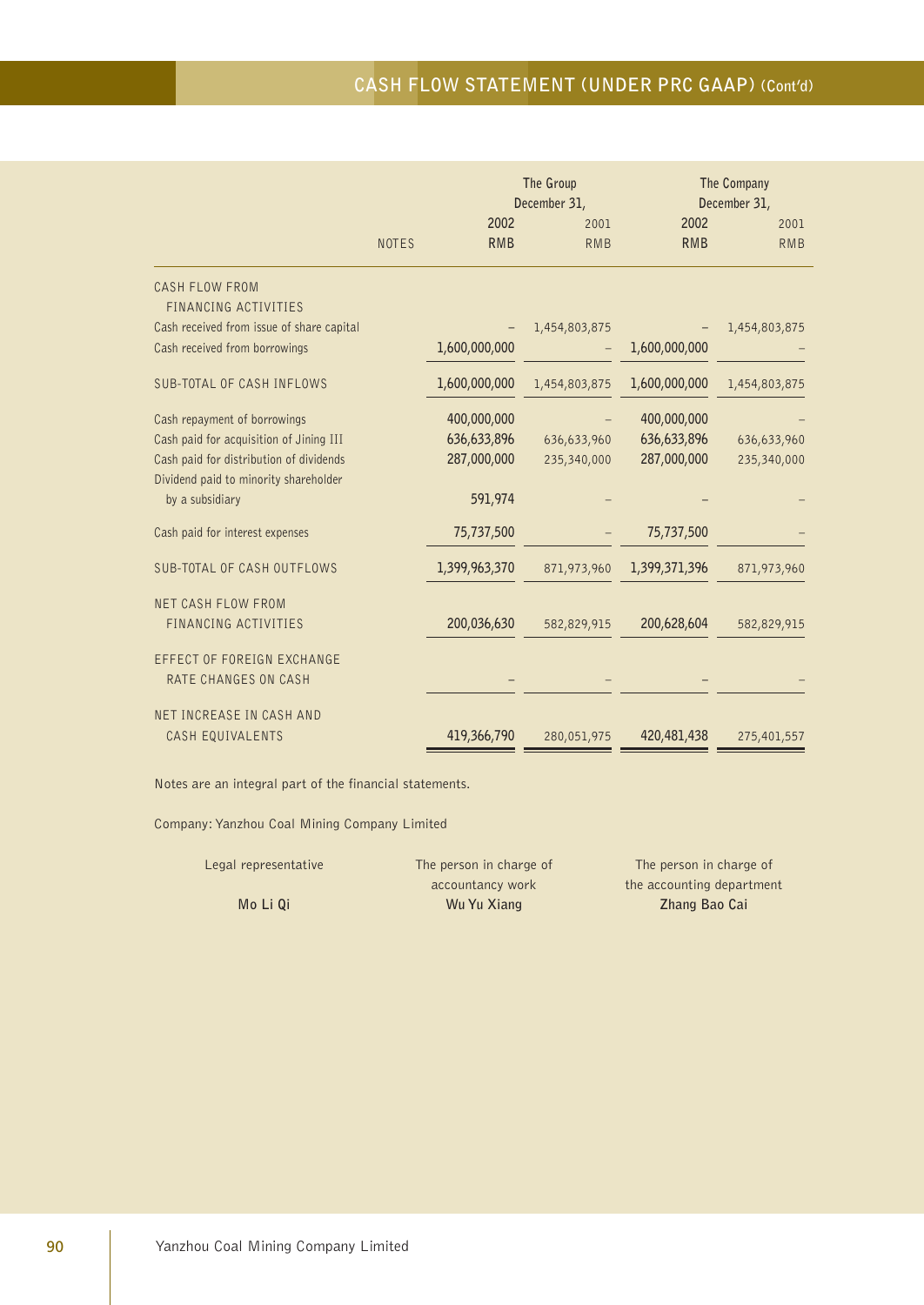# **CASH FLOW STATEMENT (UNDER PRC GAAP) (Cont'd)**

| 2002<br>2002<br>2001<br><b>RMB</b><br><b>RMB</b><br><b>RMB</b><br><b>NOTES</b><br>(Restated)<br>SUPPLEMENTAL INFORMATION:<br>RECONCILIATION OF NET PROFIT<br>TO NET CASH FLOW FROM<br>OPERATING ACTIVITIES | 2001<br><b>RMB</b><br>(Restated)<br>796,253,265 |
|------------------------------------------------------------------------------------------------------------------------------------------------------------------------------------------------------------|-------------------------------------------------|
|                                                                                                                                                                                                            |                                                 |
|                                                                                                                                                                                                            |                                                 |
|                                                                                                                                                                                                            |                                                 |
| Net profit<br>1,003,115,498<br>1,003,115,498<br>796,253,265<br>3,064,740<br>Add: Minority interest<br>Provision for diminution in                                                                          |                                                 |
| value of assets<br>66,203,577<br>66,203,577<br>(26, 671, 722)<br>869,077,231<br>Depreciation of fixed assets<br>811,750,331<br>869,011,035                                                                 | (26, 671, 722)<br>811,750,331                   |
| 230,609,946<br>Provision for Wei Jian Fei<br>204,134,184<br>230,609,946<br>Amortization of intangible assets                                                                                               | 204,134,184                                     |
| and other assets<br>19,816,651<br>19,816,651<br>30,433,568<br>Losses on disposal of fixed assets                                                                                                           | 30,433,568                                      |
| and other long-term assets<br>1,093,362<br>1,093,362<br>5,811,569<br>Decrease (increase) in                                                                                                                | 5,811,569                                       |
| deferred expenses<br>487,507<br>(76, 316, 068)<br>487,507<br>75,737,500<br>75,737,500<br>Financial expenses                                                                                                | (76, 316, 068)                                  |
| Loss (profit) on investment<br>(3,687,968)<br>(7,059,098)<br>Decrease (increase) in inventories<br>(131, 235, 706)<br>(137,682,780)<br>(163, 450, 978)<br>Decrease (increase) in operating                 | (163, 450, 978)                                 |
| 162,089,489<br>169,578,893<br>receivables<br>19,945,412<br>Increase (decrease) in                                                                                                                          | 19,945,412                                      |
| 86,987,771<br>91,998,734<br>operating payables<br>49,790,220                                                                                                                                               | 49,790,220                                      |
| <b>NET CASH FLOW FROM</b><br>OPERATING ACTIVITIES<br>2,383,359,598<br>2,382,910,825<br>1,651,679,781                                                                                                       | 1,651,679,781                                   |
| NET INCREASE IN CASH AND<br>CASH EQUIVALENTS:                                                                                                                                                              |                                                 |
| 1,544,173,132<br>1,540,637,362<br>Cash at the end of the year<br>48/51(3)<br>1,124,806,342<br>Less: Cash at the beginning of the year<br>1,124,806,342<br>1,120,155,924<br>844,754,367                     | 1,120,155,924<br>844,754,367                    |
| NET INCREASE IN CASH AND<br>419,366,790<br>420,481,438<br>CASH EQUIVALENTS<br>280,051,975                                                                                                                  | 275,401,557                                     |

Notes are an integral part of the financial statements.

| Legal representative | The person in charge of | The person in charge of   |
|----------------------|-------------------------|---------------------------|
|                      | accountancy work        | the accounting department |
| Mo Li Qi             | Wu Yu Xiang             | Zhang Bao Cai             |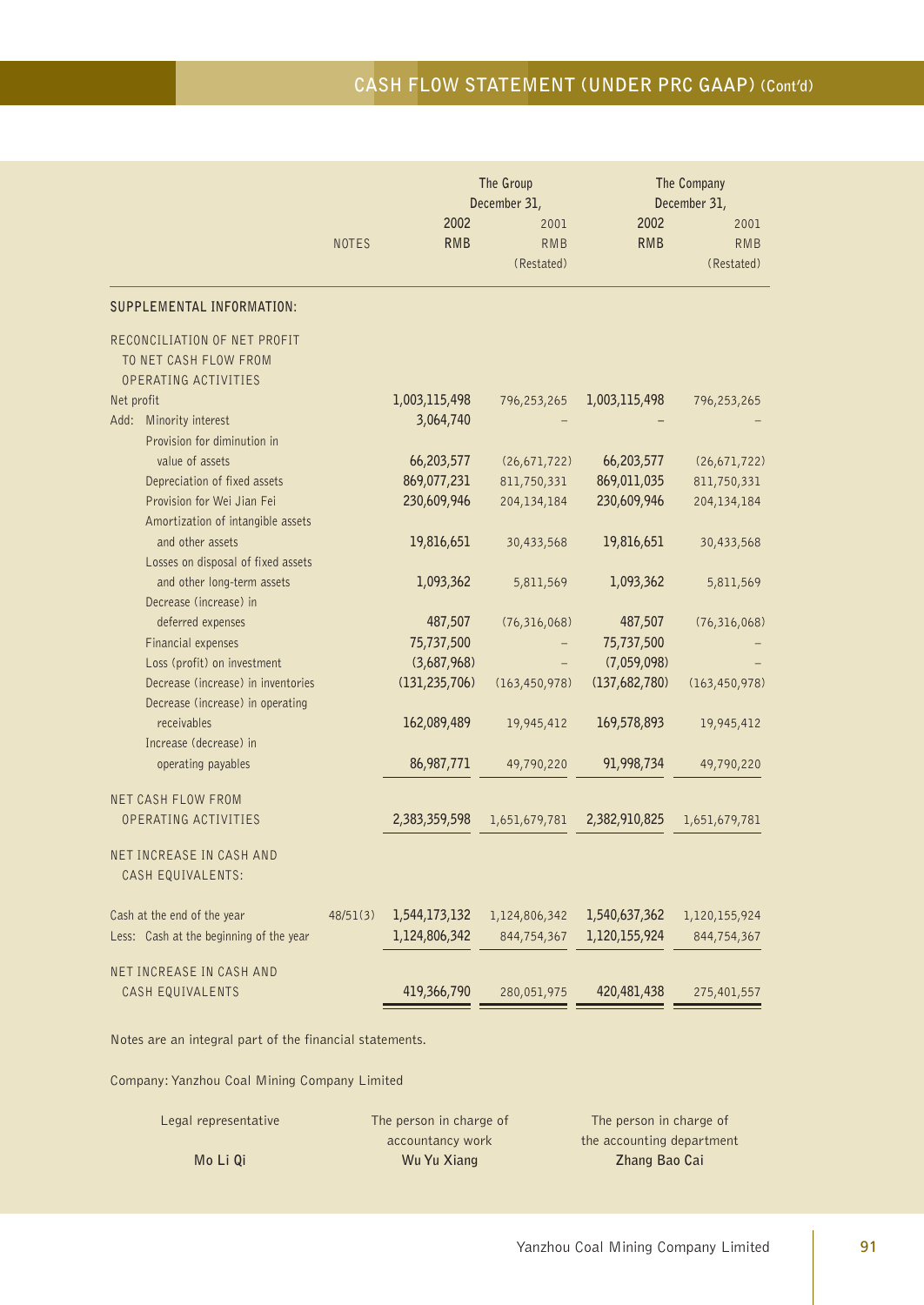For the year ended December 31, 2002

### **1. GENERAL**

Yanzhou Coal Mining Company Limited (the "Company") is a Sino-foreign joint stock company with limited liability in the People's Republic of China (the "PRC"). The Company was established on September 25, 1997 by Yankuang Group Corporation Limited (the "Yankuang Group") and commenced operations on October 1, 1997. The A Shares, H Shares and American Depository Shares issued by the Company are listed on the stock exchanges in Shanghai, Hong Kong and New York, respectively. The principal operations of the Company are the mining and screening of coal, sales of coal products and coal transportation service.

The Company's total share capital is RMB2,870,000,000, including RMB1,670,000,000 (representing 58.19% of the total share capital) state legal person shares; RMB1,020,000,000 (representing 35.54% of the total share capital) H Shares and American Depository Shares listed on overseas stock exchange; and RMB180,000,000 (representing 6.27% of the total share capital) A Share listed on domestic stock exchange. Details of Company's share capital are set out in note 30 to the financial statements.

#### **2. CHANGES IN ACCOUNTING TREATMENT OF WEI JIAN FEI AND ITS IMPACT**

Prior to 1998, the Company has to accrue for "Wei Jian Fei" based on a rate of RMB6.0 per tonne of coal mined according to (92)Caigongzi No.380 issued by Ministry of Finance. This accrual was included in both production costs and other current liabilities. The amount of Wei Jian Fei was used for payments of production transferral fee and the principal fund to National Coal Industry Administration Bureau and Coal Industry Administration Bureau of Shandong Province. The remaining amount, up to the aggregate amount of the total purchase costs of coal production equipment and the refurnishment cost of the coal mining structures, will be transferred to capital reserves upon completion of construction projects at the year end.

Starting from 1999, the Company was no longer required to pay relevant fees to National Coal Industry Administration Bureau and Coal Industry Administration Bueau of Shandong Province and the depreciation provided is considered adequate for purchase of coal production equipment and renewal of coal mining structures, the Company ceased the accrual of Wei Jian Fei and transferred the balance of RMB161,773,949 to capital reserves.

In year 2002, the relevant authorities raised queries on the ceasation of accrual of Wei Jian Fei. In their opinion, without formal announcement on the abolishment, enterprises should comply with those industry accounting policies and regulations. Since the regulation of accrual of Wei Jian Fei in the Coal Mining Industry is still valid and is currently carried out by the domestic coal mining industry, the Company should resume the accrual for Wei Jian Fei. Therefore, the Company decided to continue to accrue for Wei Juan Fei and restate prior years' financial statements retrospectively.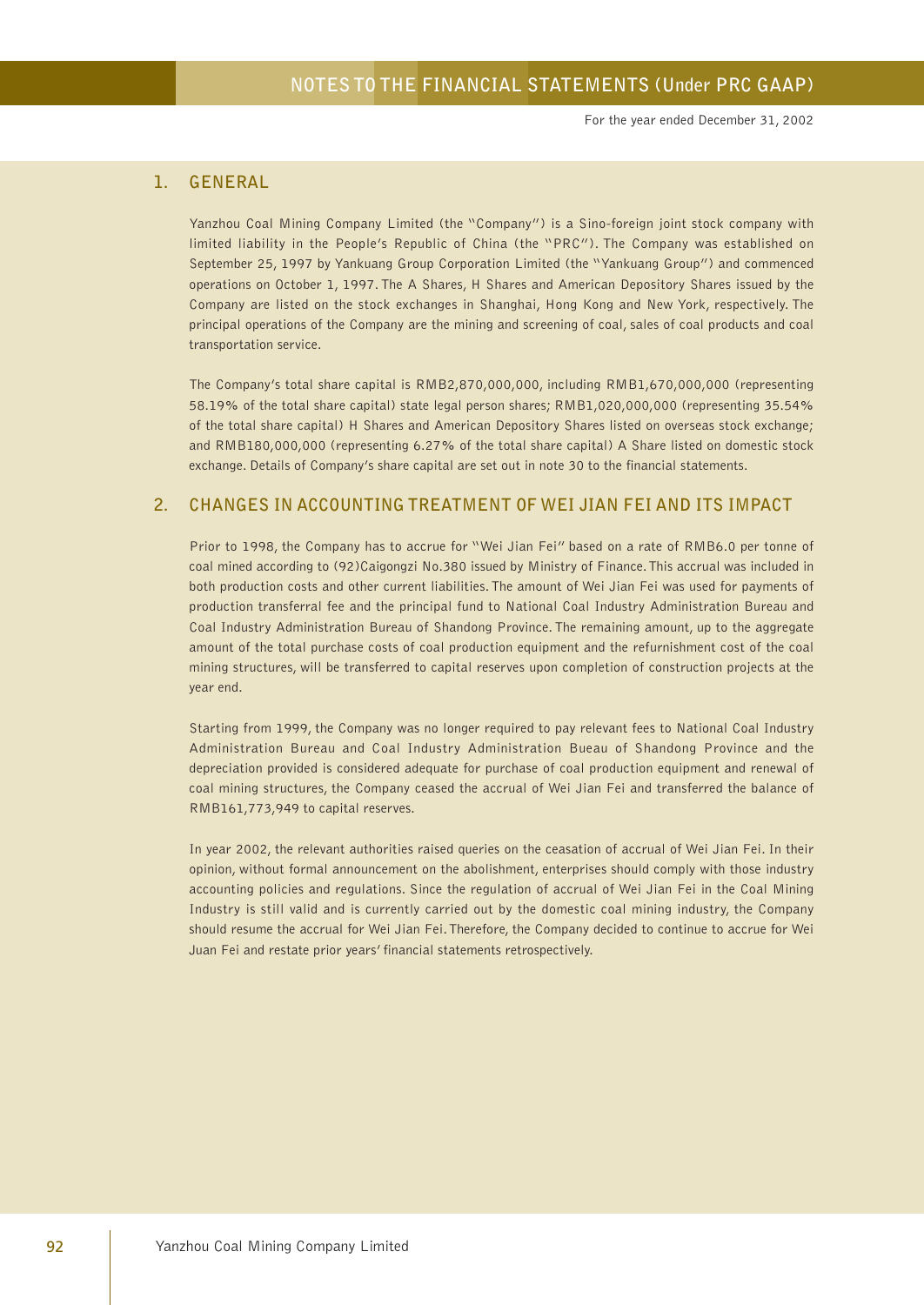### **2. CHANGES IN ACCOUNTING TREATMENT OF WEI JIAN FEI AND ITS IMPACT (Continued)**

The effect of prior year adjustments on the opening balances of relevant accounts and of current year's profit and shareholders' equity resulting from the above-mentioned issue are as follows:

|                             | 2002           | 2001           |                |                | 2000           |
|-----------------------------|----------------|----------------|----------------|----------------|----------------|
|                             | Increase       | As previously  | As             | As previously  | As             |
|                             | (decrease)     | reported       | restated       | reported       | restated       |
|                             | <b>RMB'000</b> | <b>RMB'000</b> | <b>RMB'000</b> | <b>RMB'000</b> | <b>RMB'000</b> |
| <b>Balance sheet</b>        |                |                |                |                |                |
| Capital reserves            | 230,610        | 3,711,033      | 4,223,911      | 2,526,229      | 2,834,973      |
| Surplus reserves            | (34, 592)      | 508,644        | 431,712        | 358,586        | 312,274        |
| Unappropriated profits      | (196, 018)     | 1,633,650      | 1,197,704      | 1,070,321      | 807,889        |
| Shareholders' equity        |                | 8,723,327      | 8,723,327      | 6,555,136      | 6,555,136      |
| <b>Statement of income</b>  |                |                |                |                |                |
| and profits appropriation   |                |                |                |                |                |
| Cost of major operations    | 230,610        | 2,812,584      | 3,016,718      | 1,983,520      | 2,148,257      |
| Net profit                  | (230,610)      | 1,000,387      | 796,253        | 738,986        | 574,249        |
| Unappropriated profits at   |                |                |                |                |                |
| the beginning of the year   |                | 1,070,321      | 807,889        | 677,523        | 555,117        |
| Appropriations to statutory |                |                |                |                |                |
| common reserve fund         | (23,061)       | 100,039        | 79,625         | 73,899         | 57,425         |
| Appropriations to statutory |                |                |                |                |                |
| common welfare fund         | (11, 531)      | 50,019         | 39,813         | 36,949         | 28,712         |

### **3. SIGNIFICANT ACCOUNTING POLICIES AND ACCOUNTING ESTIMATES**

#### **Accounting system**

The Company adopts the "Accounting Standards for Business Enterprises", "Accounting System for Business Enterprises" and the supplementary regulations thereto.

#### **Accounting year**

The Company has adopted the calendar year as its accounting year, i.e. from January 1 to December 31.

#### **Reporting currency**

The recording currency of the Company is Renminbi.

#### **Basis of accounting and principle of measurement**

The Company adopts the accrual basis of accounting and uses the historical cost convention as the principle of measurement.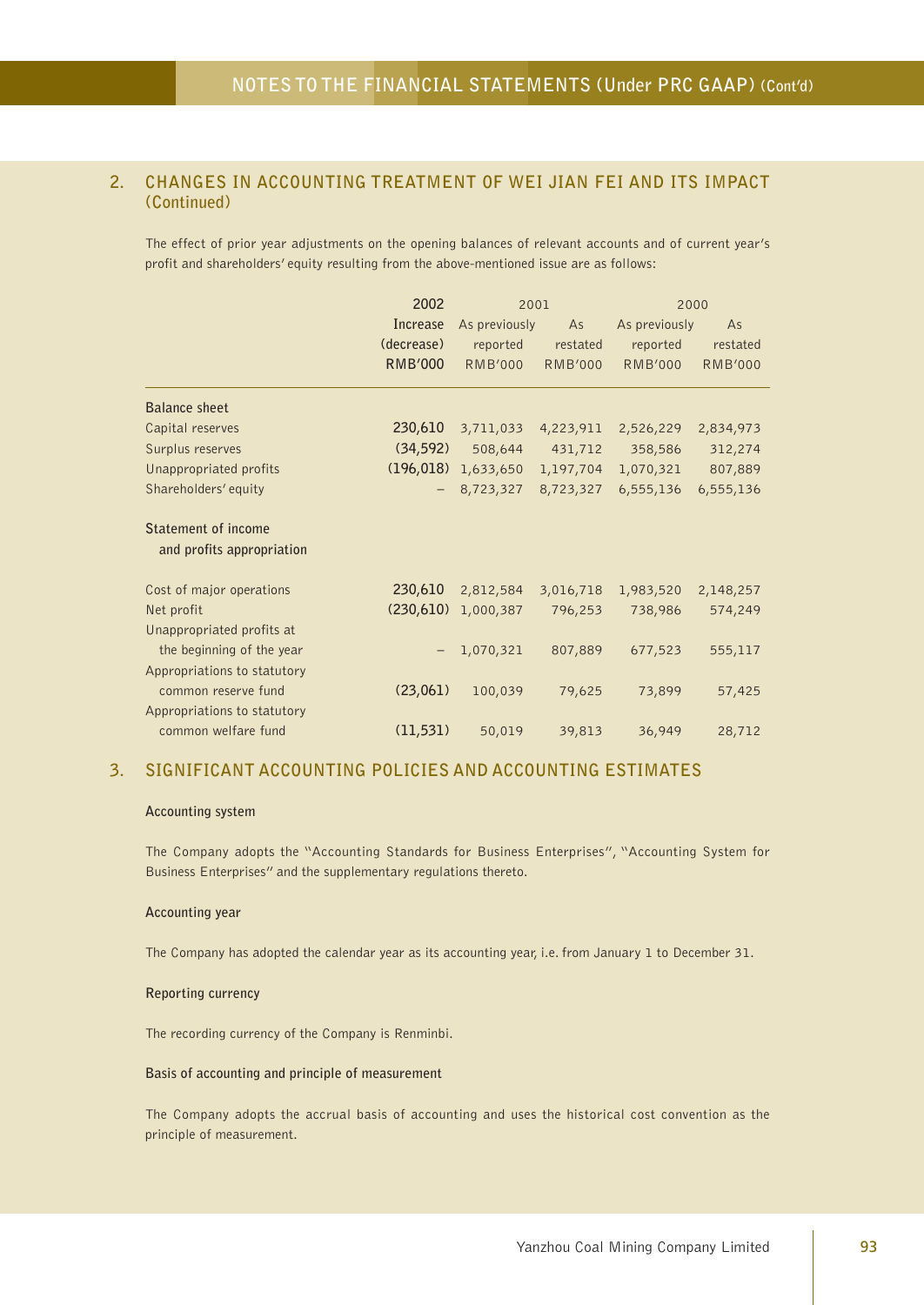#### **Foreign currency translation**

Transactions denominated in foreign currencies are translated into Renminbi at the applicable rates of exchange ("market exchange rate") prevailing at the dates of transactions. Monetary assets and liabilities denominated in foreign currencies are translated into Renminbi at the market exchange rate prevailing at the balance sheet date. Exchange gains or losses incurred on a specific borrowing for the acquisition or construction of a fixed asset are capitalized as part of the cost of fixed asset; other exchange gains or losses are dealt with as finance costs.

#### **Cash equivalents**

Cash equivalents are short-term, highly liquid investments of maturities within 3 months that are readily convertible to known amounts of cash and which are subject to an insignificant risk of changes in value.

#### **Accounting for bad sebts**

1) Criteria for recognition of bad debts

The irrecoverable amount of a bankrupt debtor after pursuing the statutory procedures;

The irrecoverable amount of a debtor who has deceased and has insufficient estate to repay;

The amount owed by a debtor who is unable to repay the obligations after the debts fall due, and the amount is irrecoverable or unlikely to be recovered as demonstrated by sufficient evidence.

2) Accounting treatment for bad debt losses

Bad debt is accounted for using allowance method and provided according to the recoverability of receivables at the year-end. The appropriate percentages of provision for bad debts relating to significant receivable accounts are reasonably determined based on relevant information such as past experience, actual financial position and cash flows of the debtors, as well as other relevant information. General provision for the remaining receivables is estimated according to aging analysis.

Bad debt provision is estimated according to closing balance of accounts receivable (excluding amounts due from related parties) and other receivables (excluding amounts due from related parties and deposit on packaging materials for long-term use) as follows:

| Age of Receivables               | Percentage of bad debt provision |
|----------------------------------|----------------------------------|
| Within 1 year (including 1 year) | 4%                               |
| $1 - 2$ years                    | 30%                              |
| $2 - 3$ years                    | 50%                              |
| Over 3 years                     | 100%                             |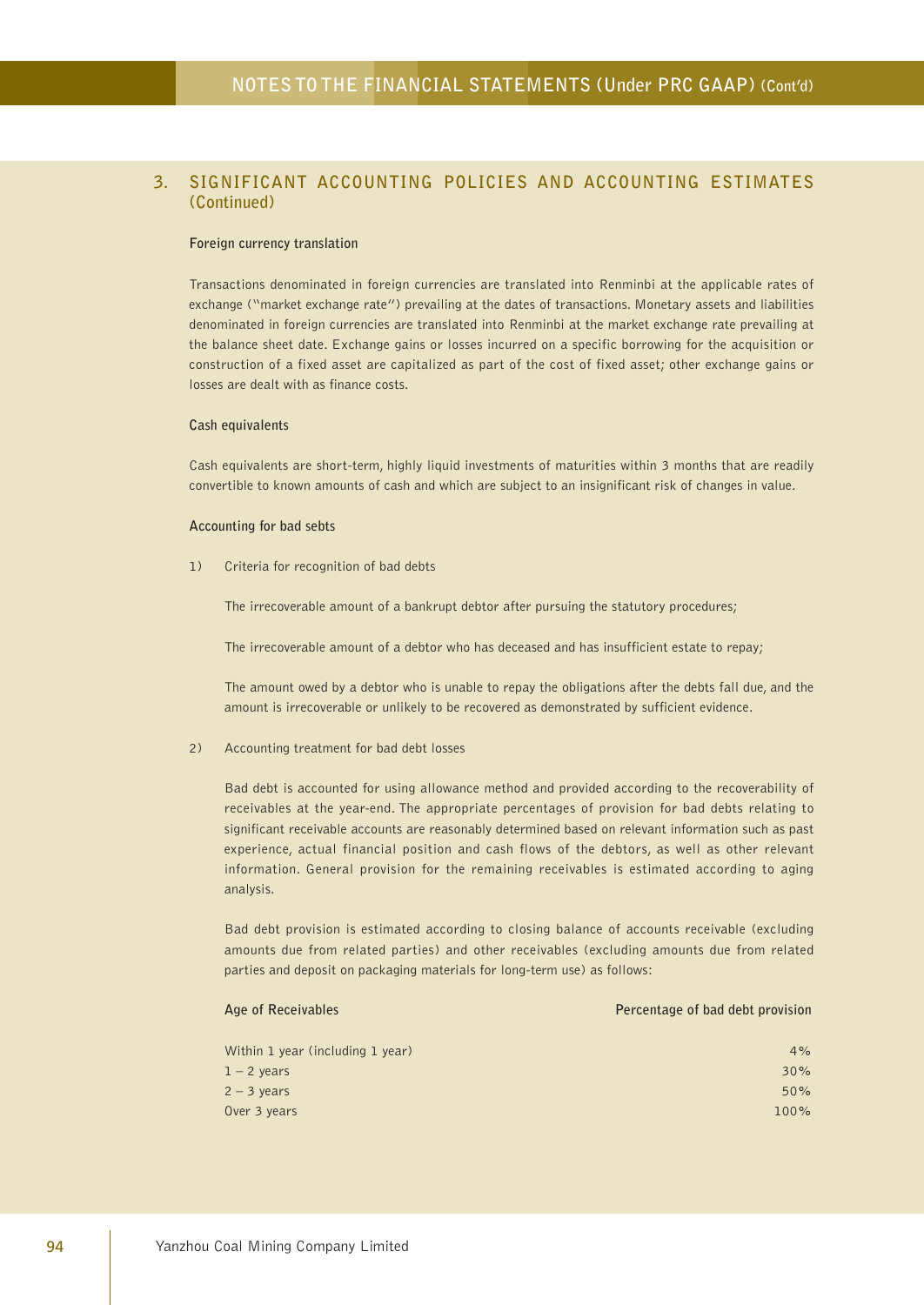#### **Inventories**

Inventories are initially recorded at cost. The cost of inventories comprises all costs of purchase, costs of convention and other costs incurred in bringing the inventories to their present location and condition. Inventories mainly include raw materials, work in progress and finished goods.

Inventories are accounted for using actual costing method. In determining the cost of inventories transferred out or issued for use, the actual costs of raw materials and finished goods are determined by the moving average and weighted average method, respectively.

#### **Provision for decline in value of inventories**

Inventories are measured at the lower of cost and net realizable value at the end of a period. Where the net realizable value is lower than the cost, the difference is recognized as provision for decline in value. Provision for decline in value of inventories is made by comparing cost with net realizable value on an individual item basis.

Net realizable value is the estimated selling price in the ordinary course of business less the estimated costs to completion and the estimated expenses and related taxes necessary to make the sale.

#### **Current investments**

A current investment is initially recorded at its cost of acquisition. The initial cost of an investment is the total price paid on acquisition, including incidental expenses such as tax payments and handling charges. However, cash dividends declared but unpaid or bonds interests due but unpaid are accounted for separately as receivable items.

Cash dividends or interest on current investments, other than those recorded as receivable items as noted in the preceding paragraph, are offset against the carrying amount of investments upon receipt.

Current investments are carried at the lower of cost and market value at the end of each period. Provision on current investment is calculated and determined on the basis of individual investment.

On disposal of a current investment, the difference between the carrying amount of the investment and the sales proceeds actually received is recognized as an investment gain or loss in the current period.

#### **Long-term investments**

(1) Accounting treatment for long-term investments

A long-term investment is initially recorded at its cost on acquisition.

The cost method is used to account for a long-term equity investment when the Company does not have control, joint control or significant influence over the investee enterprise. The equity method is used when the Company can control, jointly control or has significant influence over the investee enterprise.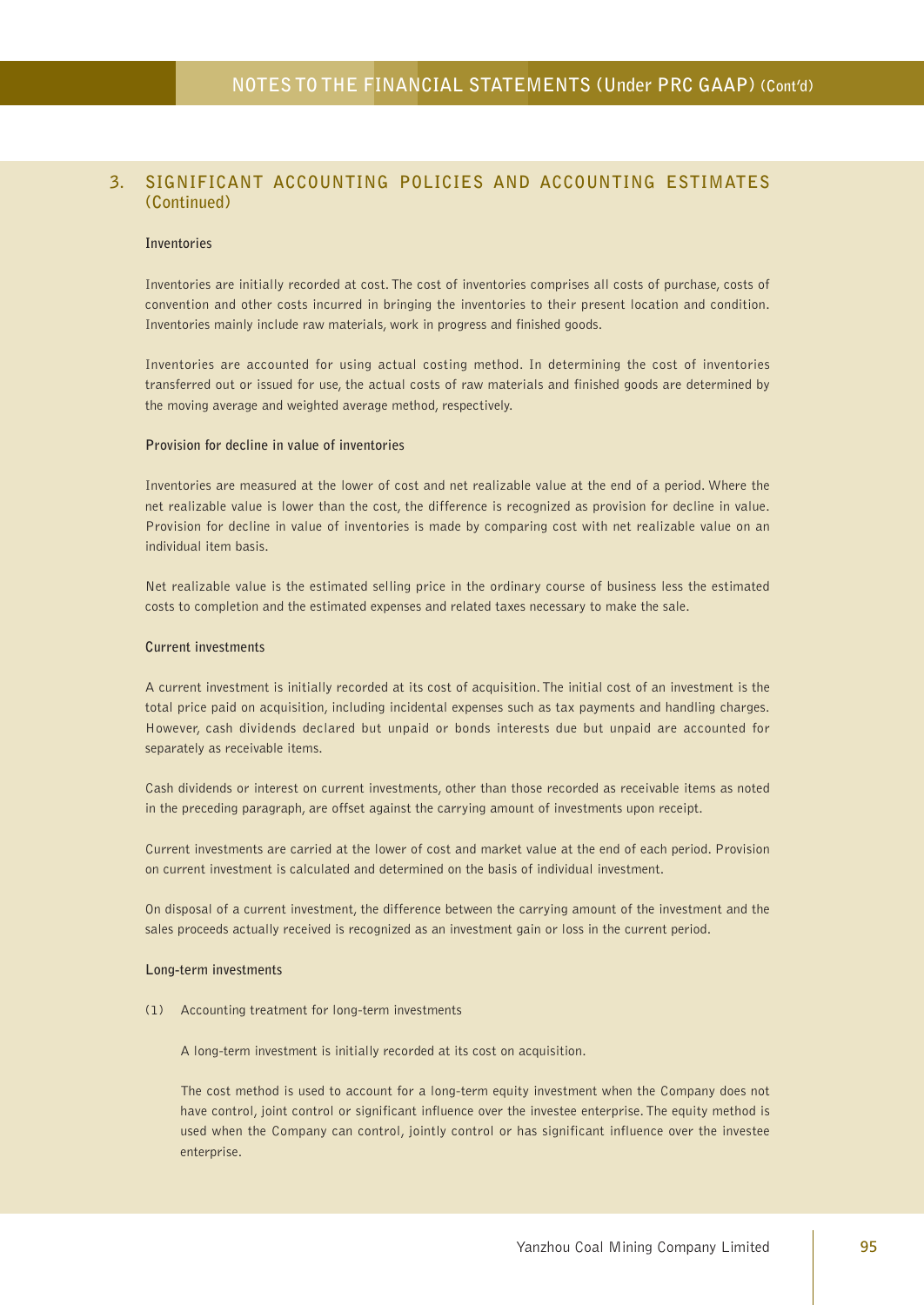#### **Long-term investments (Continued)**

When the cost method is adopted, the amount of investment income recognized is limited to the amount distributed out of accumulated net profits of the investee enterprise that arose after the investment has been made. The amount of profits or cash dividends declared by the investee enterprise in excess of the above threshold is treated as return of investment cost, and the carrying amount of the investment is reduced accordingly.

When the equity method is adopted, the investment income for current period is recognized according to its attributable share of the net profit or loss of the investee enterprises. The attributable share of net losses incurred by the investee enterprise is recognized to the extent that the carrying amount of the investment is reduced to zero. If the investee enterprise realizes net profits in subsequent periods, the carrying amount of the investment is resumed by the excess of the Company's attributable share of profits over the share of unrecognized losses.

When a long-term equity investment is accounted for using the equity method, the difference between the initial investment cost of the Company and its share of owners' equity of the investee enterprise is accounted for as equity investment difference and amortised on a straight-line basis over the investment period and charged to the income statement accordingly.

#### (2) Impairment of long-term investments

If the recoverable amount of any long-term investment is lower than the carrying amount of that investment as a result of a continuing decline in market value or changes in operating conditions of the investee enterprise, the difference between the recoverable amount and the carrying amount of the investment should be recognized as an investment loss in the current period.

#### **Recognition of recoverable amount**

The recoverable amount refers to the higher of net selling price of assets and the present value of the estimated future cash flows expected to arise from the continuing use of the assets and from its disposal at the end of its useful life. Net selling price refers to the selling price of the asset less relevant expenses and taxes incurred for the sales of the asset.

#### **Fixed assets and depreciation**

Fixed assets are tangible assets that are (a) held for use in the production or supply of goods or services, for rental to others, or for administrative purposes; (b) have useful life more than one year; and (c) have relatively high unit price.

Fixed assets are stated at cost or valuation upon the restructuring. Except for mining structures, which are depreciated using the production volume method, depreciation is provided over their useful lives from the month after they are put into use using the straight-line method with estimated residual value of 3% on cost. The useful life and annual depreciation rate of each category of fixed assets are as follows:

| Category                       | Useful life     | Annual depreciation rate |
|--------------------------------|-----------------|--------------------------|
| <b>Buildings</b>               | $15 - 30$ years | $3.23 - 6.47\%$          |
| Railway structure              | $15 - 25$ years | $3.88 - 6.47\%$          |
| Plant, machinery and equipment | $5 - 15$ years  | $6.47 - 19.40\%$         |
| Transportation equipment       | $6 - 9$ years   | $10.78 - 16.17\%$        |

Depreciation of mining structures is provided using production volume method at RMB 2.5 per tonne of raw coal mined.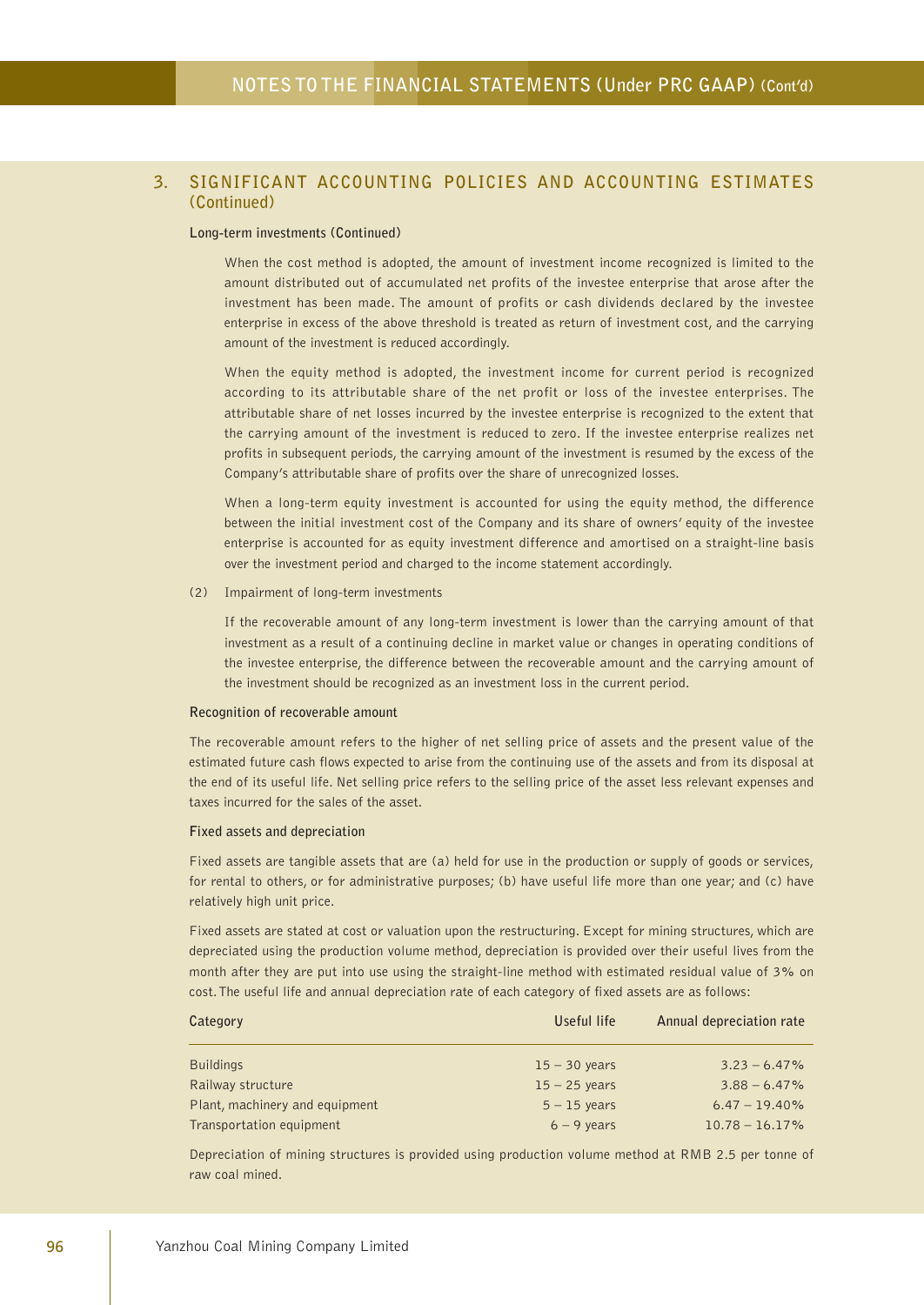#### **Impairment loss provision for fixed assets**

At the end of each period, the Company determines whether a provision should be made for impairment loss on a fixed asset by considering the indications that an impairment loss may have occurred. Where the recoverable amount of any fixed asset is lower than its carrying amount, a provision for impairment loss on fixed asset is made for the difference.

#### **Fixed assets under construction**

Fixed assets under construction are recorded at the actual cost incurred for the construction.

Cost includes all expenditures incurred for construction projects, capitalized borrowing costs incurred on a specific borrowing for the construction of fixed assets incurred before it has reached the working condition for its intended use, and other related expenses. A fixed asset under construction is transferred to fixed assets when it has reached the working condition for its intended use. No depreciation is provided for fixed assets under construction.

Where the work on a fixed asset under construction has been suspended for a long period of time and is not expected to re-commence within three years; or it is technically and physically obsolete and its economic benefits to the Company is uncertain; or there are other evidences indicating a decline in value on the fixed asset under construction, an impairment loss provision is made at the shortfall of the recoverable amount of the fixed asset under construction over its carrying amount.

#### **Intangible assets**

Intangible assets are recorded at the actual cost of acquisition or valuation upon the restructuring.

Land use rights are evenly amortized over 50 years since the certificate of land use rights are obtained.

Mining rights are evenly amortized over the useful life of 20 years since the mining rights are obtained. The useful life is estimated based on the total proven and probable reserves of the coal mine.

Goodwill represents the excess of the purchase consideration over the net assets of the acquired business unit as a whole.

Goodwill is evenly amortized over 10 years.

#### **Provision for impairment loss on intangible assets**

At the end of each period, the Company determines whether a provision should be made for impairment loss on an intangible asset by considering the indications that an impairment loss may have occurred. Where the recoverable amount of any intangible asset is lower than its carrying amount, a provision for impairment loss on intangible asset is made for the difference.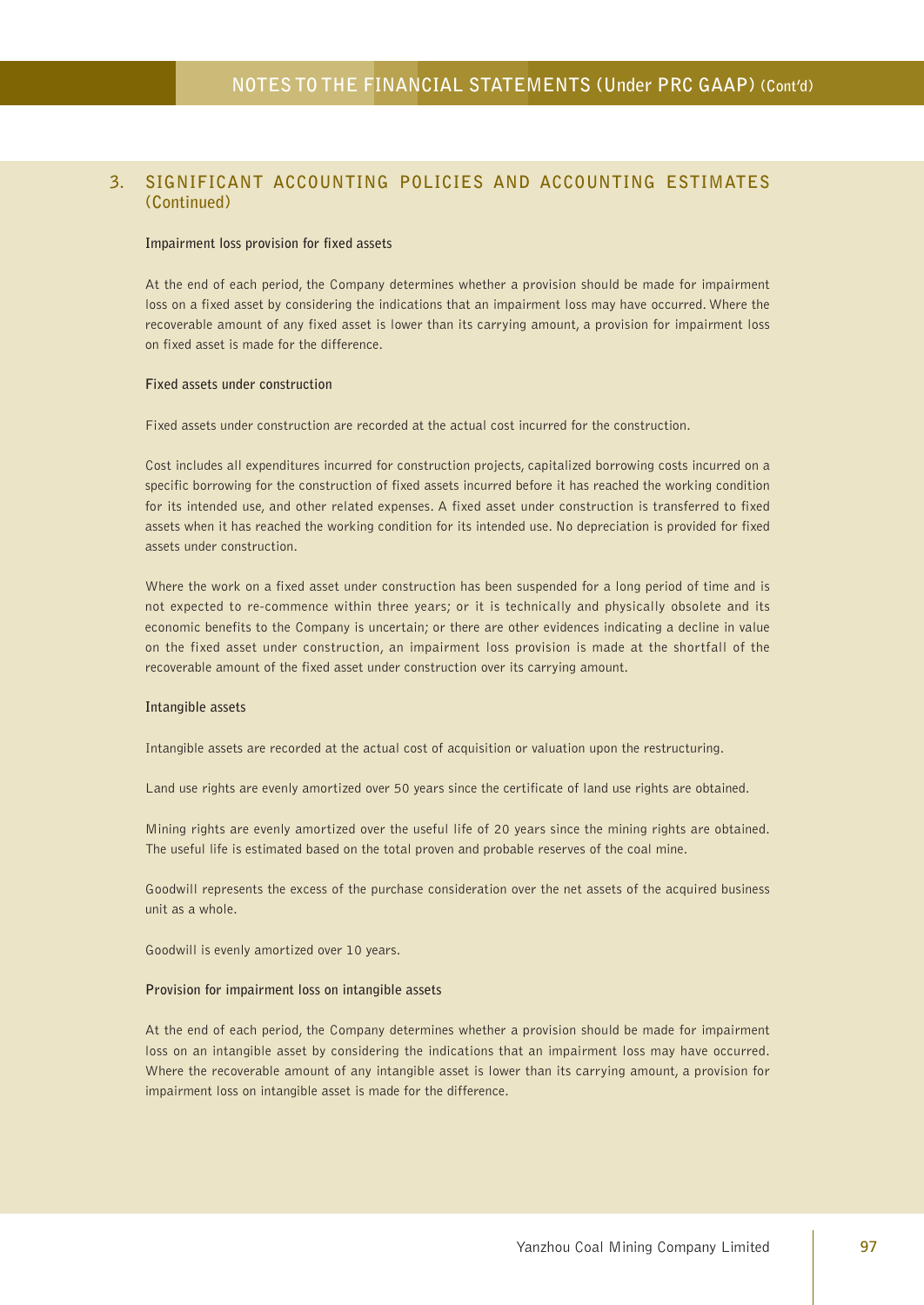#### **Provision**

The obligation related to a contingency is recognized as a liability when it meets the following conditions:

- (1) that obligation is a present obligation of the Company;
- (2) it is probable that an outflow of economic benefits from the Company will be required to settle the obligation; and
- (3) a reliable estimate can be made of the amount of the obligation.

#### **Borrowing costs**

Borrowing costs comprise interest incurred on borrowings, amortization of discounts or premiums, ancillary costs incurred in connection with the arrangement of borrowings, and exchange differences arising from foreign currency borrowings. Borrowing costs incurred on a specific borrowing for the acquisition or construction of a fixed asset, are capitalized as the cost of the fixed asset to the extent they are incurred before the fixed asset has reached working condition for its intended use if the conditions for capitalisation are met. Other borrowing costs are recognized as expenses and included as finance costs in the period in which they are incurred.

#### **Revenue recognition**

Revenue from sales of goods is recognized when the Company has transferred to the buyer the significant risks and rewards of ownership of the goods, it retains neither continuing managerial involvement to the degree usually associated with ownership nor effective control over the goods sold, the economic benefits associated with the transaction will flow to the Company, and the relevant amount of revenue and costs can be measured reliably.

When the provision of services is started and completed within the same accounting year, revenue is recognized at the time of completion of the services. When the provision of services is started and completed in different accounting years and the outcome of a transaction involving the rendering of services can be estimated reliably, revenue is recognized at the balance sheet date by the use of the percentage of completion method; revenue is otherwise recognized at the balance sheet date only to the extent of the costs incurred that are recoverable and service costs are recognized as expenses in the period in which they are incurred. If the service costs incurred are not expected to be recovered, revenue is not recognized.

Interest income is measured based on the length of time for which the enterprise's cash is used by others and the applicable interest rate.

#### **Subsidy income**

Subsidy income is recognized when grants are actually received.

#### **Income taxes**

Income taxes is provided under tax payable method. The income tax provision is calculated based on the accounting profit for the year as adjusted in accordance with the relevant tax laws.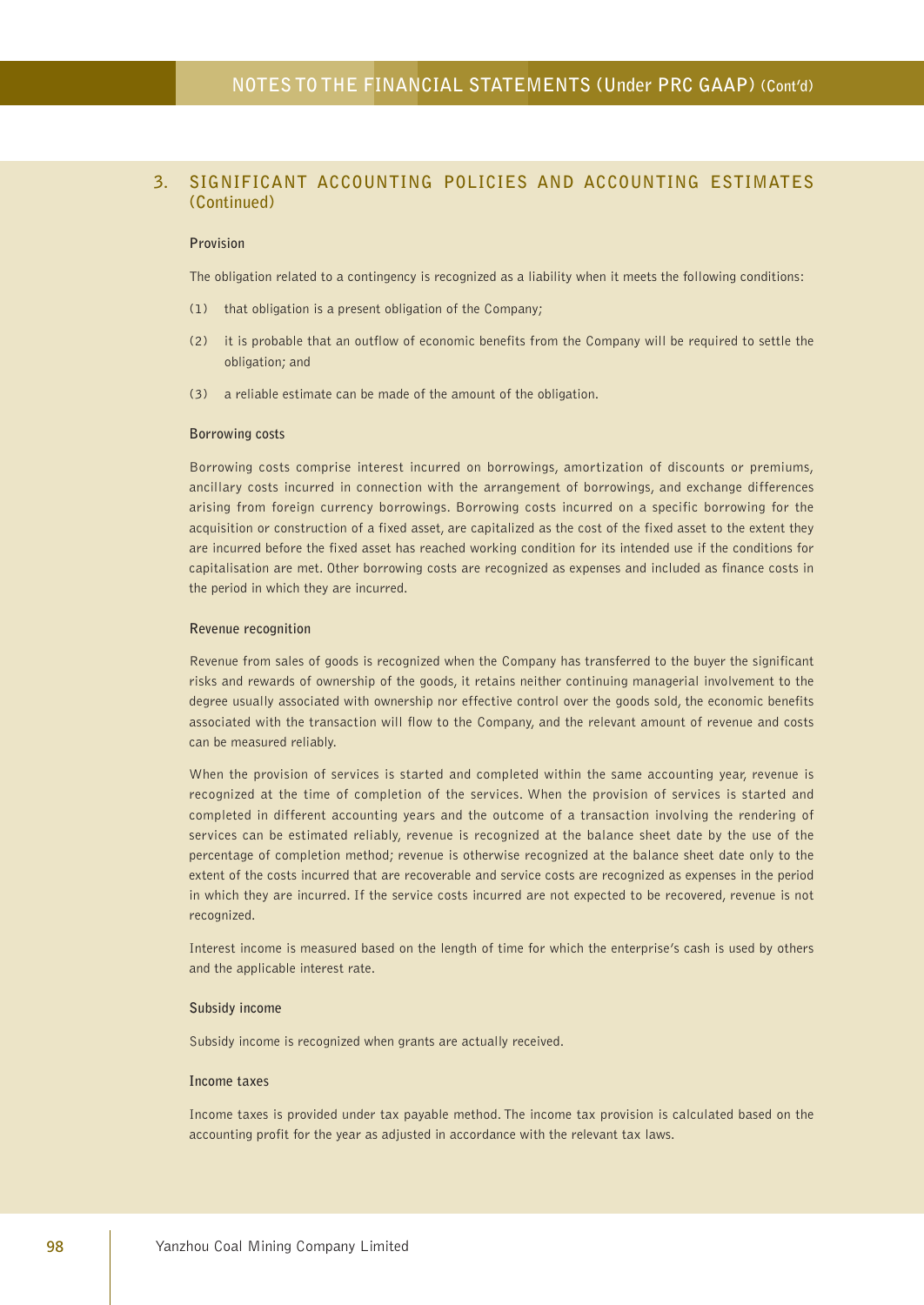#### **Basis of consolidation**

(1) Principle for consolidation scope recognition

The consolidated financial statements incorporate the financial statements of the Company and its subsidiaries made up to the balance sheet date. A subsidiary is an enterprise in which the Company, directly or indirectly, holds more than 50% of the equity, or which the Company controls its operating activities through other method.

(2) Accounting for consolidation

The accounting policies used by subsidiaries conform with those used by the Company.

The operating results of subsidiaries during the year are included in the consolidated income statement from the effective date of acquisition appropriately.

All significant intercompany transactions and balances between group enterprises are eliminated on consolidation.

Equity and interest of minority shareholders are disclosed in the consolidated financial statements separately.

#### **4. TAXES**

#### **Value added tax**

Value added tax ("VAT") on sales is calculated at 13% on revenue from sales of coal products and 17% on other types of sales, and paid after deducting input VAT.

The calculation method of "Payment first and refund afterwards" was adopted for calculation of the VAT refund on coal products export before January 1, 2002. From January 1, 2002 onwards, the calculation method has been changed to "Exemption, counteract and refund" in accordance with Caishui [2002] No.7. The tax refund rate on export sales of coal products is 13%.

#### **Business tax**

Business tax is paid at the applicable tax rate of the corresponding revenue and the business tax on revenue from coal transportation service is calculated at 3%.

#### **Resource tax**

Resource tax is calculated and paid at the amount of RMB 1.20 per tonne of raw coal sold and consumed in clean coal production.

#### **City construction tax & Education fee**

Although the Company was changed to a sino-foreign joint stock limited company, it is still subject to all taxes applicable to domestic enterprise according to the reply letter to Yanzhou Coal Mining Co., Ltd issued by State Taxes Bureau (Guoshuihan [2001] No.673). The Company continues to calculate and pay the taxes under the tax law applicable to domestic companies. Therefore, the city construction tax and education fee are still calculated and paid at 7% and 3%, respectively, on the total amount of VAT payable and business tax payable.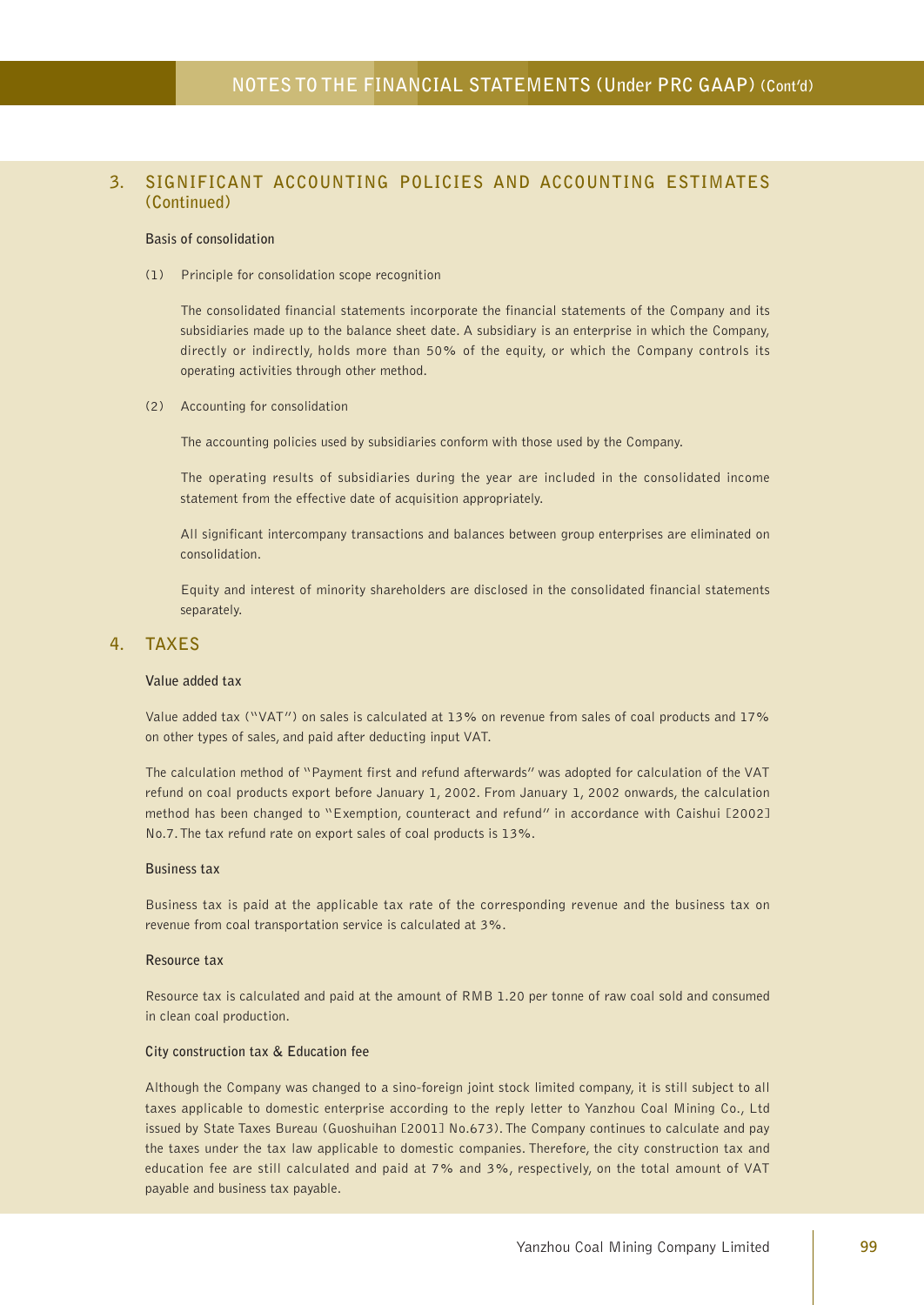### **4. TAXES (Continued)**

#### **Income tax**

Income tax, including both national and domestic income tax, is calculated at 33% of the total assessment income of the Company.

The Company and Yankuang Group pay income tax and VAT separately to tax bureau since July 2001. In the past, they paid income tax and VAT jointly.

### **5. SCOPE OF CONSOLIDATION AND DETAILS OF SUBSIDIARY**

The Company owns the following subsidiary:

| <b>Name</b>                                                               | Registered capital | Investment amount<br>and percentage<br>of equity interest | Consolidated or not |  |
|---------------------------------------------------------------------------|--------------------|-----------------------------------------------------------|---------------------|--|
| Qingdao Free Trade Zone<br>Zhongyan Trade Co., Ltd.<br>("Zhongyan Trade") | RMB2,100,000       | RMB2,710,000<br>52.38%                                    | Yes                 |  |

Nature of business of Zhongyan Trade: International trade, processing and matching, trimming, exhibiting and storage in Qingdao Free Trade Zone (except for project subjected to special approval according to national regulations).

The above subsidiary is included in the consolidated financial statements since it was acquired by the Company on December 31, 2001.

**All the notes to the financial statements are applicable to consolidated financial statements, except for note 51 which is only applicable to the Company.**

### **6. BANK BALANCES AND CASH**

| December 31, 2002     |             |          |               | December 31, 2001 |                   |               |
|-----------------------|-------------|----------|---------------|-------------------|-------------------|---------------|
|                       | Foreign     | Exchange | <b>RMB</b>    | Foreign           | Exchange          | <b>RMB</b>    |
|                       | currency    | rate     | equivalent    | currency          | rate              | equivalent    |
| Cash on hand          |             |          |               |                   |                   |               |
| <b>RMB</b>            |             |          | 311,649       |                   |                   | 403,264       |
| Cash in bank          |             |          |               |                   |                   |               |
| <b>RMB</b>            |             |          | 544,649,269   |                   | $\qquad \qquad -$ | 217,551,797   |
| <b>USD</b>            | 117,994,555 | 8.2773   | 976,676,330   | 92,381,985        | 8.2766            | 764,608,737   |
| <b>EUR</b>            | 76,655      | 8.6360   | 661,993       |                   |                   |               |
| <b>HKD</b>            | 64,592,801  | 1.0611   | 68,539,421    | 162,398,500       | 1.0606            | 172,239,849   |
| Other monetary assets |             |          |               |                   |                   |               |
| <b>RMB</b>            |             |          | 5,095,066     |                   |                   | 2,695         |
|                       |             |          | 1,595,933,728 |                   |                   | 1,154,806,342 |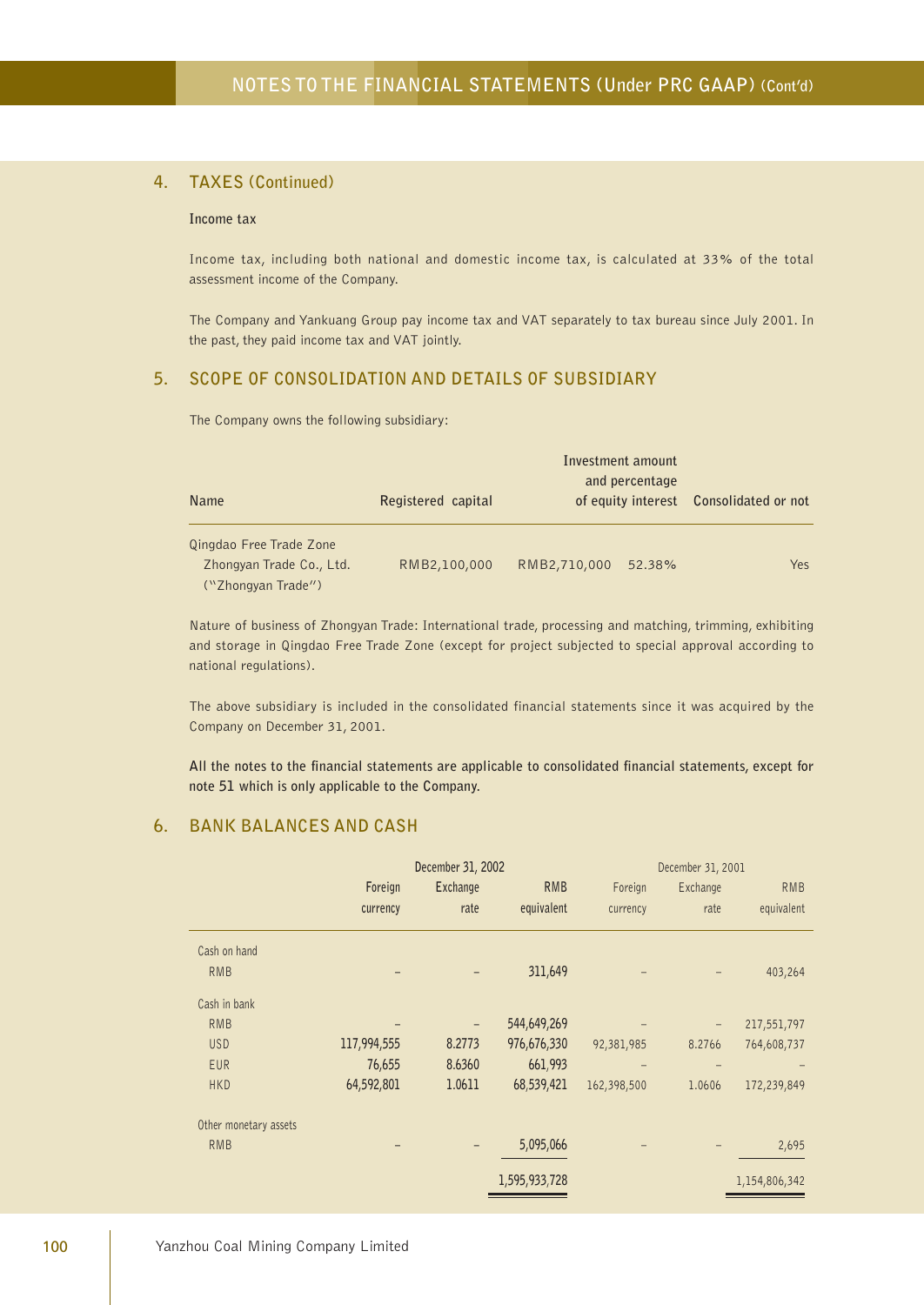# **7. CURRENT INVESTMENTS**

|                      |            | December 31, 2002 |            |            | December 31, 2001 |            |  |  |
|----------------------|------------|-------------------|------------|------------|-------------------|------------|--|--|
|                      |            | Net book          |            |            |                   | Net book   |  |  |
|                      | Cost       | Provision         | value      | Cost       | Provision         | value      |  |  |
|                      | <b>RMB</b> | <b>RMB</b>        | <b>RMB</b> | <b>RMB</b> | <b>RMB</b>        | <b>RMB</b> |  |  |
| Investments in bonds |            |                   |            |            |                   |            |  |  |
| - National bonds     | 88,702,100 | $\qquad \qquad -$ | 88,702,100 | 49,997,305 | $\qquad \qquad -$ | 49,997,305 |  |  |

On December 31, 2002 and 2001, the market value of the national bonds were RMB87,847,200 and RMB49,897,359, respectively. Since there is no significant difference between the market value and the carrying amount, no provision for impairment loss is made.

The above market value is made reference to the closing price quoted on stock exchange on December 31, 2002 and 2001.

### **8. NOTES RECEIVABLE**

|                                                      | December 31, 2002 December 31, 2001<br><b>RMB</b> | RMB         |
|------------------------------------------------------|---------------------------------------------------|-------------|
| Bank acceptance bills<br>Commercial acceptance bills | 234,521,923<br>5,452,300                          | 155,883,666 |
|                                                      | 239,974,223                                       | 155,883,666 |

# **9. ACCOUNTS RECEIVABLE**

The aging analysis of accounts receivable is as follows:

|               | December 31, 2002 |      |            |                   |             | December 31, 2001 |            |             |  |
|---------------|-------------------|------|------------|-------------------|-------------|-------------------|------------|-------------|--|
|               |                   |      | Bad debt   | <b>Net</b>        |             |                   | Bad debt   | <b>Net</b>  |  |
| Aging         | Amount            | $\%$ | provision  | book value        | Amount      | $\%$              | provision  | book value  |  |
|               | <b>RMB</b>        |      | <b>RMB</b> | <b>RMB</b>        | <b>RMB</b>  |                   | <b>RMB</b> | <b>RMB</b>  |  |
| Within 1 year | 504,683,920       | 78   | 20,176,674 | 484,507,246       | 488,709,197 | 80                | 15,863,684 | 472,845,513 |  |
| 1 to 2 years  | 99,632,835        | 15   | 29,887,980 | 69,744,855        | 105,443,312 | 17                | 31,632,994 | 73,810,318  |  |
| 2 to 3 years  | 38,388,185        | 6    | 19,194,093 | 19,194,092        | 8,258,014   | $\overline{2}$    | 4,129,007  | 4,129,007   |  |
| Over 3 years  | 6,824,655         | 1    | 6,824,655  | $\qquad \qquad -$ | 6,238,603   | 1                 | 6,238,603  |             |  |
| Total         | 649,529,595       | 100  | 76,083,402 | 573,446,193       | 608,649,126 | 100               | 57,864,288 | 550,784,838 |  |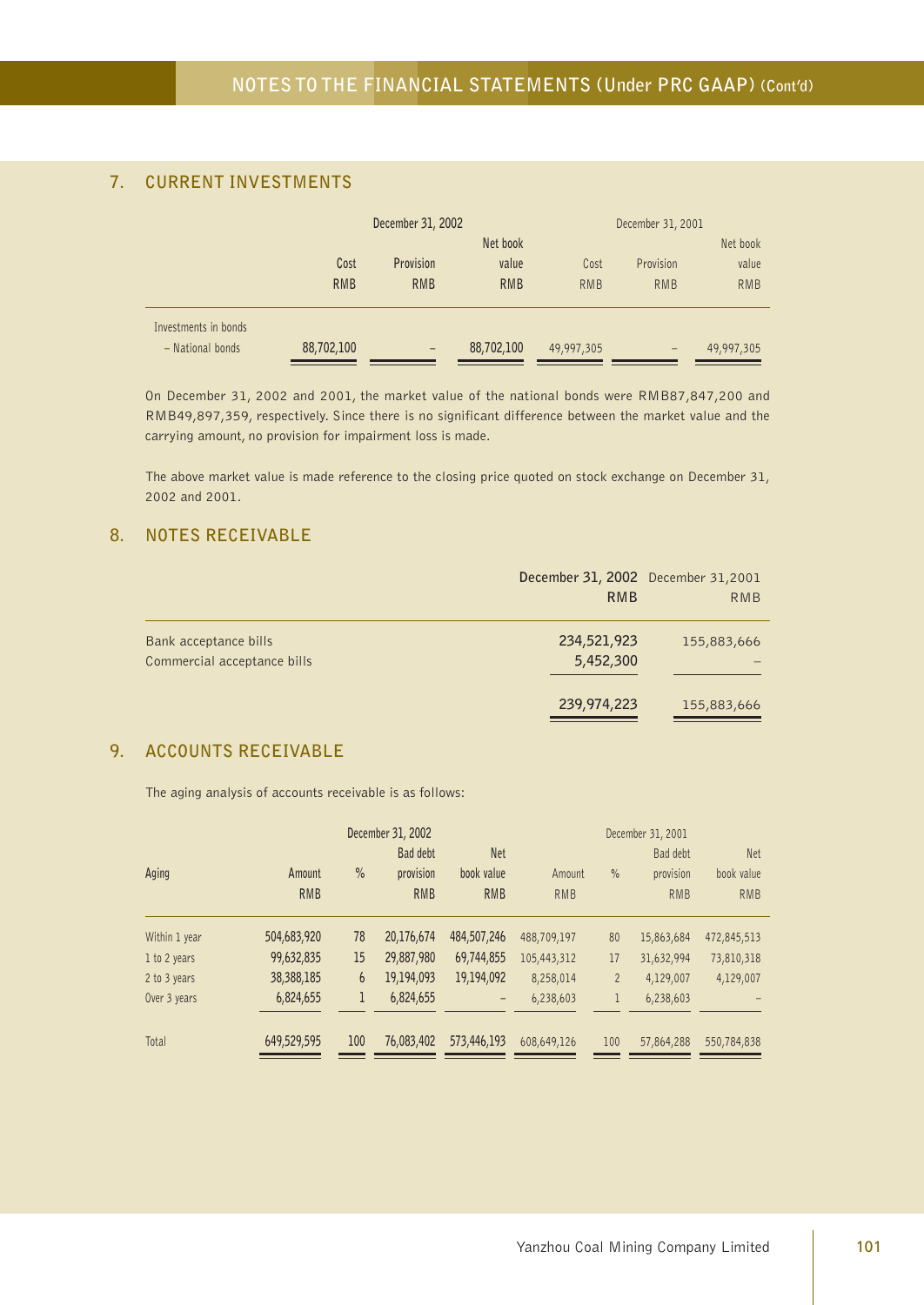### **9. ACCOUNTS RECEIVABLE (Continued)**

Balance of the 5 largest debtors is as follows:

**Total amount of Percentage in the 5 largest debtors accounts receivable balance** RMB

 $333,651,193$  51%  $51\%$ 

See note 50 for accounts receivable from shareholders of the Company holding more than 5% of the total shares of the Company.

#### **10. OTHER RECEIVABLES**

Aging analysis of other receivables is as follows:

| December 31, 2002 |             |      |            |               |             | December 31, 2001 |            |             |  |
|-------------------|-------------|------|------------|---------------|-------------|-------------------|------------|-------------|--|
|                   |             |      | Bad debt   | <b>Net</b>    |             |                   | Bad debt   | <b>Net</b>  |  |
| Aging             | Amount      | $\%$ | provision  | book value    | Amount      | $\frac{0}{0}$     | provision  | book value  |  |
|                   | <b>RMB</b>  |      | <b>RMB</b> | <b>RMB</b>    | <b>RMB</b>  |                   | <b>RMB</b> | <b>RMB</b>  |  |
| Within 1 year     | 183,629,621 | 81   | 135,725    | 183,493,896   | 338,081,783 | 84                | 201,158    | 337,880,625 |  |
| 1 to 2 years      | 31,234,251  | 14   | 1,176,619  | 30,057,632    | 55,053,503  | 14                | 1,654,397  | 53,399,106  |  |
| 2 to 3 years      | 9,156,961   | 4    | 1,896,615  | 7,260,346     | 8,715,043   | $\overline{2}$    | 652,654    | 8,062,389   |  |
| Over 3 years      | 2,659,824   | 1    | 329,912    | 2,329,912     | 1,777,582   |                   |            | 1,777,582   |  |
| Total             | 226,680,657 | 100  | 3,538,871  | 223, 141, 786 | 403,627,911 | 100               | 2,508,209  | 401,119,702 |  |

The balances with aging over 2 years are mainly deposits paid for purchase of packing materials of steel and other raw materials. The Group has not settled the balances with these suppliers since the deposits are in roll-over uses.

Balance of the 5 largest debtors is as follows:

| Total amount of       | Percentage in             |
|-----------------------|---------------------------|
| the 5 largest debtors | other receivables balance |
| RMB                   |                           |

62,143,414 27%

See note 50 for others receivables from shareholders of the Company holding more than 5% of the total shares of the Company.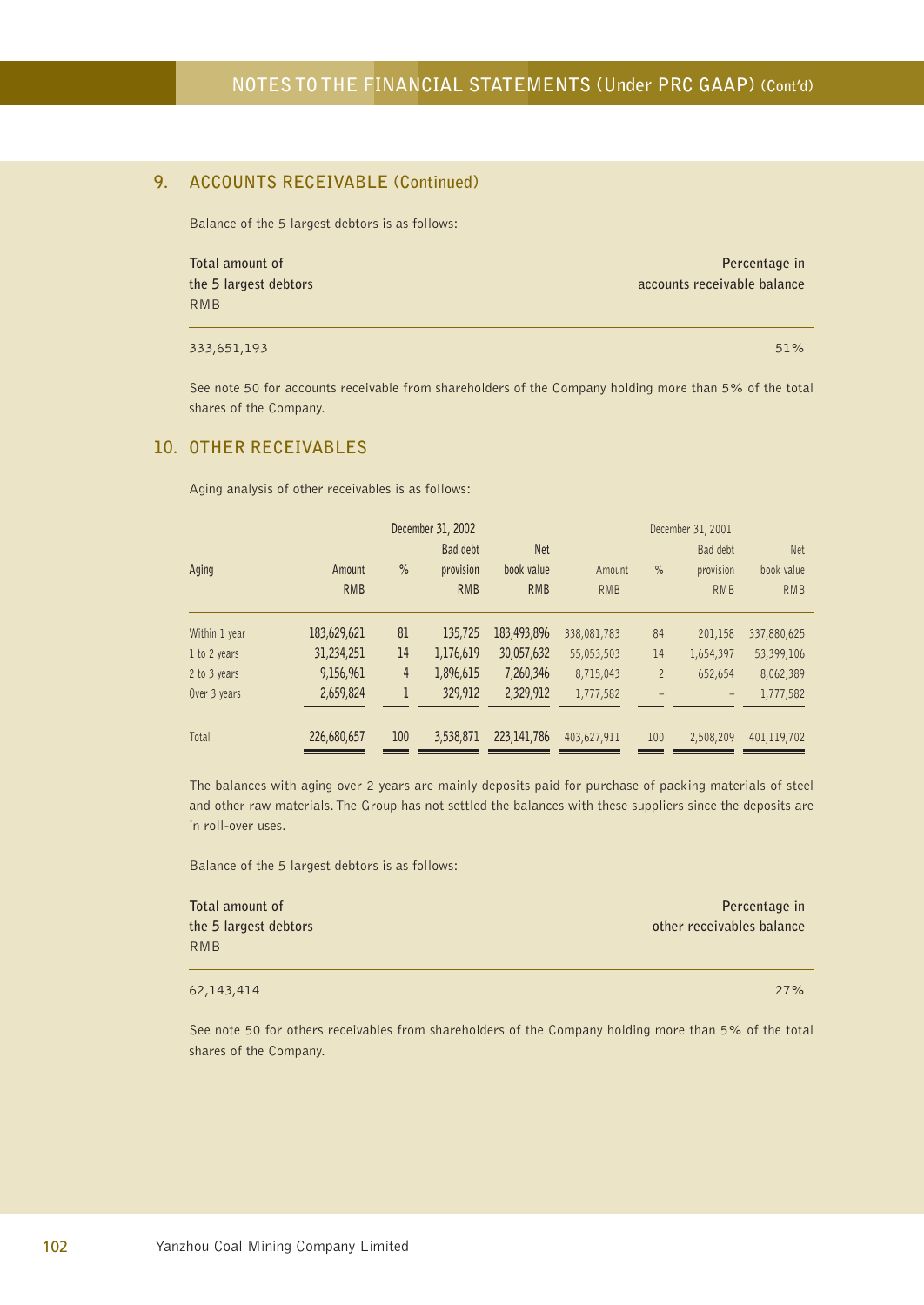# **11. PROVISION FOR BAD DEBTS**

|                          | Amount<br><b>RMB</b> |
|--------------------------|----------------------|
| Opening balance          | 60,372,497           |
| Provision for the year   | 66,203,577           |
| Written-off for the year | (46, 953, 801)       |
| Closing balance          | 79,622,273           |

Pursuant to the minutes of Board of Directors, the Company has written off bad debts of RMB46,953,801, including RMB19,341,635 due to death or bankruptcy of debtors and RMB27,612,166 due to business fraud or lack of ability to repay.

### **12. PREPAYMENTS**

The aging analysis of the prepayments is as follows:

| Aging         | December 31, 2002 |                | December 31, 2001 |      |  |
|---------------|-------------------|----------------|-------------------|------|--|
|               | <b>RMB</b>        | $\%$           | <b>RMB</b>        | $\%$ |  |
| Within 1 year | 113,227,188       | 77             | 60,195,238        | 68   |  |
| 1 to 2 years  | 27,936,386        | 19             | 22,936,739        | 26   |  |
| 2 to 3 years  | 5,176,057         | $\overline{4}$ | 5,033,455         | 6    |  |
| Over 3 years  |                   |                |                   |      |  |
| Total         | 146,339,631       | 100            | 88,165,432        | 100  |  |

The balances with aging over 2 years are mainly the prepayments for the purchases of spare parts and materials. As disputes on quality or price exist between the Company and the suppliers, the amount has not yet been settled and has not yet off set with corresponding accounts payables.

Balances of the 5 largest debtors are as follows:

| Total amount of       | Percentage in       |
|-----------------------|---------------------|
| the 5 largest debtors | prepayments balance |
| RMB                   |                     |

#### $73,477,119$  50% and  $73,477,119$

See note 50 for the prepayments to shareholders of the Company holding more than 5% of the total shares of the Company.

#### **13. SUBSIDIES RECEIVABLE**

The closing balance of subsidies receivable represents export tax refund receivable in respect for the export sales of the year 2001 which has not been received.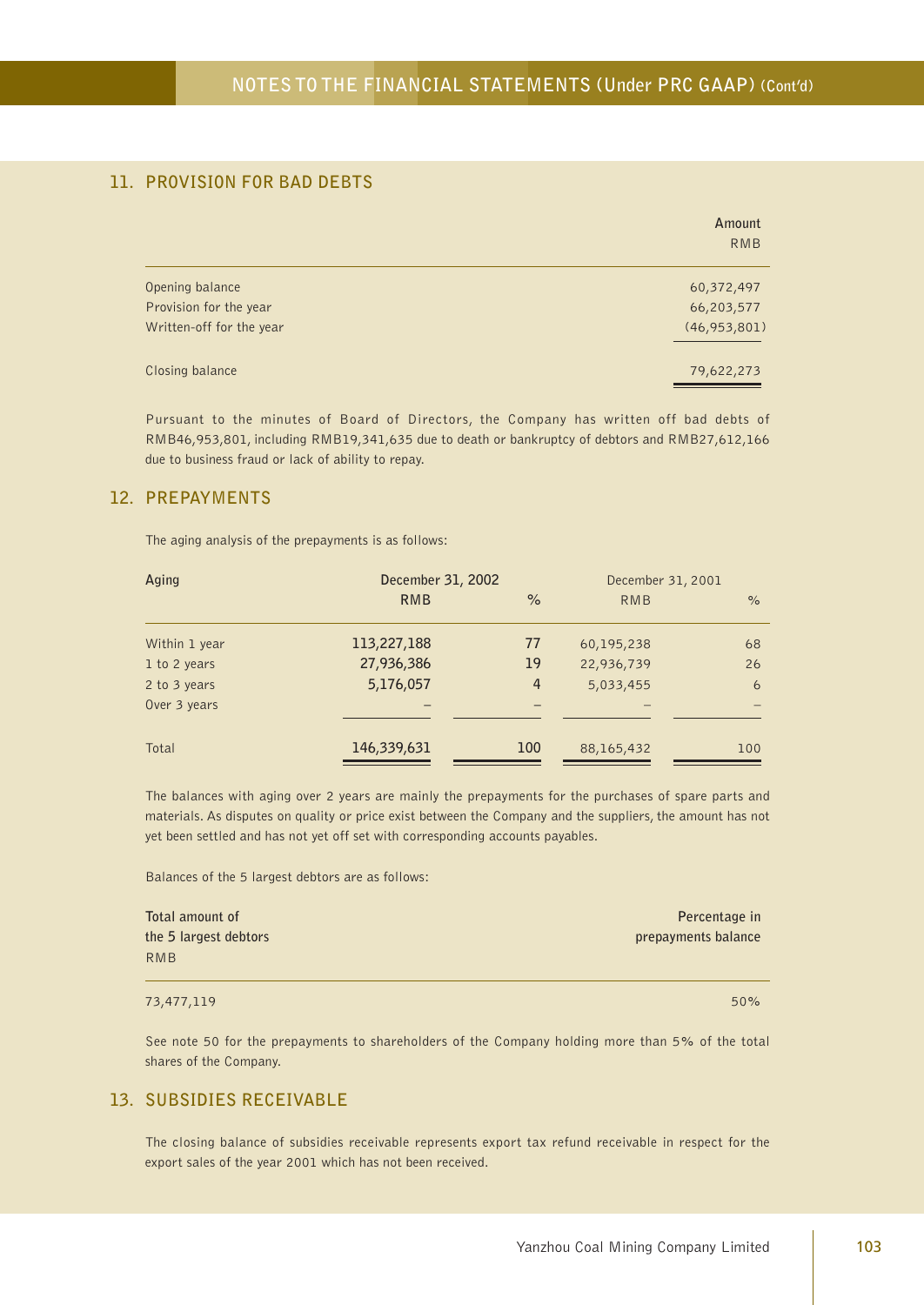# **14. INVENTORIES**

|                |             | December 31, 2002        |             | December 31, 2001 |                   |             |  |
|----------------|-------------|--------------------------|-------------|-------------------|-------------------|-------------|--|
|                |             |                          | Net book    |                   |                   |             |  |
|                | Amount      | Provision                | value       | Amount            | Provision         | value       |  |
|                | <b>RMB</b>  | <b>RMB</b>               | <b>RMB</b>  | <b>RMB</b>        | <b>RMB</b>        | <b>RMB</b>  |  |
| Raw materials  | 309,246,183 |                          | 309,246,183 | 269,510,049       | $\qquad \qquad -$ | 269,510,049 |  |
| Finished goods | 267,333,120 | $\overline{\phantom{0}}$ | 267,333,120 | 170,372,249       | $\qquad \qquad -$ | 170,372,249 |  |
|                | 576,579,303 | -                        | 576,579,303 | 439,882,298       | -                 | 439,882,298 |  |

# **15. DEFERRED EXPENSES**

|                            | December 31, 2002<br><b>RMB</b> | December 31, 2001<br>RMB |
|----------------------------|---------------------------------|--------------------------|
| Harbour transportation fee | 110,560,888                     | 111,048,395              |

### **16. LONG-TERM EQUITY INVESTMENTS**

Other equity investment

| January 1, 2002          |            |                   |            |            | December 31, 2002 |               |            |               |              |
|--------------------------|------------|-------------------|------------|------------|-------------------|---------------|------------|---------------|--------------|
|                          | Investment |                   | Net book   |            |                   | Investment    |            |               | Net book     |
| Name of investee         | amount     | Provision         | value      | Addition   | <b>Disposal</b>   | amount        | Provision  | value         | $\%$         |
|                          | <b>RMB</b> | <b>RMB</b>        | <b>RMB</b> | <b>RMB</b> | <b>RMB</b>        | <b>RMB</b>    | <b>RMB</b> | <b>RMB</b>    |              |
| Jiangsu Lianyungang      |            |                   |            |            |                   |               |            |               |              |
| Port Co., Ltd.           | 1,760,419  |                   | 1,760,419  |            | -                 | 1,760,419     | -          | 1,760,419     | $\mathbf{1}$ |
| Shenergy Company Limited |            |                   | $\sim$     | 30,137,265 |                   | $-30,137,265$ |            | $-30,137,265$ | 0.42         |
|                          | 1,760,419  | $\qquad \qquad -$ | 1,760,419  | 30,137,265 |                   | $-31,897,684$ |            | $-31,897,684$ |              |

Note: The Company acquired 14,882,600 legal person shares of Shenergy Company Limited at RMB4.05 per share for a total of RMB60,274,530 during the year. The Company has paid RMB30,137,265 in advance, which represents 50% of the total consideration. According to the acquisition agreement, the Company will settle the remaining amount in 2003. The legal title of the shares has not been transferred to the Company at the balance sheet date.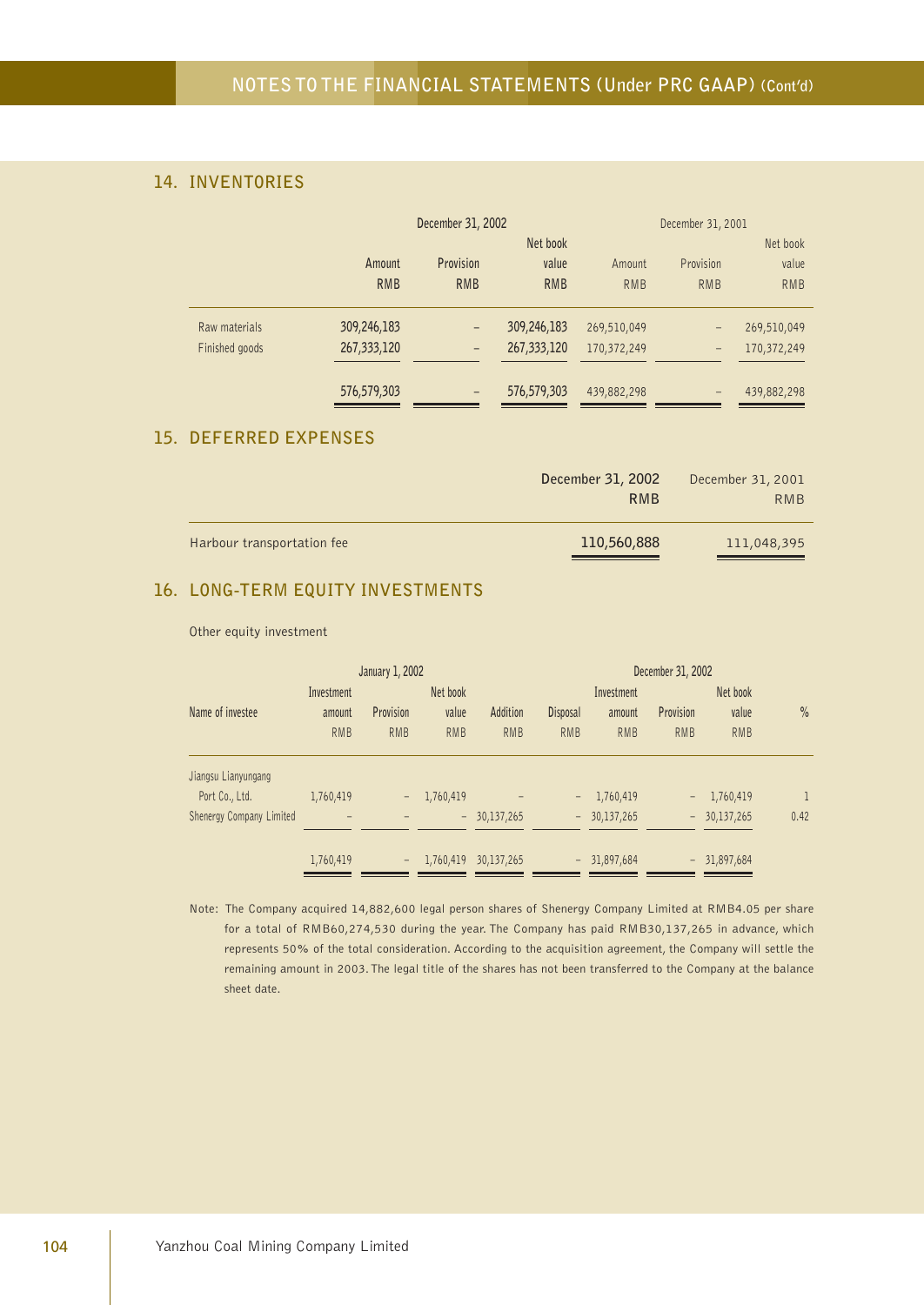|                               |                  |               |               | Plant,          |                |                            |
|-------------------------------|------------------|---------------|---------------|-----------------|----------------|----------------------------|
|                               |                  | Mining        | Railway       | machinery       | Transportation |                            |
|                               | <b>Buildings</b> | structure     | structure     | and equipment   | equipment      | Total                      |
|                               | <b>RMB</b>       | <b>RMB</b>    | <b>RMB</b>    | <b>RMB</b>      | <b>RMB</b>     | <b>RMB</b>                 |
| Cost                          |                  |               |               |                 |                |                            |
| At January 1, 2002            | 1,906,283,061    | 3,560,418,752 |               | 6,059,102,103   |                | 176,248,125 11,702,052,041 |
| Additions on acquisition      |                  |               |               |                 |                |                            |
| of Railway Assets             | 60,525,682       |               | 870,600,760   | 120,889,916     | 51,993,303     | 1,104,009,661              |
| Additions                     | 7,363,186        |               |               | 432,499,737     | 10,847,352     | 450,710,275                |
| Transfer from<br>fixed assets |                  |               |               |                 |                |                            |
| under construction            | 91,559,960       | 89,745,192    |               | 267,645,530     | 84,399,929     | 533,350,611                |
| Disposals                     | (12,072,367)     |               |               | (131, 488, 462) | (13, 764, 790) | (157, 325, 619)            |
| At December 31, 2002          | 2,053,659,522    | 3,650,163,944 | 870,600,760   | 6,748,648,824   |                | 309,723,919 13,632,796,969 |
| Accumulated depreciation      |                  |               |               |                 |                |                            |
| At January 1, 2002            | 628,226,359      | 1,208,228,327 |               | 2,561,133,573   | 95,397,635     | 4,492,985,894              |
| Additions on acquisition      |                  |               |               |                 |                |                            |
| of Railway Assets             | 12,516,635       |               | 149,897,088   | 32,501,455      | 32,233,661     | 227,148,839                |
| Provided for the year         | 100,921,330      | 96,087,478    | 52,285,656    | 583,845,752     | 35,937,015     | 869,077,231                |
| Eliminated on disposals       | (5, 227, 295)    |               |               | (96, 134, 981)  | (7,070,623)    | (108, 432, 899)            |
| At December 31, 2002          | 736,437,029      | 1,304,315,805 | 202, 182, 744 | 3,081,345,799   | 156,497,688    | 5,480,779,065              |
| Net book value                |                  |               |               |                 |                |                            |
| At January 1, 2002            | 1,278,056,702    | 2,352,190,425 |               | 3,497,968,530   | 80,850,490     | 7,209,066,147              |
| At December 31, 2002          | 1,317,222,493    | 2,345,848,139 | 668,418,016   | 3,667,303,025   | 153,226,231    | 8,152,017,904              |

# **17. FIXED ASSETS AND ACCUMULATED DEPRECIATION**

# **18. MATERIALS FOR CONSTRUCTING FIXED ASSETS**

| Category                                | December 31, 2002<br><b>RMB</b> | December 31, 2001<br>RMB |
|-----------------------------------------|---------------------------------|--------------------------|
| Materials for constructing fixed assets | 1,899,659                       | 1,697,068                |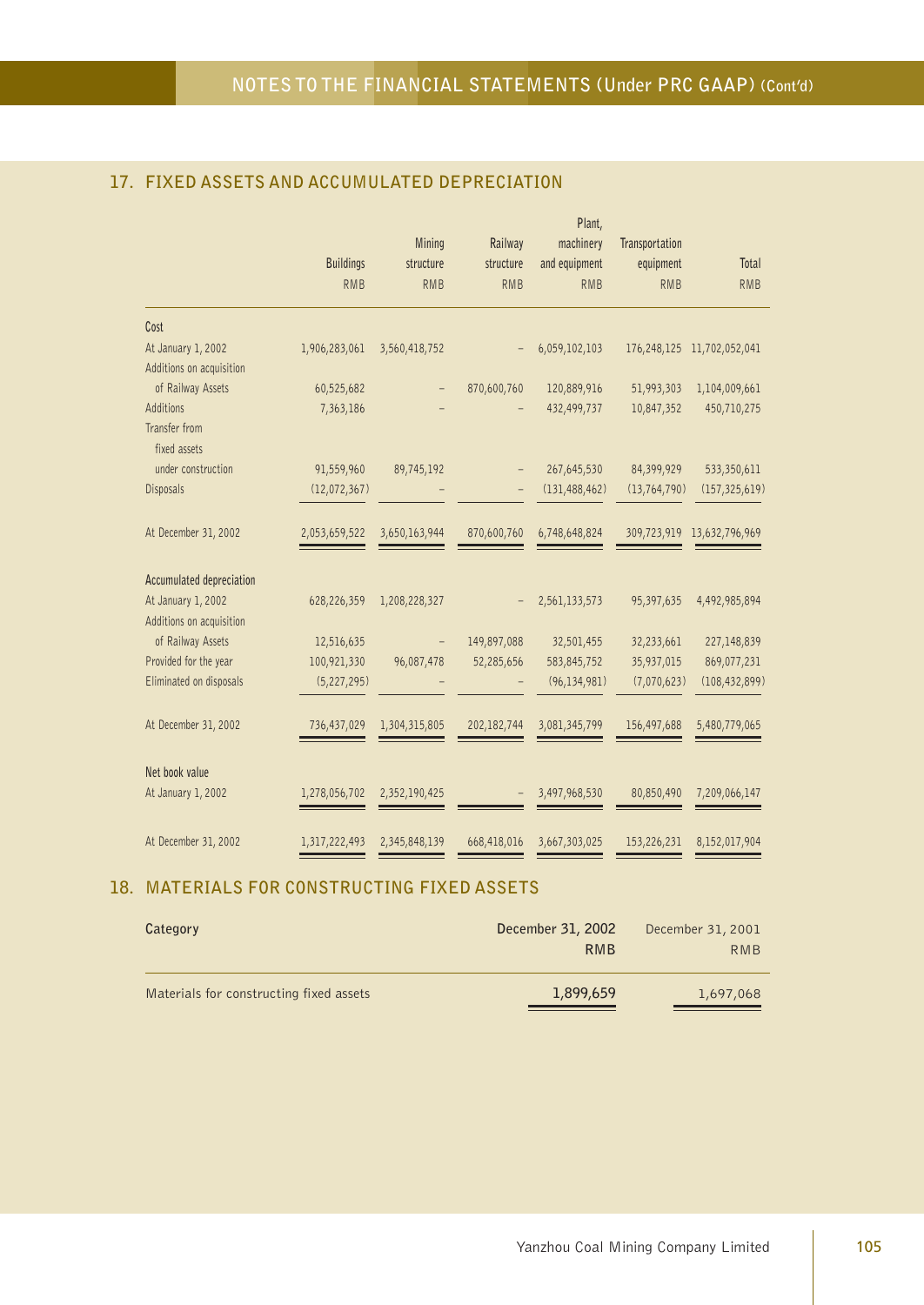# **19. FIXED ASSETS UNDER CONSTRUCTION**

|                              | At              |                         | Addition on<br>acquisition of |                 | At<br><b>Transfers</b>            |               | Proportion |                              |
|------------------------------|-----------------|-------------------------|-------------------------------|-----------------|-----------------------------------|---------------|------------|------------------------------|
| Category                     | January 1, 2002 | Addition                | Railway Assets                |                 | upon completion December 31, 2002 | <b>Budget</b> | to budget  | Source of funds              |
|                              | <b>RMB</b>      | <b>RMB</b>              | <b>RMB</b>                    | <b>RMB</b>      | <b>RMB</b>                        | <b>RMB</b>    | $\%$       |                              |
| Equipment to be installed    |                 | 97,066,091 285,670,143  | $\qquad \qquad -$             | (284, 522, 349) | 98,213,885                        | 157,500,000   |            | 62 internally generated fund |
| Buildings under construction | 165,665,703     | 74,897,650              | 518,930                       | (240, 024, 306) | 1,057,977                         | 1,200,000     |            | 88 internally generated fund |
| Others                       |                 | 6,259,742 26,295,109    | $\qquad \qquad -$             | (8,803,956)     | 23,750,895                        | 40,500,000    |            | 59 internally generated fund |
| Total                        |                 | 268,991,536 386,862,902 | 518,930                       | (533,350,611)   | 123,022,757                       | 199,200,000   |            |                              |

No interest was capitalized for the year.

## **20. INTANGIBLE ASSETS**

| Category                           | <b>Original</b><br>amount<br><b>RMB</b> | At<br>January 1, 2002<br><b>RMB</b> | Addition<br><b>RMB</b> | Addition on acquisition<br>of Railway Assets<br><b>RMB</b> | Amortization<br>for the year<br><b>RMB</b> | Accumulated<br>amortization<br><b>RMB</b> | At<br>December 31, 2002<br><b>RMB</b> | Remaining<br>amortization period |
|------------------------------------|-----------------------------------------|-------------------------------------|------------------------|------------------------------------------------------------|--------------------------------------------|-------------------------------------------|---------------------------------------|----------------------------------|
| Land use rights<br>Land use rights | 310,242,143                             | 284,833,859                         |                        |                                                            | (6, 278, 386)                              | (31,686,670)                              | 278,555,473                           | 44 years and 11 months           |
| of Jining III<br>Mining rights of  | 88,928,996                              | 87,186,161                          |                        |                                                            | (1,814,325)                                | (3,557,160)                               | 85,371,836                            | 48 years                         |
| Jining III<br>Land use rights      | 132,478,800                             | 125,854,760                         |                        |                                                            | (6,623,940)                                | (13, 247, 980)                            | 119,230,820                           | 18 years                         |
| of Railway Assets                  | 259,378,500                             |                                     | $\qquad \qquad -$      | 259,378,500                                                | (5,100,000)                                | (5,100,000)                               | 254,278,500                           | 49 years                         |
| Goodwill                           | 40,000,000                              |                                     | 40,000,000             | -                                                          |                                            |                                           | 40,000,000                            | 10 years                         |
|                                    | 831,028,439                             | 497,874,780                         | 40,000,000             | 259,378,500                                                | (19,816,651)                               | (53, 591, 810)                            | 777,436,629                           |                                  |

The original land use rights are injected by Yankuang Group. The land use rights of Jining III and Railway Assets and mining rights of Jining III were acquired from Yankuang Group at revaluated amount. At December 31, 2002, the registration process in respect of the land use rights of Railway Assets has not yet been completed.

The original land use rights of the Company are revaluated by reference to the revaluation report [97] Zhongdizi [zong] zi No.032 of China Land Consultation and Evaluation Center with the method of cost approaching and coefficient-revising of benchmark land price to determine the value of the land. Land use rights of Jining III are revaluated by reference to the revaluation report Ludijia [2000] No.7 of Shandong Land Evaluation Office with the method of cost approaching and coefficient-revising of benchmark land price. Mining rights of Jining III are revaluated by reference to the revaluation report Haidiren Pingbaozi [2000] No.11 Zong No.24 of Beijing Haidiren Resource Consulting Co., Ltd with the method of discounting cashflow. Land use rights of Railway Assets are revaluated by reference to the revaluation report [2001] Luzhengkuai Pingbaozi No. 10041 of Shandong Zhengyuan Hexin Limited Liability CPA with the method of cost revaluation.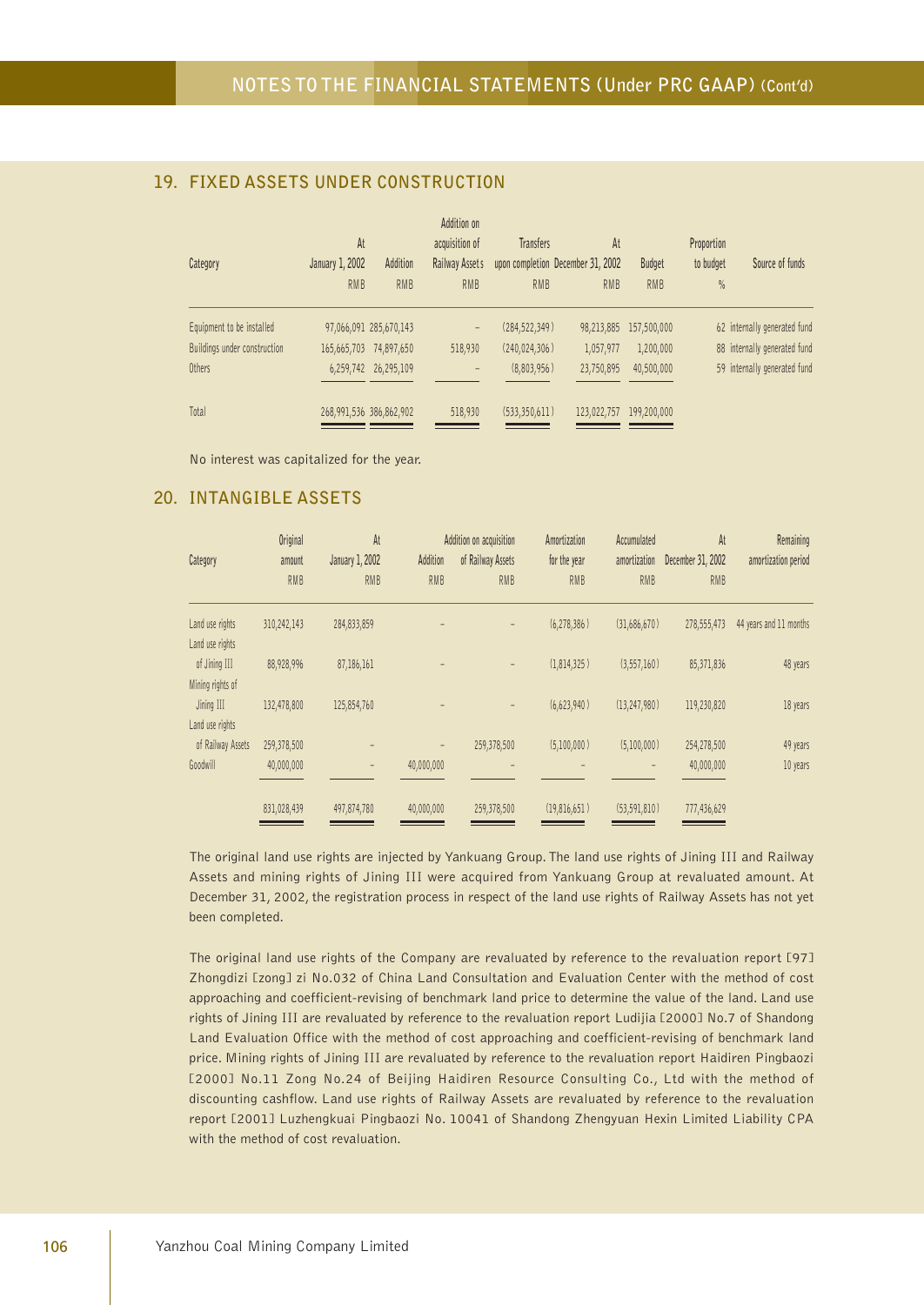# **20. INTANGIBLE ASSETS (Continued)**

Goodwill represents the excess of the purchase consideration of Railway Assets over the net assets of Railway Assets at the date of acquisition. According to the "Railway Assets Acquisition Agreement", if the Railway Assets' actual transportation capacity reaches 25,000,000 tonnes for the year 2002, the Company will pay an extra RMB 40,000,000, details of which are set out in note 50(5)(b). Goodwill is amortized over 10 years.

# **21. NOTES PAYABLE**

|                                                                | December 31, 2002 December 31, 2001<br><b>RMB</b> | <b>RMB</b>                |
|----------------------------------------------------------------|---------------------------------------------------|---------------------------|
| Commercial acceptance bills<br>Bank acceptance bills (note 48) | 108,001,674                                       | 60,000,000<br>215,860,000 |
|                                                                | 108,001,674                                       | 275,860,000               |
| Notes payable due within one year                              | 108,001,674                                       | 275,860,000               |

See note 50 for notes payable due to shareholders of the Company holding more than 5% of the total shares of the Company.

#### **22. ACCOUNTS PAYABLE**

See note 50 for accounts payable due to shareholders of the Company holding more than 5% of the total shares of the Company.

#### **23. ADVANCE FROM CUSTOMERS**

See note 50 for amounts advanced from shareholders of the Company holding more than 5% of the total shares of the Company.

### **24. DIVIDENDS PAYABLE**

|                         | December 31, 2002 December 31, 2001 |             |
|-------------------------|-------------------------------------|-------------|
|                         | <b>RMB</b>                          | RMB         |
| Yankuang Group          | 173,680,000                         | 167,000,000 |
| Shareholders of H Share | 106,080,000                         | 102,000,000 |
| Shareholders of A Share | 18,720,000                          | 18,000,000  |
|                         | 298,480,000                         | 287,000,000 |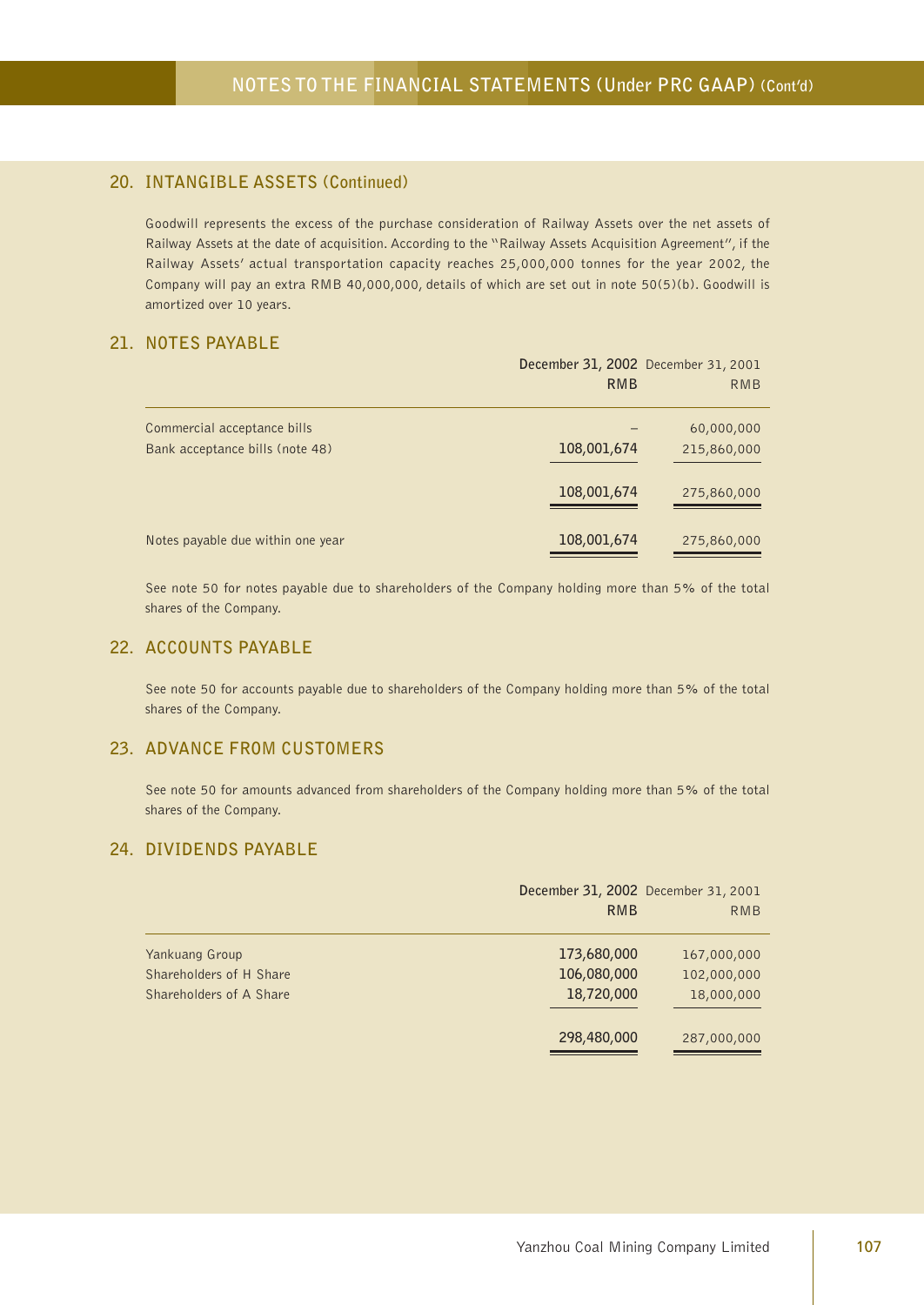### **25. TAXES PAYABLE**

|                       | December 31, 2002 December 31, 2001 |             |
|-----------------------|-------------------------------------|-------------|
|                       | <b>RMB</b>                          | <b>RMB</b>  |
| Income tax            | 56,866,726                          | 50,018,758  |
| Value added tax       | 43,268,288                          | 19,961,601  |
| City construction tax | 49,177,153                          | 8,452,626   |
| Others                | 56,827,775                          | 25,989,944  |
|                       | 206,139,942                         | 104,422,929 |

### **26. OTHER PAYABLES**

See note 50 for other payables due to shareholders of the Company holding more than 5% of the total shares of the Company.

#### **27. PROVISION**

| Category                                                                      | At January  | Accrual      | Payment         | At December |
|-------------------------------------------------------------------------------|-------------|--------------|-----------------|-------------|
|                                                                               | 1, 2002     | for the year | for the year    | 31, 2002    |
|                                                                               | <b>RMB</b>  | <b>RMB</b>   | <b>RMB</b>      | <b>RMB</b>  |
| Land subsidence,<br>restoration,<br>rehabilitation and<br>environmental costs | 120,196,012 | 238,296,944  | (275, 449, 009) | 83,043,947  |

The consequence of coal mining activities is land subsidence caused by the resettlement of the land above the underground mining sites. Depending on the circumstances, the Company may relocate inhabitants from the land above the underground mining sites prior to mining those sites or the Company may compensate the inhabitants for losses or damages from land subsidence after the underground sites have been mined.

The provision for land subsidence, restoration, rehabilitation and environmental costs has been determined by management based on their past experience and estimation on future expenditure and accrued on a certain ratio of raw coal mined. However, in so far as the effect on the land and the environment from current mining activities becomes apparent in future periods, the estimate of the associated costs may be subject to change in the near term.

#### **28. LONG-TERM PAYABLE AND LONG-TERM PAYABLE DUE WITHIN ONE YEAR**

|                                                            | December 31, 2002 December 31, 2001<br><b>RMB</b> | <b>RMB</b>                 |
|------------------------------------------------------------|---------------------------------------------------|----------------------------|
| Long-term payable due within one year<br>Long-term payable | 13,247,800<br>92,735,160                          | 636,633,816<br>105,983,040 |
|                                                            | 105,982,960                                       | 742,616,856                |

The above balances represent the remaining balance of payable to Yankuang Group for acquisition of Jining III and related mining rights, details of which are set out in note 50(5)(c).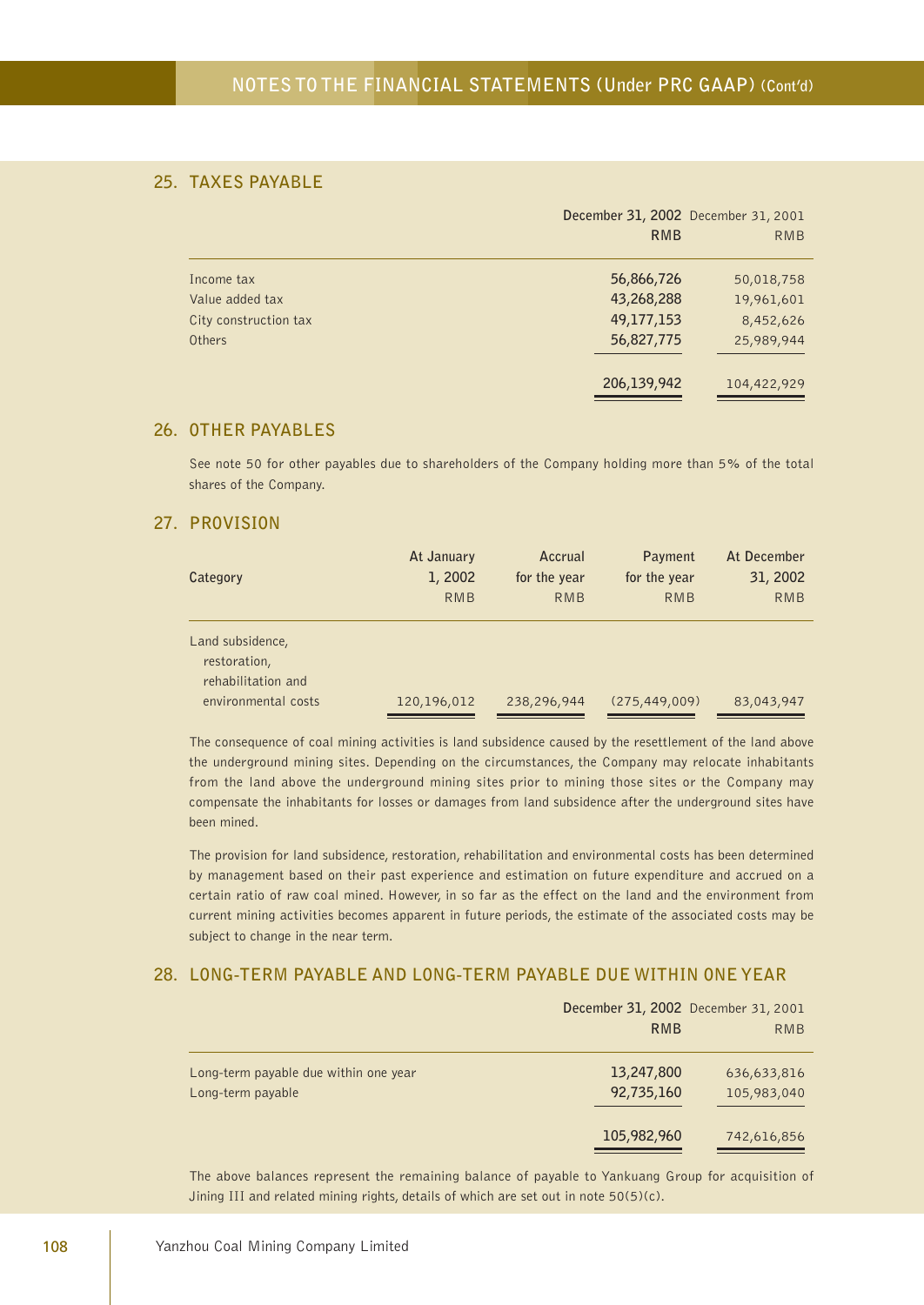## **29. LONG-TERM LOAN**

| Lender        | December 31, 2002<br><b>RMB</b> | January 1, 2002<br><b>RMB</b> | Period    | Annual<br>Intet Rate | <b>Condition for Loan</b>    |
|---------------|---------------------------------|-------------------------------|-----------|----------------------|------------------------------|
| Bank of China | 1,200,000,000                   | $\overline{\phantom{0}}$      | 96 Months | $6.21\%$             | Guaranteed by Yankuang Group |

On January 4, 2002, the Company obtained a new bank loan in the amount of RMB1,200,000,000 from the Bank of China Shandong Branch, Bank of China Jining Branch and Bank of China Zoucheng Branch to finance the acquisition of Railway Assets. The loan is repayable by instalments over a period of 96 months, whereas the first 2 years of which is grace period. According to the agreement, interests are payable on quarterly basis and principal will be paid in 6 instalments of RMB200 million each time, i.e. on August 25, of each year from year 2004 to 2008 and on January 4, 2010 for the last time.

#### **30. SHARE CAPITAL**

Changes in share capital from January 1, 2002 to December 31, 2002 are as follows:

|                                       | January 1, and<br>December 31, 2002 |        |
|---------------------------------------|-------------------------------------|--------|
|                                       | <b>RMB</b>                          | $\%$   |
| Shares not listed for public dealings |                                     |        |
| Subscriber shares                     |                                     |        |
| - State legal person shares           | 1,670,000,000                       | 58.19  |
| Shares listed for public dealings     |                                     |        |
| Ordinary shares listed on a           |                                     |        |
| domestic stock exchange (A shares)    | 180,000,000                         | 6.27   |
| Ordinary shares listed on an          |                                     |        |
| overseas stock exchange (H shares)    | 1,020,000,000                       | 35.54  |
| Total shares listed for               |                                     |        |
| public dealings                       | 1,200,000,000                       | 41.81  |
| Total share capital                   | 2,870,000,000                       | 100.00 |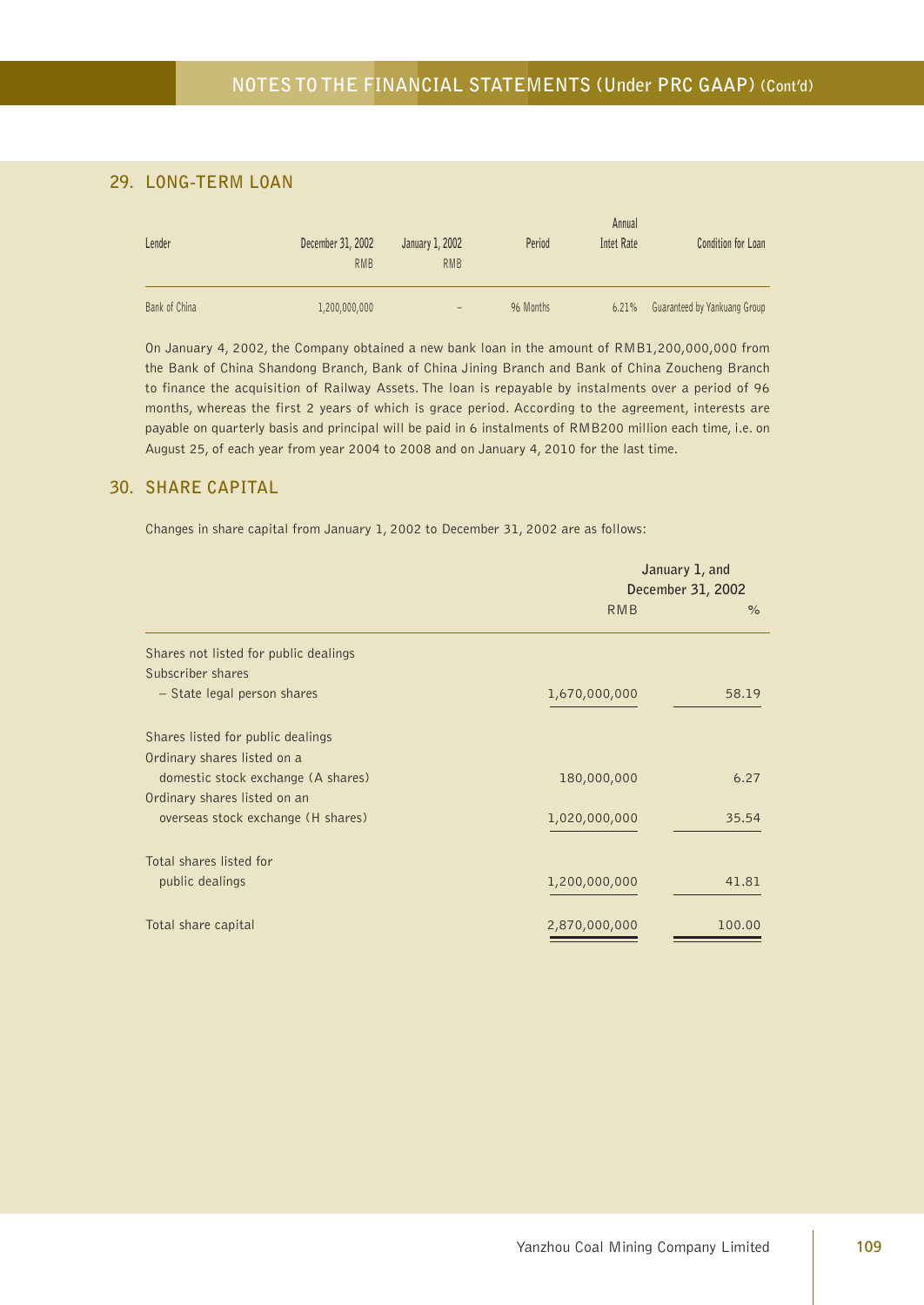## **30. SHARE CAPITAL (Continued)**

Changes in share capital from January 1, 2001 to December 31, 2001 are as follows:

|                                                                                             | January 1, 2002 | Issue new shares |             | December 31, 2002 |               |
|---------------------------------------------------------------------------------------------|-----------------|------------------|-------------|-------------------|---------------|
|                                                                                             | <b>RMB</b>      | $\frac{0}{0}$    | <b>RMB</b>  | <b>RMB</b>        | $\frac{0}{0}$ |
| Shares not listed for<br>public dealings                                                    |                 |                  |             |                   |               |
| Subscriber shares<br>- State legal person shares                                            | 1,670,000,000   | 58.19            |             | 1,670,000,000     | 64.23         |
| Shares listed for public dealings<br>Ordinary shares listed on a<br>domestic stock exchange |                 |                  |             |                   |               |
| (A shares)<br>Ordinary shares listed<br>on overseas stock                                   | 180,000,000     | 6.27             | 100,000,000 | 80,000,000        | 3.08          |
| exchange (H shares)                                                                         | 1,020,000,000   | 35.54            | 170,000,000 | 850,000,000       | 32.69         |
| Total shares listed for<br>public dealings                                                  | 1,200,000,000   | 41.81            | 270,000,000 | 930,000,000       | 35.77         |
| Total share capital                                                                         | 2,870,000,000   | 100.00           | 270,000,000 | 2,600,000,000     | 100.00        |

Each share has a par value of RMB 1. The share capital has been verified by Deloitte Touche Tohmatsu CPA (formerly known as Deloitte Touche Tohmatsu Shanghai CPA) on capital verification report Deshibao (Yan)zi No. 588, capital verification Deshibao (Yan)zi (98) No. 439 , capital verification Deshibao (Yan)zi (01) No. 006 and capital verification Deshibao (Yan)zi (01) No.040.

#### **31. CAPITAL RESERVES**

Changes in capital reserves from January 1, 2002 to December 31, 2002 are as follows:

|                      |               | Transfer from |               |  |
|----------------------|---------------|---------------|---------------|--|
|                      | <b>Share</b>  | Wei Jian Fei  |               |  |
|                      | premium       | (Note)        | <b>Total</b>  |  |
|                      | <b>RMB</b>    | <b>RMB</b>    | <b>RMB</b>    |  |
| At January 1, 2002   | 3,549,258,855 | 674,652,539   | 4,223,911,394 |  |
| Addition             |               | 230,609,946   | 230,609,946   |  |
| At December 31, 2002 | 3,549,258,855 | 905,262,485   | 4,454,521,340 |  |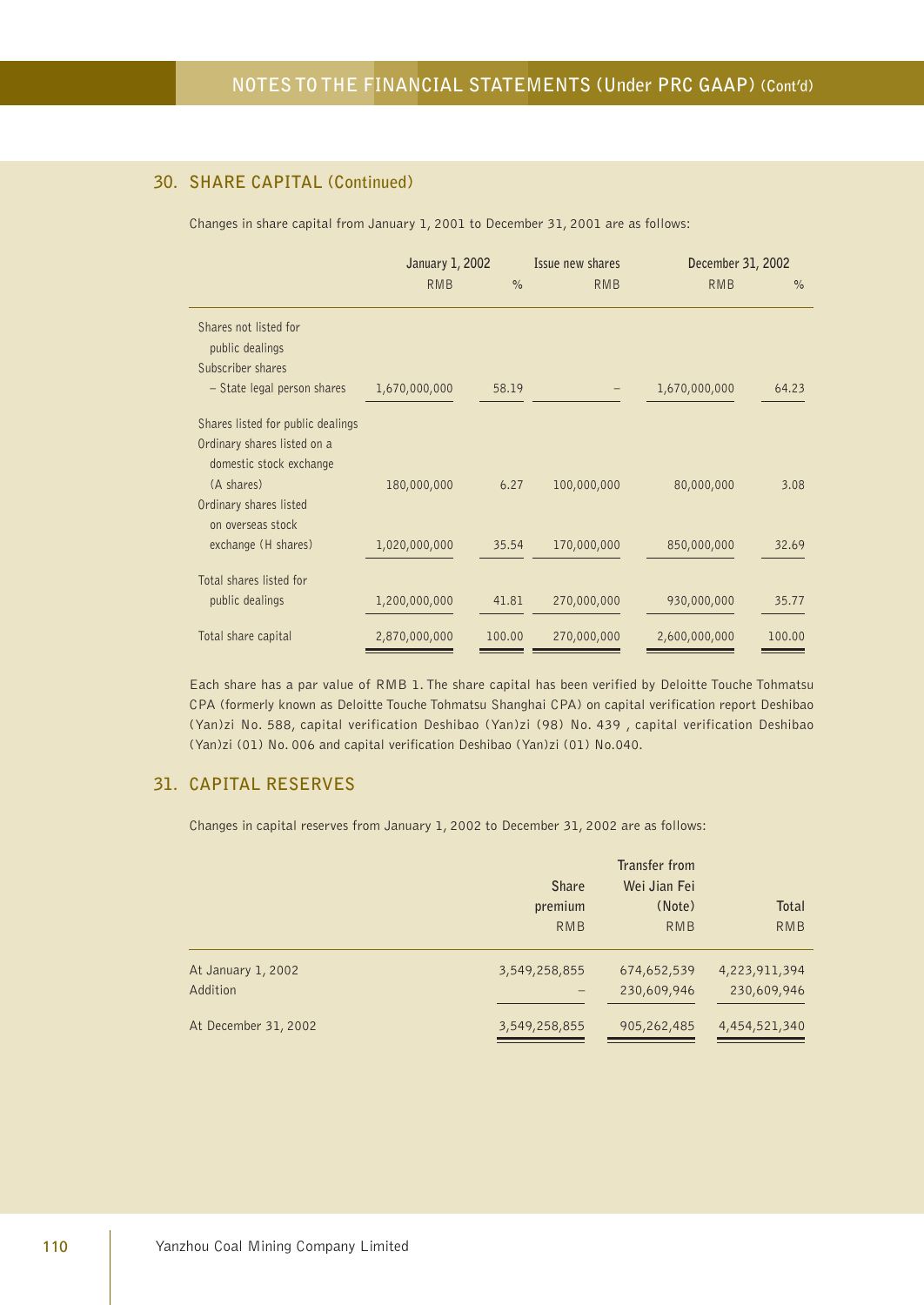## **31. CAPITAL RESERVES (Continued)**

Changes in capital reserves from January 1, 2001 to December 31, 2001 are as follows:

|                                            |               | <b>Transfer from</b> |               |
|--------------------------------------------|---------------|----------------------|---------------|
|                                            | <b>Share</b>  | Wei Jian Fei         |               |
|                                            | premium       | (Note)               | <b>Total</b>  |
|                                            | <b>RMB</b>    | <b>RMB</b>           | <b>RMB</b>    |
| Balance at January 1, 2001                 |               |                      |               |
| (As previously reported)                   | 2,364,454,980 | 161,773,949          | 2,526,228,929 |
| Prior year adjustment (note 2)             |               | 308,744,406          | 308,744,406   |
| Balance at January 1, 2001 (As restated)   | 2,364,454,980 | 470,518,355          | 2,834,973,335 |
| Addition (As previously reported)          | 1,184,803,875 |                      | 1,184,803,875 |
| Adjustment on addition (note 2)            |               | 204, 134, 184        | 204,134,184   |
| Addition (As restated)                     | 1,184,803,875 | 204, 134, 184        | 1,388,938,059 |
| Balance at December 31, 2001               |               |                      |               |
| (As previously reported)                   | 3,549,258,855 | 161,773,949          | 3,711,032,804 |
| Balance at December 31, 2001 (As restated) | 3,549,258,855 | 674,652,539          | 4,223,911,394 |

Note: As stated in note 2, the Company should accrue at RMB6 per tonne of raw coal mined every year as Wei Jian Fei, which is recorded in cost of sales and capital reserves.

Pursuant to relevant regulations, this capital reserve can only be used for the future development of the coal mining business.

## **32. SURPLUS RESERVES**

Changes in surplus reserves from January 1, 2002 to December 31, 2002 are as follows:

|                                 | Statutory,<br>common<br>reserve fund<br><b>RMB</b> | <b>Statutory</b><br>common<br>welfare fund<br><b>RMB</b> | Total<br><b>RMB</b>        |
|---------------------------------|----------------------------------------------------|----------------------------------------------------------|----------------------------|
| At January 1, 2002<br>Additions | 287,808,101<br>100,393,485                         | 143,904,051<br>50,237,710                                | 431,712,152<br>150,631,195 |
| At December 31, 2002            | 388,201,586                                        | 194, 141, 761                                            | 582,343,347                |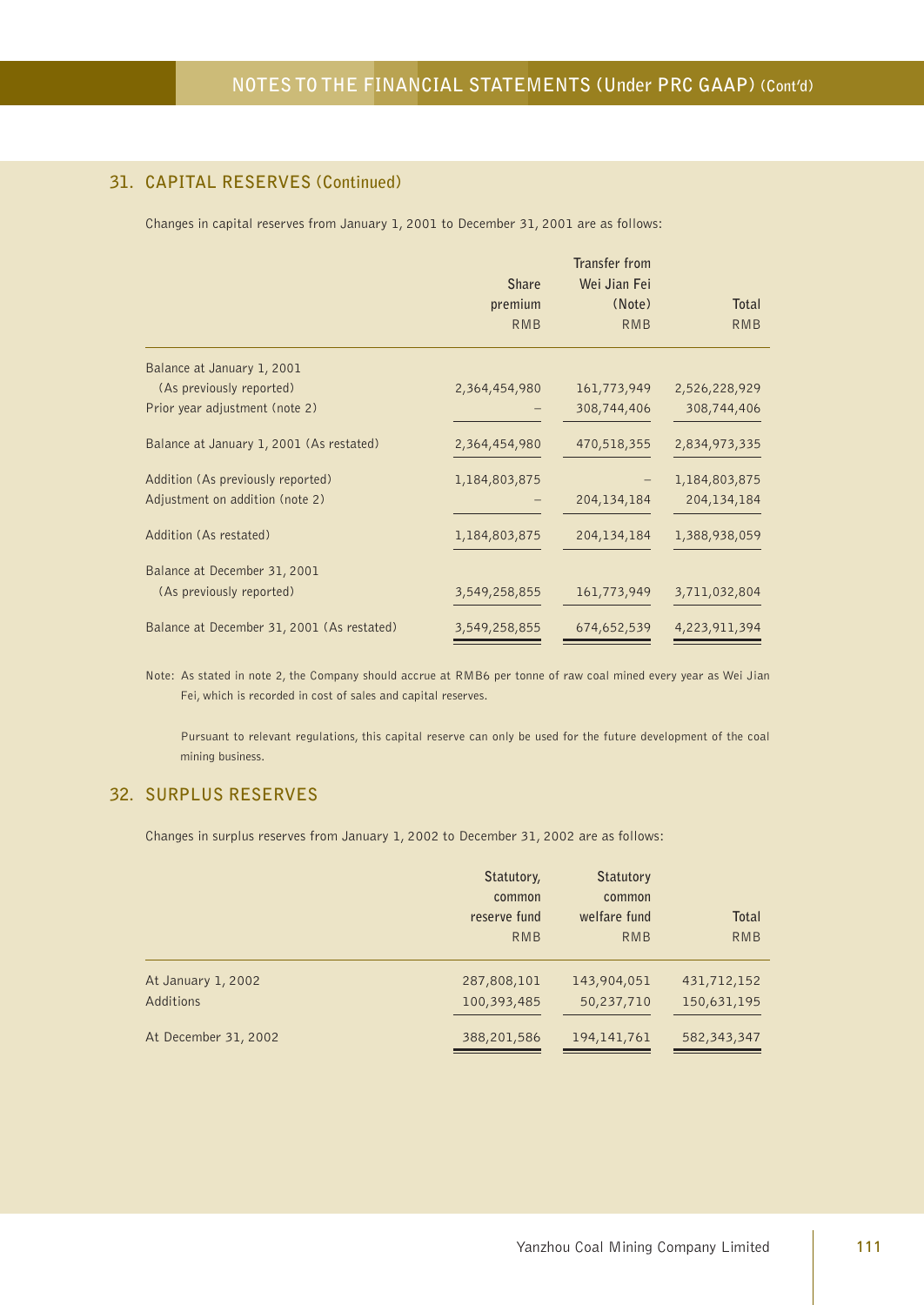## **32. SURPLUS RESERVES (Continued)**

Changes in surplus reserves from January 1, 2001 to December 31, 2001 are as follows:

| Balance at January 1, 2001                                               |                |
|--------------------------------------------------------------------------|----------------|
| (As previously reported)<br>239,057,215<br>119,528,609                   | 358,585,824    |
| Prior year adjustment (note 2)<br>(30,874,441)<br>(15, 437, 220)         | (46, 311, 661) |
| Balance at January 1, 2001 (As restated)<br>208, 182, 774<br>104,091,389 | 312,274,163    |
| Addition (As previously reported)<br>100,038,745<br>50,019,371           | 150,058,116    |
| Adjustment on addition (note 2)<br>(20, 413, 418)<br>(10, 206, 709)      | (30,620,127)   |
| Addition (As restated)<br>79,625,327<br>39,812,662                       | 119,437,989    |
| Balance at December 31, 2001                                             |                |
| (As previously reported)<br>339,095,960<br>169,547,980                   | 508,643,940    |
| Balance at December 31, 2001                                             |                |
| (As restated)<br>287,808,101<br>143,904,051                              | 431,712,152    |

Note: The statutory common reserve fund can be used to make good the losses incurred in previous years, expand the business scale of the Company or convert it into share capital. The statutory common welfare fund can be used for the welfare of the staff and workers of the Company.

## **33. UNAPPROPRIATED PROFITS**

|                                                                                                                  | December 31,<br>2002<br><b>RMB</b> | December 31,<br>2001<br><b>RMB</b> |
|------------------------------------------------------------------------------------------------------------------|------------------------------------|------------------------------------|
| Unappropriated profits at the beginning                                                                          |                                    |                                    |
| of the year (As previously reported)<br>Less: Retrospective adjustment for changes in                            | 1,633,650,835                      | 1,070,321,502                      |
| accounting treatment of Wei Jian Fei (Note 2)                                                                    | 435,946,802                        | 262,432,745                        |
| Unappropriated profits at the beginning                                                                          |                                    |                                    |
| of the year (As restated)                                                                                        | 1,197,704,033                      | 807,888,757                        |
| Add: Net income for the year (As previously reported)<br>Less: Retrospective adjustment for changes in           | 1,003,115,498                      | 1,000,387,449                      |
| accounting treatment of Wei Jian Fei (Note 2)                                                                    |                                    | 204,134,184                        |
| Net income for the year (As restated)                                                                            | 1,003,115,498                      | 796,253,265                        |
| Less: Appropriations to statutory common                                                                         |                                    |                                    |
| reserve fund (As restated) (Note i)                                                                              | 100,311,550                        | 79,625,327                         |
| Appropriations to statutory common<br>welfare fund (As restated) (Note ii)<br>Appropriations to statutory common | 50,155,775                         | 39,812,662                         |
| reserve fund of the subsidiary (Note iii)                                                                        | 81,935                             |                                    |
| Appropriations to statutory common                                                                               |                                    |                                    |
| welfare fund of the subsidiary (Note iii)<br>Proposed dividend (Note iv)                                         | 81,935<br>298,480,000              | 287,000,000                        |
| Unappropriated profits at the end of the year                                                                    | 1,751,708,336                      | 1,197,704,033                      |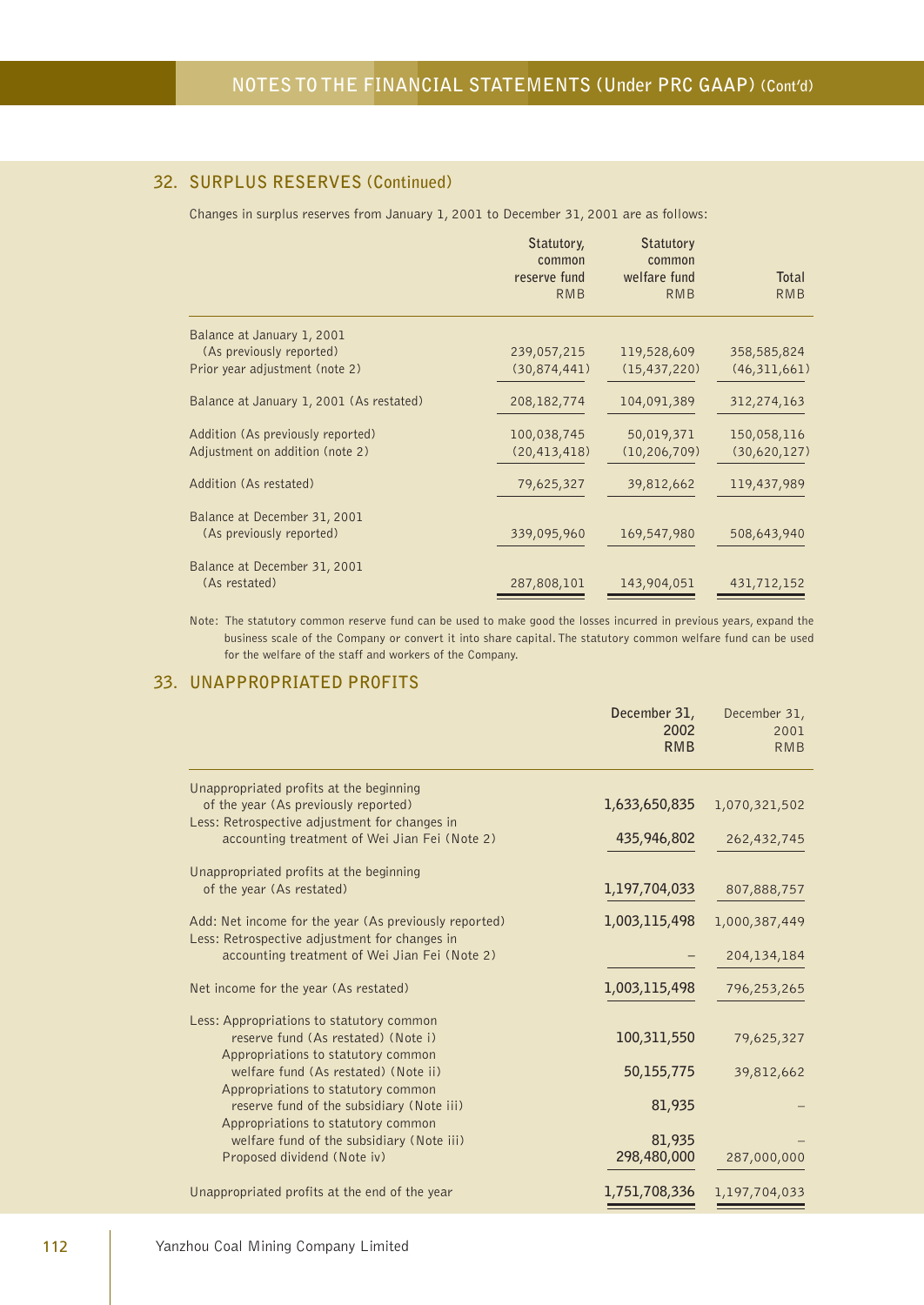### **33. UNAPPROPRIATED PROFITS (Continued)**

Notes (i) Appropriations to statutory common reserve fund

Pursuant to the Provision 177 of Company Law and the Company's Article of Association, 10% of its net profit is appropriated as statutory common reserve fund.

Such appropriations can be ceased when the accumulated amount of the fund reaches 50% of the Company's registered capital.

#### Notes (ii) Appropriations to statutory public welfare fund

Pursuant to the Provision 177 of Company Law and the Company's Article of Association, the Board of Directors proposed to appropriate 5% of the current year's net profit as statutory common welfare fund.

Note (iii) Appropriations to statutory common reserve fund and statutory common welfare fund of the subsidiary

Statutory common reserve fund and statutory common welfare fund of the subsidiary are appropriated on the preparation of consolidation financial statement.

Note (iv) Proposed dividend

Pursuant to relevant regulations, companies that issue H shares should appropriate dividend proposed based on profit available for appropriation listed on the audited financial statements prepared under accounting standards in the People's Republic of China or International Financial Reporting Standards ("IFRS"), whichever is the lesser.

According to the minute of directors dated April 11, 2003, proposed dividend for year 2002 is RMB 1.04 per ten shares, based on the total issued shares of 2,870,000,000 (each share with a par value of RMB 1). The declaration and payment of the final dividend need to be approved by the shareholders' meeting of the Company.

#### **34. REVENUE FROM MAJOR OPERATIONS**

|                                              | 2002          | 2001                        |
|----------------------------------------------|---------------|-----------------------------|
|                                              | <b>RMB</b>    | <b>RMB</b>                  |
| Revenue from domestic sales of coal products | 4,008,864,774 | 3,133,402,455               |
| Revenue from export sales of coal products   | 3,899,061,202 | 3,335,950,500               |
| Revenue from railway transportation services | 147,332,930   |                             |
|                                              |               |                             |
|                                              | 8,055,258,906 | 6,469,352,955               |
|                                              |               |                             |
| Total amount of                              |               |                             |
| the 5 largest customers                      |               | Percentage in total revenue |
| RMB                                          |               | $\frac{6}{6}$               |

#### 1,505,313,788 19

The Company exports its coal through China National Coal Industry Import and Export Corporation, China National Minerals Import and Export Co., Ltd and Shanxi Coal Import and Export Group Corp. Currently, the Company does not have direct export rights, and has to export coals through import and export companies. The final decision on customer selection of the Company's export sales is jointly determined by the Company and the above-mentioned import and export companies. Therefore the amounts of sales made through these import and export companies are excluded from sales of the 5 largest customers, all of whom are domestic customers.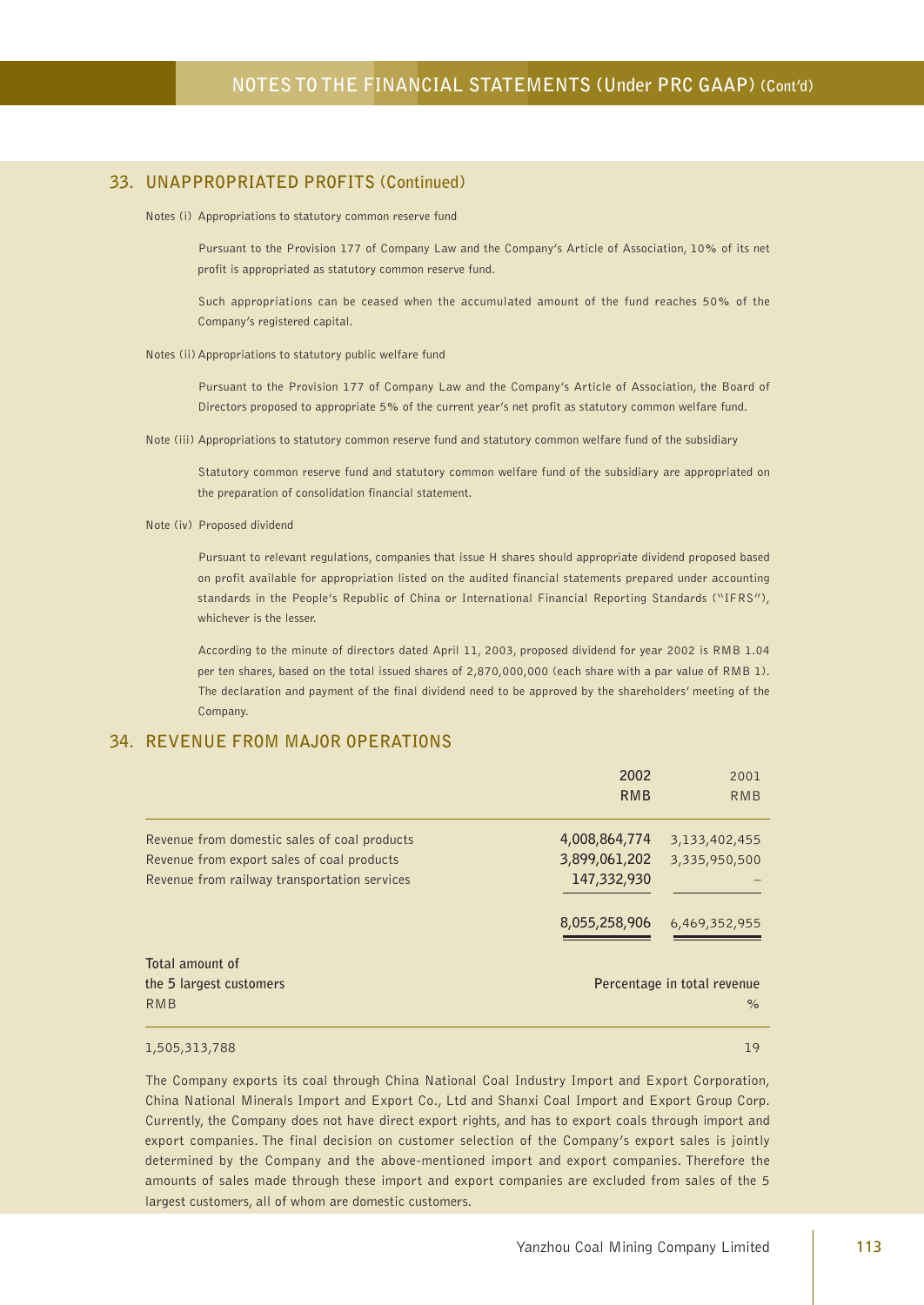## **35. COST OF MAJOR OPERATIONS**

|                                                           | 2002<br><b>RMB</b> | 2001<br><b>RMB</b> |
|-----------------------------------------------------------|--------------------|--------------------|
| Cost of sales of coal products                            | 3,540,520,892      | 3,016,717,921      |
| Cost of the railway transportation services               | 52,990,246         |                    |
|                                                           | 3,593,511,138      | 3,016,717,921      |
| Analysis of cost of sales of coal products is as follows: |                    |                    |
| <b>Materials</b>                                          | 744,556,976        | 643,664,001        |
| Wages                                                     | 663,219,828        | 501,922,677        |
| Employee benefits                                         | 82,970,676         | 70,279,150         |
| Electricity                                               | 275,828,859        | 218,579,179        |
| Depreciation                                              | 794,423,499        | 784,477,818        |
| Land subsidence, restoration,                             |                    |                    |
| rehabilitation and environmental costs                    | 232,030,188        | 210,938,657        |
| Repairs                                                   | 340,633,532        | 276,790,599        |
| Others                                                    | 176,247,388        | 105,931,656        |
| Subtotal                                                  | 3,309,910,946      | 2,812,583,737      |
| Wei Jian Fei                                              | 230,609,946        | 204, 134, 184      |
| Total                                                     | 3,540,520,892      | 3,016,717,921      |
| 36. SALES TAXES AND SURCHARGES                            |                    |                    |
|                                                           |                    |                    |

|                       | 2002        | 2001       |
|-----------------------|-------------|------------|
|                       | <b>RMB</b>  | <b>RMB</b> |
| Business tax          | 4,419,988   |            |
| City construction tax | 63,914,620  | 41,546,945 |
| Education fee         | 27,426,892  | 17,805,834 |
| Resource tax          | 44,711,641  | 40,351,262 |
|                       | 140,473,141 | 99,704,041 |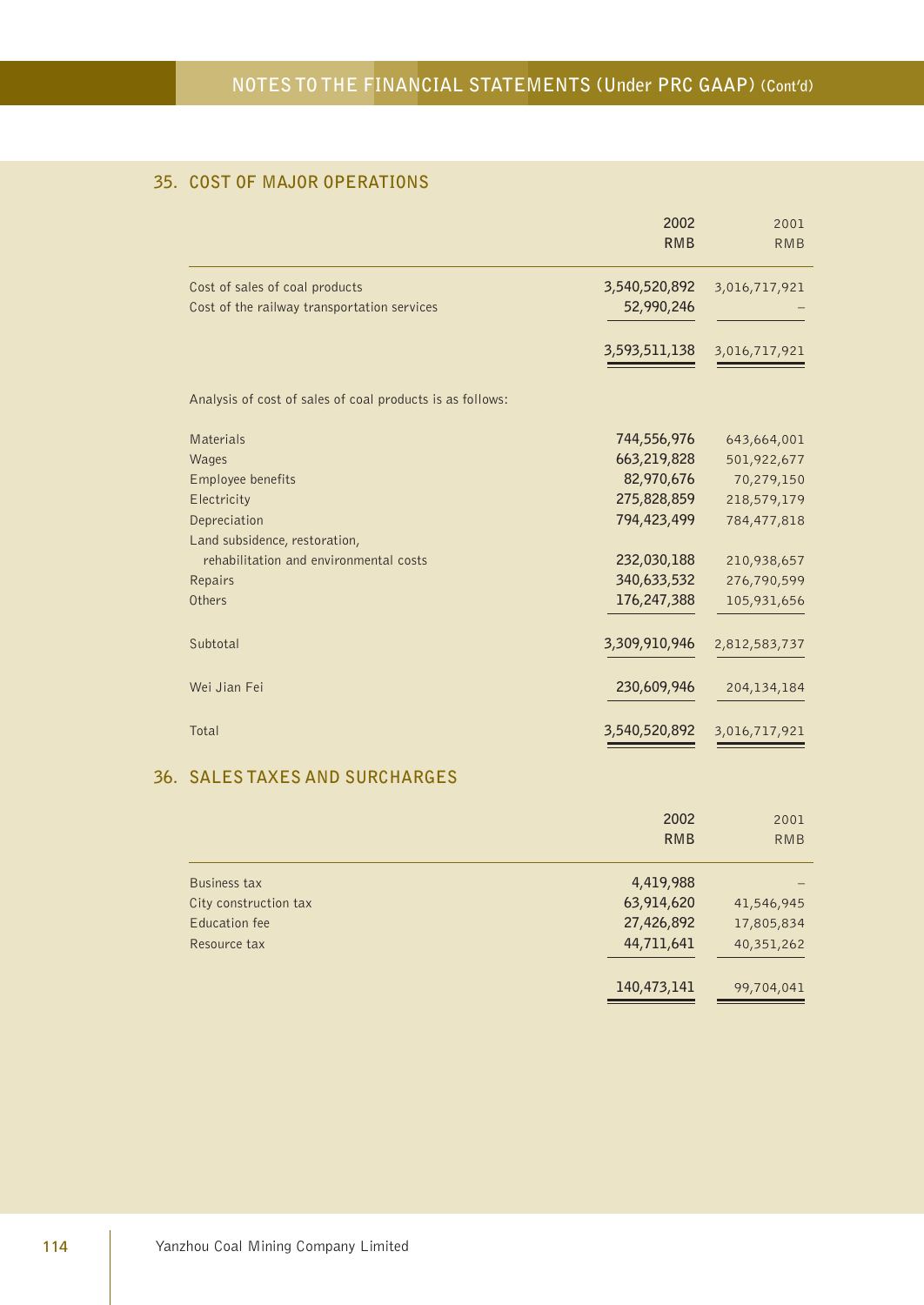## **37. PROFIT FROM OTHER OPERATIONS**

|                                                                                                                     | 2002<br><b>RMB</b>                                          | 2001<br><b>RMB</b>                                          |
|---------------------------------------------------------------------------------------------------------------------|-------------------------------------------------------------|-------------------------------------------------------------|
| Sales of raw materials<br>- Sales<br>- Cost of sales                                                                | 521,801,637<br>500,524,833                                  | 393,135,657<br>374,168,548                                  |
|                                                                                                                     | 21,276,804                                                  | 18,967,109                                                  |
| Others<br>- Income<br>$-$ Cost                                                                                      | 62,888,946<br>54,012,529                                    | 37,654,873<br>30,138,653                                    |
|                                                                                                                     | 8,876,417<br>30,153,221                                     | 7,516,220<br>26,483,329                                     |
| 38. OPERATING EXPENSES                                                                                              |                                                             |                                                             |
|                                                                                                                     | 2002<br><b>RMB</b>                                          | 2001<br><b>RMB</b>                                          |
| Selling expense of domestic sales<br>of coal products<br>Selling expense of export sales of coal products<br>Others | 525,997,969<br>1,032,416,088<br>89,033,211<br>1,647,447,268 | 415,120,973<br>1,078,518,000<br>57,970,396<br>1,551,609,369 |
| 39. FINANCIAL EXPENSES                                                                                              |                                                             |                                                             |
|                                                                                                                     | 2002<br>RMB                                                 | 2001<br>RMB                                                 |
| Interest expenses<br>Less: interest income<br>Others                                                                | 75,737,500<br>28,736,909<br>2,560,585                       | 1,923,500<br>39,863,039<br>3,106,274                        |
|                                                                                                                     | 49,561,176                                                  | (34, 833, 265)                                              |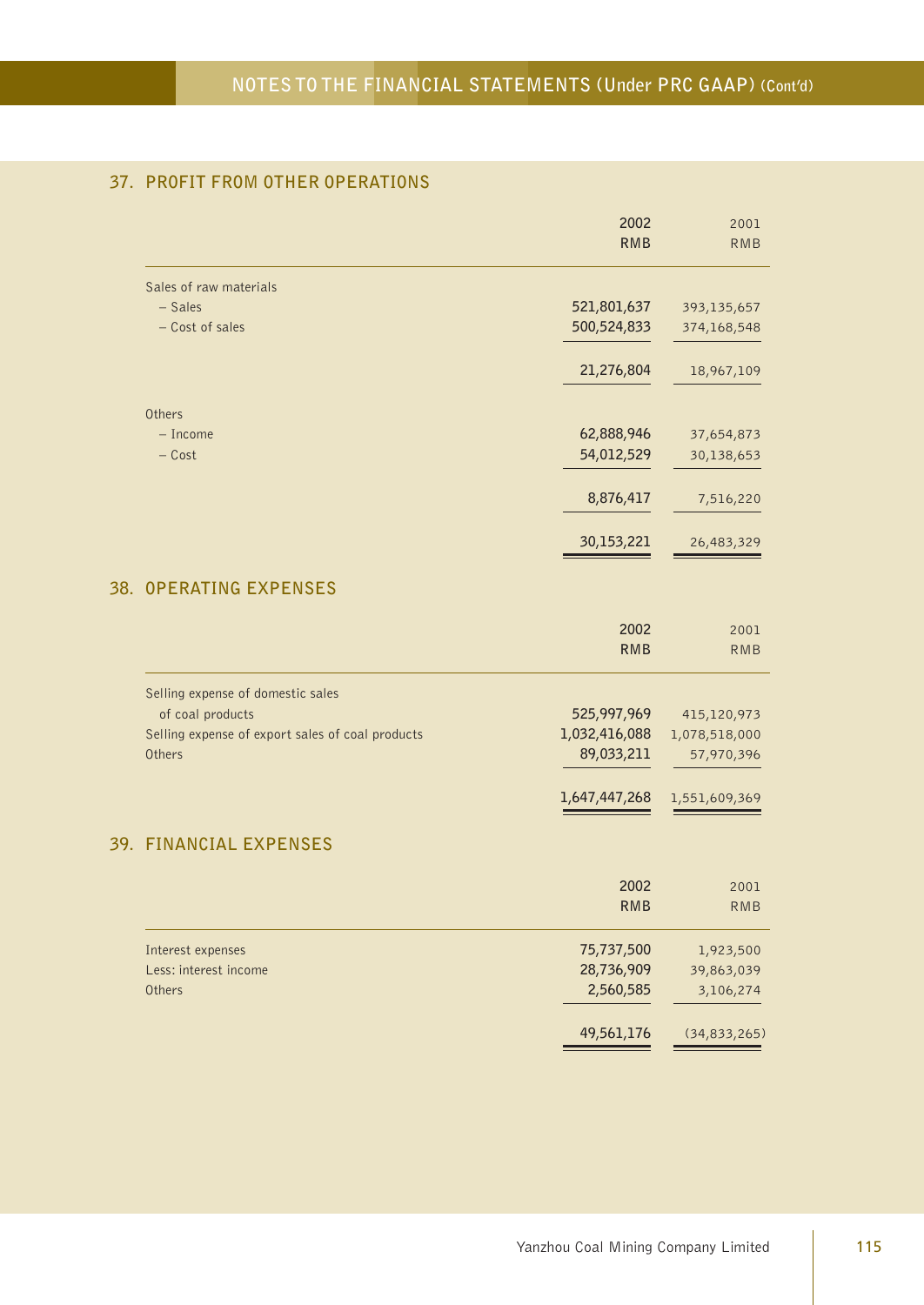## **40. INVESTMENT INCOME**

|                         | 2002<br><b>RMB</b> | 2001<br><b>RMB</b> |
|-------------------------|--------------------|--------------------|
| Gain on debt investment | 3,687,968          |                    |

## **41. SUBSIDY INCOME**

The amount represents subsidies granted to the Company on its export sales which were received during the year.

#### **42. NON-OPERATING INCOME**

|                                  | 2002       | 2001       |
|----------------------------------|------------|------------|
|                                  | <b>RMB</b> | <b>RMB</b> |
| Gain on disposal of fixed assets | 8,203,377  | 7,446,513  |
| Others                           | 370,389    | 433,693    |
|                                  | 8,573,766  | 7,880,206  |

## **43. NON-OPERATING EXPENSES**

|                                  | 2002       | 2001       |
|----------------------------------|------------|------------|
|                                  | <b>RMB</b> | <b>RMB</b> |
| Loss on disposal of fixed assets | 9,296,739  | 13,258,082 |
| Donations                        | 528,060    | 457,186    |
| Fines                            | 2,933,795  | 758,420    |
| Others                           | 9,085,587  | 2,338,375  |
|                                  | 21,844,181 | 16,812,063 |

#### **44. INCOME TAXES**

|                                                               | 2002<br><b>RMB</b>     | 2001<br><b>RMB</b> |
|---------------------------------------------------------------|------------------------|--------------------|
| Income taxes of the Company<br>Income taxes of the subsidiary | 523,566,759<br>967,462 | 391,487,645        |
|                                                               | 524,534,221            | 391,487,645        |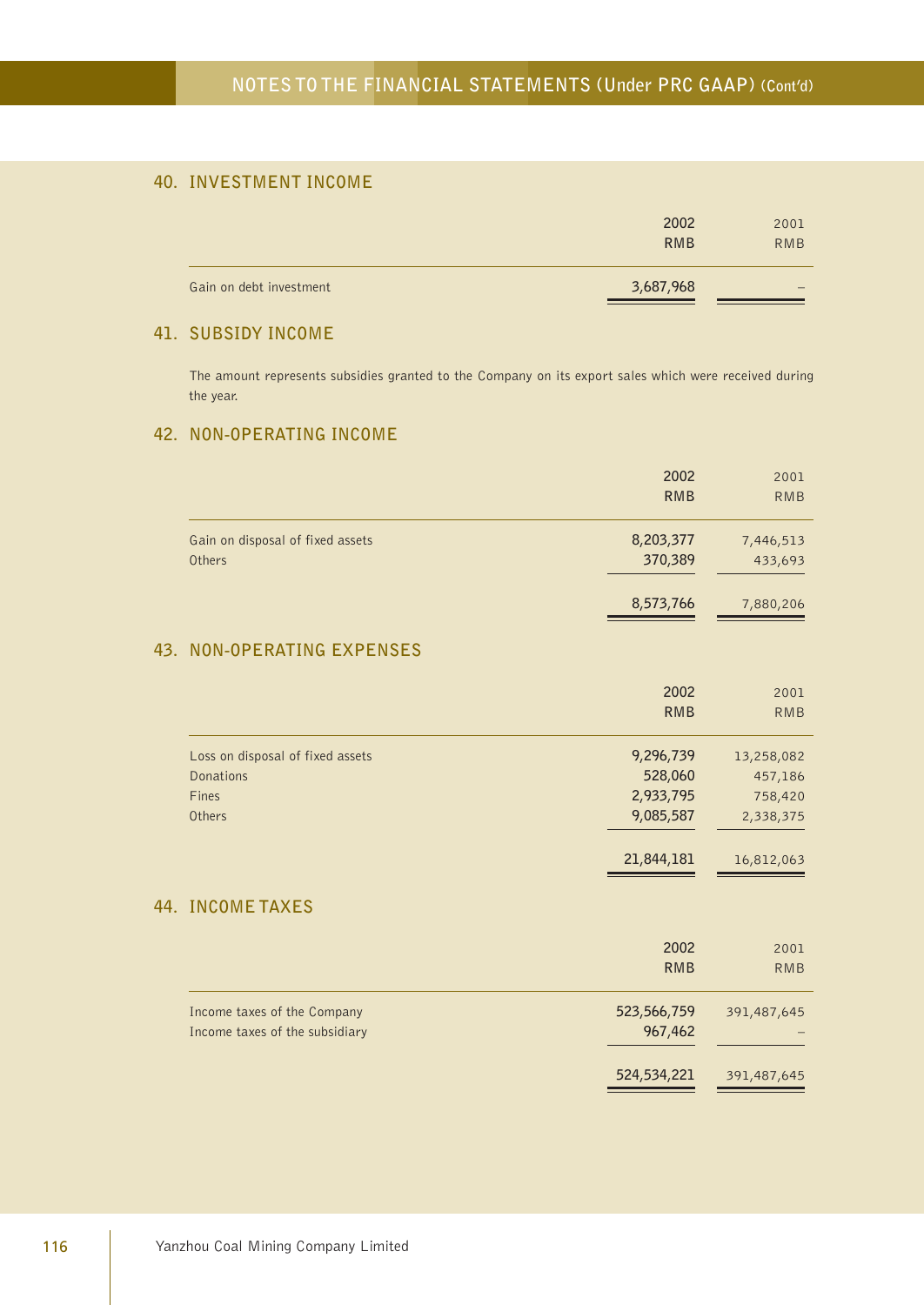## **45. OTHER CASH RECEIVED RELATING TO OPERATING ACTIVITIES**

|                                                        | 2002<br><b>RMB</b>          |
|--------------------------------------------------------|-----------------------------|
| Other operating income                                 | 584,690,583                 |
| Interest income                                        | 28,736,909                  |
| Others                                                 | 482,241,636                 |
| Total                                                  | 1,095,669,128               |
| 46. OTHER CASH PAID RELATING TO OPERATING ACTIVITIES   |                             |
|                                                        | 2002<br><b>RMB</b>          |
| Amounts paid in cash for operating expenses            |                             |
| and administrative expenses                            | 2,094,624,554               |
| Other operating expenses                               | 554,537,362                 |
| Others                                                 | 15,108,027                  |
| Total                                                  | 2,664,269,943               |
| 47. CASH PAID FOR ACQUISITION OF RAILWAY ASSETS        |                             |
|                                                        | <b>RMB</b>                  |
|                                                        |                             |
| Bank balances and cash<br>Accounts receivable          | 141,575                     |
| Other receivables                                      | 4,585,587                   |
| Inventories                                            | 132,632,303<br>5,461,299    |
| Fixed assets                                           | 877,379,752                 |
| Intangible assets (Land use right)                     | 259,378,500                 |
| Accounts payable                                       | (30, 857, 417)              |
| Other payables                                         |                             |
| Total net assets (See note 50(5)(b))                   | 1,242,585,915               |
| Consideration paid on acquisition (See note 50(5)(b))  | 1,242,585,915               |
| Additional cash paid for acquisition of Railway Assets | (6, 135, 684)<br>40,000,000 |
| Less: Bank balances and cash acquired                  | (141, 575)                  |

The above consideration has been paid to Yankuang Group in the current year.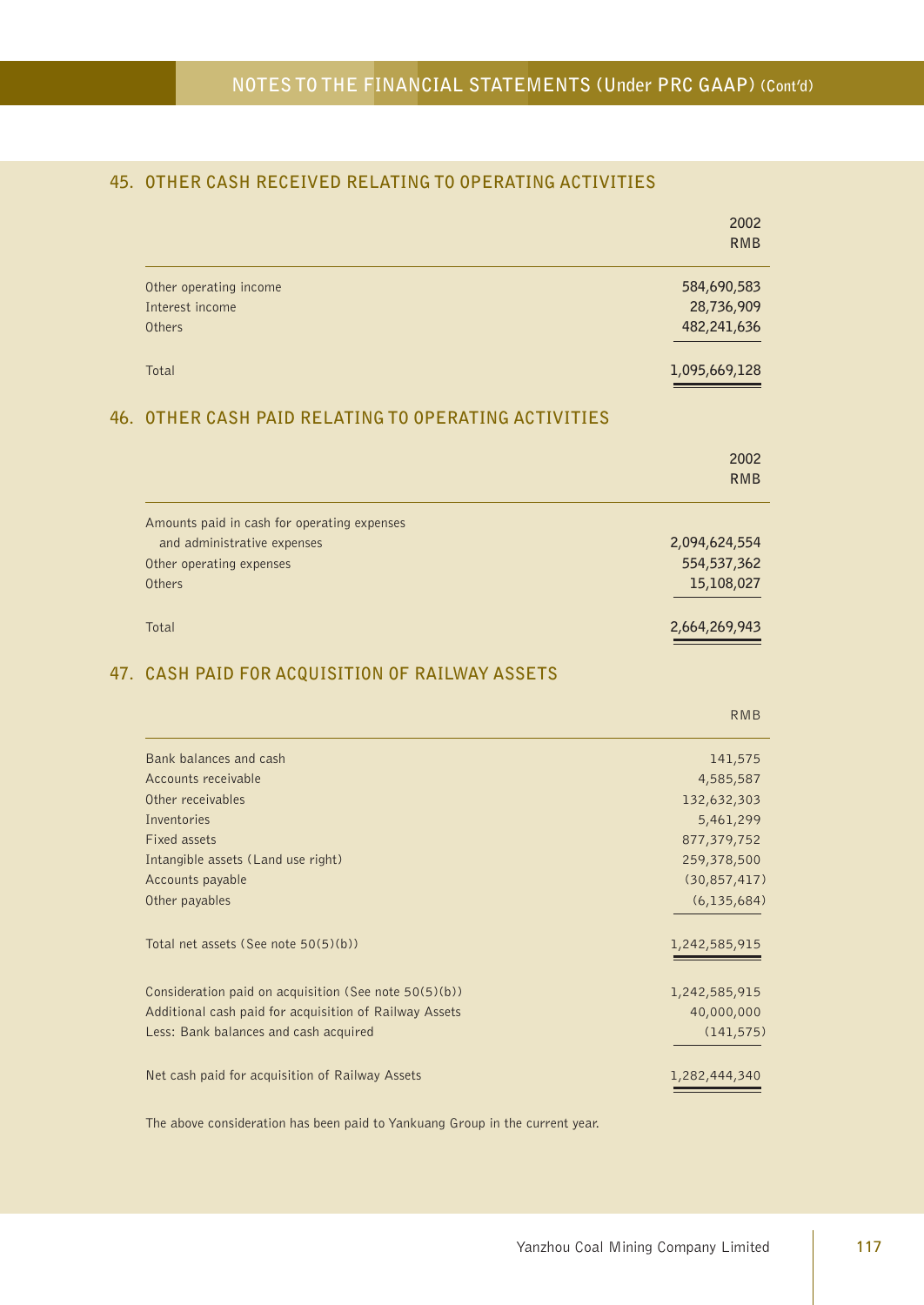## **48. CASH AND CASH EQUIVALENTS**

|                                                        | December 31,<br>2002<br><b>RMB</b> | December 31,<br>2001<br><b>RMB</b> |
|--------------------------------------------------------|------------------------------------|------------------------------------|
| Bank balances and cash<br>Less: Restricted cash (Note) | 1,595,933,728<br>51,760,596        | 1,154,806,342<br>30,000,000        |
|                                                        | 1,544,173,132                      | 1,124,806,342                      |

Note: At the balance sheet date, the amount represented the bank deposits pledged to certain banks to secure bank acceptance bills and letters of credit.

## **49. SEGMENT INFORMATION**

|      |                             |                    | Railway         |                 |                    |                              |
|------|-----------------------------|--------------------|-----------------|-----------------|--------------------|------------------------------|
|      |                             | <b>Coal Mining</b> | Transportation  | Inter-segment   | <b>Unallocated</b> |                              |
|      |                             | <b>Business</b>    | <b>Business</b> | elimination     | Items              | <b>Total</b>                 |
| Item |                             | 2002               | 2002            | 2002            | 2002               | 2002                         |
|      | 1. Operating Revenue        |                    |                 |                 |                    |                              |
|      | External                    | 7,907,925,976      | 147,332,930     |                 |                    | 8,055,258,906                |
|      | Inter-segment               |                    | 386,823,130     | (386, 823, 130) |                    |                              |
|      | Total                       | 7,907,925,976      | 534,156,060     | (386, 823, 130) |                    | 8,055,258,906                |
|      | 2. Cost Of Sales            |                    |                 |                 |                    |                              |
|      | External                    | 3,540,520,892      | 52,990,246      |                 |                    | 3,593,511,138                |
|      | Inter-segment               |                    | 139,126,078     | (139, 126, 078) |                    |                              |
|      | Total                       | 3,540,520,892      | 192,116,324     | (139, 126, 078) |                    | 3,593,511,138                |
|      | 3. Total Operating Expenses | 2,842,401,049      | 70,548,063      | (247, 697, 052) | 276,355,774        | 2,941,607,834                |
|      | 4. Total Operating Profit   | 1,525,004,035      | 271,491,673     |                 |                    | (276,355,774) 1,520,139,934  |
|      | 5. Total Assets             | 9,969,328,750      | 1,162,372,071   |                 |                    | 1,851,847,542 12,983,548,363 |
|      | 6. Total Liabilities        | 1,380,691,443      | 55,999,440      |                 | 1,883,348,008      | 3,320,038,891                |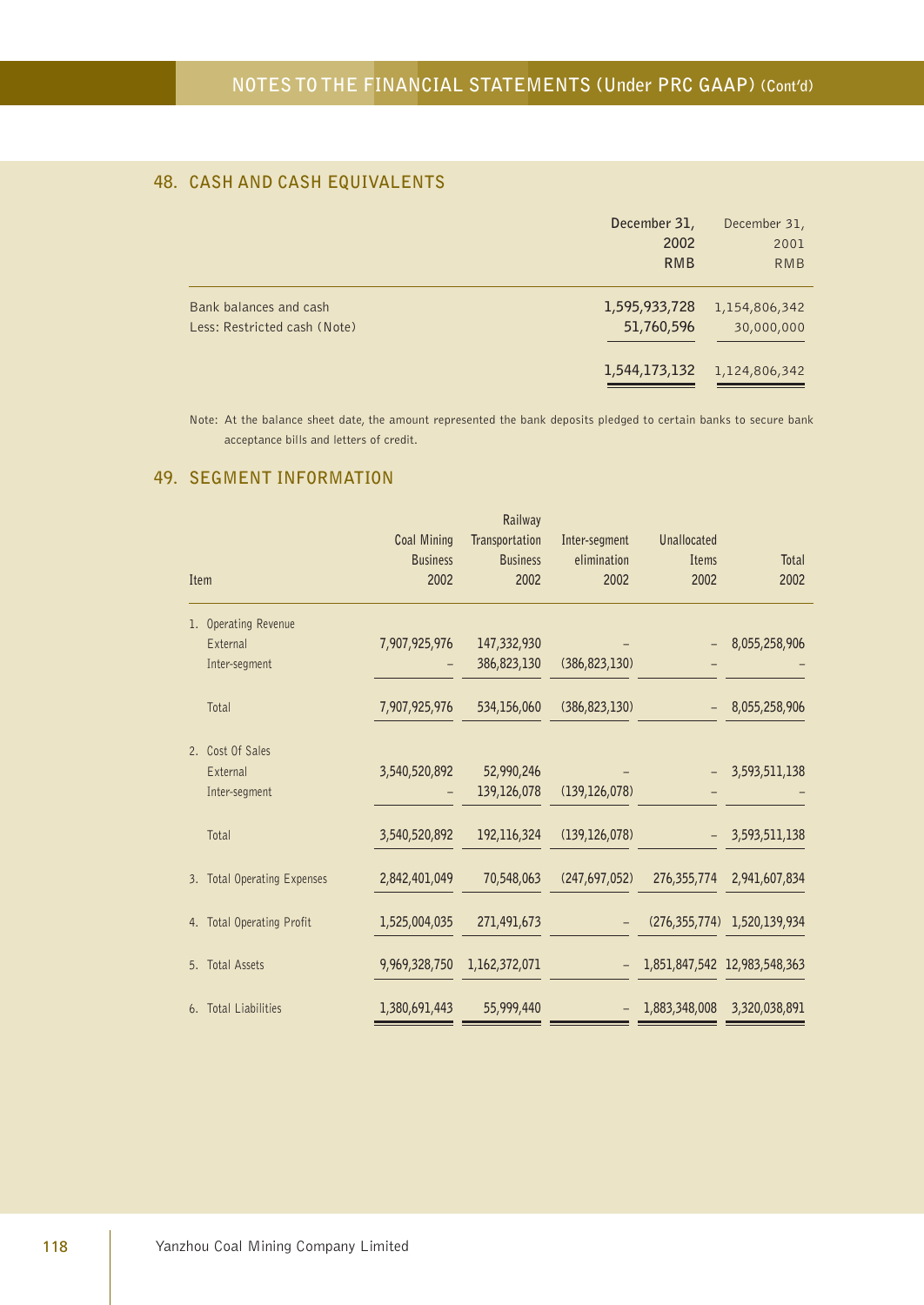## **50. SIGNIFICANT RELATED PARTY TRANSACTIONS**

(1) The followings are related parties where a control relationship exists:

| Name of related parties | Registration address                             | Major business                      | Relationship      |             | <b>Quality Status Representative</b> |
|-------------------------|--------------------------------------------------|-------------------------------------|-------------------|-------------|--------------------------------------|
| Yankuang Group          | Zoucheng City, Shandong                          | 40 Fu Shan Road Industry Processing | Major shareholder | State-owned | Zhao Jing Che                        |
| Zhongyan Trade          | No.1 Industrial Zone,<br>Qingdao Free Trade Zone | International Trade                 | Subsidiary        | Limited     | Shao Hua Zhen                        |

(2) For the related parties where a control relationship exists, the registered capital and the changes therein are as follows:

|                | December 31,<br>2001 and 2002<br><b>RMB</b> |
|----------------|---------------------------------------------|
| Yankuang Group | 3,090,336,000                               |
| Zhongyan Trade | 2,100,000                                   |

(3) For the related parties where a control relationship exists, the proportion and changes of equity interest are as follows:

|                | December 31, 2001 and 2002 |               |
|----------------|----------------------------|---------------|
|                | RMB                        | $\frac{6}{6}$ |
|                |                            |               |
| Yankuang Group | 1,670,000,000              | 58.19         |
| Zhongyan Trade | 1,000,000                  | 52.38         |

(4) Nature of relationship with related parties where a control relationship does not exist:

| Name of related parties           | Relationship with the Company |
|-----------------------------------|-------------------------------|
| Zoucheng Nanmei Shipping Co. Ltd. | Common key management members |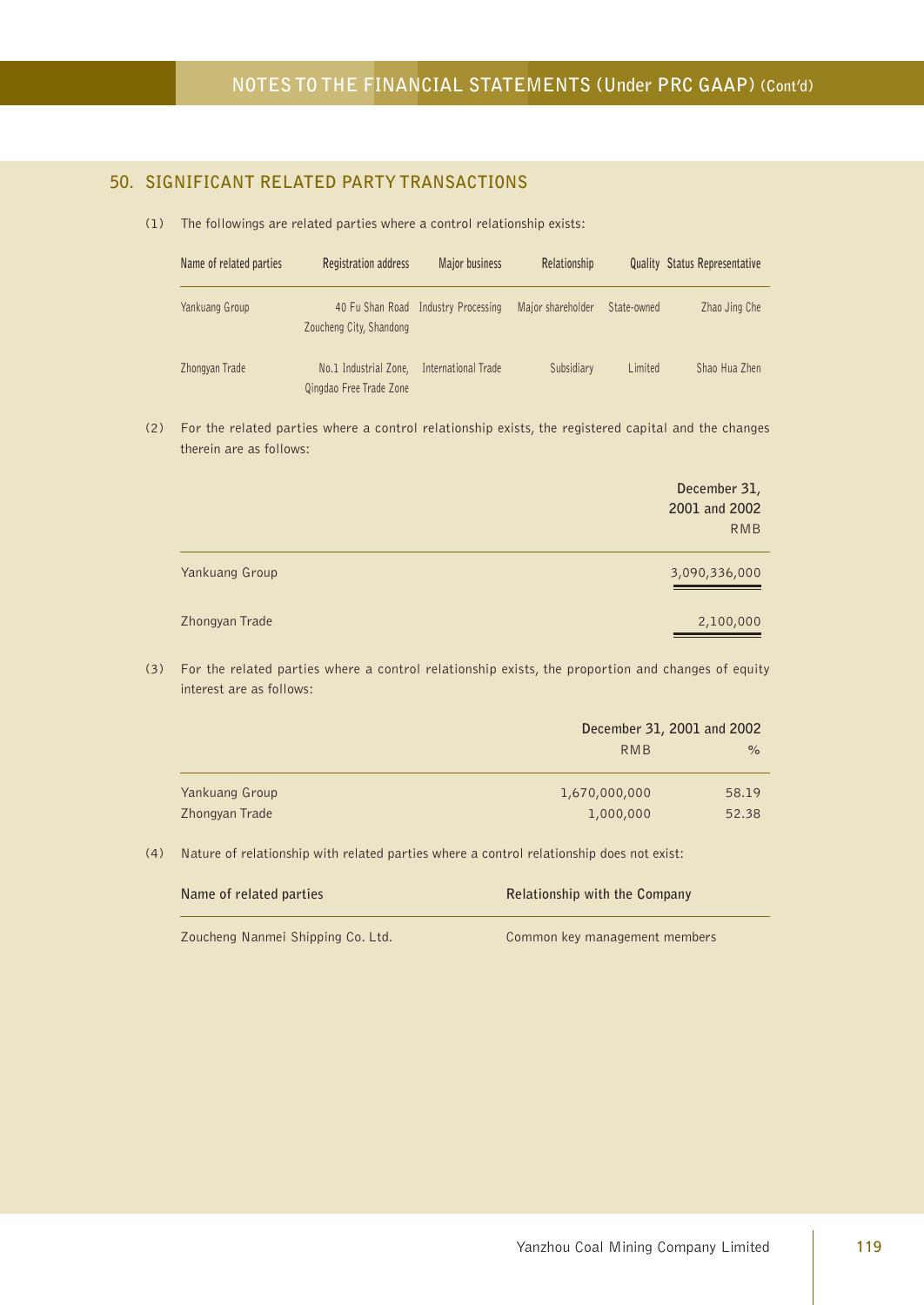- (5) Significant transactions entered with the Company and above-mentioned related parties in current year:
	- (a) The transactions between the Company and the subsidiary which the Company can exercise control over and whose financial statements are included in the consolidated financial statements were eliminated.
	- (b) Acquisition of railway transportation business

On January 1, 2002, the Company acquired from Yankuang Group the assets of the special purpose coal railway transportation business ("Railway Assets") at the consideration of approximately RMB1,242,590,000 according to "Railway Assets Acquisition Agreement" signed with Yankuang Group. When the Railway Assets' actual capacity reaches the targets quoted in the agreement, the additional payment would be as follows:

- A If the Railway Assets' actual capacity reaches 25,000,000 tonnes for the year ended December 31, 2002, the Company will pay an extra RMB40,000,000;
- B. If the Railway Assets' actual capacity reaches 28,000,000 tonnes for the year ended December 31, 2003, the Company will pay an extra RMB40,000,000;
- C. If the Railway Assets' actual capacity reaches 30,000,000 tonnes for the year ended December 31, 2004, the Company will pay an extra RMB40,000,000.

The total consideration for acquiring Railway Assets should be paid in cash in the following five installments:

- 1) The amount of RMB1,159,560,000 has been paid by the Company to Yankuang Group at acquisition date;
- 2) The remaining balance of RMB83,030,000 has been paid before June 30, 2002;
- 3) The amount of RMB40,000,000 as mentioned in term A should be paid before June 30, 2003;
- 4) The amount of RMB40,000,000 as mentioned in term B should be paid before June 30, 2004;
- 5) The amount of RMB40,000,000 as mentioned in term C should be paid before June 30, 2005.

By December 31, 2002, the Company had paid off the above consideration of RMB1,242,590,000. In addition, the Railway Assets' actual capacity has reached approximately 27,000,000 tonnes for the year ended December 31, 2002 and an extra RMB40,000,000 was paid to Yankuang Group according to the agreement above-mentioned.

The consideration for the acquisition is determined according to revaluated price.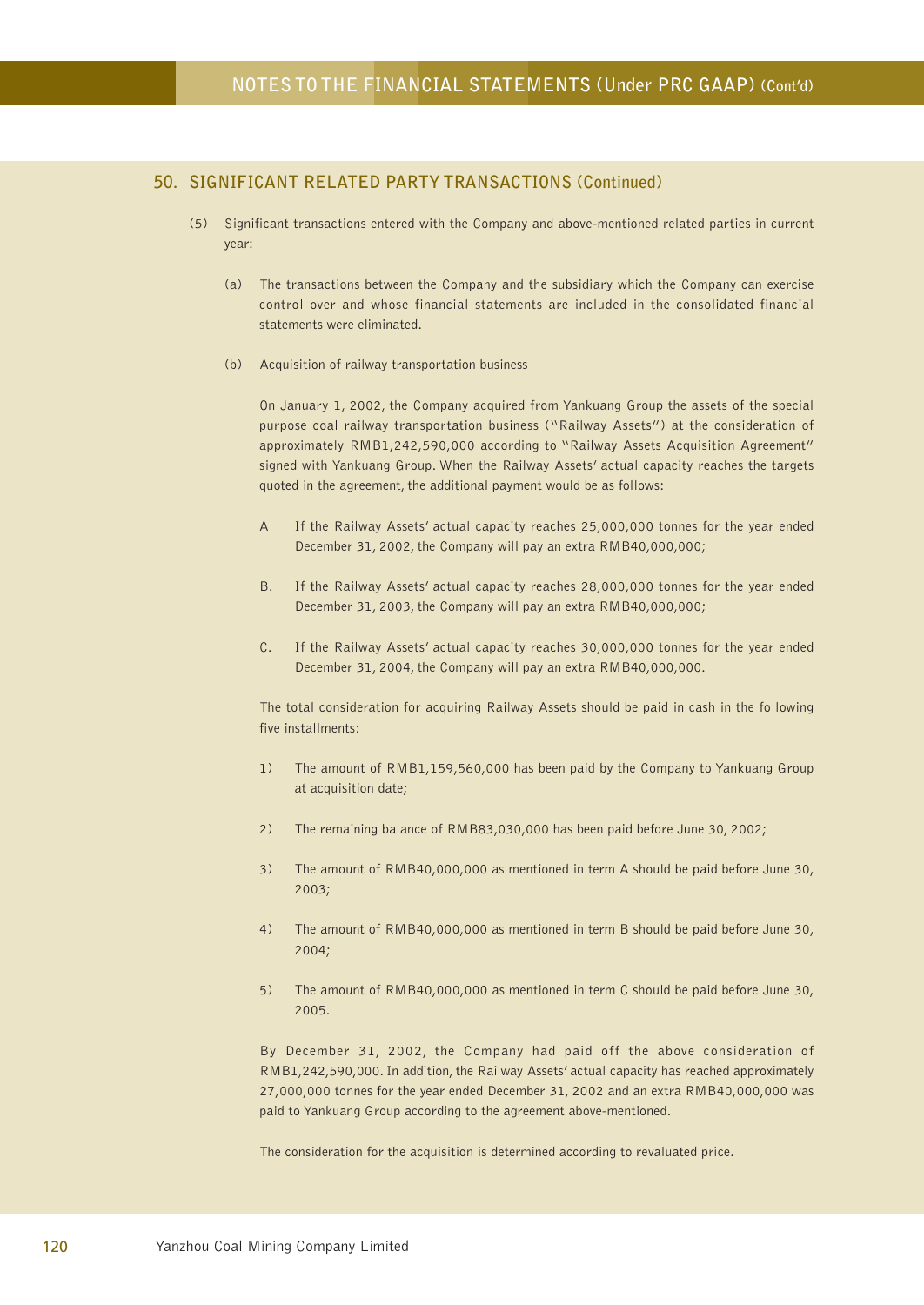- (5) Significant transactions entered with the Company and above-mentioned related parties in current year: (Continued)
	- (c) Acquisition of Jining III

On January 1, 2001, the Company acquired Jinjing III according to the "Agreement for Acquisition of Jining III" signed with Yankuang Group at the consideration of RMB2,450,900,000 and mining rights of RMB132,480,000, totally RMB2,583,380,000.

By the end of December 31, 2002, the Company had paid RMB2,477,396,000 to Yankaung Group for the above acquisition including the consideration of RMB2,450,900,000 and the mining rights of RMB26,496,000. The payment made during this year is RMB636,633,000 including the consideration of RMB623,385,000 and the mining rights of RMB13,248,000.

According to the agreement, the Company will pay the interest-free consideration for the cost of mining rights over ten yeas by equal instalments before December 31 of each year commencing from year 2001. The Company should pay the mining rights of RMB13,248,000 as the third instalment before December 31, 2003.

The consideration for the acquisition is determined according to revaluation price.

| 2002           | 2001           |
|----------------|----------------|
| <b>RMB'000</b> | <b>RMB'000</b> |
|                |                |
| 37,693         | 35,440         |
| 110,403        | 73,675         |
| 148,096        | 109,115        |
|                |                |
| 496            |                |
|                |                |
| 5,000          | 5,810          |
|                |                |
| 12,385         | 11,586         |
| 165,977        | 126,511        |
|                |                |
|                | 143,213        |
|                | 409,117        |

#### (d) Sales and purchases

The price of the above transaction is determined according to market price or negotiated price.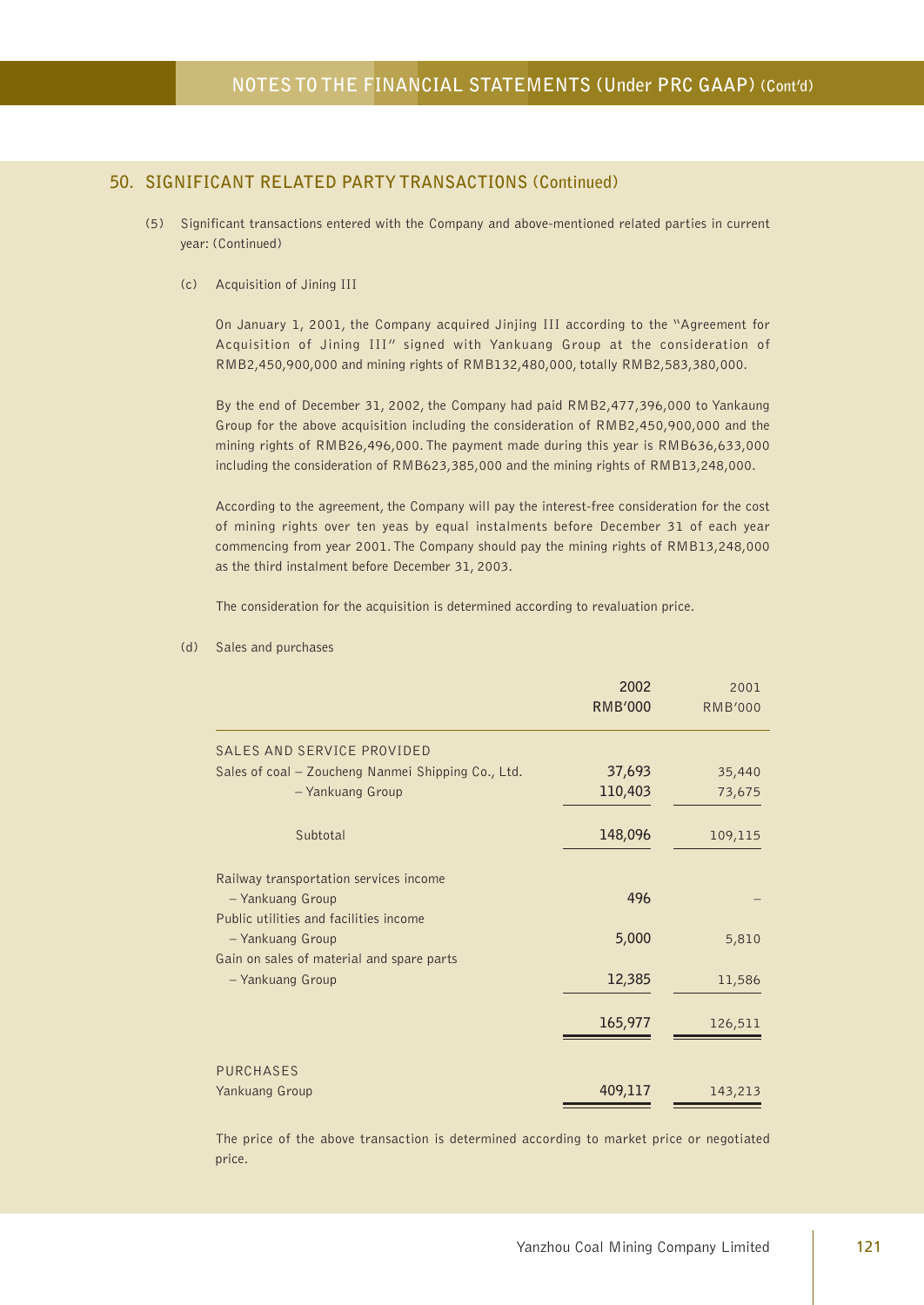- (5) Significant transactions entered with the Company and above-mentioned related parties in current year: (Continued)
	- (e) Amount due to or from related parties

| Account                                  | Company        | <b>December</b><br>31, 2002<br><b>RMB</b> | December<br>31, 2001<br><b>RMB</b> |
|------------------------------------------|----------------|-------------------------------------------|------------------------------------|
| Accounts receivable                      | Yankuang Group | 10,491,800                                | 12,416,512                         |
| Other receivables                        | Yankuang Group | 54,484,900                                | 160,504,483                        |
| Prepayments                              | Yankuang Group | 12,125,593                                | 26,547,580                         |
|                                          |                | 77,102,293                                | 199,468,575                        |
| Notes payable                            | Yankuang Group | 7,020,000                                 | 160,000,000                        |
| Accounts payable                         | Yankuang Group | 55,433,118                                | 33,456,343                         |
| Advance from customers                   | Yankuang Group | 15,355,725                                |                                    |
| Other payables                           | Yankuang Group | 262,964,418                               | 29,308,749                         |
| Long-term payable<br>due within one year | Yankuang Group | 13,247,800                                | 636,633,816                        |
| Long-term payables                       | Yankuang Group | 92,735,160                                | 105,983,040                        |
|                                          |                | 446,756,221                               | 965,381,948                        |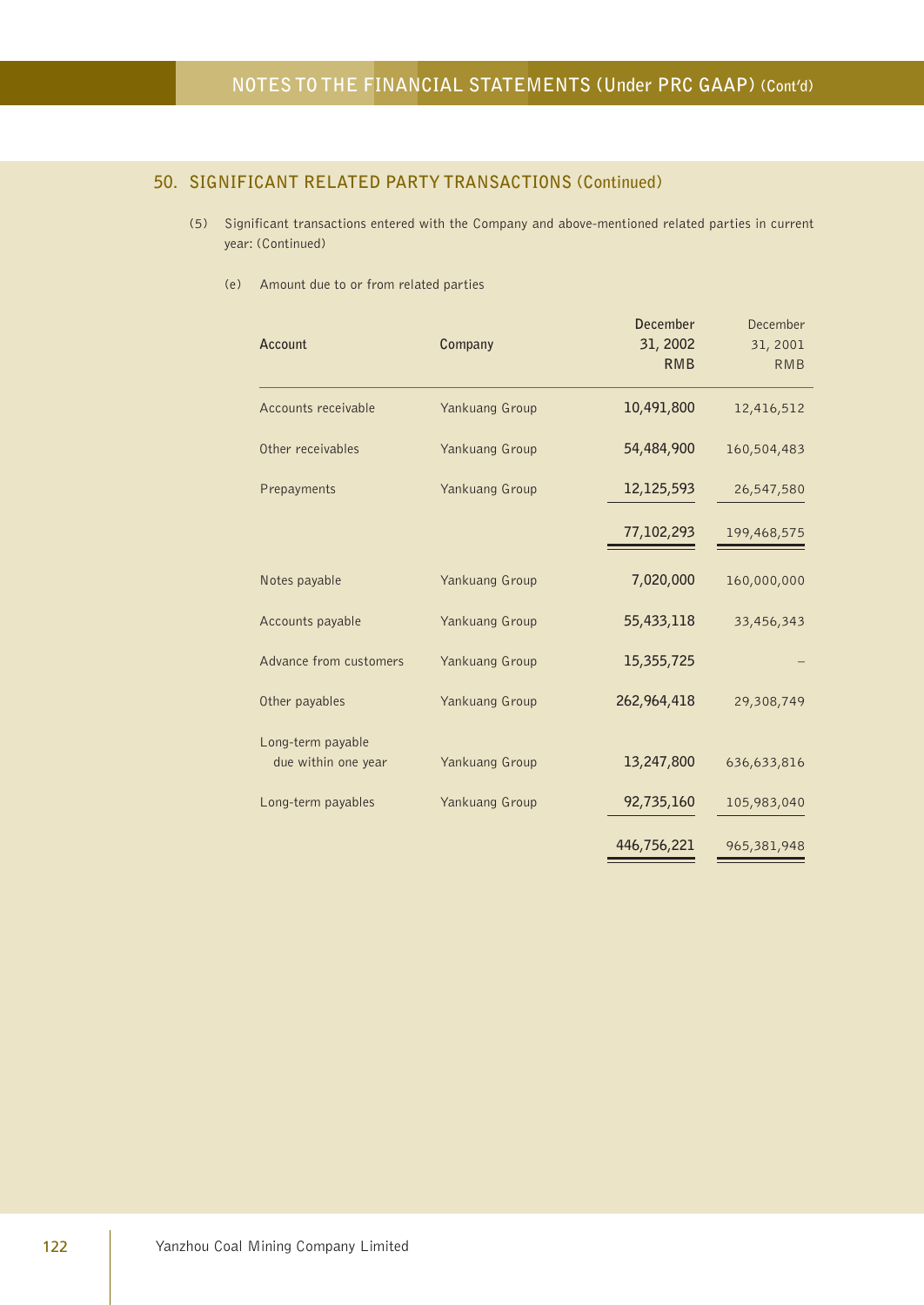- (5) Significant transactions entered with the Company and above-mentioned related parties in current year: (Continued)
	- (f) Other transactions
		- (1) Pursuant to an agreement signed between the Company and Yankuang Group, Yankuang Group manages the retirement benefits, medical benefits and other benefits of the two companies and makes combined payments of the total retirement benefits of the two companies to the government department in charge of the related funds. Amount included as expenses of the Company for the year ended December 31, 2002 and 2001 are RMB437,677,000 and RMB347,145,000 respectively.
		- (2) Pursuant to an agreement signed by the Company and Yankuang Group, the department and subsidiary of Yankuang Group provided the following services and charged related service fees during the year:

|                                    | 2002           | 2001           |
|------------------------------------|----------------|----------------|
|                                    | <b>RMB'000</b> | <b>RMB'000</b> |
|                                    |                |                |
| Repairs and maintenance            | 239,297        | 207,550        |
| Technical support and training fee | 15,130         | 15,130         |
| Mining rights fees                 | 12,980         | 12,980         |
| Public utilities expenses          | 1,350          | 600            |
| Road transportation fee            | 33,208         | 6,302          |
| Gases and eructate expenses        | 11,970         | 11,020         |
| Buildings management fee           | 37,200         | 30,970         |
| Children tuition fee               | 16,600         | 13,320         |
| Railway transportation fee         |                | 248,876        |
| Others                             | 17,330         | 14,230         |
|                                    |                |                |
| Total                              | 385,065        | 560,978        |
|                                    |                |                |

The price of the transaction is determined according to market price or negotiated price.

- (3) Total amount of salaries paid to key management, including salaries, welfare and subsidies paid in the form of cash, goods and others, for the year ended December 31, 2002 and 2001 are RMB1,918,814 and RMB1,341,265, respectively.
- (4) During the year 2002 and 2001, the Company and Yankuang Group have made payments or collected receipts to or from individual third party or government authorities on behalf of each other, in respect of goods purchased, services received and other expenses. These payments and receipts made on behalf of the other have been recorded in other payables.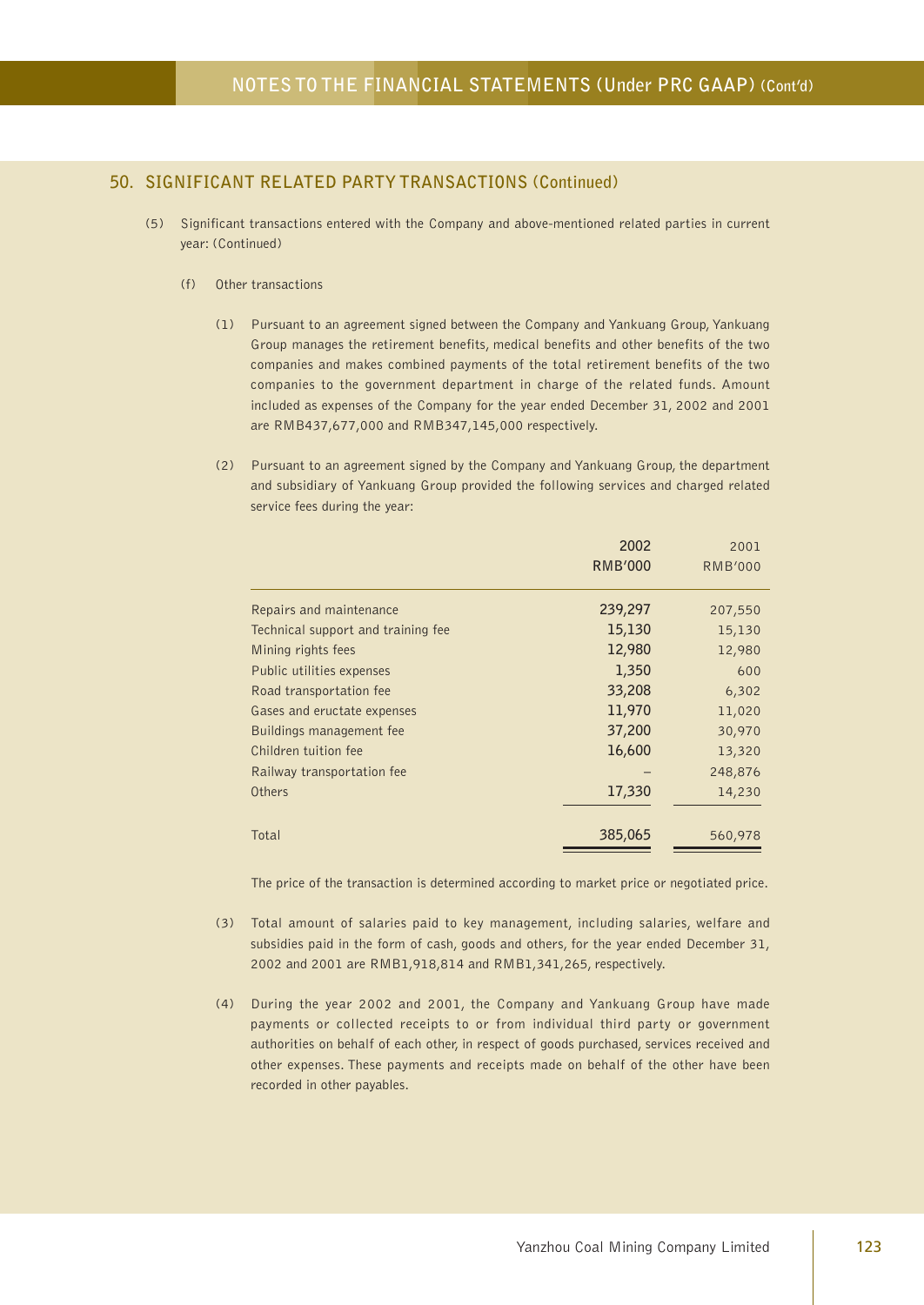## **51. NOTES TO THE COMPANY'S FINANCIAL STATEMENTS**

(1) Long-term equity investments – The Company

|               |            | December 31, 2002        |            | December 31, 2001 |            |            |
|---------------|------------|--------------------------|------------|-------------------|------------|------------|
|               | Investment |                          | Net book   | Investment        |            | Net book   |
|               | amount     | Provision                | value      | amount            | Provision  | value      |
|               | <b>RMB</b> | <b>RMB</b>               | <b>RMB</b> | <b>RMB</b>        | <b>RMB</b> | <b>RMB</b> |
| Investment in |            |                          |            |                   |            |            |
| subsidiary    | 4,774,406  | $\overline{\phantom{0}}$ | 4,774,406  | 2,709,903         | -          | 2,709,903  |
| Investment in |            |                          |            |                   |            |            |
| other equity  | 31,897,684 | -                        | 31,897,684 | 1,760,419         | -          | 1,760,419  |
|               | 36,672,090 |                          | 36,672,090 | 4,470,322         |            | 4,470,322  |

(a) Details of investments on subsidiary are as follows:

|                | Investment   |            |                            |               |            |                |            |  |
|----------------|--------------|------------|----------------------------|---------------|------------|----------------|------------|--|
|                | amount       |            |                            |               |            |                |            |  |
|                | January      |            |                            |               |            |                |            |  |
|                | 1 and        |            | Profit and loss adjustment |               |            | Net book value |            |  |
|                | December 31, | January 1, | Addition                   | Cash dividend | December   | January        | December   |  |
|                | 2002         | 2002       | of equity                  | of this year  | 31, 2002   | 1,2002         | 31, 2002   |  |
|                | <b>RMB</b>   | <b>RMB</b> | <b>RMB</b>                 | <b>RMB</b>    | <b>RMB</b> | <b>RMB</b>     | <b>RMB</b> |  |
|                |              |            |                            |               |            |                |            |  |
| Zhangyan Trade | 2,709,903    | -          | 3,371,130                  | (1,306,627)   | 2,064,503  | 2,709,903      | 4,774,406  |  |

(b) Details of other equity investments see note 16.

(2) Investment profit – The Company

|                                       | 2002<br><b>RMB</b> | 2001<br>RMB |
|---------------------------------------|--------------------|-------------|
| Short-term investment income:         |                    |             |
| Gain on debt investment               | 3,687,968          |             |
| Long-term investment income:          |                    |             |
| Share of investee's profit recognized |                    |             |
| under equity method                   | 3,371,130          |             |
|                                       | 7,059,098          |             |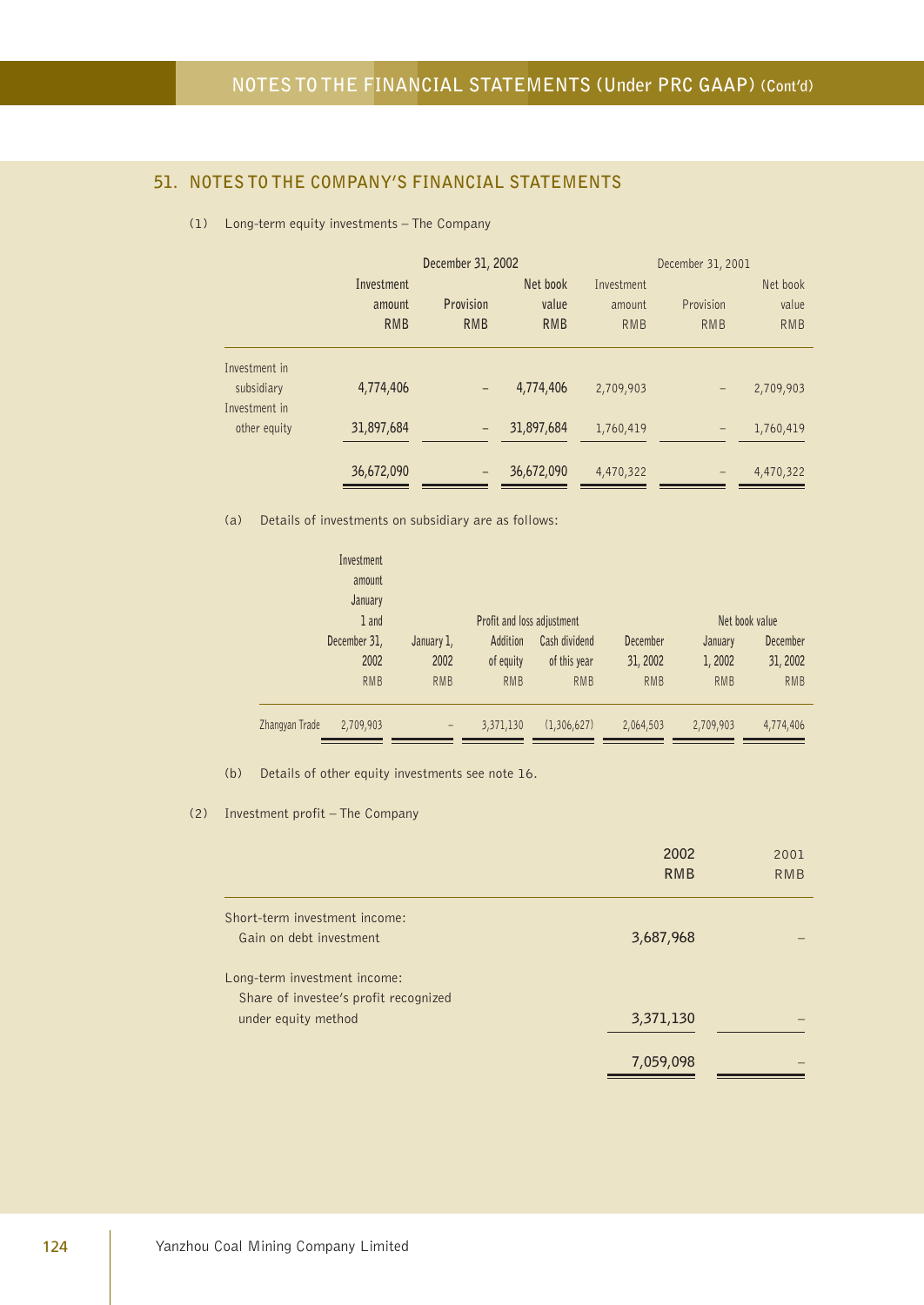## **51. NOTES TO THE COMPANY'S FINANCIAL STATEMENTS (Continued)**

#### (3) Cash and cash equivalents – The Company

|                                                       | December 31,<br>2002<br><b>RMB</b> | December 31,<br>2001<br><b>RMB</b> |
|-------------------------------------------------------|------------------------------------|------------------------------------|
| Bank balance and cash<br>Less: Restricted cash (Note) | 1,592,397,958<br>51,760,596        | 1,150,155,924<br>30,000,000        |
|                                                       | 1,540,637,362                      | 1,120,155,924                      |

Note: At the balance sheet date, the amount represented the bank deposits pledged to certain banks to secure bank acceptance bills and letters of credit.

#### **52. CAPITAL COMMITMENTS**

|                                                                                                   | December 31,<br>2002<br><b>RMB'000</b> | December 31,<br>2001<br><b>RMB'000</b> |
|---------------------------------------------------------------------------------------------------|----------------------------------------|----------------------------------------|
| Capital expenditure contracted for but not provided<br>in the financial statements in respect of: |                                        |                                        |
| - Purchase of assets                                                                              | 257,382                                | 63,986                                 |
| - Investments (See note 16)                                                                       | 30,137                                 |                                        |
|                                                                                                   | 287,519                                | 63,986                                 |

### **53. SUBSEQUENT EVENTS**

To improve the capacity of coal transportation and release the pressure of railway transportation, according to the approval of Board of Directors' meeting dated April 11, 2003, the Company will build the Sihekou Coal Harbour in Nanyang Lake near Jining III to take advantage of transportation of domestic waterways connected with Jinghang Canal. The approved budget of the harbour project amounts to RMB 250,000,000.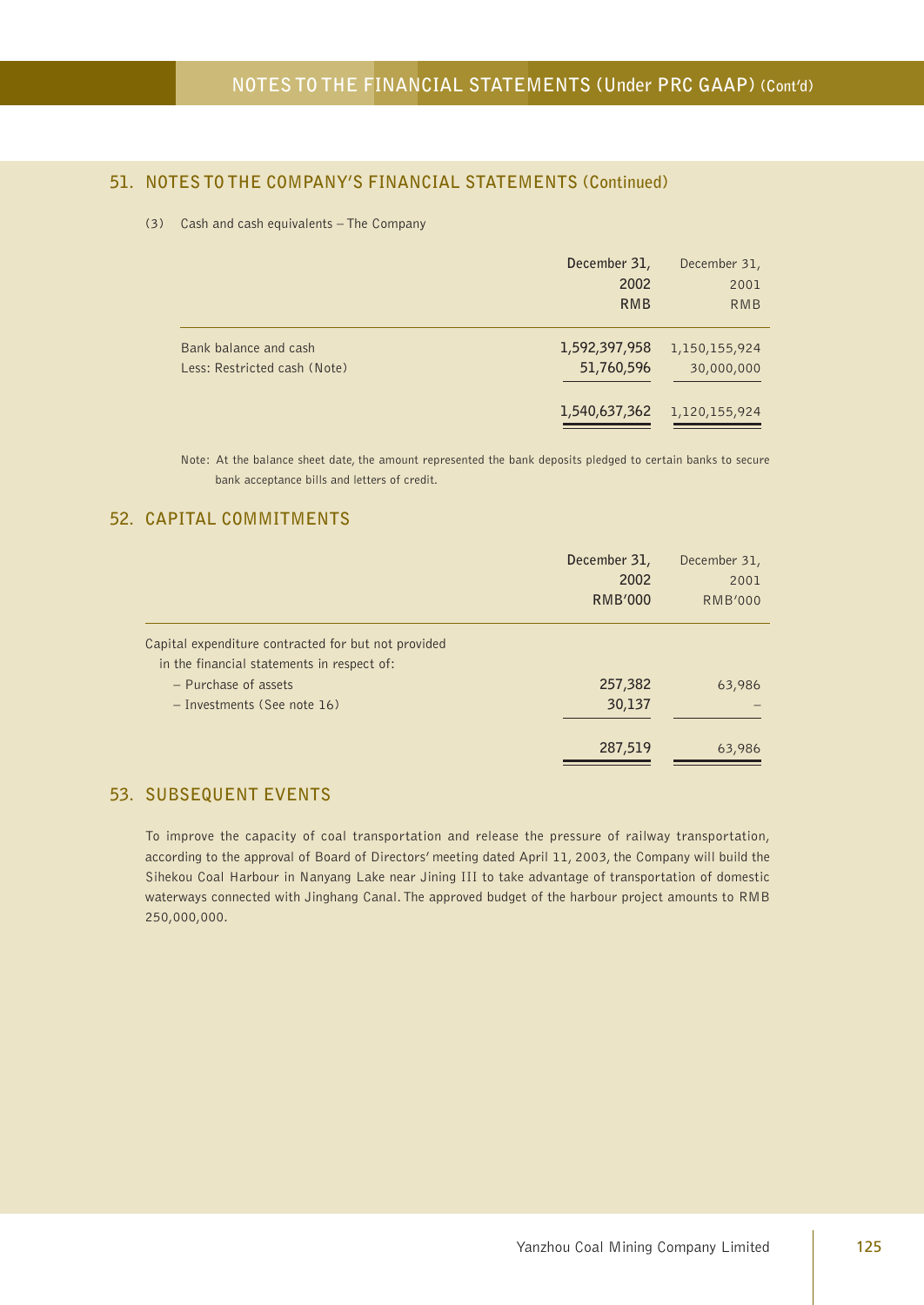## **1. SUMMARY OF DIFFERENCES BETWEEN IFRS AND PRC GAAP**

The financial statements are prepared in accordance with PRC GAAP, which differs from that under IFRS. As at December 31, 2002, under PRC GAAP the net profit is 1,003,116 (RMB'000) and the shareholder's equity is 9,658,573 (RMB'000). The summary of differences of net profit and shareholder's equity between PRC GAAP and IFRS in this year are as follows:

|                                                         |              | Net assets at   |
|---------------------------------------------------------|--------------|-----------------|
|                                                         | Net profit   | <b>December</b> |
|                                                         | for the year | 31, 2002        |
|                                                         | RMB'000      | <b>RMB'000</b>  |
| As per the financial statements prepared under PRC GAAP | 1,003,116    | 9,658,573       |
| Impact adjustment in respect of:                        |              |                 |
| - Reversal of Wei Jian Fei                              | 230,610      |                 |
| - Deferred tax effect                                   | 1,386        | 88,807          |
| - Release of negative goodwill to income                | 27,620       | 55,240          |
| - Deemed interest expenses                              | (39, 956)    | (99, 551)       |
| - Dividends distribution                                |              | 298,480         |
| $-$ Others                                              | (777)        | (6, 516)        |
| As per the financial statements prepared under IFRS     | 1,221,999    | 9,995,033       |

#### **2. RETURN ON SHAREHOLDERS' EQUITY AND EARNINGS PER SHARE CALCULATED BY DILUTED METHOD AND WEIGHTED AVERAGE METHOD**

| Profit for the<br>reporting year | Return on<br>Shareholders' Equity<br>$\%$ |          | <b>Earnings</b><br>Per Share<br><b>RMB</b> |          |  |
|----------------------------------|-------------------------------------------|----------|--------------------------------------------|----------|--|
|                                  |                                           | Weighted |                                            | Weighted |  |
|                                  | <b>Diluted</b>                            | Average  | <b>Diluted</b>                             | Average  |  |
| Income from major operations     | 44.74                                     | 46.27    | 1.51                                       | 1.51     |  |
| Operating profit                 | 15.74                                     | 16.28    | 0.53                                       | 0.53     |  |
| Net profit                       | 10.39                                     | 10.74    | 0.35                                       | 0.35     |  |
| Net profit deducted by           |                                           |          |                                            |          |  |
| extraordinary gain (or loss)     | 10.52                                     | 10.88    | 0.35                                       | 0.35     |  |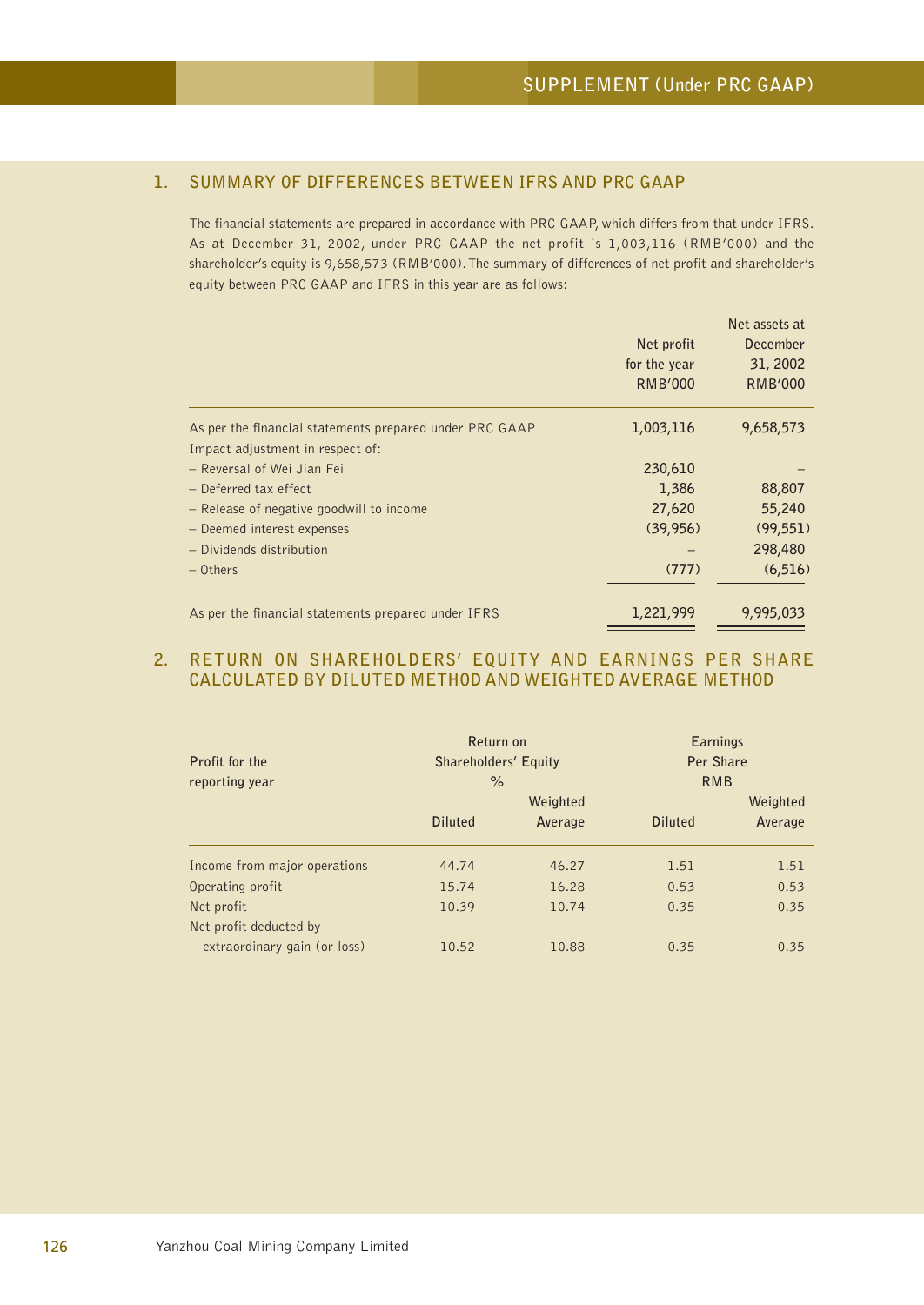# **3. LIST OF PROVISION FOR IMPAIRMENT LOSS ON ASSETS**

#### Unit: RMB Yuan

|      |                                               | 2002.1.1   |             | Provision  |             | Reversal   |             | 2002.12.31 |             |
|------|-----------------------------------------------|------------|-------------|------------|-------------|------------|-------------|------------|-------------|
| Item |                                               | The Group  | The Company | The Group  | The Company | The Group  | The Company | The Group  | The Company |
| l.   | Total bad debts provision                     | 60,372,497 | 60,372,497  | 66,203,577 | 66,203,577  | 46,953,801 | 46,953,801  | 79,622,273 | 79,622,273  |
|      | Including: Accounts receivable                | 57,864,288 | 57,864,288  | 64,603,577 | 64,603,577  | 46,384,463 | 46,384,463  | 76,083,402 | 76,083,402  |
|      | Other receivables                             | 2,508,209  | 2,508,209   | 1,600,000  | 1,600,000   | 569,338    | 569,338     | 3,538,871  | 3,538,871   |
| 2.   | Total provision for loss on                   |            |             |            |             |            |             |            |             |
|      | short-term investment                         |            |             |            |             |            |             |            |             |
|      | Including: Investment in stock                |            |             |            |             |            |             |            |             |
|      | Investment in bond                            |            |             |            |             |            |             |            |             |
| 3.   | Total provision for loss on inventory         |            |             |            |             |            |             |            |             |
|      | Including: Raw material                       |            |             |            |             |            |             |            |             |
|      | Finished goods                                |            |             |            |             |            |             |            |             |
| 4.   | Total provision for loss on                   |            |             |            |             |            |             |            |             |
|      | long-term investment                          |            |             |            |             |            |             |            |             |
|      | Including:Long-term equity investment         |            |             |            |             |            |             |            |             |
|      | Long-term bonds investment                    |            |             |            |             |            |             |            |             |
| 5.   | Total provision for loss on fixed assets      |            |             |            |             |            |             |            |             |
|      | Including: Buildings                          |            |             |            |             |            |             |            |             |
|      | Machinery, property                           |            |             |            |             |            |             |            |             |
|      | and equipment                                 |            |             |            |             |            |             |            |             |
| 6.   | Total provision for loss on intangible assets |            |             |            |             |            |             |            |             |
|      | Including: Land use right                     |            |             |            |             |            |             |            |             |
|      | Mining right                                  |            |             |            |             |            |             |            |             |
|      | Goodwill                                      |            |             |            |             |            |             |            |             |
| 7.   | Provision for loss on fixed assets            |            |             |            |             |            |             |            |             |
|      | under construction                            |            |             |            |             |            |             |            |             |
| 8.   | Provision for loss on entrustment             |            |             |            |             |            |             |            |             |
|      |                                               |            |             |            |             |            |             |            |             |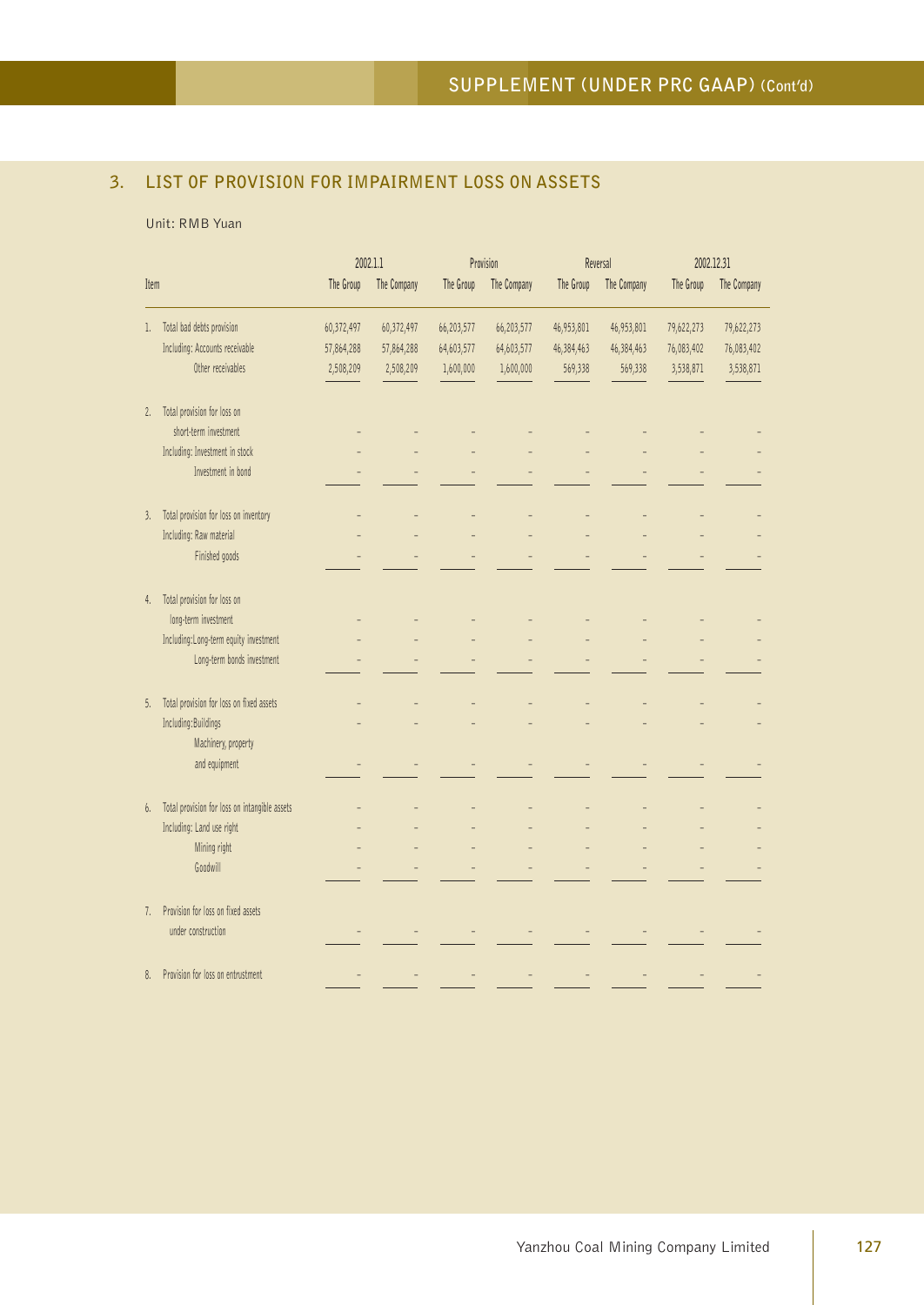#### **4. ANALYSIS OF ITEMS WHICH FLUCTUATED OVER 30% (INCLUDING 30%), AND ACCOUNTING FOR 5% (INCLUDING 5%) OF THE TOTAL ASSETS ON THE BALANCE SHEET DATE OR 10%(INCLUDING 10%) OF THE OPERATING PROFIT FOR THE REPORTING PERIOD:**

Unit: RMB Yuan

| December 31, 2002      |               |              |                   |                    |                   |  |  |  |
|------------------------|---------------|--------------|-------------------|--------------------|-------------------|--|--|--|
|                        | Percentage in |              |                   |                    |                   |  |  |  |
| Items in balance sheet | Amount        | total assets | December 31, 2001 | <b>Fluctuation</b> | Reason            |  |  |  |
|                        |               |              |                   |                    |                   |  |  |  |
| Bank balances and cash | 1,595,933,728 | 12.29%       | 1,154,806,342     | 38.20%             | Note <sub>1</sub> |  |  |  |
| Intangible assets      | 777,436,629   | 5.99%        | 497,874,780       | 56.15%             | Note <sub>2</sub> |  |  |  |
| Unappropriated profits | 1,751,708,336 | 13.49%       | 1,197,704,033     | 46.26%             | Note3             |  |  |  |

Note1: The significant increase of bank and cash balance was due to the growing market environment, rising selling price and volume, increase of cash sales and improvement in subsequent settlement of long-aging receivables.

Note 2: Increase in land use right was due to the acquisition of Railway Assets.

Note 3: The operating profit of this year improved.

Unit: RMB Yuan

|                           |               | 2002                              | 2001        |                    |        |  |
|---------------------------|---------------|-----------------------------------|-------------|--------------------|--------|--|
| Items in income statement | Amount        | Percentage in<br>operating profit | Amount      | <b>Fluctuation</b> | Reason |  |
| Administrative expenses   | 1,134,279,470 | 74.10%                            | 665,965,451 | 70.32%             | Note4  |  |
| Income tax                | 524,534,221   | 34.27%                            | 391,487,645 | 33.98%             | Note 5 |  |

Note 4:

(1) Labor insurance and staff welfare expense increased in line with the general growth in salary,

(2) With the acquisition of Railway Assets, administrative expense increased accordingly,

(3) To make provision for bad debts, and

(4) General and administrative expenses increased in line with the increase of production and sales volume of coals.

Note 5: The profit before tax of this year improved.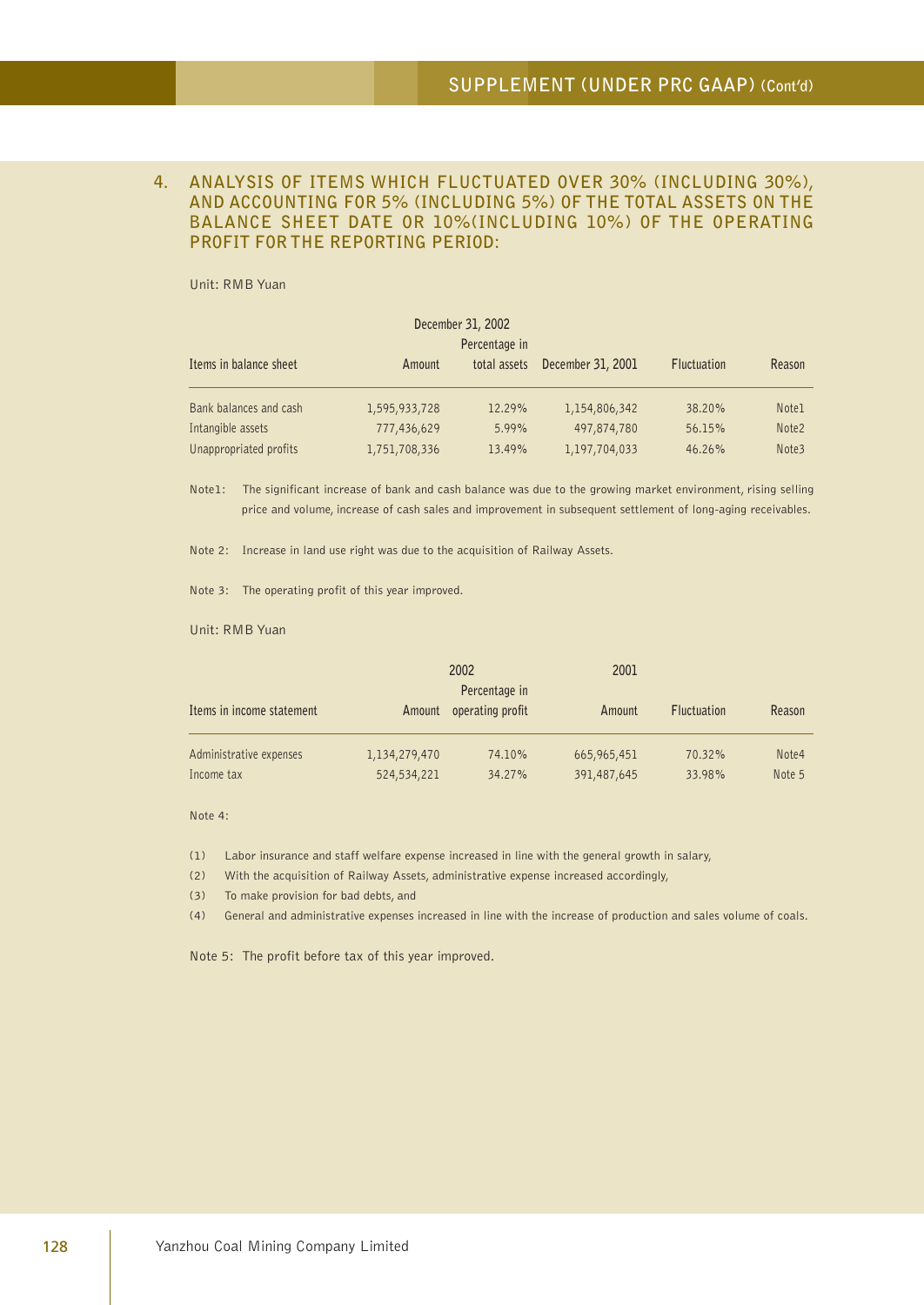# **CORPORATE INFORMATION**

| <b>Registered Name</b>                        | 兗州煤業股份有限公司                                                                                                                                                              |
|-----------------------------------------------|-------------------------------------------------------------------------------------------------------------------------------------------------------------------------|
| English Name                                  | Yanzhou Coal Mining Company Limited                                                                                                                                     |
| <b>Registered Address</b>                     | 40 Fushan Road<br>Zoucheng<br>Shandong Province 273500<br>PRC                                                                                                           |
| Place of Business in Hong Kong                | 20/F, Hing Wai Building<br>36 Queen's Road Central<br>Central, Hong Kong<br>Tel: (852) 2136-6185<br>Fax: (852) 2136-6068<br>Contact person: Tam Po Ying                 |
| <b>Company Secretary</b>                      | Chen Guangshui                                                                                                                                                          |
| <b>Authorized Representatives</b>             | Yang Jiachun<br>Chen Guangshui                                                                                                                                          |
| Auditors<br>International:                    | Deloitte Touche Tohmatsu<br>Certified Public Accountants<br>26th Floor, Wing On Centre<br>111 Connaught Road Central<br>Hong Kong                                       |
| PRC:                                          | Deloitte Touche Tohmatsu Certified Public Accountants Ltd.<br>Certified Public Accountants<br>30th Floor, Bund Center<br>222 Yan'an Road East<br>Shanghai 200002<br>PRC |
| <b>Legal Advisers</b>                         |                                                                                                                                                                         |
| As to Hong Kong law and<br>United States law: | Baker & McKenzie<br>14th Floor, Hutchison House<br>10 Harcourt Road<br>Hong Kong                                                                                        |
| As to PRC law:                                | King & Wood<br>Level 30, North Office Tower<br>Beijing Kerry Center<br>1 Guanghua, Chaoyang District<br><b>Beijing 100020</b><br>PRC                                    |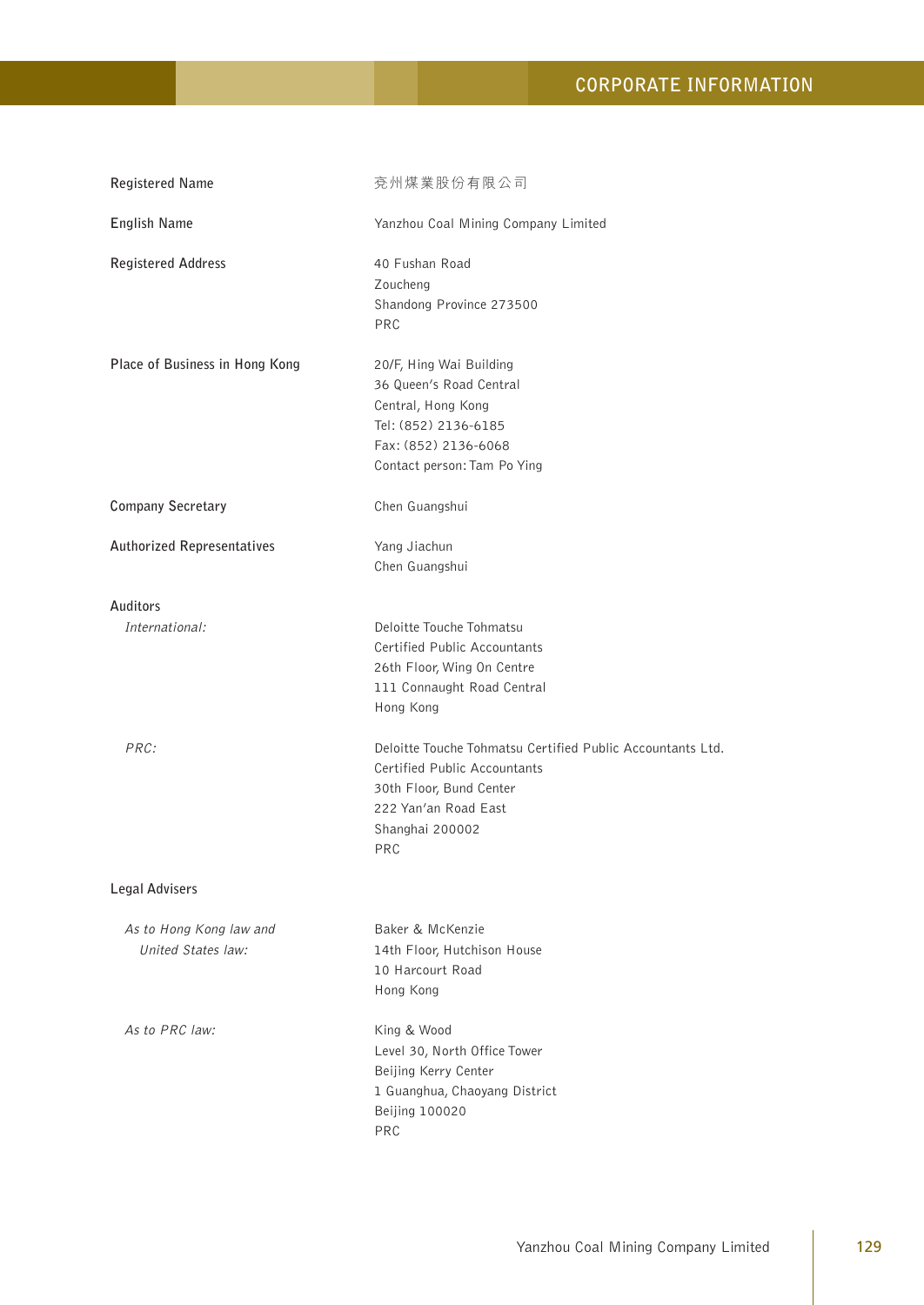# **CORPORATE INFORMATION (Cont'd)**

| Principal Bankers:                    | The Industrial & Commercial Bank of China<br>Zoucheng Branch<br>Tie West Office<br>51 Fushan Road<br>Zoucheng<br>Shandong Province, 273500<br>PRC<br>China Construction Bank |
|---------------------------------------|------------------------------------------------------------------------------------------------------------------------------------------------------------------------------|
|                                       | Yanzhou Coal Mining Bureau Special Branch<br>6 Kuangjian Road<br>Zoucheng<br>Shandong Province, 273500<br><b>PRC</b>                                                         |
|                                       | Bank of China<br>Zoucheng Branch<br>205 Pingyang Road<br>Zoucheng<br>Shandong Province, 273500<br><b>PRC</b>                                                                 |
| Hong Kong Share Registrar             | Hong Kong Securities Registrars Limited<br>Shop 1901-1905<br>19th Floor, Hopewell Centre<br>183 Queen's Road East<br>Hong Kong                                               |
| Shanghai Share Registrar              | China Securities Depository and Clearing<br>Corporation Limited<br>Shanghai Branch<br>Lujiazui Street 166<br>Pudong<br>Shanghai<br>PRC                                       |
| Depositary                            | The Bank of New York<br>American Depositary Receipts Division<br>101 Barclay Street<br>22W, New York, NY 10286<br><b>USA</b>                                                 |
| <b>Places of Listing</b><br>H Shares: | The Stock Exchange of Hong Kong Limited<br>Stock Code: 1171                                                                                                                  |
| ADSs:                                 | The New York Stock Exchange, Inc.<br>Tick Symbol: YZC                                                                                                                        |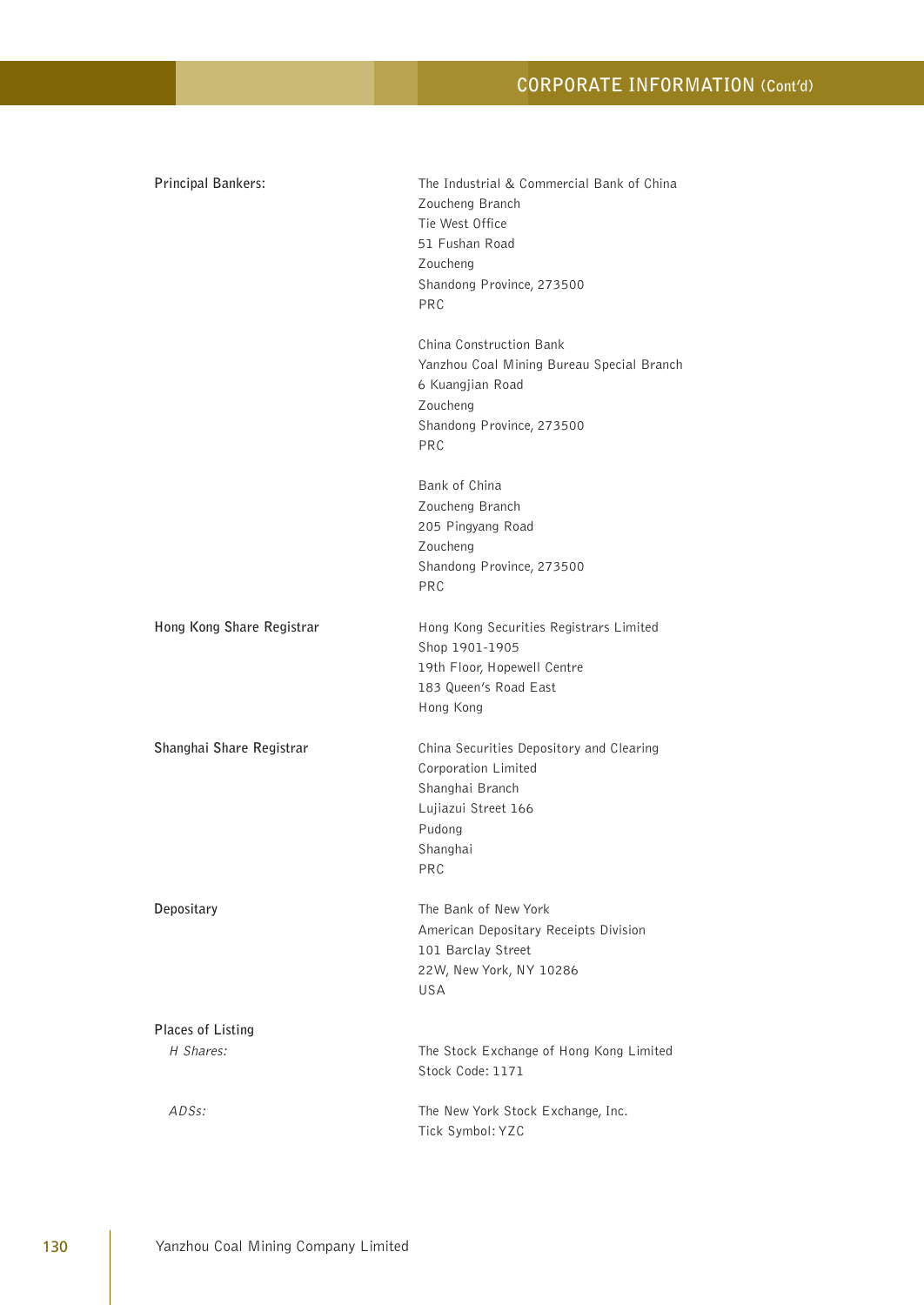A Shares: The Shanghai Securities Exchange Stock Abbreviation: Yanzhou Mei Ye Tick Symbol: 600188

#### **Publications:**

As required by the United States securities laws, the Company will file an annual report on Form 20-F with the United States Securities and Exchange Commission on or before 30th June 2003. Copies of the annual report as well as the Form 20-F, once filed, will be available at:

**The PRC:** Yanzhou Coal Mining Company Limited Office of the Secretary of the Board of Directors 40 Fushan Road Zoucheng Shandong Province 273500 PRC Tel: (86-537) 538-2319 Fax: (86-537) 538-3311 Website: http://www.yanzhoucoal.com.cn E-mail address: YZC@yanzhoucoal.com.cn

**Hong Kong/Outside PRC:** iPR ASIA LTD

20/F, Hing Wai Building 36 Queen's Road Central Central, Hong Kong Tel: (852) 2136-6185 Fax: (852) 2136-6068